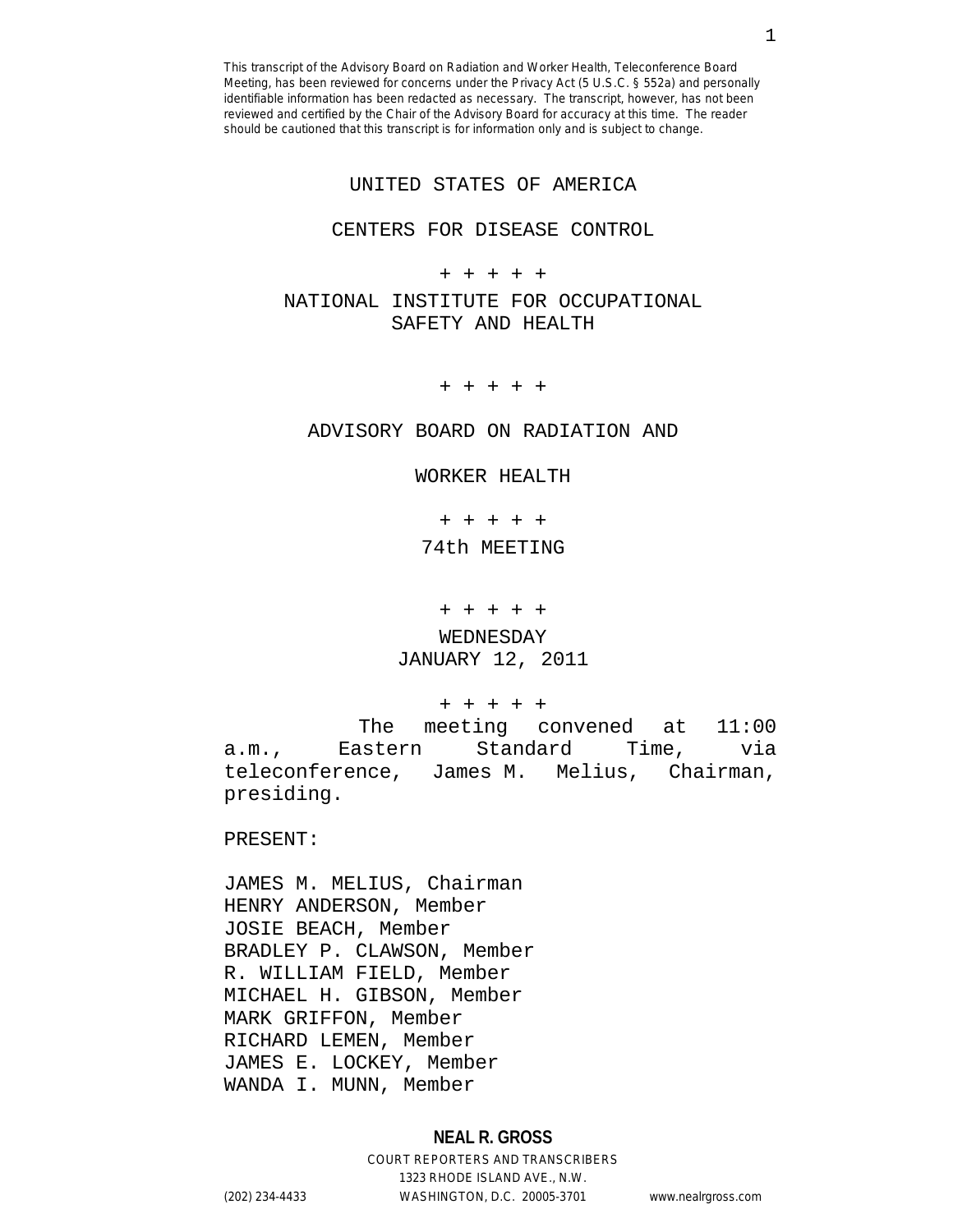JOHN W. POSTON, SR., Member

PRESENT: (continued)

ROBERT W. PRESLEY, Member GENEVIEVE S. ROESSLER, Member PHILLIP SCHOFIELD, Member PAUL L. ZIEMER, Member TED KATZ, Designated Federal Official

## **NEAL R. GROSS**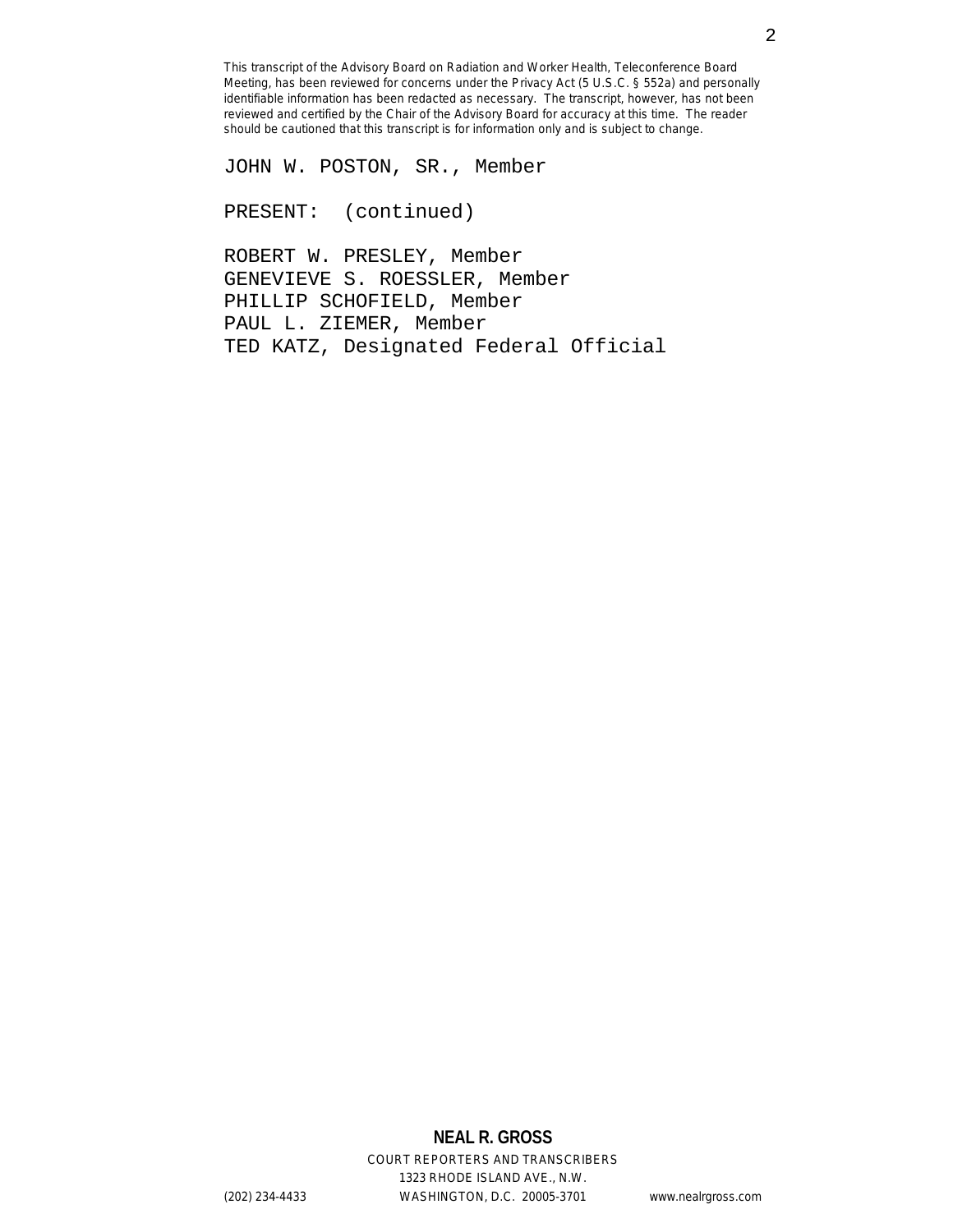REGISTERED AND/OR PUBLIC COMMENT PARTICIPANTS

ADAMS, NANCY, NIOSH Contractor ANIGSTEIN, BOB, SC&A BARRIE, TERRIE BONSIGNORE, ANTOINETTE BROEHM, JASON, CDC CISCO, JEANNE CRAWFORD, CHRIS, DCAS HOWELL, EMILY, HHS HINNEFELD, STU, DCAS KOTSCH, JEFF, DOL LEWIS, MARK, ATL LUX, LINDA MAKHIJANI, ARJUN, SC&A NETON, JIM, DCAS OSTROW, STEVE, SC&A POLLY, STEVE RABINOWITZ, RANDY, NIOSH Contractor RUTHERFORD, LaVON, DCAS STIVER, JOHN, SC&A WADE, LEW, NIOSH Contractor

> **NEAL R. GROSS** COURT REPORTERS AND TRANSCRIBERS 1323 RHODE ISLAND AVE., N.W.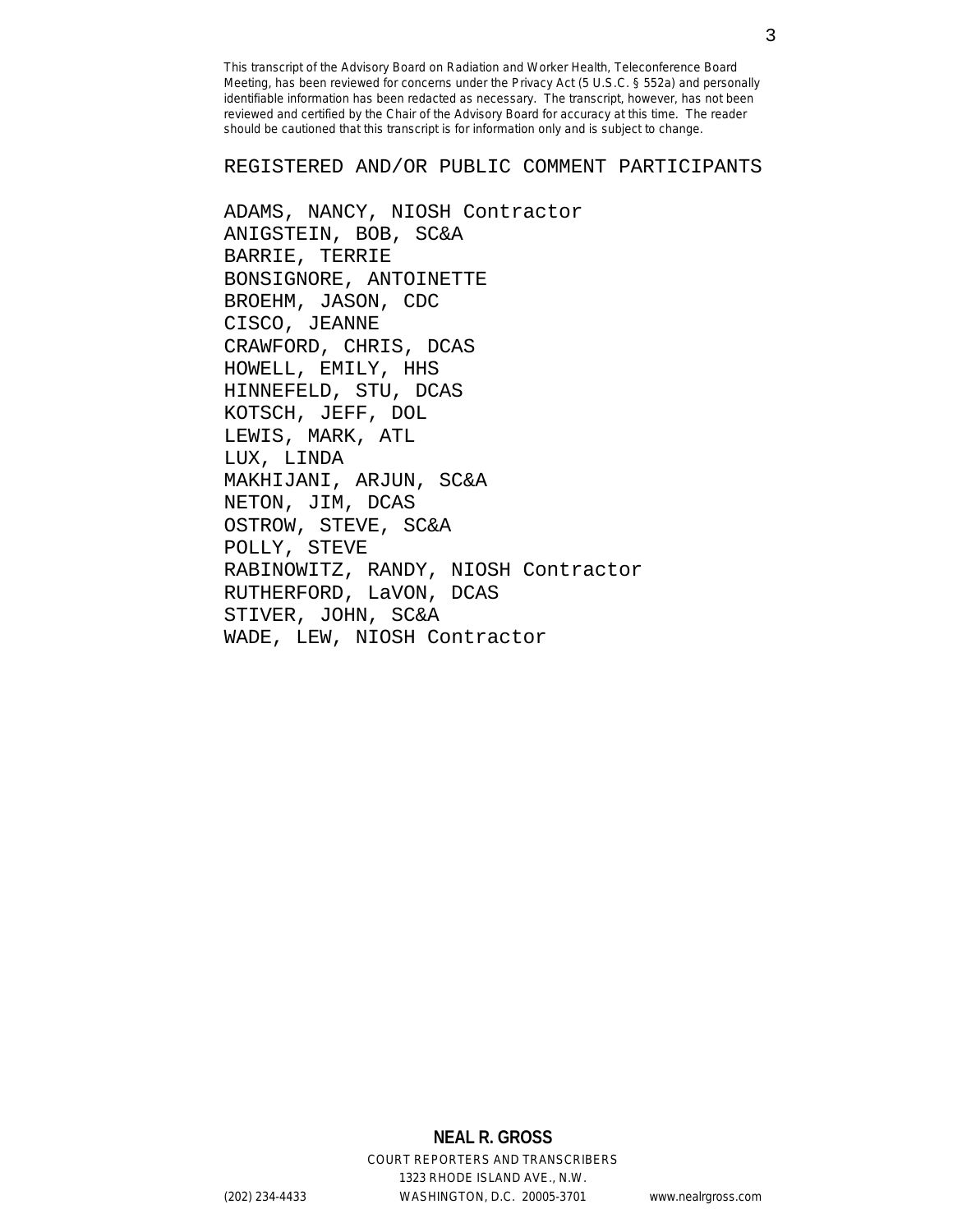T-A-B-L-E O-F C-O-N-T-E-N-T-S

| Item                                                       | Page |
|------------------------------------------------------------|------|
| Roll Call                                                  |      |
| Discussion of the NIOSH Ten-Year Program<br>Review         | 12   |
| Linde Ceramics Plant SEC Petition and<br>Report and Update | 14   |
| Science Issues Update                                      | 38   |

# **NEAL R. GROSS**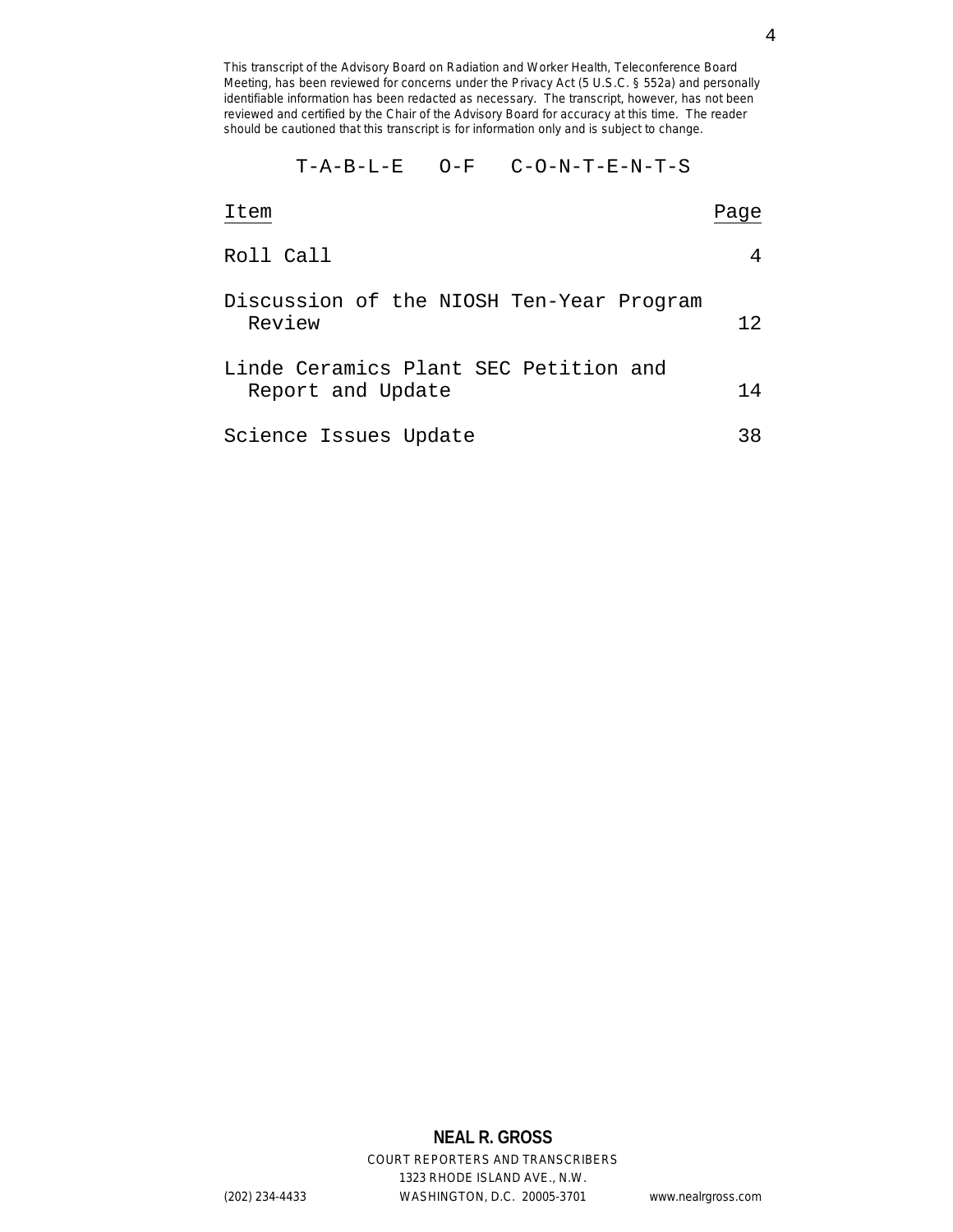| $\mathbf 1$    | $P-R-O-C-E-E-D-I-N-G-S$                      |
|----------------|----------------------------------------------|
| $\overline{2}$ | (11:01 a.m.)                                 |
| 3              | MR. KATZ: Okay. Well, welcome,               |
| 4              | everybody on the line, to the Advisory Board |
| 5              | on Radiation and Worker Health. This is our  |
| 6              | quarterly teleconference meeting, and let us |
| 7              | begin with roll call with Board Members      |
| 8              | beginning with the Chair, and I'll -- since  |
| $\mathsf 9$    | it's by phone, it's easier if I just call    |
| 10             | people out.                                  |
| 11             | So beginning with you, Dr. Melius?           |
| 12             | CHAIRMAN MELIUS: I am here. Do               |
| 13             | you want us to do conflicts on Linde while   |
| 14             | we're on the -- doing the roll call?         |
| 15             | MR. KATZ: Yes, well, I can                   |
| 16             | actually, I think -- there are no conflicts  |
|                | 17 among Board Members.                      |
| 18             | CHAIRMAN MELIUS: Great.                      |
| 19             | MR. KATZ: So let me just make                |
| 20             | that statement at the head here. Okay. Dr.   |
| 21             | Anderson?                                    |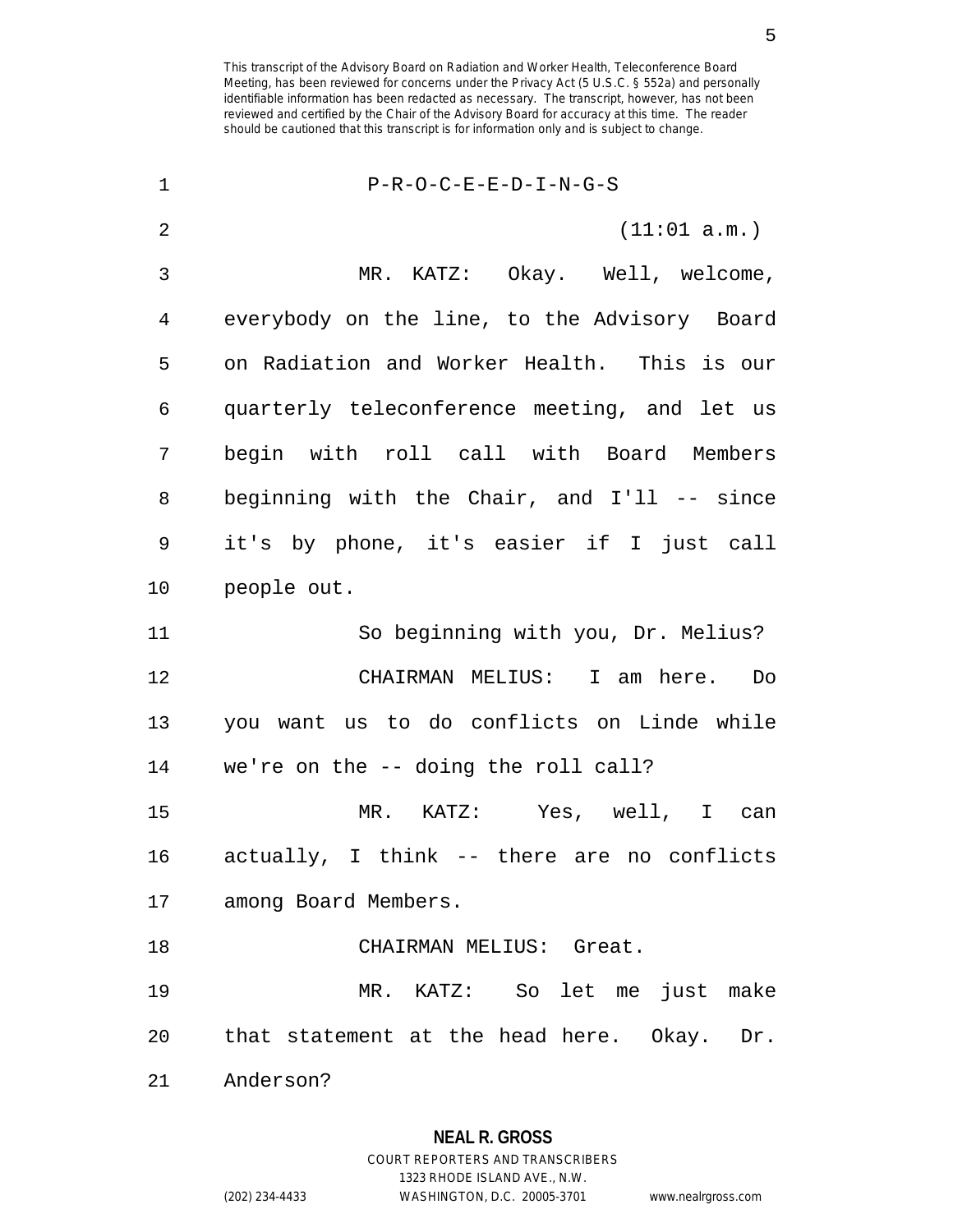| 1              | MEMBER ANDERSON: I'm here.                    |
|----------------|-----------------------------------------------|
| $\overline{2}$ | MR. KATZ: Ms. Beach?                          |
| 3              | MEMBER BEACH: I am here.                      |
| 4              | MR. KATZ: Mr. Clawson?                        |
| 5              | MEMBER CLAWSON: Here.                         |
| 6              | MR. KATZ: Dr. Field?                          |
| 7              | MEMBER FIELD: Here.                           |
| 8              | MR. KATZ: Welcome. Mr. Gibson?                |
| 9              | MR. GIBSON: Here.                             |
| 10             | MR. KATZ: Mr. Griffon, I believe              |
| 11             | he may be intermittently available to us.     |
| 12             | CHAIRMAN MELIUS: He's got a                   |
| 13             | conflict at the CSB. He will try to join us a |
|                | 14 little bit later.                          |
| 15             | MR. KATZ: Okay. Dr. Lemen?                    |
| 16             | Dr. Lemen, do we have you? Dr. Lockey we      |
|                | 17 heard.                                     |
| 18             | MEMBER LOCKEY: I am here.                     |
| 19             | MR. KATZ: Ms. Munn we heard.                  |
| 20             | MEMBER MUNN: I'm present.                     |
| 21             | MR. KATZ: Dr. Poston? I've heard              |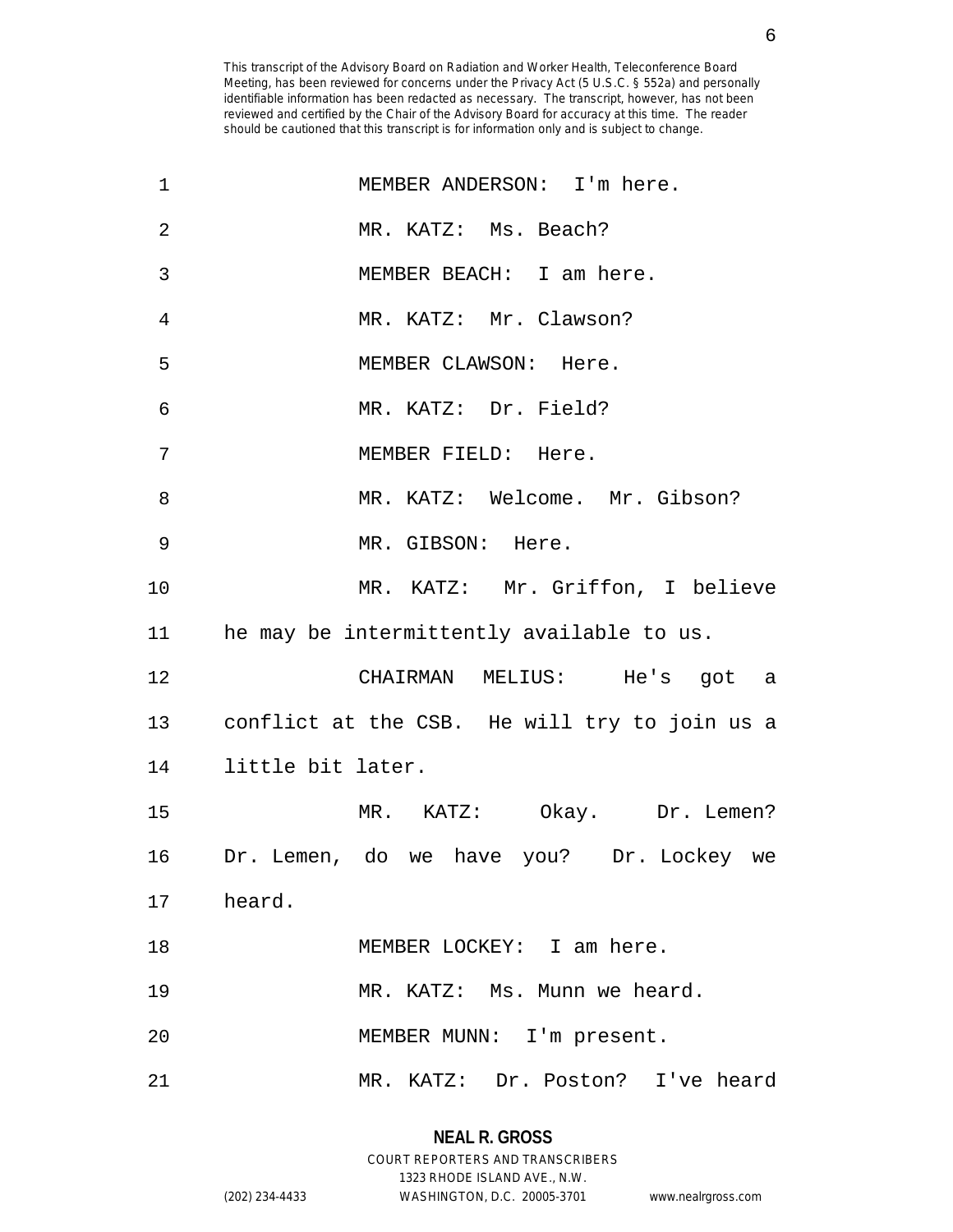| $\mathbf 1$ | from him this morning, so I know he's planning |
|-------------|------------------------------------------------|
| 2           | to join us. Dr. Poston, are you with us?       |
| 3           | MEMBER LEMEN: Dr. Lemen just                   |
| 4           | joined.                                        |
| 5           | MR. KATZ: Oh, welcome, Dick.                   |
| 6           | Okay. Let me move on. Mr. Presley?             |
| 7           | MEMBER PRESLEY: Here.                          |
| 8           | MR. KATZ: Okay. Dr. Richardson                 |
| 9           | is -- has a conflict today, so let me move on  |
| $10 \,$     | from there. Dr. Roessler?                      |
| 11          | MEMBER ROESSLER: Here.                         |
| 12          | MR. KATZ: Mr. Schofield?                       |
| 13          | MEMBER SCHOFIELD: Here.                        |
| 14          | MR. KATZ: Welcome. Dr. Ziemer?                 |
| 15          | MEMBER ZIEMER: Here.                           |
| 16          | MR. KATZ: You sound a little                   |
| 17          | froggy, Dr. Ziemer.                            |
| 18          | MEMBER ZIEMER: Yes, I'm fine.                  |
| 19          | MR. KATZ: Okay. Let me try                     |
| 20          | again. Dr. Poston, are you with us? Okay.      |
| 21          | Well, we can check on him again in a little    |

## **NEAL R. GROSS** COURT REPORTERS AND TRANSCRIBERS

1323 RHODE ISLAND AVE., N.W.

(202) 234-4433 WASHINGTON, D.C. 20005-3701 www.nealrgross.com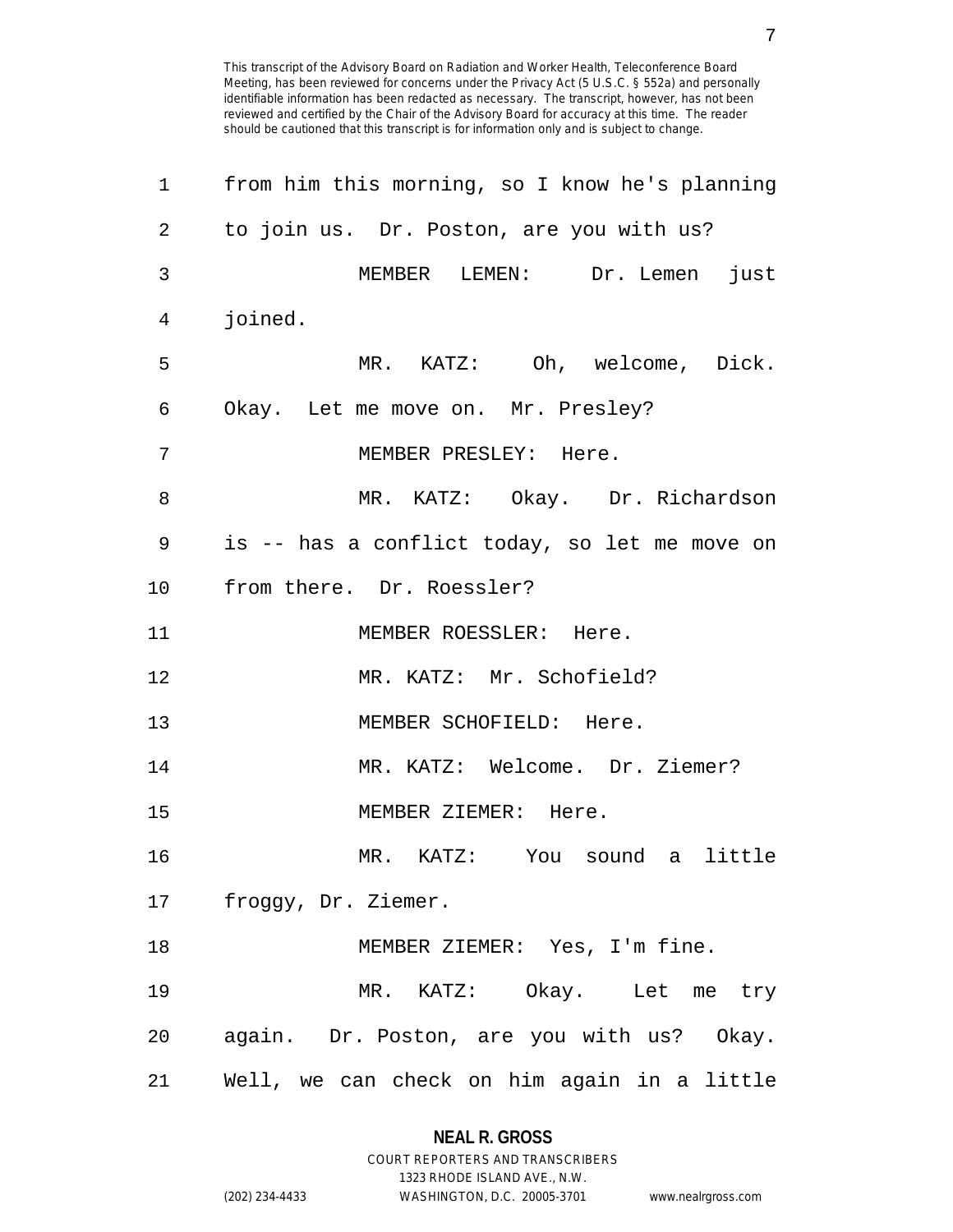1 bit. I know he's planning to attend. I 2 traded emails with him this morning. 3 Okay, then let me just -- 4 otherwise -- hello? Okay. Let me otherwise 5 remind everyone I can hear a lot of clattering 6 pots and pans and so on. Mute your phones 7 except when you're addressing the group. If 8 you don't have a mute button, use \*6 and then 9 \*6 again to unmute your phone. Please don't 10 put the call on hold. 11 Let me go on just with the rest of 12 the roll call then now that we can hear 13 better. NIOSH-ORAU team. 14 DR. NETON: This is Jim Neton in 15 Cincinnati. 16 MR. RUTHERFORD: LaVon Rutherford 17 in Cincinnati. 18 MR. CRAWFORD: Chris Crawford in 19 Cincinnati. 20 MR. LEWIS: This is Mark Lewis 21 with ATL.

1323 RHODE ISLAND AVE., N.W.

(202) 234-4433 WASHINGTON, D.C. 20005-3701 www.nealrgross.com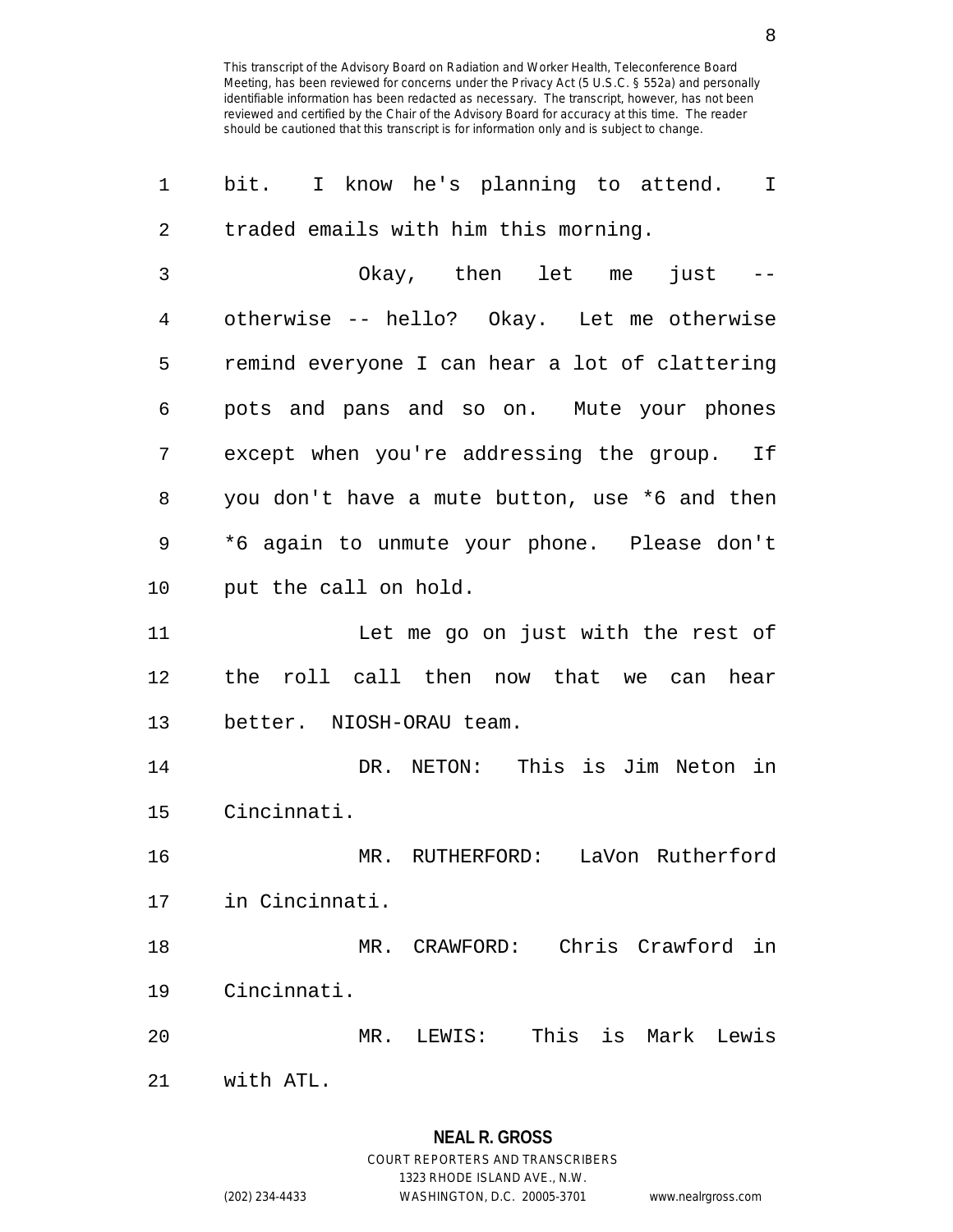| 1  | $MR$ . $KATZ$ :<br>Did I<br>Stu<br>hear        |
|----|------------------------------------------------|
| 2  | Hinnefeld?                                     |
| 3  | MR. HINNEFELD: Yes, Ted.<br>$I'$ m             |
| 4  | here.                                          |
| 5  | MR. KATZ: Okay. SC&A team.                     |
| 6  | DR. OSTROW: Steve Ostrow.                      |
| 7  | DR. ANIGSTEIN: Bob Anigstein                   |
| 8  | MR. STIVER: John Stiver.                       |
| 9  | DR. OSTROW: Ted, this is Steve.                |
| 10 | John Mauro was traveling to Washington this    |
| 11 | morning, and he's going to call in from        |
| 12 | Washington, but he might be a little bit late  |
| 13 | because of the weather.                        |
| 14 | MR. KATZ: Okay. Thanks for that                |
| 15 | notice. That's -- for the record, that's       |
| 16 | Steve Ostrow, SC&A.                            |
| 17 | DR. MAKHIJANI: This is Arjun                   |
| 18 | Makhijani, SC&A.                               |
| 19 | MR. KATZ: Arjun, welcome. Any                  |
| 20 | others from SC&A? Okay. How about NIOSH or     |
| 21 | other federal officials or contractors for the |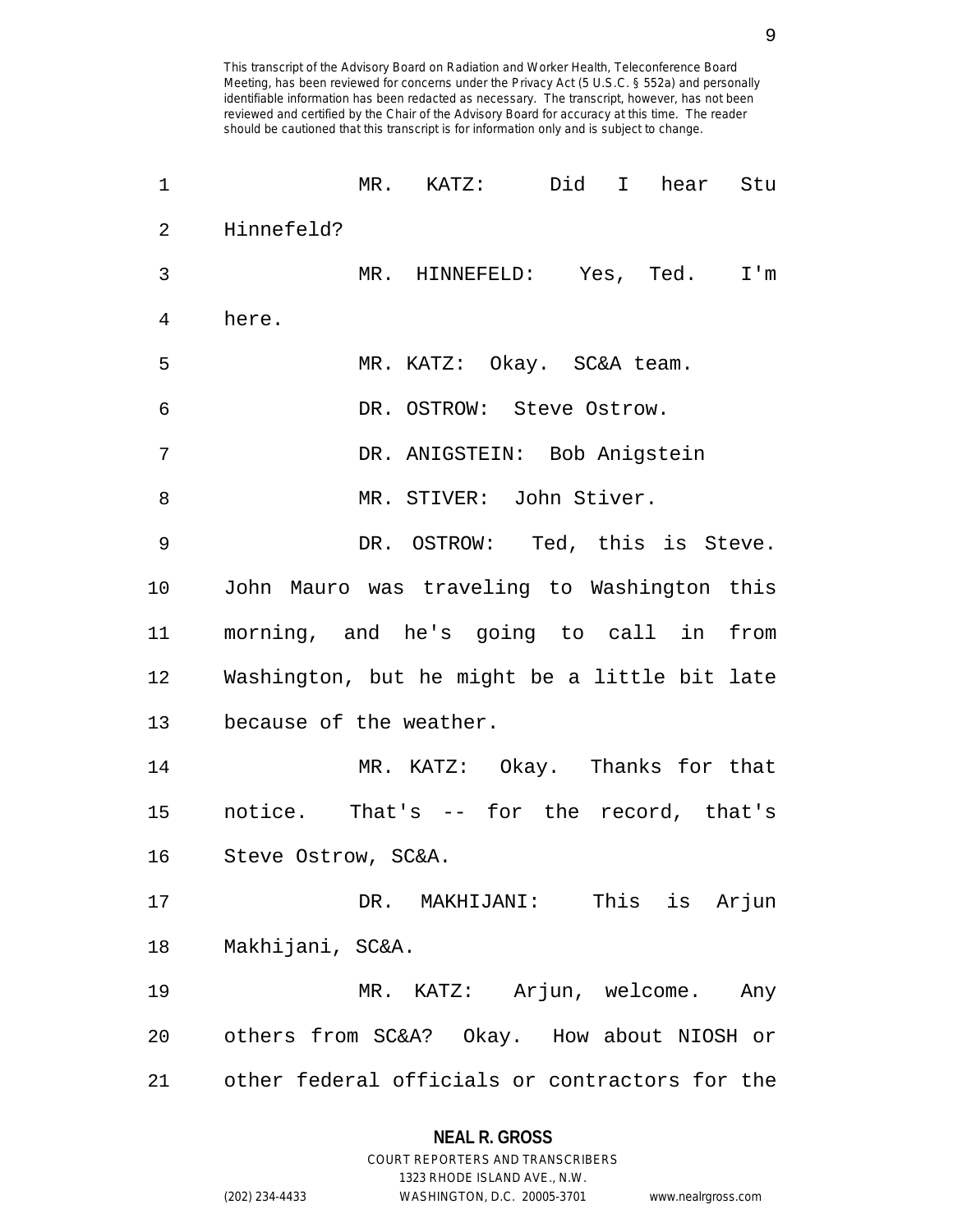| $\overline{2}$ | MS. HOWELL: Emily Howell, HHS.                 |
|----------------|------------------------------------------------|
| 3              | MS. ADAMS: Nancy Adams, NIOSH                  |
| 4              | contractor.                                    |
| 5              | MS. RABINOWITZ: Randy Rabinowitz,              |
| 6              | NIOSH contractor.                              |
| 7              | MR. BROEHM: Jason Broehm, CDC.                 |
| 8              | MR. KOTSCH: Jeff Kotsch,                       |
| 9              | Department of Labor.                           |
| 10             | MR. LEWIS: This is Mark Lewis                  |
| 11             | with ATL. I don't know if I should identify    |
| 12             | or not, but I contract with NIOSH.             |
| 13             | MR. KATZ: Right. Right. I got                  |
| 14             | you before. Thanks, Mark. Okay, and then       |
| 15             | finally, but not least, members of the public. |
| 16             | MS. BONSIGNORE: Antoinette                     |
| 17             | Bonsignore, Linde SEC petitioner.              |
| 18             | Terrie Barrie with<br>MS. BARRIE:              |
| 19             | ANWAG.                                         |
| 20             | MS. LUX: Linda Lux, petitioner.                |
| 21             | MS. CISCO: Jeanne Cisco with USW.              |

1323 RHODE ISLAND AVE., N.W.

1 feds?

(202) 234-4433 WASHINGTON, D.C. 20005-3701 www.nealrgross.com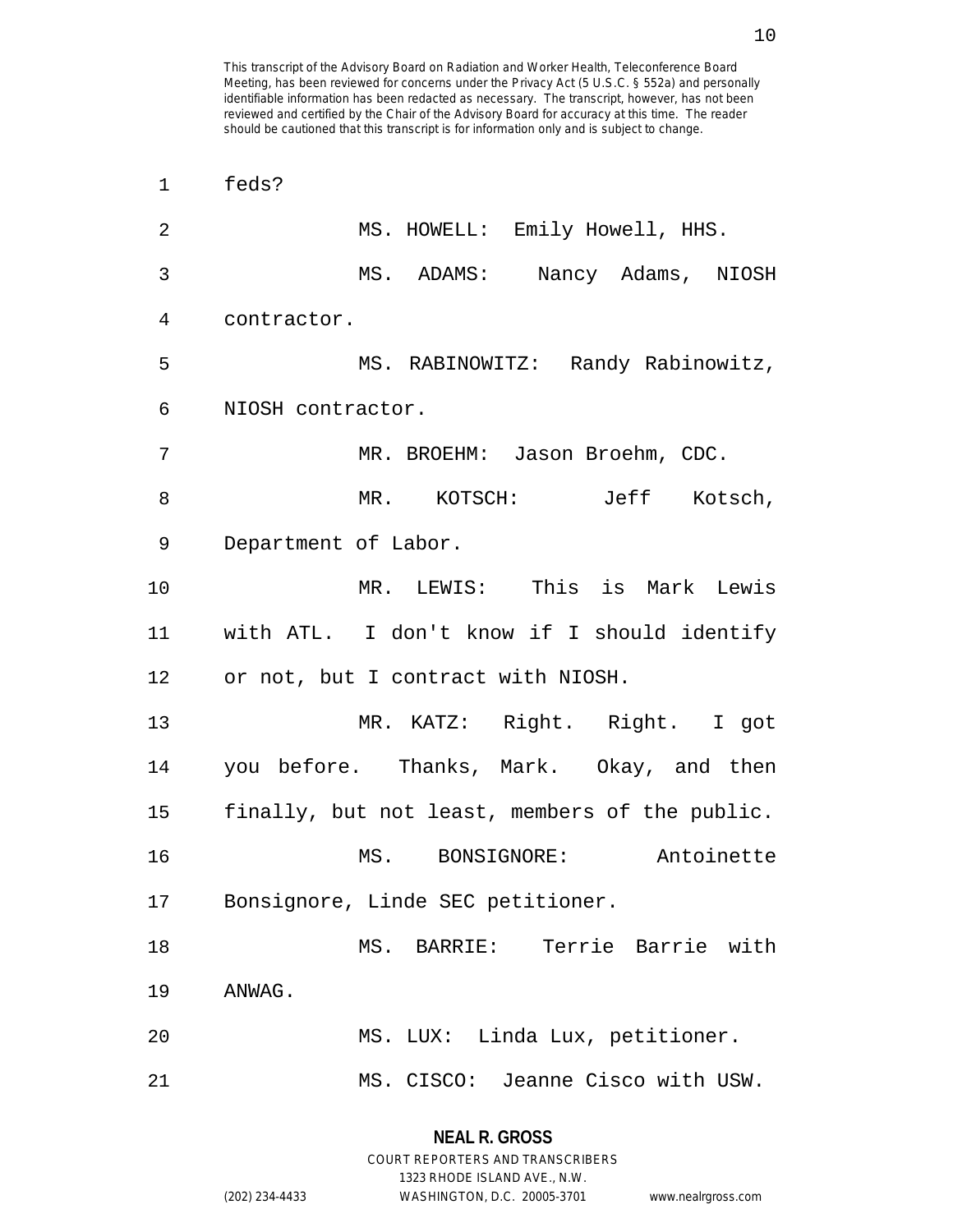| 1  | MR. POLLY: Steve Polly,                      |
|----|----------------------------------------------|
| 2  | Machinists Union.                            |
| 3  | MR. KATZ: Okay. Any other                    |
| 4  | members of the public?                       |
| 5  | MS. CISCO: Jeanne Cisco with USW.            |
| 6  | MR. KATZ: Right. I got you.                  |
| 7  | Thank you, Jeanne.                           |
| 8  | JEANNE CISCO: You're welcome.                |
| 9  | MEMBER BEACH: Ted, did you get               |
| 10 | Linda Lux? I think that's --                 |
| 11 | MR. KATZ: I got Linda Lux, too,              |
| 12 | but it sounded like there was some other.    |
| 13 | Okay. So I've got all of you. Any other      |
| 14 | members of the public? Otherwise, welcome to |
| 15 | all of you, as well.                         |
| 16 | MEMBER POSTON: Ted? Ted?                     |
| 17 | MR. KATZ: Yes?                               |
| 18 | MEMBER POSTON: John Poston.<br>$\mathbf I$   |
| 19 | didn't want to interrupt your roll call.     |
| 20 | MR. KATZ: No. Thank you, John.               |
| 21 | It's great to have you. Let me remind -- I   |

## **NEAL R. GROSS** COURT REPORTERS AND TRANSCRIBERS

1323 RHODE ISLAND AVE., N.W. (202) 234-4433 WASHINGTON, D.C. 20005-3701 www.nealrgross.com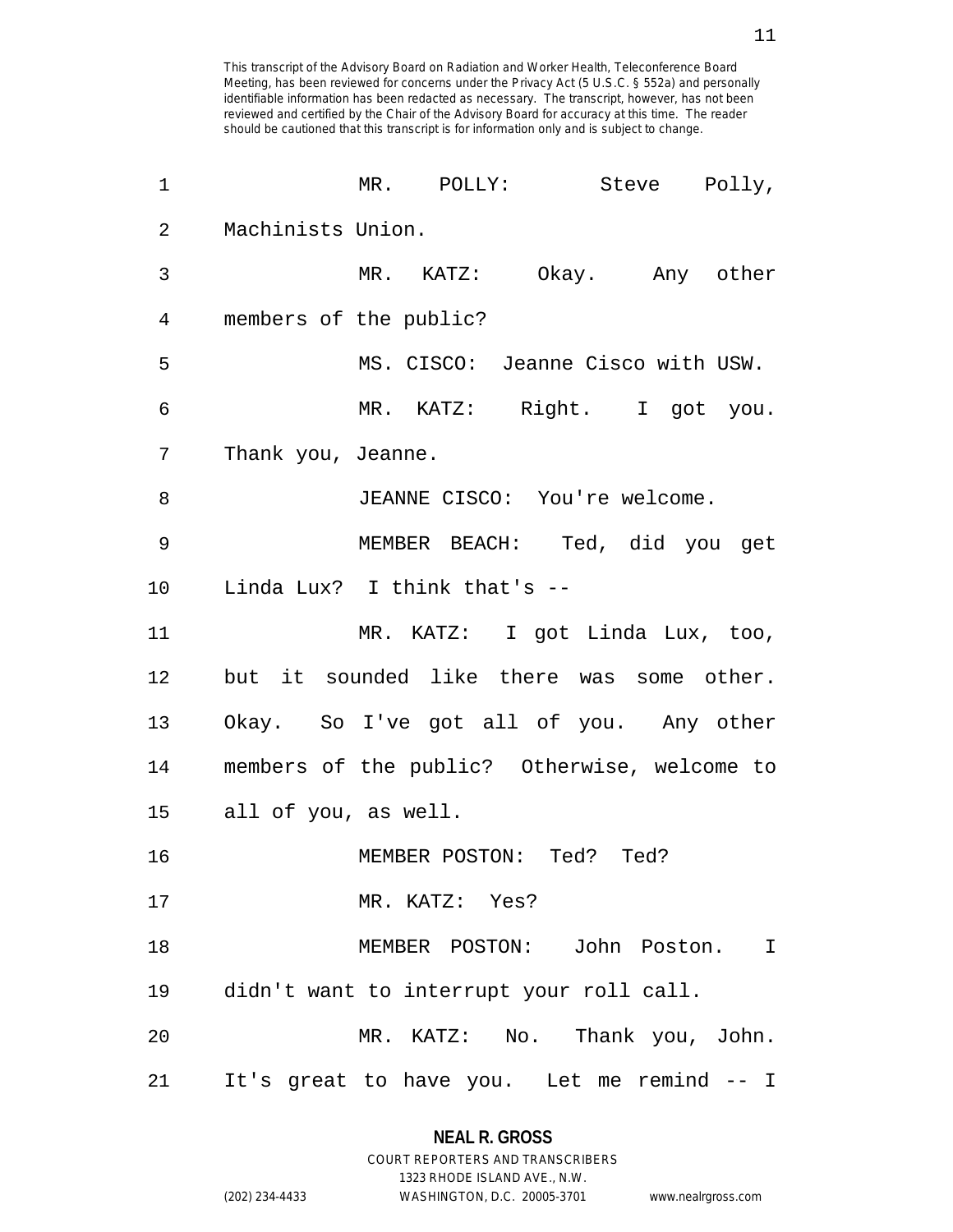| 1              | said it just a moment ago, but all of you     |
|----------------|-----------------------------------------------|
| $\overline{2}$ | especially folks on the public who may not    |
| 3              | have heard this who came on late, please mute |
| $\overline{4}$ | your phones except when you're addressing the |
| 5              | Board and there actually isn't a public       |
| 6              | comment session, although the Linde           |
| 7              | petitioners will have an opportunity to speak |
| 8              | to the Board.                                 |
| 9              | So mute your phones. If you don't             |
| 10             | have a mute button, use *6. That'll mute your |
| 11             | phone, and *6, pressing it again, will unmute |
| 12             | it. Also please don't put the call on hold at |
| 13             | any point. Call back in if you need to break  |
| 14             | away for a while.                             |
| 15             | Thank you, and Jim, the agenda's              |
| 16             | yours.                                        |
| 17             | CHAIRMAN MELIUS: Okay. Thank                  |
| 18             | you, Ted, and welcome everybody to the -- to  |
| 19             | our call. I guess it's a good thing we're     |
| 20             | having a call given all the stormy weather    |
| 21             | around the country. So that -- our first item |

#### **NEAL R. GROSS**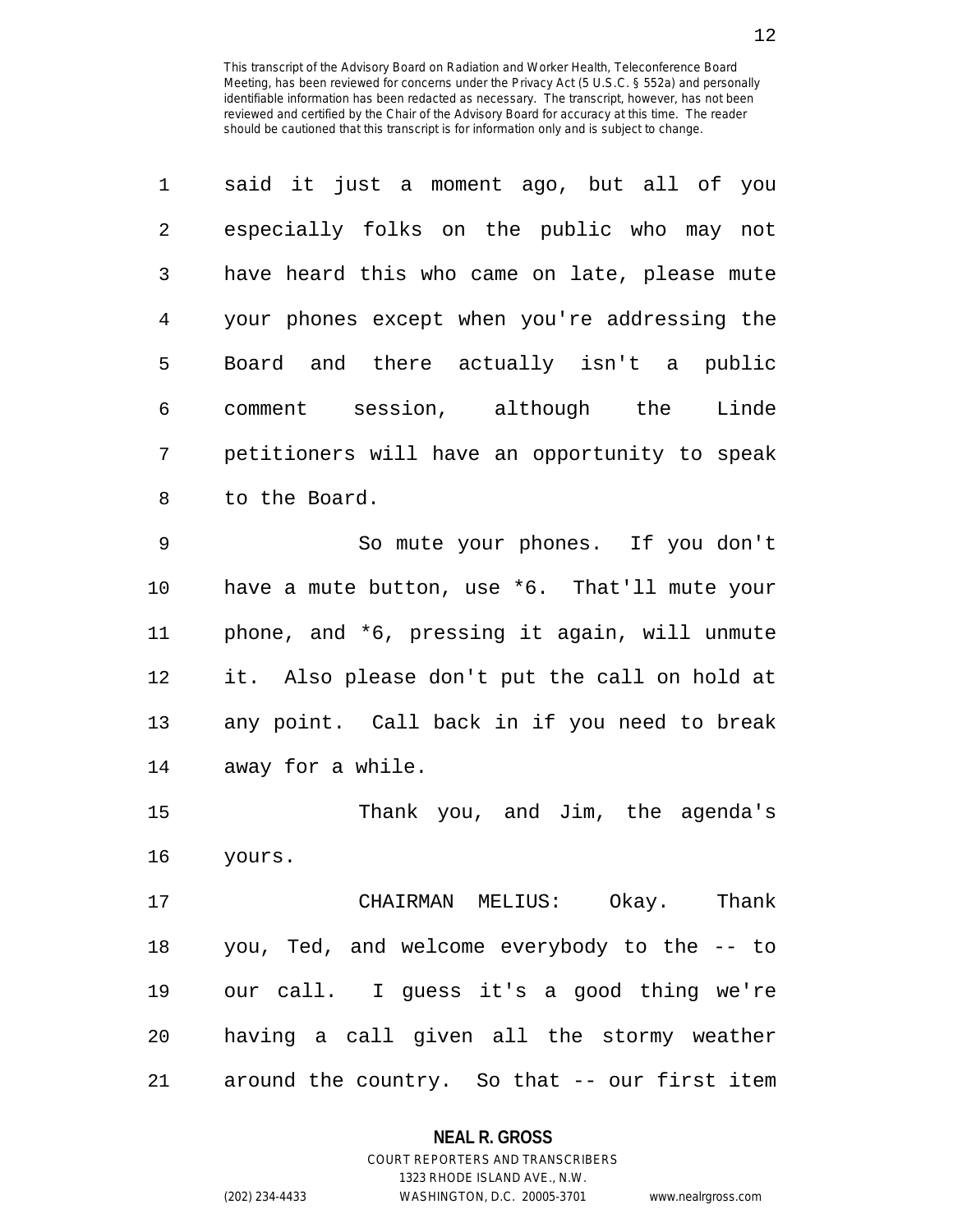13

| 1  | on our agenda today is discussion of the NIOSH |
|----|------------------------------------------------|
| 2  | ten-year program review. Dr. Wade, are you on  |
| 3  | the call?                                      |
| 4  | indeed.<br>DR. WADE:<br>$\mathbf{I}$<br>am     |
| 5  | Dr. Melius, I have no major update to make     |
| 6  | from our last discussion, just to remind you   |
| 7  | that there are three of the Phase 1 reports    |
| 8  | that are undergoing internal NIOSH review.     |
| 9  | That's the customer service piece authored by  |
| 10 | Ms. Chang, the science issues piece authored   |
| 11 | by Dr. Daniels, and the surrogate data piece   |
| 12 | authored by Dr. Spitz.                         |
| 13 | I meet with the ADS of NIOSH                   |
| 14 | tomorrow. Hopefully, those reports will be     |
| 15 | through internal review, and I can share them  |
| 16 | with Board Members.                            |
| 17 | The SEC piece you've seen an                   |
| 18 | earlier draft of is being rewritten by Randy   |
| 19 | Rabinowitz, who's on the call, and I would     |
| 20 | categorize Randy as 95 percent complete with   |
| 21 | that rewrite. Again, once that goes through    |

## **NEAL R. GROSS**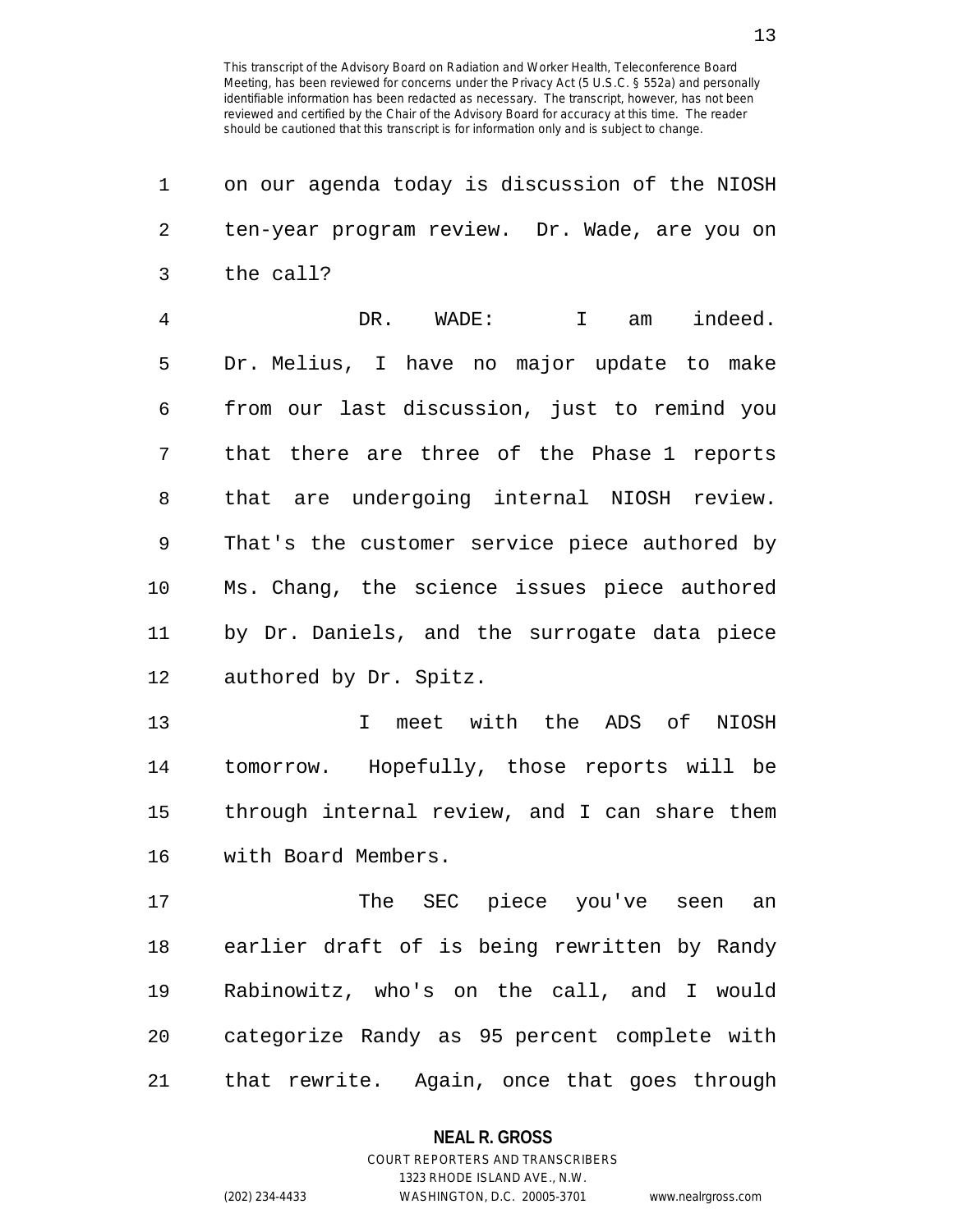1 review, you'll be seeing it.

| 2  | The<br>two pieces on<br>DR<br>and              |
|----|------------------------------------------------|
| 3  | timeliness are on the public website accepting |
| 4  | public comment. It's my sincere hope to have   |
| 5  | substantive materials to share with you before |
| 6  | your next meeting, and that's what I'm working |
| 7  | towards. Thank you.                            |
| 8  | CHAIRMAN MELIUS: Lew, one quick                |
| 9  | question. Could you just clarify who the --    |
| 10 | what ADS stands for?                           |
| 11 | DR. WADE: That's the Associate                 |
| 12 | Director for Science for NIOSH, the element of |
| 13 | the NIOSH director's office that would clear   |
| 14 | the reports.                                   |
| 15 | CHAIRMAN MELIUS: Okay.<br>All                  |
| 16 | right. Thank you. I knew that. I'm sure        |
| 17 | everybody did, but any Board Members<br>have   |
| 18 | questions for Lew?                             |
| 19 | Okay. Hearing none, the next item              |
| 20 | on our agenda is the Linde Ceramics Plant SEC  |
| 21 | Petition and report and update from the Work   |

**NEAL R. GROSS** COURT REPORTERS AND TRANSCRIBERS

1323 RHODE ISLAND AVE., N.W.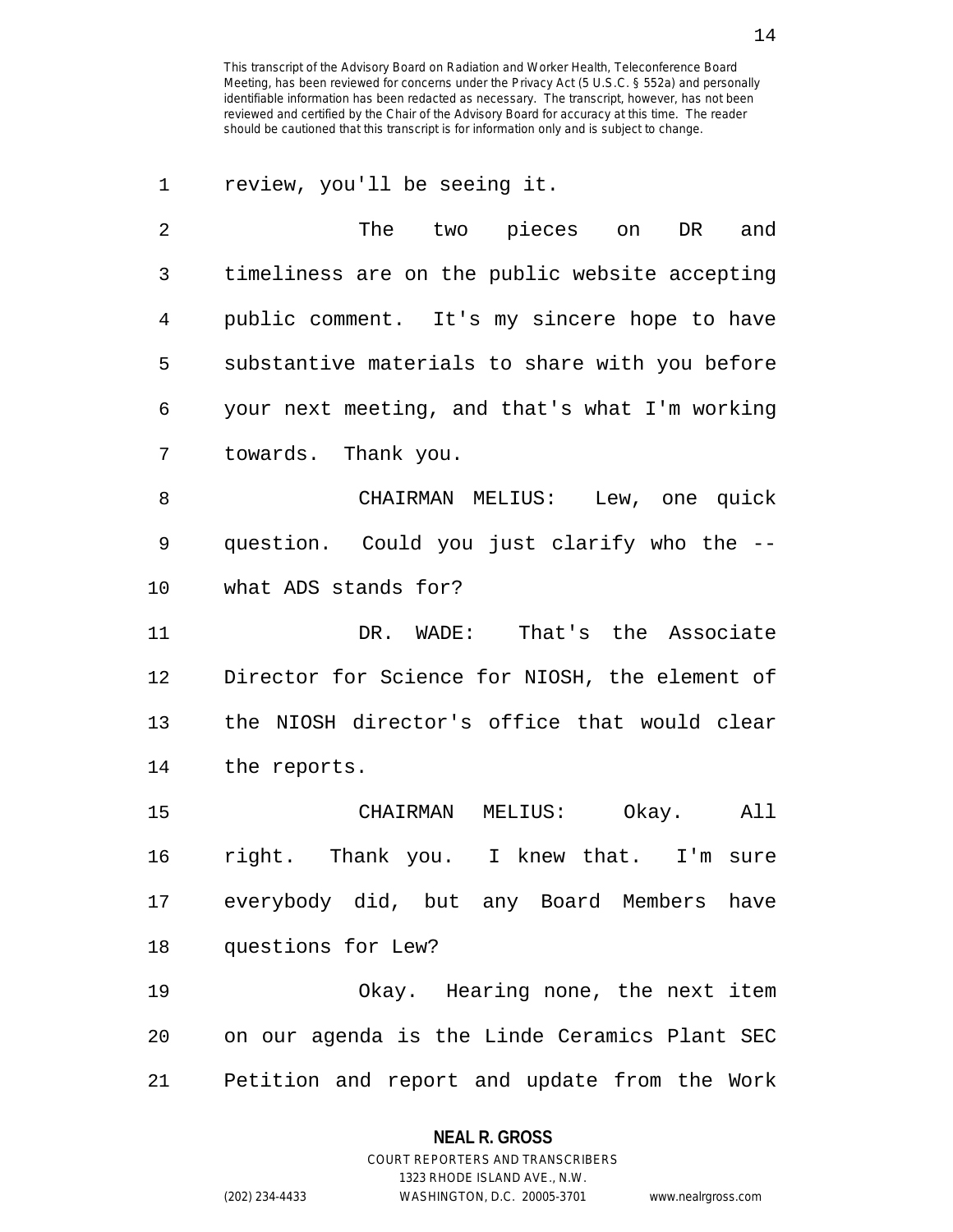15

| 1              | Group. Dr. Gen Roessler, I believe you'll     |
|----------------|-----------------------------------------------|
| $\overline{2}$ | start off. Gen, are you there? Gen, you may   |
| 3              | have it on mute still if you were on mute.    |
| $\overline{4}$ | MEMBER ROESSLER: Okay. Now I                  |
| 5              | think you can hear me.                        |
| 6              | CHAIRMAN MELIUS: Yes. Okay.                   |
| 7              | MEMBER ROESSLER: Okay. Sorry.                 |
| 8              | That took me a while.                         |
| 9              | CHAIRMAN MELIUS: No, that's okay.             |
| 10             | Well, you had me worried. I almost thought    |
| 11             | I'd lost everybody.                           |
| 12             | MEMBER ROESSLER: No. I've been                |
| 13             | having so many technological problems lately  |
| 14             | like with my computer that I'm beginning to   |
| 15             | wonder if I can even use the phone, but --    |
| 16             | CHAIRMAN MELIUS: Sometimes this               |
| 17             | is delayed.                                   |
| 18             | MEMBER ROESSLER: Yes. Anyway,                 |
| 19             | there are a number of things we need to do. I |
| 20             | would like to comment first that the Board    |
| 21             | should have two documents that I think would  |

## **NEAL R. GROSS**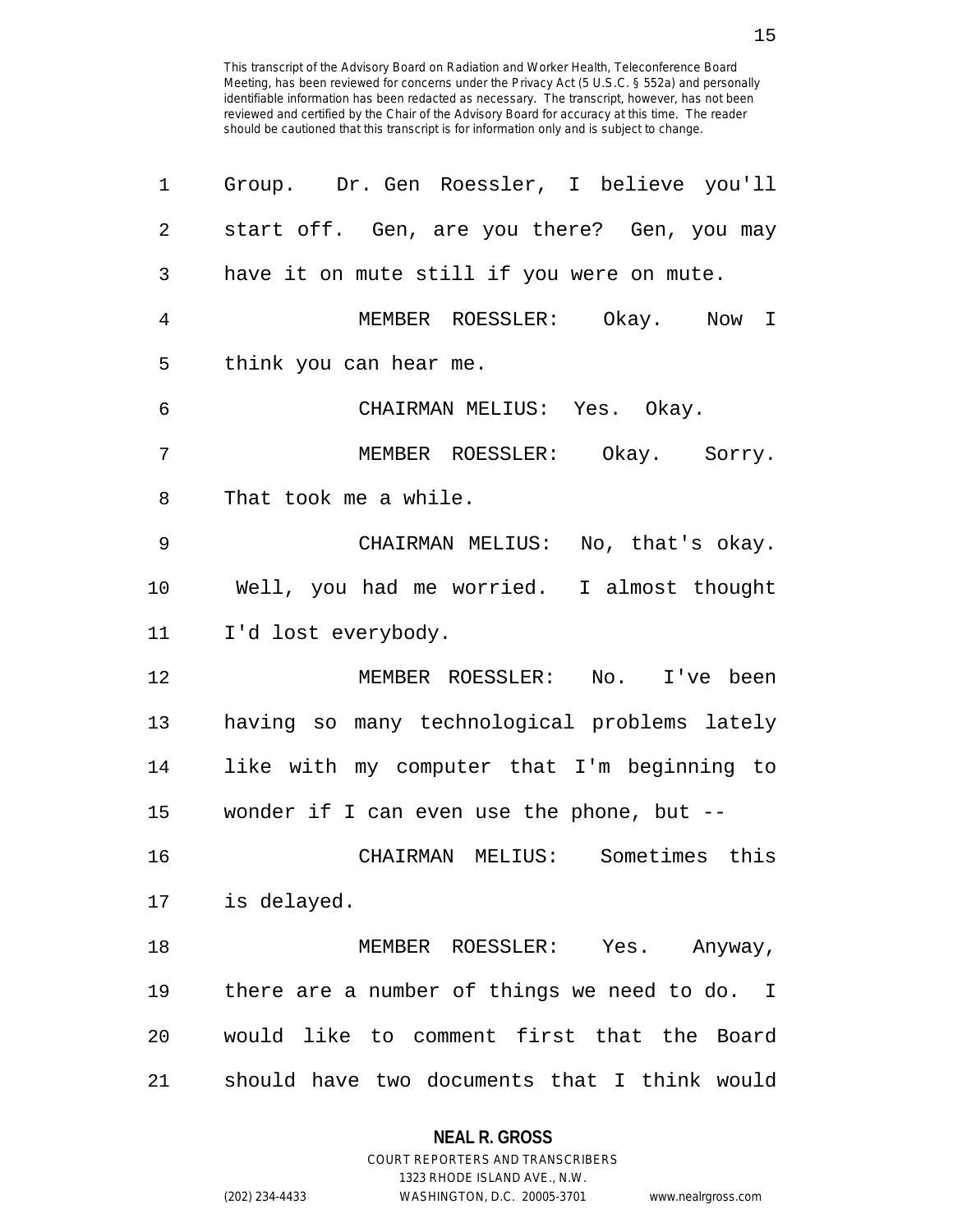1 be helpful as we go through this.

| $\mathfrak{D}$ | I sent one last night which was a            |
|----------------|----------------------------------------------|
| 3              | very short summary of our Work Group         |
| 4              | activities and where I think we stand.<br>To |
| 5              | supplement that, though, I would like to     |
| 6              | mention that there is one report that I sent |
| 7              | along with a number of other ones after our  |
| 8              | last Board meeting.                          |
|                |                                              |

9 This report is also brief, but it 10 has more detail in it with regard to dose 11 reconstruction and other things. If you can 12 pull that up, I think it would be helpful. 13 It's called draft Linde SEC Petition 00107 14 Issue Resolution Matrix.

15 This was put together by Steve 16 Ostrow in November, and I think that would be 17 very helpful to look at if you can have that 18 there in front of you.

19 The -- so the things we have to do 20 today as I see them, I think we're going to 21 have some updates from NIOSH. We might have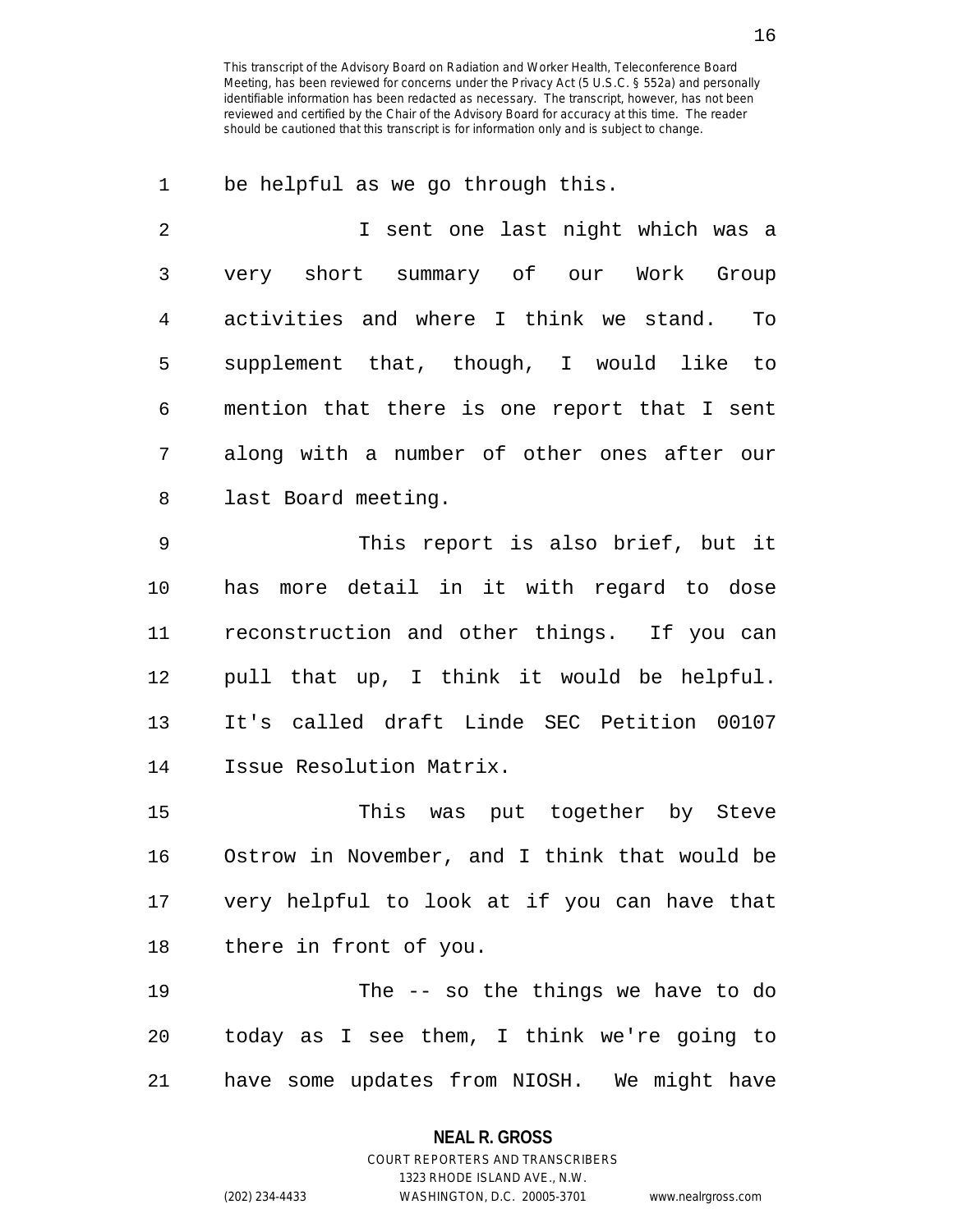1 some comments and updates from SC&A. 2 We certainly will have the 3 petitioners, and Antoinette's on the line, I 4 know, speaking. We'll certainly have 5 questions from the Board that we need to 6 address. So, Jim, I'll leave it to you to 7 decide what order we should go in here. 8 CHAIRMAN MELIUS: Okay. Why don't 9 we first get an update from NIOSH, just where 10 they are with their evaluation because I think 11 that's sort of the key thing in terms of 12 timing at this point. 13 So, I don't know, Stu or Chris,  $14$  who's  $-$ 15 DR. NETON: This is Jim Neton, 16 Dr. Melius. 17 CHAIRMAN MELIUS: Jim Neton. 18 Okay, I guessed wrong. Go ahead. 19 DR. NETON: I'll start, and maybe 20 others will chime in and supplement as I go. 21 But really there's one issue on the table that

### **NEAL R. GROSS** COURT REPORTERS AND TRANSCRIBERS

1323 RHODE ISLAND AVE., N.W. (202) 234-4433 WASHINGTON, D.C. 20005-3701 www.nealrgross.com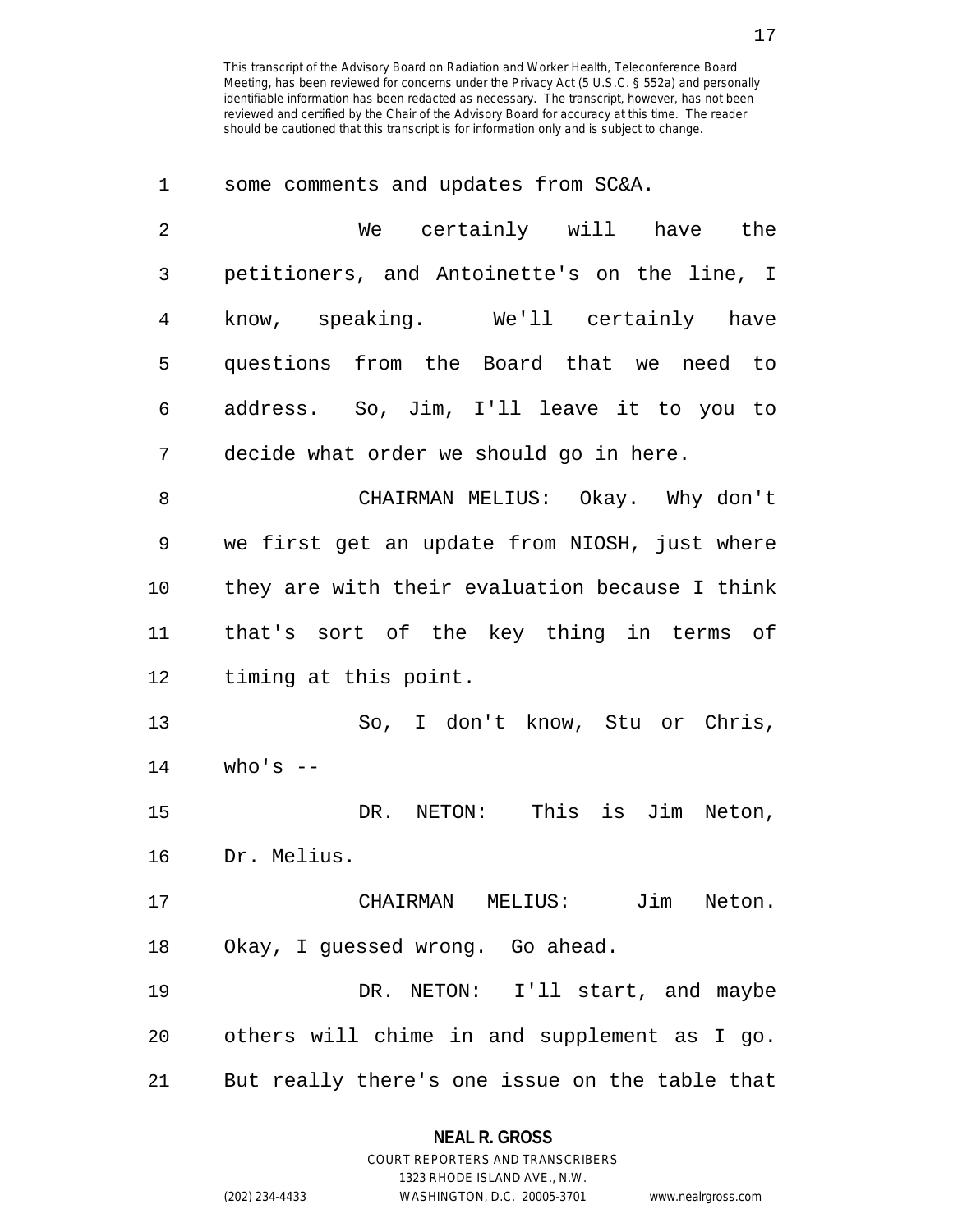1 we are working on, and that was the 2 reconstruction of radon in the tunnels. 3 As the Working Group knows, and 4 I'm not sure the full Board knows, but there 5 were two previous approaches to radon 6 reconstruction put forth by NIOSH, and both 7 were reviewed fairly extensively at the 8 Working Group level. 9 For various reasons of perceived 10 discrepancies and issues, we withdrew those 11 approaches. One was a diffusion model, and 12 one was an empirical model based on measured 13 data in the late -- in the mid-40s. 14 Subsequent to that, SC&A, and I 15 think they broached this at the Board meeting 16 in Santa Fe, put forth an approach that would 17 use the radon levels measured in basements in 18 the area surrounding Linde Ceramics and use 19 some adjustment factor based on the radium 20 measure in the soils at the site.

21 We have reviewed that approach and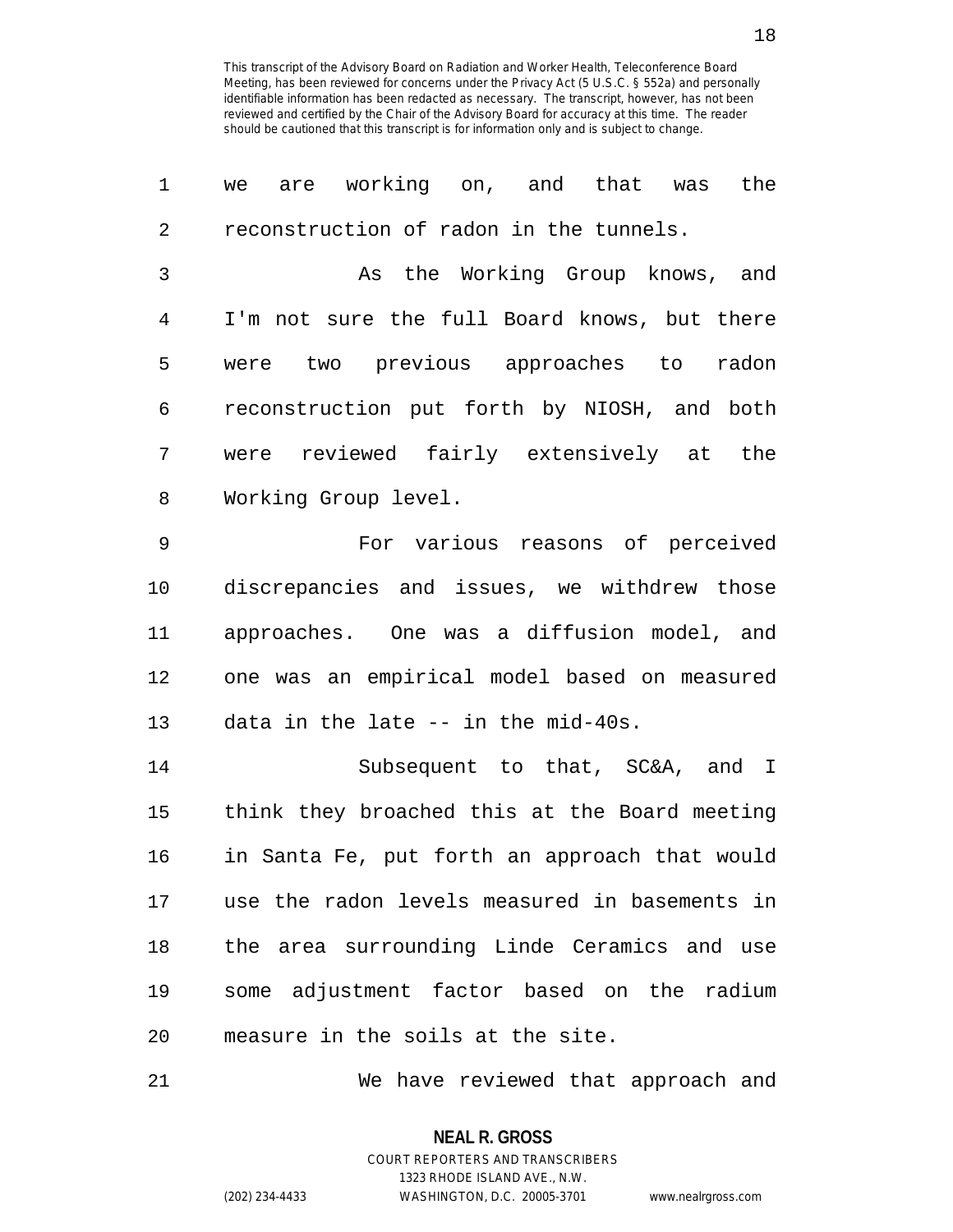1 believe it to be a reasonable way to move 2 forward, and we have actually developed our 3 version of that approach, which will be 4 incorporated into a revision of the Evaluation 5 Report. 6 That is fairly close. We do 7 believe -- and it's firm. I think within two 8 weeks we should have the Evaluation Report 9 revised and in the Board and Working Group's 10 hands. 11 In addition to revising the radon 12 model or the radon approach, we will also take 13 the opportunity to provide -- make any 14 revisions that were discussed and agreed to at 15 the Working Group. 16 Most notably, that would be the 17 reconstruction of dose -- internal exposure 18 during the building renovation period at 19 Linde, which we have since modified. So I 20 think that's the extent of where we are. 21 CHAIRMAN MELIUS: Okay. Thank

> **NEAL R. GROSS** COURT REPORTERS AND TRANSCRIBERS

> > 1323 RHODE ISLAND AVE., N.W.

(202) 234-4433 WASHINGTON, D.C. 20005-3701 www.nealrgross.com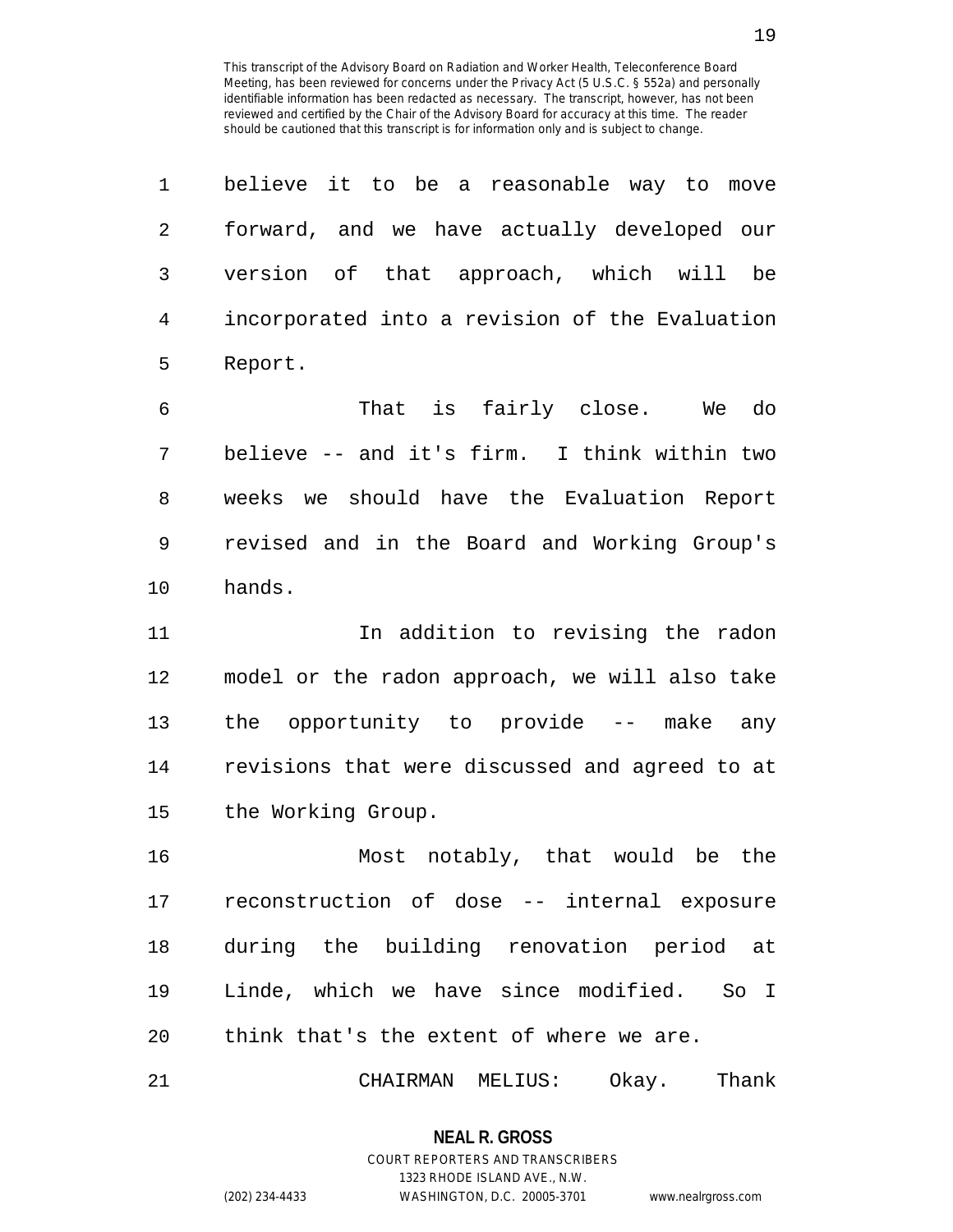1 you. Do any Work Group or Board Members have 2 questions for Jim?

3 MEMBER ROESSLER: I think -- this 4 is Gen. I know very early on we had some data 5 from basements in the Linde area, and I think 6 maybe the -- not the quite right step was 7 being used at first and I think now you have 8 gotten the set of data that's more appropriate 9 for that area. Is that right, Jim?

10 DR. NETON: That's correct, Gen. 11 We've got the correct county identified now 12 and there was some confusion, as you remember, 13 on our last call. We're using that data, or 14 those data, which are slightly higher, I 15 believe, than the values that were used at the 16 SC&A proposed model. Yes, so we're moving 17 forward with that.

18 MEMBER ROESSLER: Just to get it 19 on the record, what is the correct county? 20 DR. NETON: Erie County is the 21 correct county. We've identified that, yes.

#### **NEAL R. GROSS**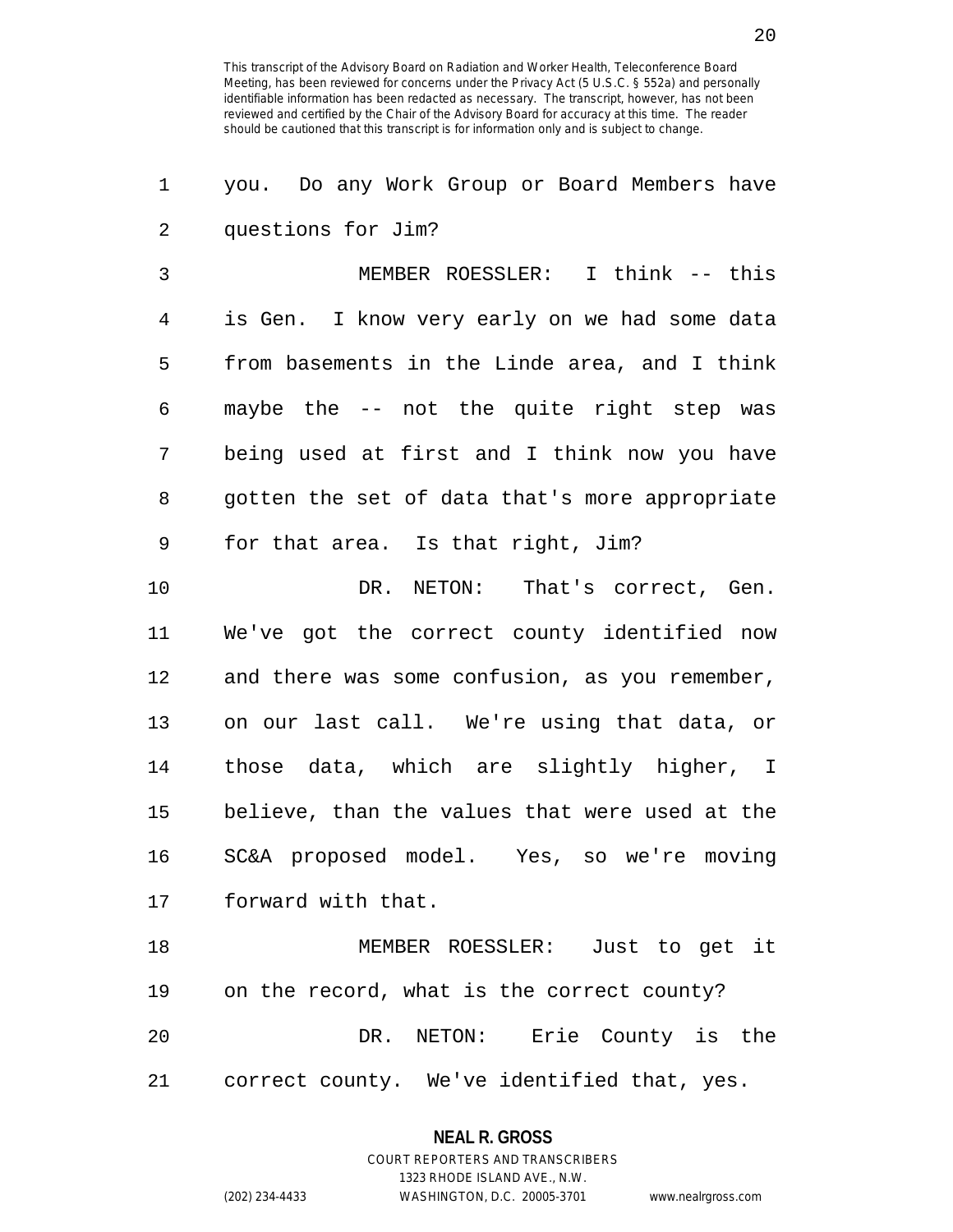| $\mathbf 1$    | MEMBER ROESSLER: Okay. Thank                  |
|----------------|-----------------------------------------------|
| $\overline{2}$ | you.                                          |
| 3              | CHAIRMAN MELIUS: The facility is              |
| 4              | on the -- close to the border between Niagara |
| 5              | County and Erie County. Erie County's where   |
| 6              | Buffalo -- city and that and Niagara County's |
| 7              | to the north some for those of you not        |
| 8              | familiar with New York State geography and    |
| 9              | counties.                                     |
| 10             | Any other questions from Board                |
| 11             | Members? So I guess my question, Gen, then is |
| 12             | to the Work Group is would you then -- say we |
| 13             | have an updated report from -- Evaluation     |
| 14             | Report from NIOSH available in two weeks.     |
| 15             | Would you then schedule another Work Group    |
| 16             | meeting -- or Work Group call to talk about   |
| 17             | that? It wasn't clear to me what the Work     |
| 18             | Group planned.                                |
| 19             | MEMBER ROESSLER: Well, I don't                |
| 20             | think we really knew until we heard from      |
|                |                                               |

21 NIOSH, but --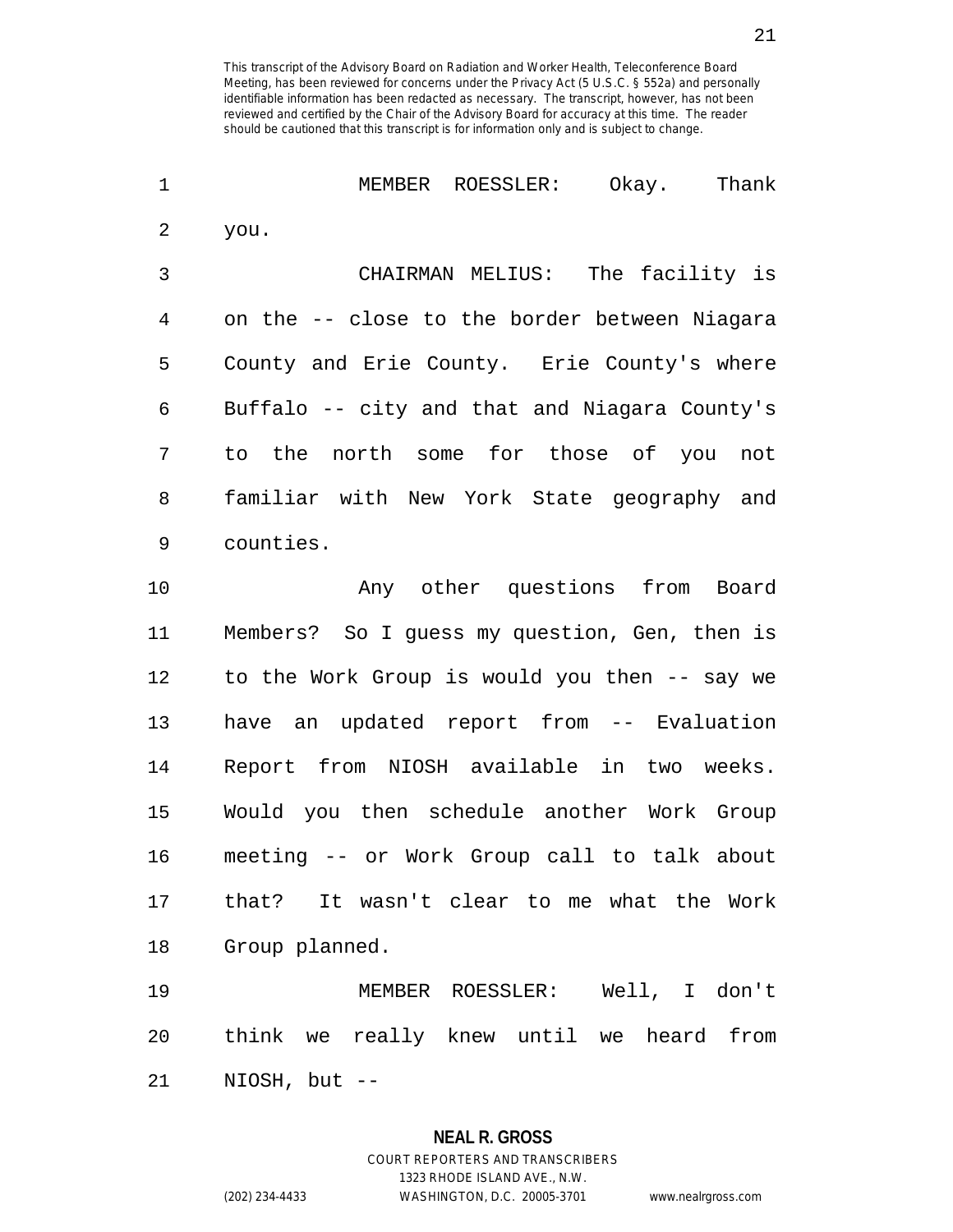| $\mathbf 1$    | CHAIRMAN MELIUS: Okay.                         |
|----------------|------------------------------------------------|
| $\overline{2}$ | MEMBER ROESSLER: -- my thought is              |
| 3              | that we want to keep this moving along and,    |
| 4              | let's see, our next face-to-face Board meeting |
| 5              | is the third week in February. Is that right?  |
| 6              | CHAIRMAN MELIUS: Correct.                      |
| 7              | MEMBER ROESSLER: I'm looking at                |
| 8              | my calendar, so if we get this from NIOSH      |
| 9              | within two weeks, that would put it the last   |
| $10 \,$        | week in January. I would think that we should  |
| 11             | be able to get together by teleconference --   |
| 12             | CHAIRMAN MELIUS: Yes.                          |
| 13             | MEMBER ROESSLER: -- and work this              |
| 14             | out so that we could address this then at the  |
| 15             | next face-to-face Board meeting. That would    |
| 16             | be my goal, and I would think we could do      |
| 17             | that.                                          |
| 18             | CHAIRMAN MELIUS: Good. Okay,                   |
| 19             | yes. Then we would in turn plan, again,        |
| 20             | depending on the Work Group's review and so    |
| 21             | forth, but to plan to have -- hopefully try to |

**NEAL R. GROSS** COURT REPORTERS AND TRANSCRIBERS

1323 RHODE ISLAND AVE., N.W.

(202) 234-4433 WASHINGTON, D.C. 20005-3701 www.nealrgross.com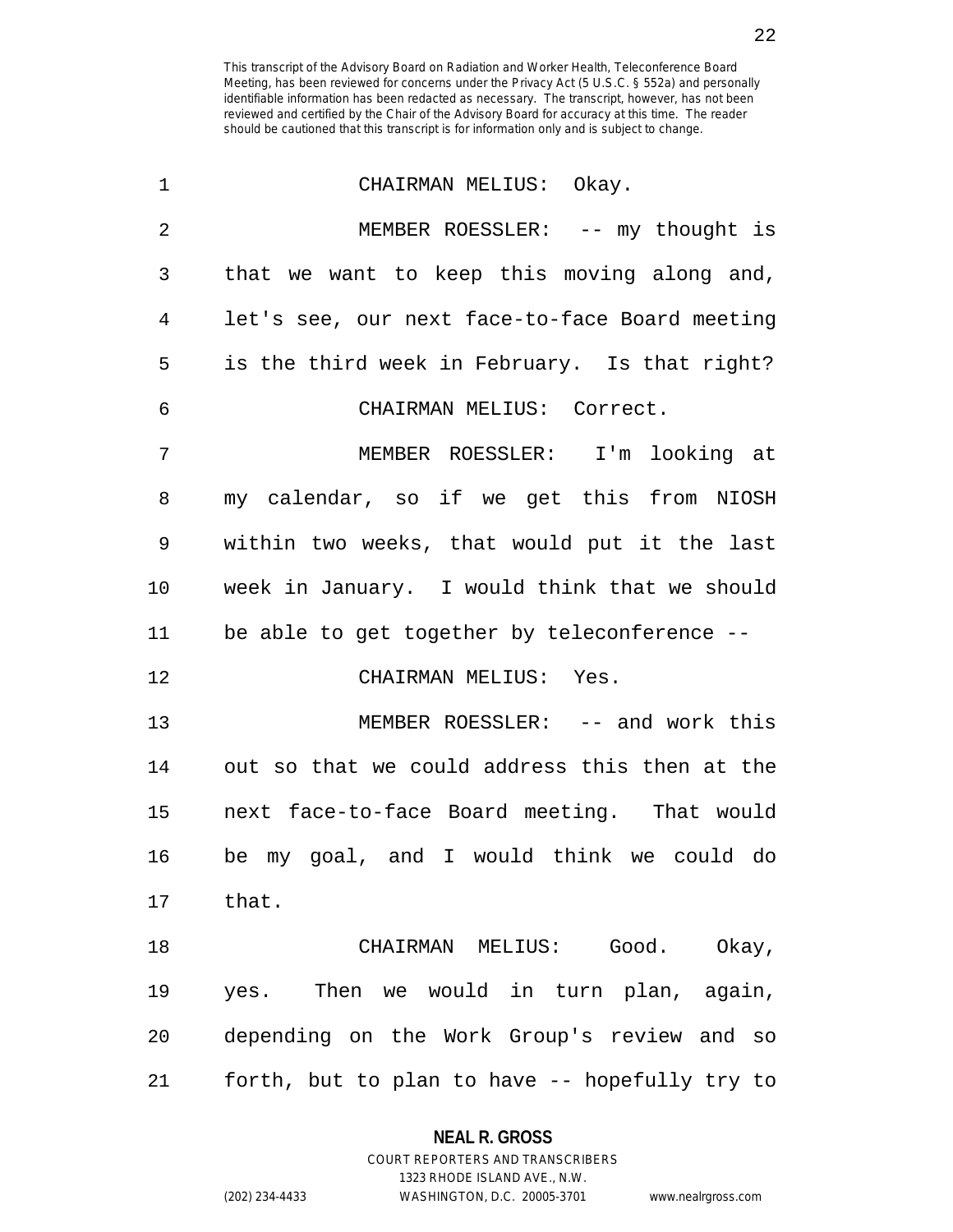| 1  | bring some closure to the issues if we can at  |
|----|------------------------------------------------|
| 2  | the February Board meeting in Augusta.         |
| 3  | MEMBER ROESSLER: I think that                  |
| 4  | would be a good approach. I think though here  |
| 5  | today we need to do as much as we can with     |
| 6  | regard to hearing from the petitioners, and    |
| 7  | then also if there are questions from the      |
| 8  | Board, wouldn't it be appropriate today to     |
| 9  | hear those and see if we could address the --  |
| 10 | address any questions?                         |
| 11 | CHAIRMAN MELIUS: Correct. That's               |
| 12 | what I wanted to go to next. First, I just     |
| 13 | wanted to offer any chance for -- any comments |
| 14 | from SC&A?                                     |
| 15 | DR. OSTROW: From what I hear --                |
| 16 | this is Steve Ostrow. From what I hear from    |
| 17 | Jim Neton, NIOSH is following the approach     |
| 18 | that we had discussed in the Work Group        |
| 19 | meeting, and if all this is incorporated into  |
| 20 | their revised ER, then SC&A will be happy with |
|    |                                                |

21 it and we can move on.

#### **NEAL R. GROSS**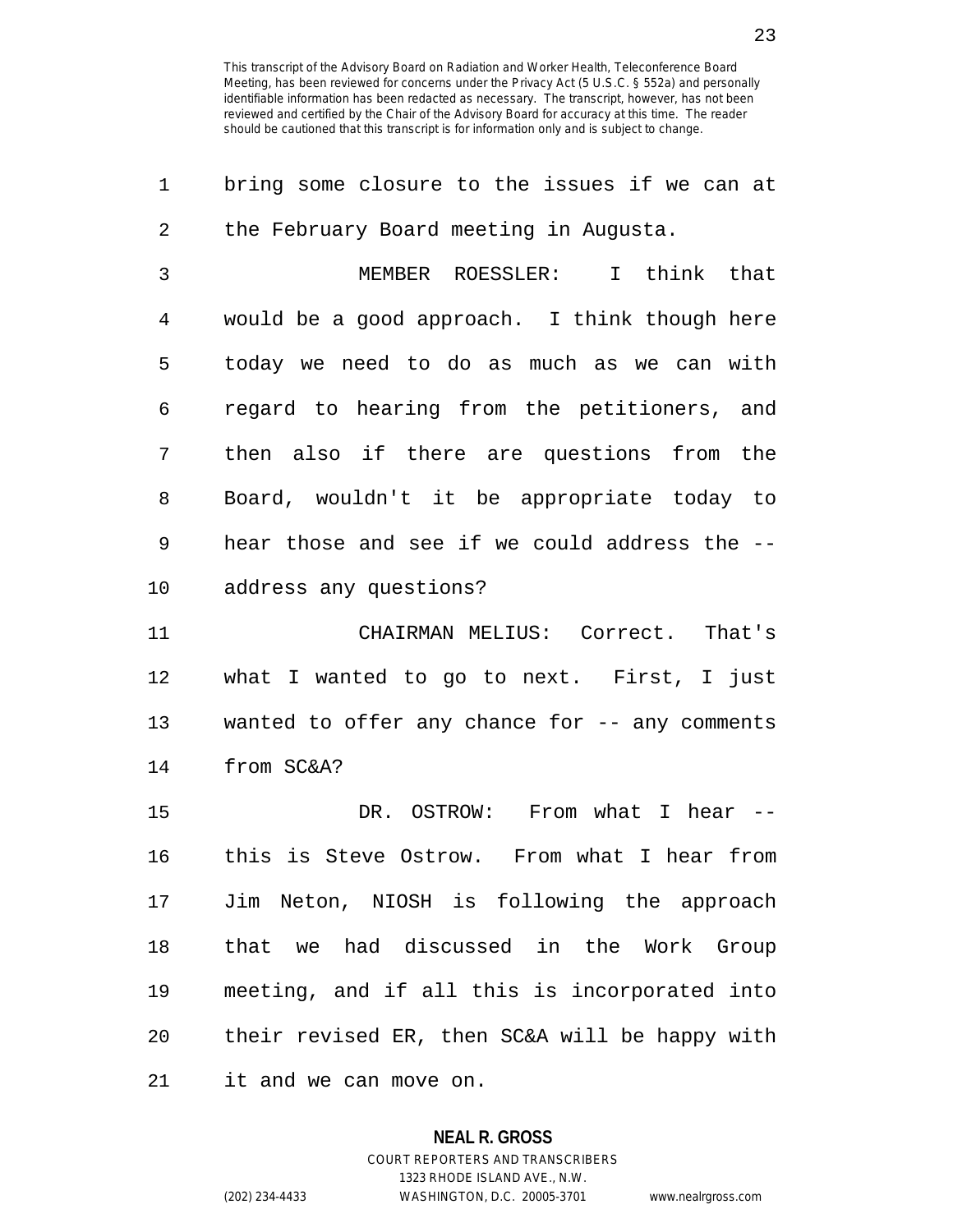| 1  | CHAIRMAN MELIUS: Okay.                         |
|----|------------------------------------------------|
| 2  | DR. OSTROW: We should be able to               |
| 3  | review it very quickly.                        |
| 4  | CHAIRMAN MELIUS: Any questions                 |
| 5  | other Board Members about issues,<br>from      |
| 6  | unresolved issues, or questions they have? If  |
| 7  | not, I will raise two issues because -- as     |
| 8  | we've been approaching this over the last few  |
| 9  | weeks, I've been reviewing the transcripts and |
| 10 | the various reports and -- a lot of hard work  |
| 11 | on the part of the Work Group, NIOSH, and SC&A |
| 12 | on this.                                       |
| 13 | Very extensive revisions. A lot                |
| 14 | of back and forth on this, and I think with    |
| 15 | good participation from the petitioners also   |
| 16 | in terms of raising issues of both sort of     |
| 17 | factual, as well as questions about how the    |
| 18 | methods and what's being proposed in the       |
| 19 | Evaluation Report, so I think it's been a very |
| 20 | good process and it's gone on for a length of  |
| 21 | time.                                          |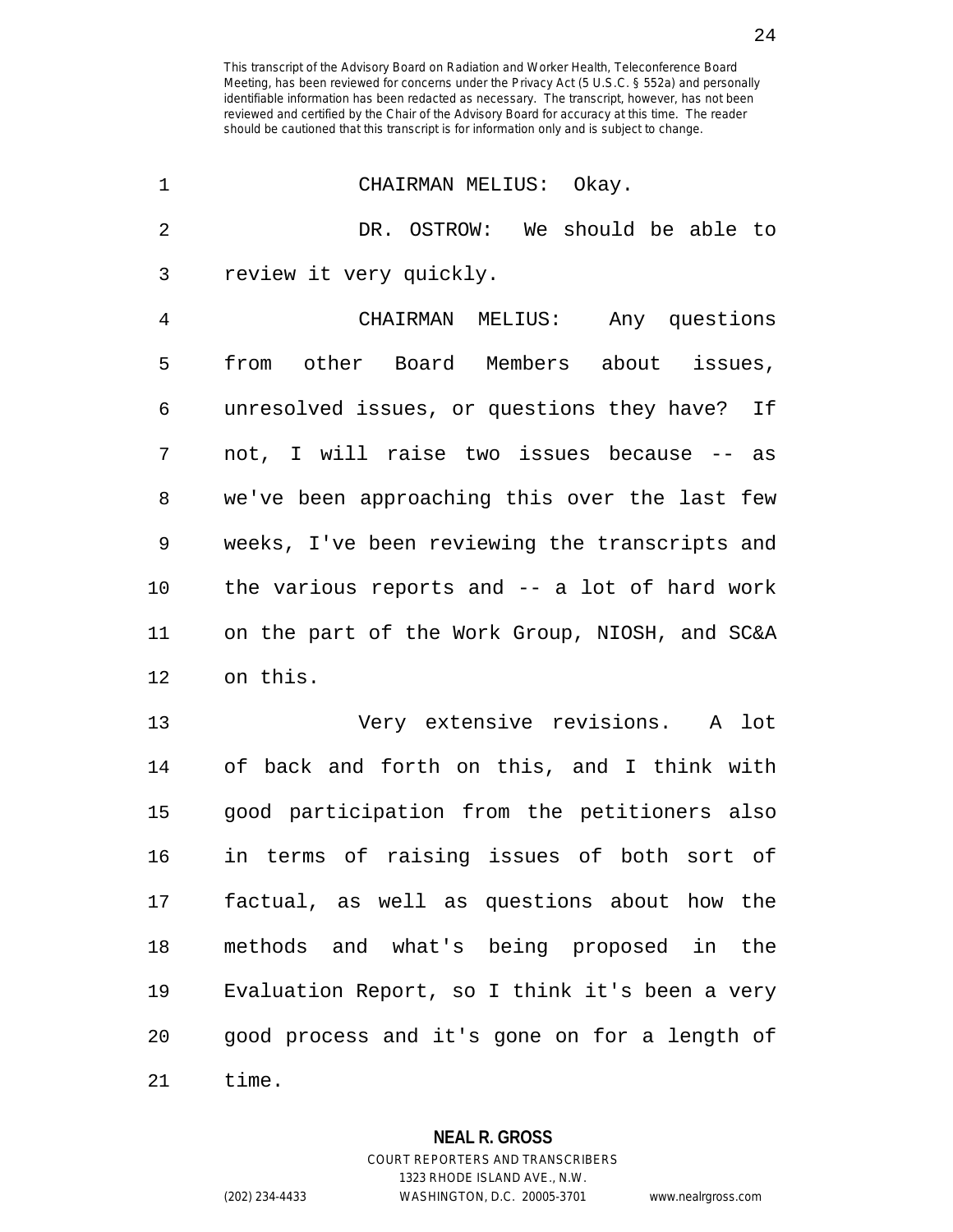| $\mathbf 1$ | So I think -- again, I was really              |
|-------------|------------------------------------------------|
| 2           | very impressed by all the work that had been   |
| 3           | done. I've raised in the emails I've sent to   |
| 4           | SC&A and to Gen in the last week or so, I have |
| 5           | some continued -- personally, I have some      |
| 6           | continued questions about the planned          |
| 7           | methodology for -- not the radon, but the      |
| 8           | exposures during the so-called renovation      |
| 9           | phase.                                         |
|             |                                                |

11 I understand it correctly, the buildings were 12 -- the site was sort of done, went through an 13 initial decontamination. The buildings were 14 then re-used for other purposes, not DOE or 15 AWE-related.

16 Some of those buildings were -- 17 underwent a renovation, and so one of the 18 things that the -- both NIOSH and the Work 19 Group and everybody's been trying to figure 20 out is just how do you then estimate the 21 exposures during the renovation period when

#### **NEAL R. GROSS**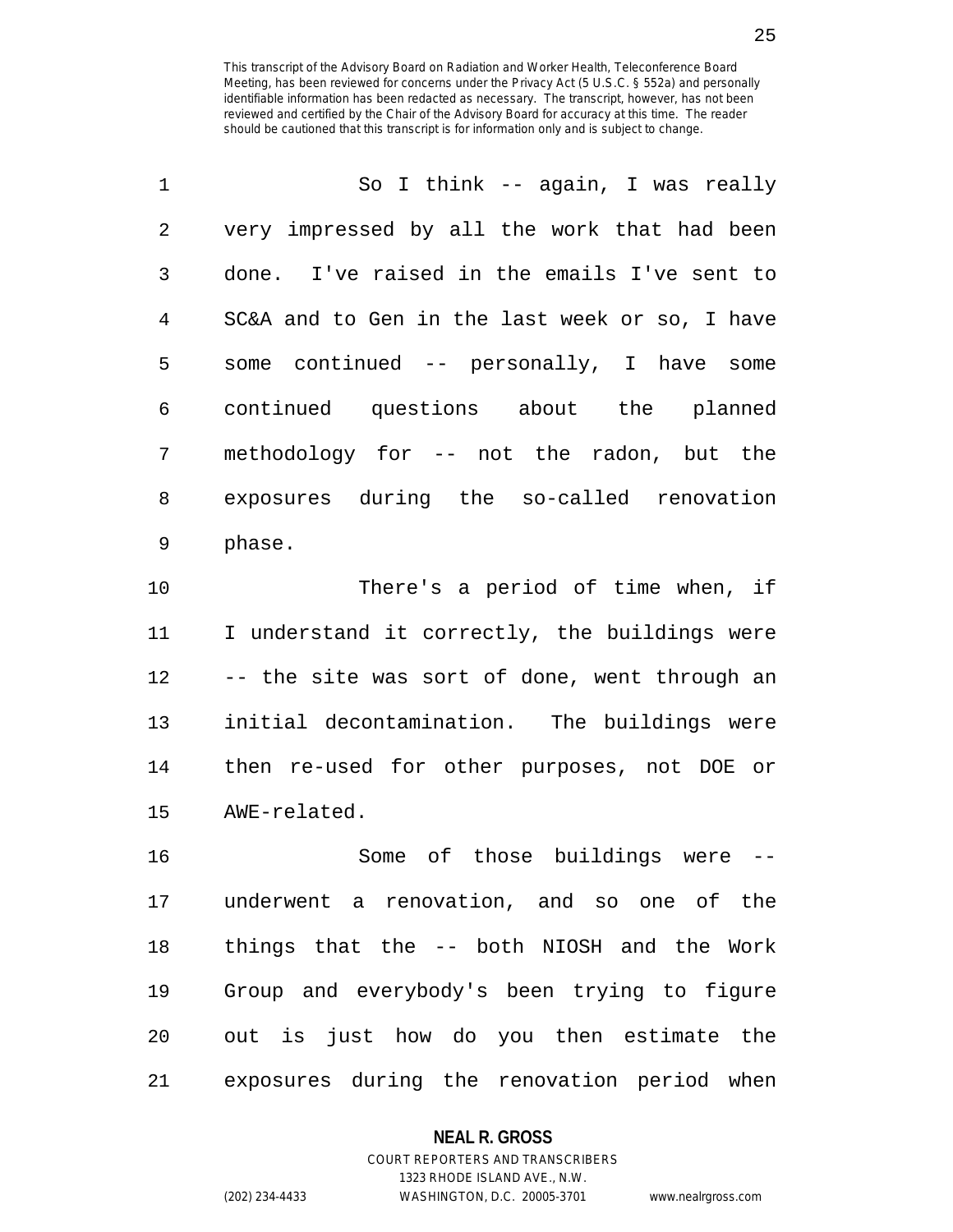| 1              | they were very $-$ in fact, there was almost no |
|----------------|-------------------------------------------------|
| 2              | sampling that was done during that time         |
| 3              | period.                                         |
| $\overline{4}$ | It was a little different                       |
| 5              | activity, at least appears to be<br>more        |
| 6              | extensive than what might normally go on.       |
| 7              | Normally, residual periods it's just back to    |
| 8              | sort of normal production and usually not --    |
| 9              | I'm to assume that there's any disturbance of   |
| 10             | the residual contamination and I think this     |
| 11             | also -- the methods try to take into account    |
| 12             | the fact that the initial decontamination was   |
| 13             | probably up to standards at the time back in    |
| 14             | the '50s, but they $-$ currently $-$ further    |
| 15             | decontamination to meet sort of current day     |
| 16             | standards I think is a fair way of saying it.   |
| 17             | So I guess what I'm trying to                   |
| 18             | understand and I don't think we can go into it  |
| 19             | in great detail on this call, but it is -- so,  |
| 20             | what were the actual activities during the      |
| 21             | renovation period? How long did that go on      |

**NEAL R. GROSS**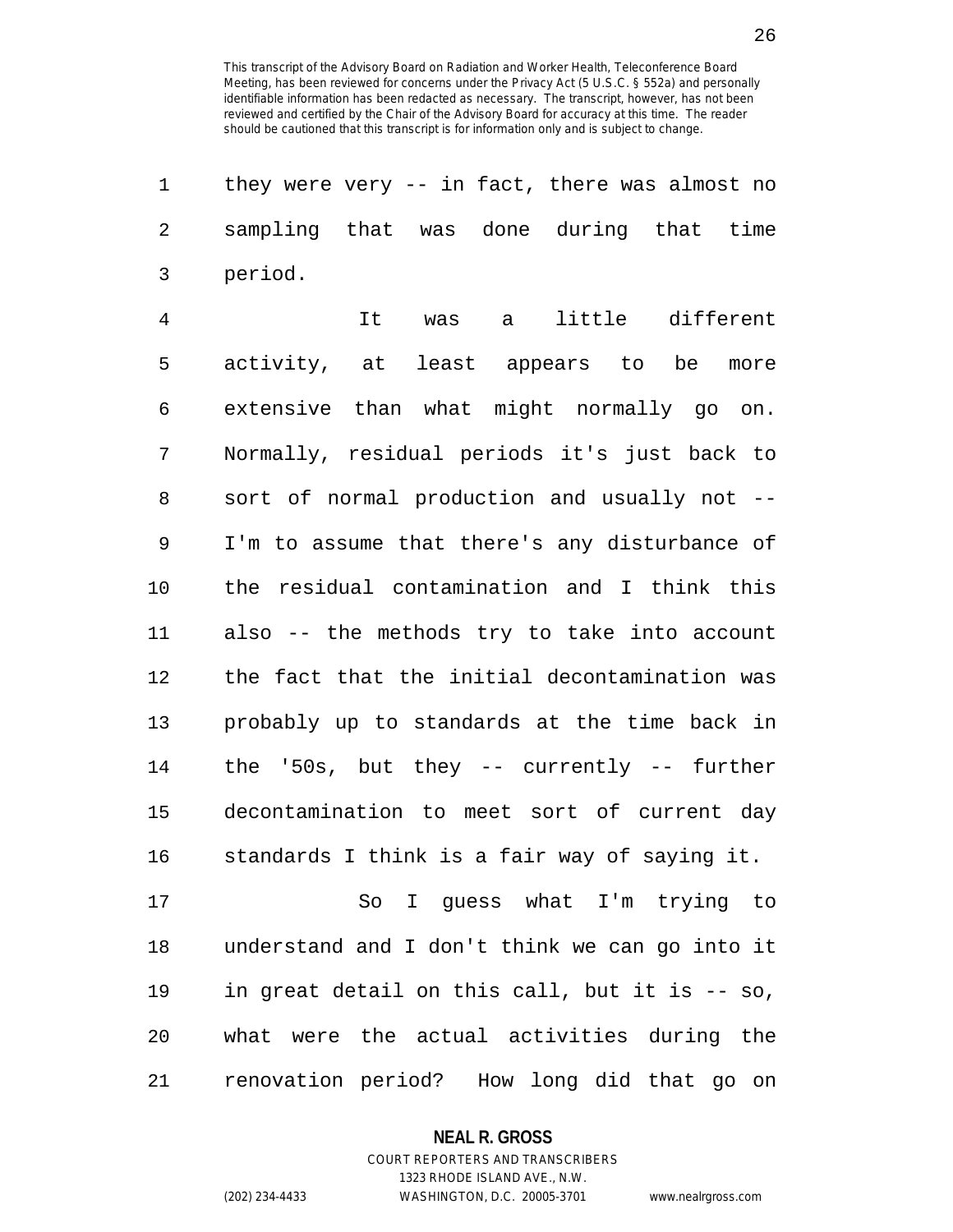| 1              | for, and is that a -- were all of the people   |
|----------------|------------------------------------------------|
| 2              | working at Linde involved or was this just a   |
| 3              | segment of the working population that was in  |
| $\overline{4}$ | one building or one area of the plant, and,    |
| 5              | again, does this sort of -- a single           |
| 6              | methodology for -- that covers the entire      |
| 7              | facility during this time period, is that      |
| 8              | appropriate or not?                            |
| $\mathsf 9$    | I think it comes down to trying to             |
| 10             | understand some of the sort of factual -- what |
| 11             | do we know about the renovations? Who did      |
| 12             | them, how long, and so forth.                  |
| 13             | So that's the issue I raised, and              |
| 14             | going back and forth with NIOSH and SC&A on    |
| 15             | just trying to understand better. I don't      |
| 16             | know if, Gen -- or you or NIOSH or SC&A have   |
| 17             | any comments on that.                          |
| 18             | MEMBER ROESSLER: Well, this is                 |
| 19             | Gen. NIOSH -- no, NIOSH didn't respond to you  |
| 20             | yesterday, but John Mauro explained how he     |
| 21             | understood the dose reconstruction would be    |

**NEAL R. GROSS** COURT REPORTERS AND TRANSCRIBERS

1323 RHODE ISLAND AVE., N.W.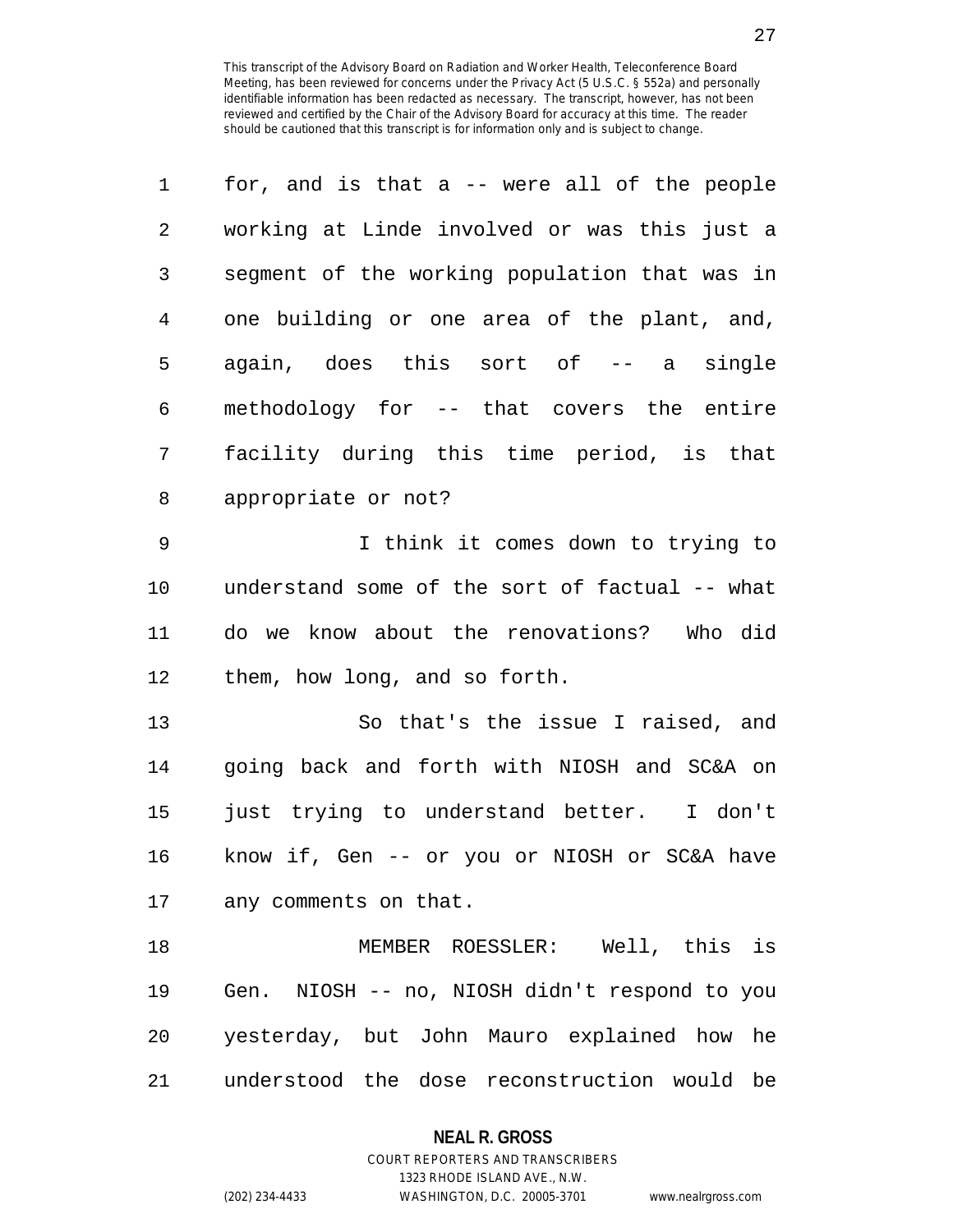| 1  | done. Then this morning I, too, looked         |
|----|------------------------------------------------|
| 2  | through that report that I mentioned to you    |
| 3  | that Steve Ostrow put together that briefly    |
| 4  | but I think very well outlines the approach to |
| 5  | doing the dose reconstruction during that      |
| 6  | period.                                        |
| 7  | I don't know if you've looked at               |
| 8  | that, whether that would help out to answer    |
| 9  | these questions.                               |
| 10 | CHAIRMAN MELIUS: I have looked at              |
| 11 | that report and all the reports that formed    |
| 12 | the basis for that from NIOSH and so forth.    |
| 13 | Again, I think it may be for<br>more           |
| 14 | understanding some of the details and so       |
| 15 | forth, so -- we can follow up, but I actually  |
| 16 | did hear back from NIOSH about some of these   |
| 17 | questions also.                                |
| 18 | DR. NETON: Yes, Gen, this is Jim.              |
| 19 | I responded to Dr. Melius on your behalf, and  |
| 20 | I sent it to your government email address.    |
| 21 | Maybe that's why you didn't see it.            |

1323 RHODE ISLAND AVE., N.W.

(202) 234-4433 WASHINGTON, D.C. 20005-3701 www.nealrgross.com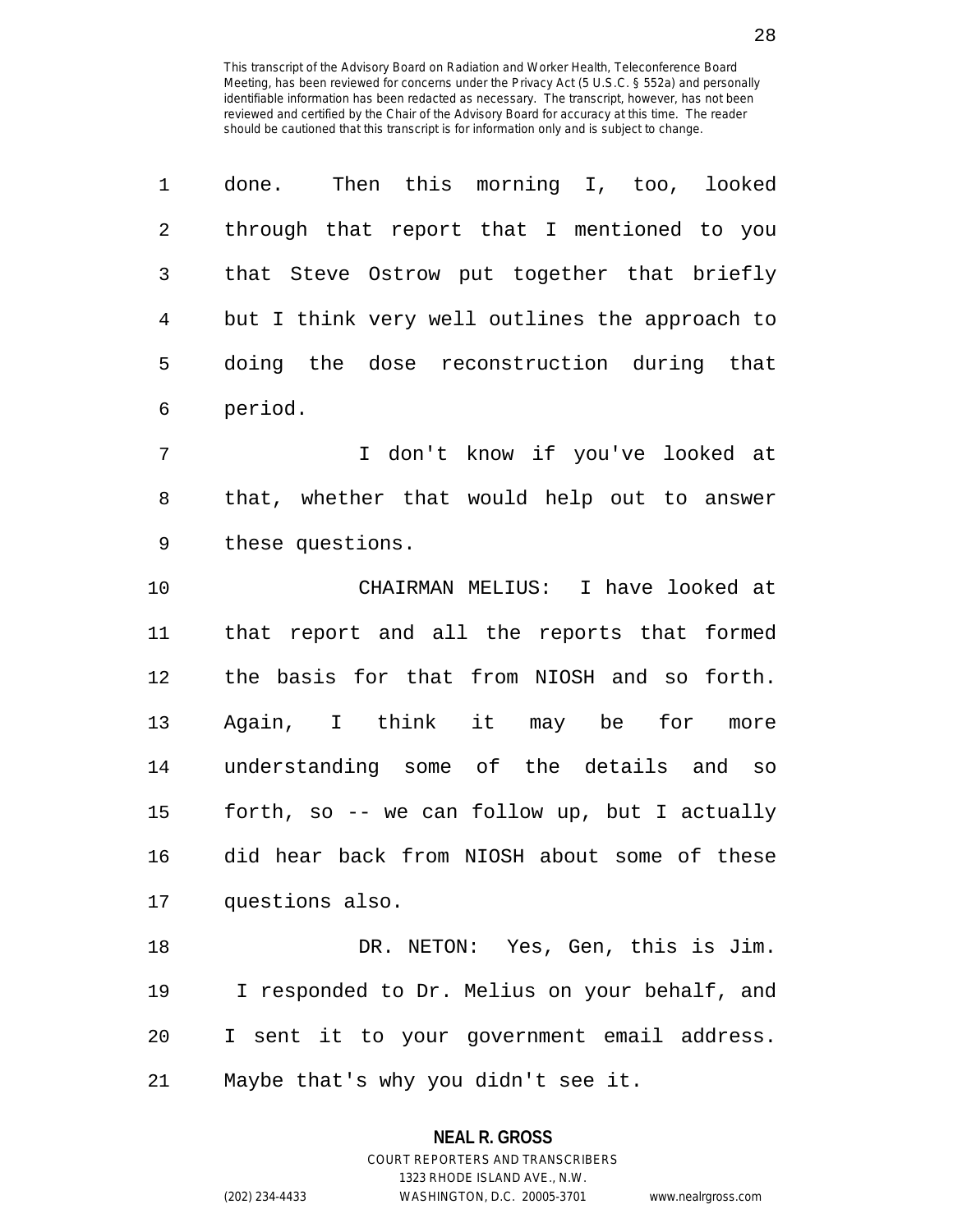| 1  | MEMBER ROESSLER: Okay. I didn't                |
|----|------------------------------------------------|
| 2  | see that.                                      |
| 3  | DR. NETON: Sorry.                              |
| 4  | MEMBER ROESSLER: Okay. Well, I'm               |
| 5  | not quite sure where we should go on this.     |
| 6  | CHAIRMAN MELIUS: What I would                  |
| 7  | suggest is that I will, you know, based on the |
| 8  | responses and so forth, I will write out a set |
| 9  | of questions that circulate and then maybe     |
| 10 | it's something the Work Group can take up in   |
| 11 | more detail at your Work Group meeting later   |
| 12 | in January or early February.                  |
| 13 | I think that<br>MEMBER ROESSLER:               |
| 14 | would be helpful. I think we need very         |
| 15 | specific questions, and, again, I'd ask you to |
| 16 | look at the report I mentioned and then there  |
|    | 17 are backup reports, too, that --            |
| 18 | CHAIRMAN MELIUS: I've received                 |
| 19 | those. One thing I discovered during reading   |
| 20 | through transcripts and, again, it's no fault  |
| 21 | of the Work Group. I don't think it's really   |

**NEAL R. GROSS** COURT REPORTERS AND TRANSCRIBERS

1323 RHODE ISLAND AVE., N.W.

(202) 234-4433 WASHINGTON, D.C. 20005-3701 www.nealrgross.com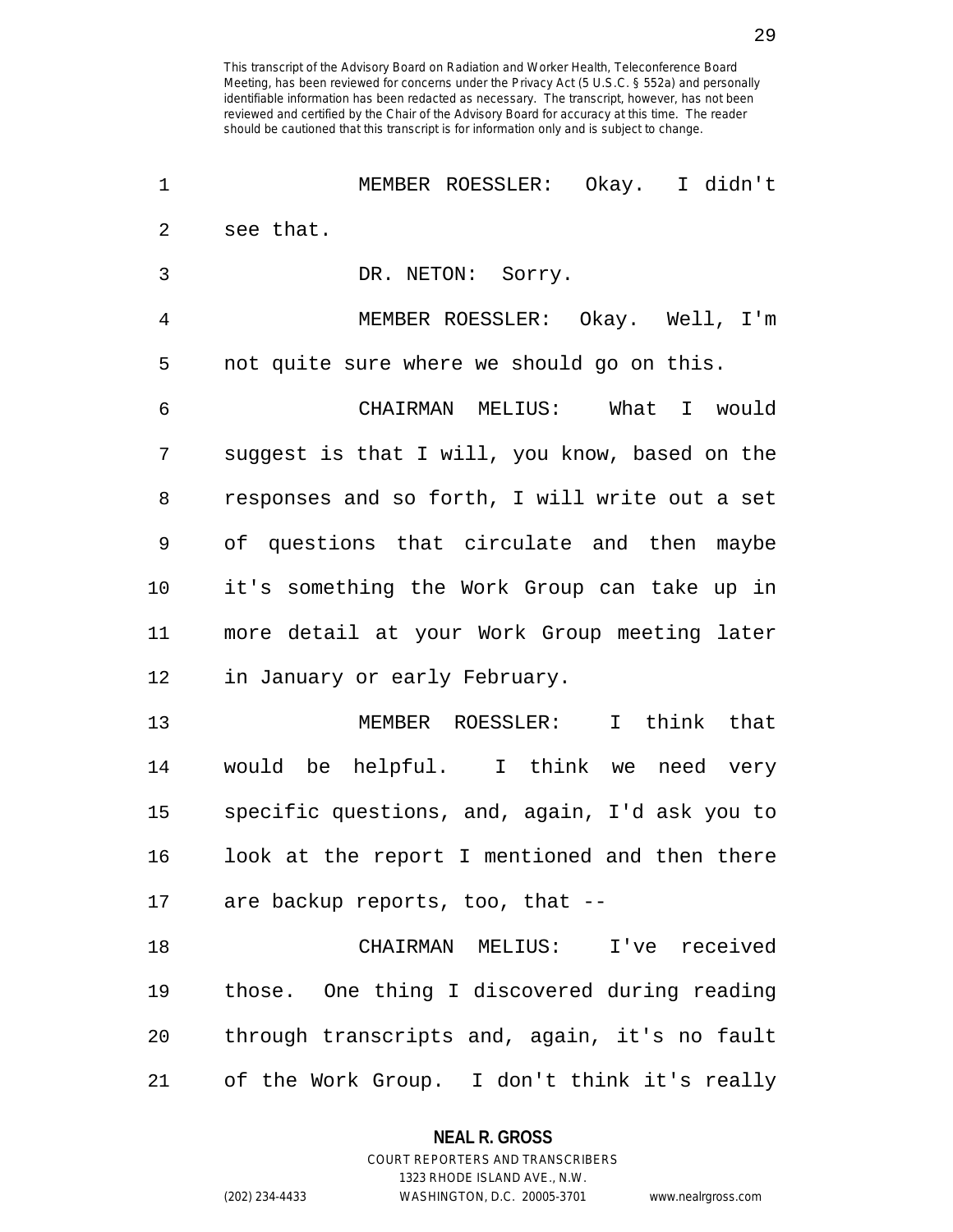| $\mathbf 1$    | anybody's fault, but it turns out that we     |
|----------------|-----------------------------------------------|
| $\mathfrak{D}$ | don't really have a method for capturing sort |
| 3              | of technical White Papers and other shorter   |
| 4              | documents that are written and developed      |
| 5              | during the process of reviewing an<br>SEC     |
| 6              | evaluation or for that matter a Site Profile, |
| 7              | those just aren't available on<br>the<br>and  |
| 8              | website.                                      |

9 I'm not -- even on the O: drive 10 sometimes, so if you're reading a transcript 11 and -- one of these transcripts and I believe 12 a meeting in April it started off saying that 13 there was a report that today we're going to 14 review these three reports.

15 Well, those three reports, which 16 were, I think, about five pages each, were not 17 available. So it was very hard to sort of 18 understand what was going on in the -- from 19 the transcript without the reports. I was 20 able to obtain them, I think, from Ted -- had 21 them in his email.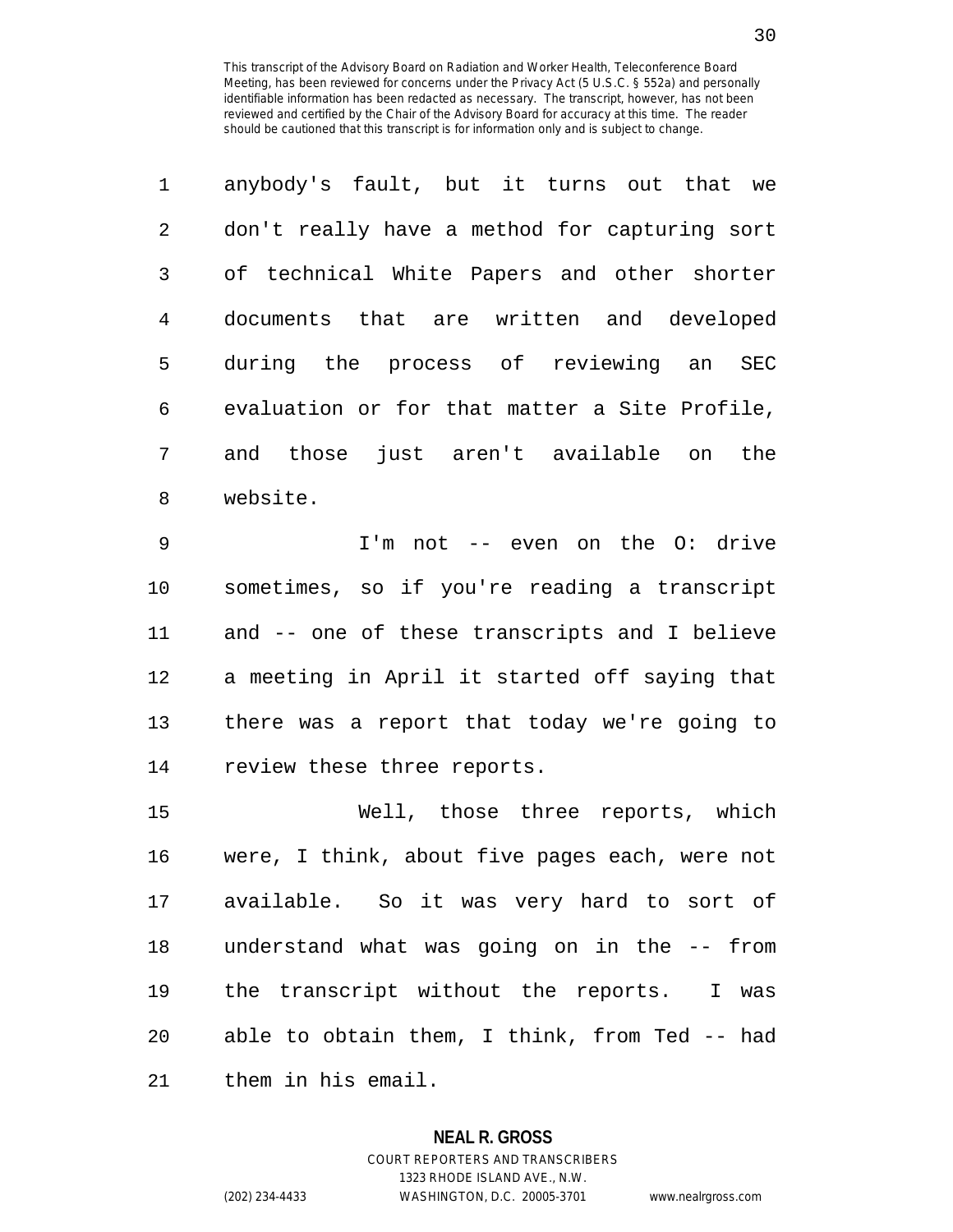| 1              | But, I think one thing Ted and                 |
|----------------|------------------------------------------------|
| 2              | I've talked about is we need to try to get a   |
| 3              | better way, at least, for stuff that's         |
| $\overline{4}$ | publicly available to make it available --     |
| 5              | easier to find and obtain because it's just    |
| 6              | difficult.                                     |
| 7              | And a lot of those reports were                |
| 8              | available to the petitioners participating. I  |
| 9              | mean, I think -- as I said, everybody, I       |
| $10 \,$        | think, did a good job within the Work Group    |
| 11             | and the group that were discussing them and    |
| 12             | just trying to go back and locate this         |
| 13             | information, and I think some will, I believe, |
| 14             | will be captured.                              |
| 15             | One of them was this new method                |
| 16             | that NIOSH proposed for the renovation period, |
| 17             | and that was one of the documents that wasn't  |
| 18             | readily available. So I think we can do that   |
| 19             | and just for anybody that needs to review      |

21 MR. KATZ: This is Ted. Can you

20 this, I think it makes it a little bit easier.

**NEAL R. GROSS** COURT REPORTERS AND TRANSCRIBERS

1323 RHODE ISLAND AVE., N.W.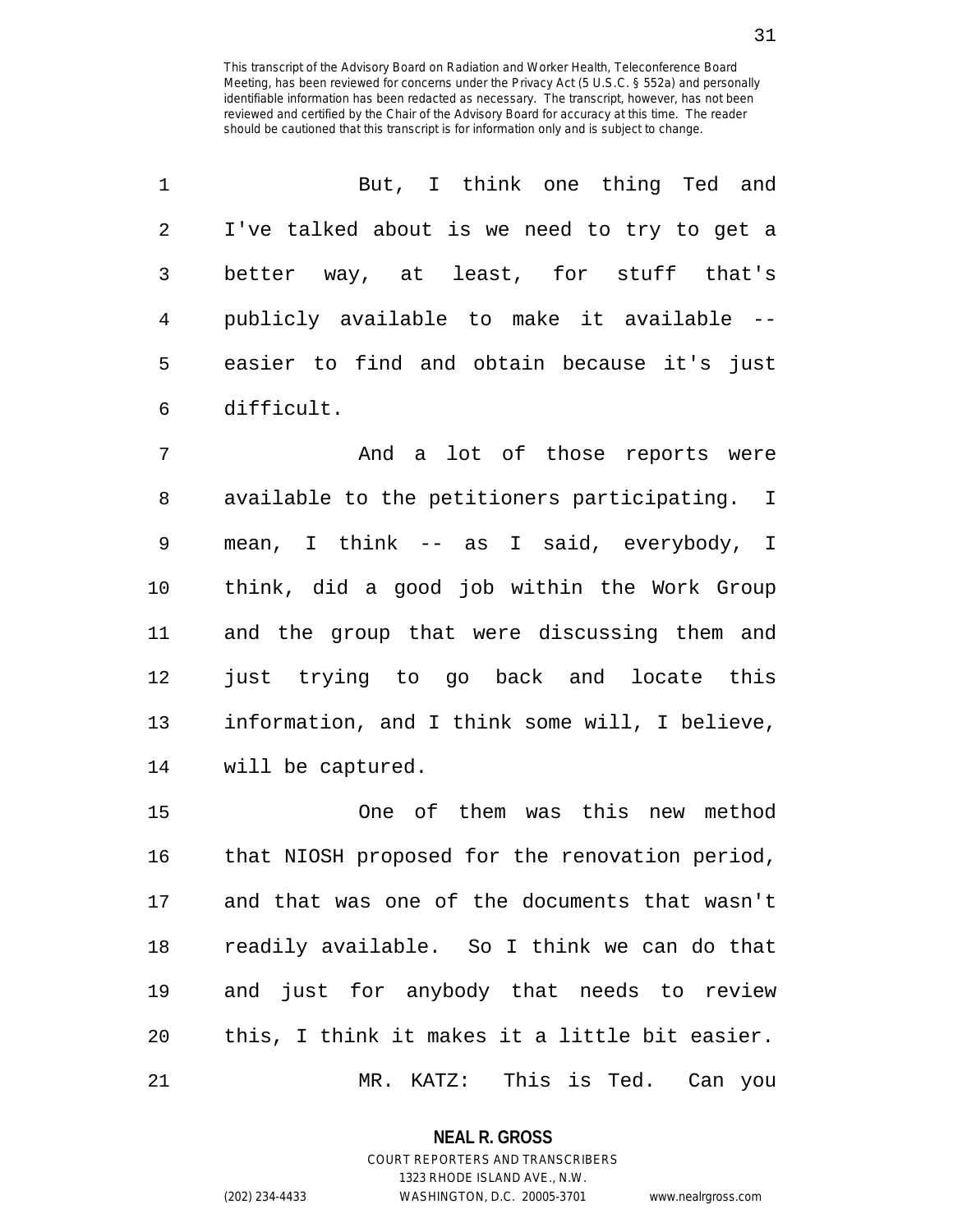1 hear me?

| $\overline{a}$ | CHAIRMAN MELIUS: Yes, Ted.                     |
|----------------|------------------------------------------------|
| 3              | MR. KATZ: Thanks, Jim. I don't                 |
| 4              | want to interrupt the Linde discussion, but    |
| 5              | just note that at the end of this call I'll    |
| 6              | talk a little bit about this follow-up bit I'm |
| 7              | doing with SC&A and DCAS.                      |
| 8              | CHAIRMAN MELIUS: Okay. Any other               |
| 9              | questions or comments on Linde from Board      |
| $10 \,$        | Members.                                       |
| 11             | MEMBER ROESSLER: This is Gen. I                |
| 12             | think in view of the fact that we are going to |
| 13             | need another conference call before the next   |
| 14             | Board meeting, I would like to alert the Work  |
| 15             | Group Members and any others, and we'll have a |
| 16             | number of people to pull together on this that |
| 17             | we'll need to get together very<br>soon,       |
| 18             | hopefully today, and pick a date.              |
| 19             | I hear silence.                                |
| 20             | CHAIRMAN MELIUS: Yes.                          |
| 21             | MR. KATZ: Gen, so I'll -- as<br>soon           |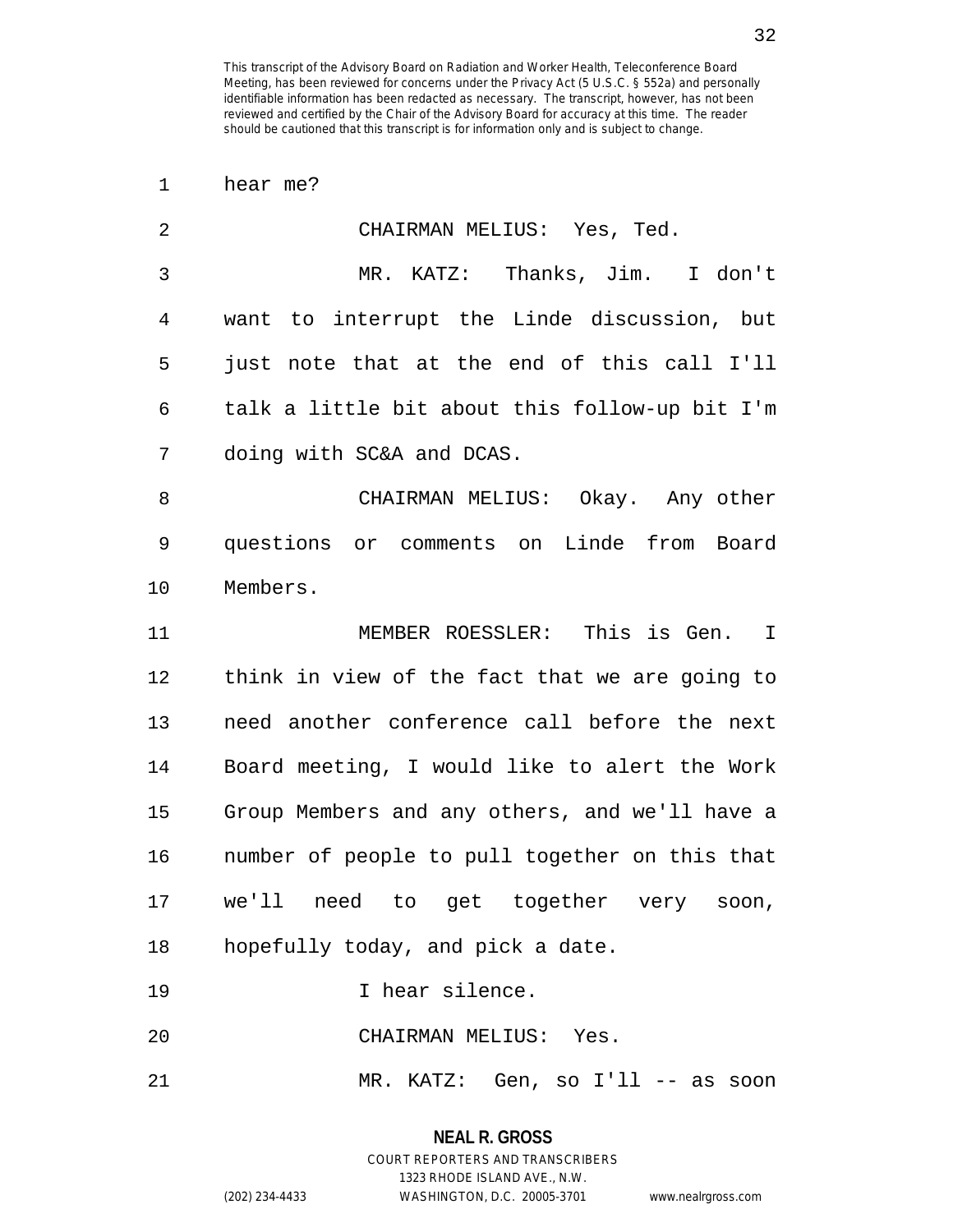| 1       | as I have -- I can get from DCAS a fairly firm |
|---------|------------------------------------------------|
| 2       | as to delivery of their revised<br>date        |
| 3       | Evaluation Report, I will work to set that     |
| 4       | meeting up for as close to that time as        |
| 5       | possible.                                      |
| 6       | We do have a good bit of open time             |
| 7       | at the end of January and early February, so   |
| 8       | I'm confident we can accomplish that.          |
| 9       | CHAIRMAN MELIUS:<br>Stu had<br>just            |
| $10 \,$ | sent me an email saying that he was confident  |
| 11      | that the report would be ready by the end of   |
| 12      | January, so --                                 |
| 13      | MEMBER ROESSLER: We'll need a                  |
| 14      | little time for SC&A to look at it, but Steve  |
| 15      | indicated it wouldn't take a lot of time.      |
| 16      | This is Steve Ostrow<br>DR. OSTROW:            |
| 17      | again. From what I heard from Jim Neton        |
| 18      | speaking before, that is NIOSH incorporate the |
| 19      | models that they said they would for radon in  |
| 20      | the tunnel, then that was the only issue that  |
| 21      | we had open from all the issues. We should be  |

## **NEAL R. GROSS** COURT REPORTERS AND TRANSCRIBERS

1323 RHODE ISLAND AVE., N.W. (202) 234-4433 WASHINGTON, D.C. 20005-3701 www.nealrgross.com

33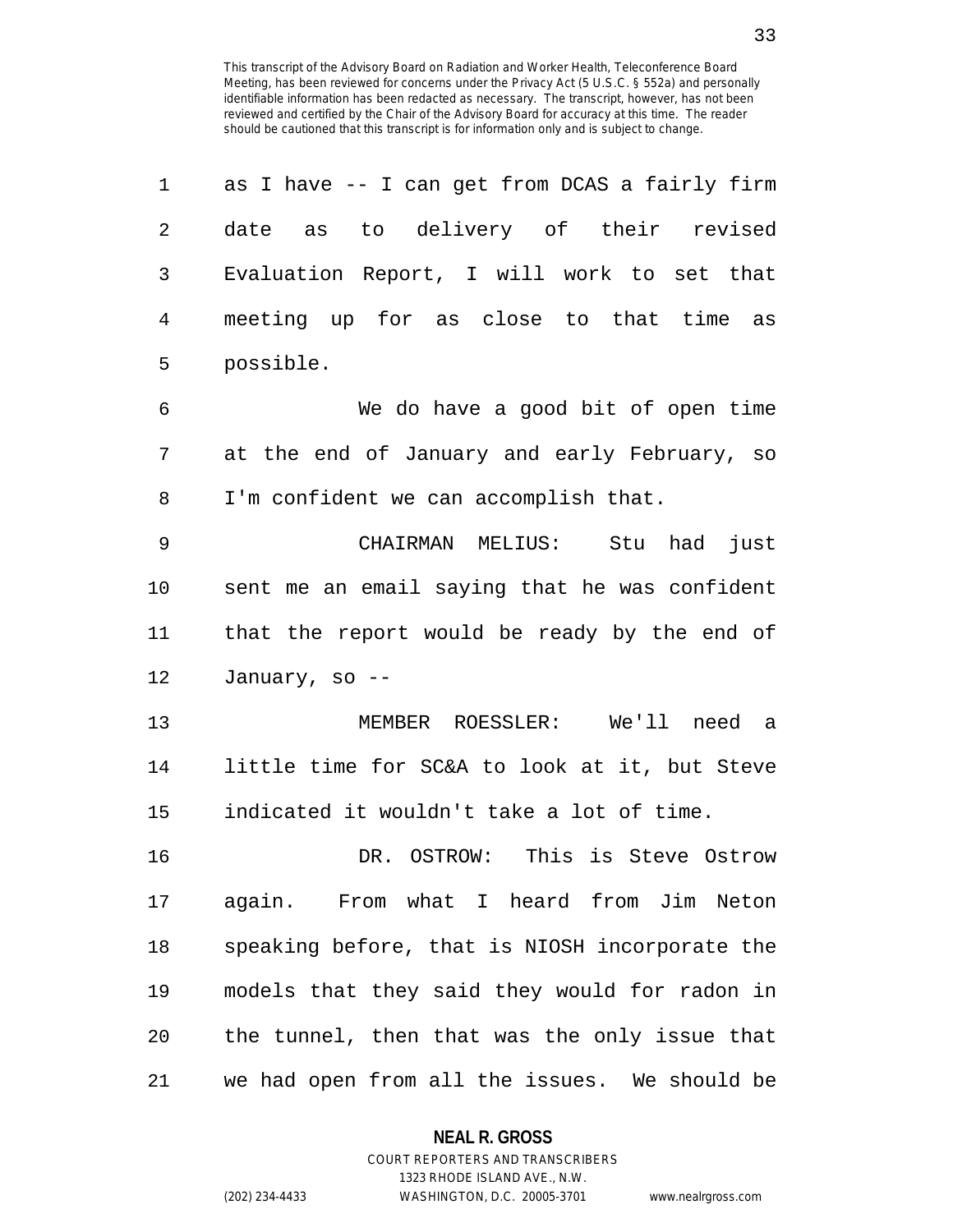1 able to review it very quickly.

| 2  | This is Jim Neton.<br>DR. NETON:               |
|----|------------------------------------------------|
| 3  | There won't be that many additional pages, and |
| 4  | we'll go to some lengths to try to make sure   |
| 5  | we point out the pages that have been modified |
| 6  | so one doesn't have to review all, whatever    |
| 7  | there are, 40 or 50 pages.                     |
| -8 | This is Steve again.<br>DR. OSTROW:            |

9 That would be very helpful.

10 DR. NETON: Right, and there will 11 be an additional piece on the renovation 12 period because we did change that from the 13 original Evaluation Report, the approach 14 outlined in the original Evaluation Report, 15 but that will not -- again, that will not be 16 extensive. I don't envision that being any 17 more than a couple pages itself, as well.

18 MEMBER ROESSLER: This is Gen. So 19 it seems like we ought to be ready the first 20 week in January to do this, to have a Work 21 Group meeting. Now, I will point out there's

#### **NEAL R. GROSS**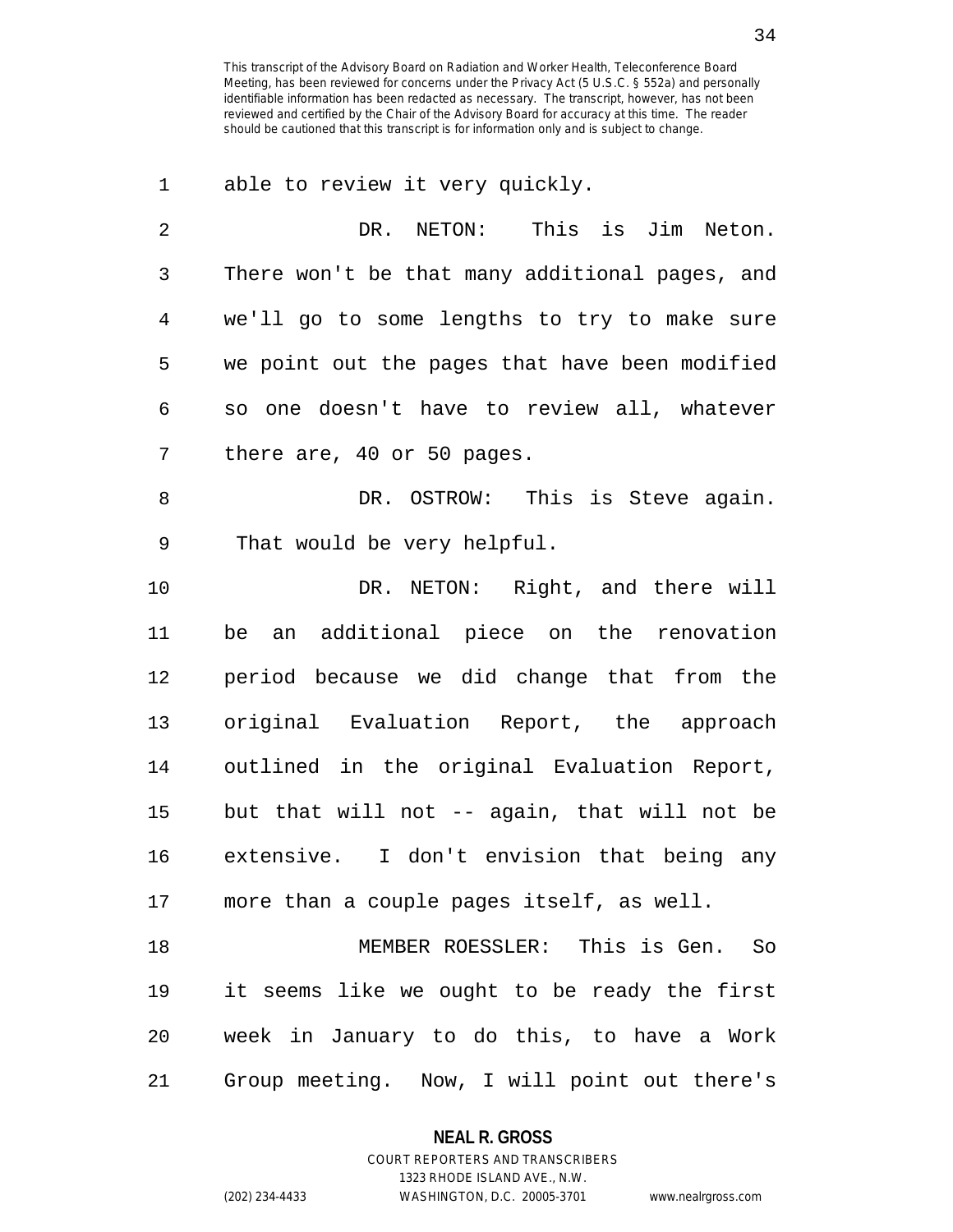| 1              | Health Physics Society mid-year meeting<br>а   |
|----------------|------------------------------------------------|
| 2              | starting February 7, but I think I can -- I'll |
| 3              | be able to work something out around that.     |
| $\overline{4}$ | CHAIRMAN MELIUS: Okay.                         |
| 5              | MEMBER ROESSLER: So maybe we                   |
| 6              | could aim at the first or second week, very    |
| 7              | early in February if we could.                 |
| 8              | DR. OSTROW: This is Steve Ostrow.              |
| 9              | My calendar's clear for the first two weeks    |
| 10             | of February.                                   |
| 11             | MEMBER ROESSLER: Good.                         |
| 12             | DR. OSTROW: I could take any day.              |
| 13             | CHAIRMAN MELIUS: Good. Okay. No                |
| 14             | further comments from -- or questions from     |
| 15             | Board Members on Linde. I think we would like  |
| 16             | to give an opportunity for the petitioners.    |
| 17             | Have any comments, Antoinette or Linda?        |
| 18             | MS. BONSIGNORE: Yes, hi. Thank                 |
| 19             | you, Dr. Melius. This is Antoinette            |
| 20             | Bonsignore. The only -- it's not really a      |
| 21             | question. The only issue I'd like to raise     |

## **NEAL R. GROSS** COURT REPORTERS AND TRANSCRIBERS

1323 RHODE ISLAND AVE., N.W. (202) 234-4433 WASHINGTON, D.C. 20005-3701 www.nealrgross.com

35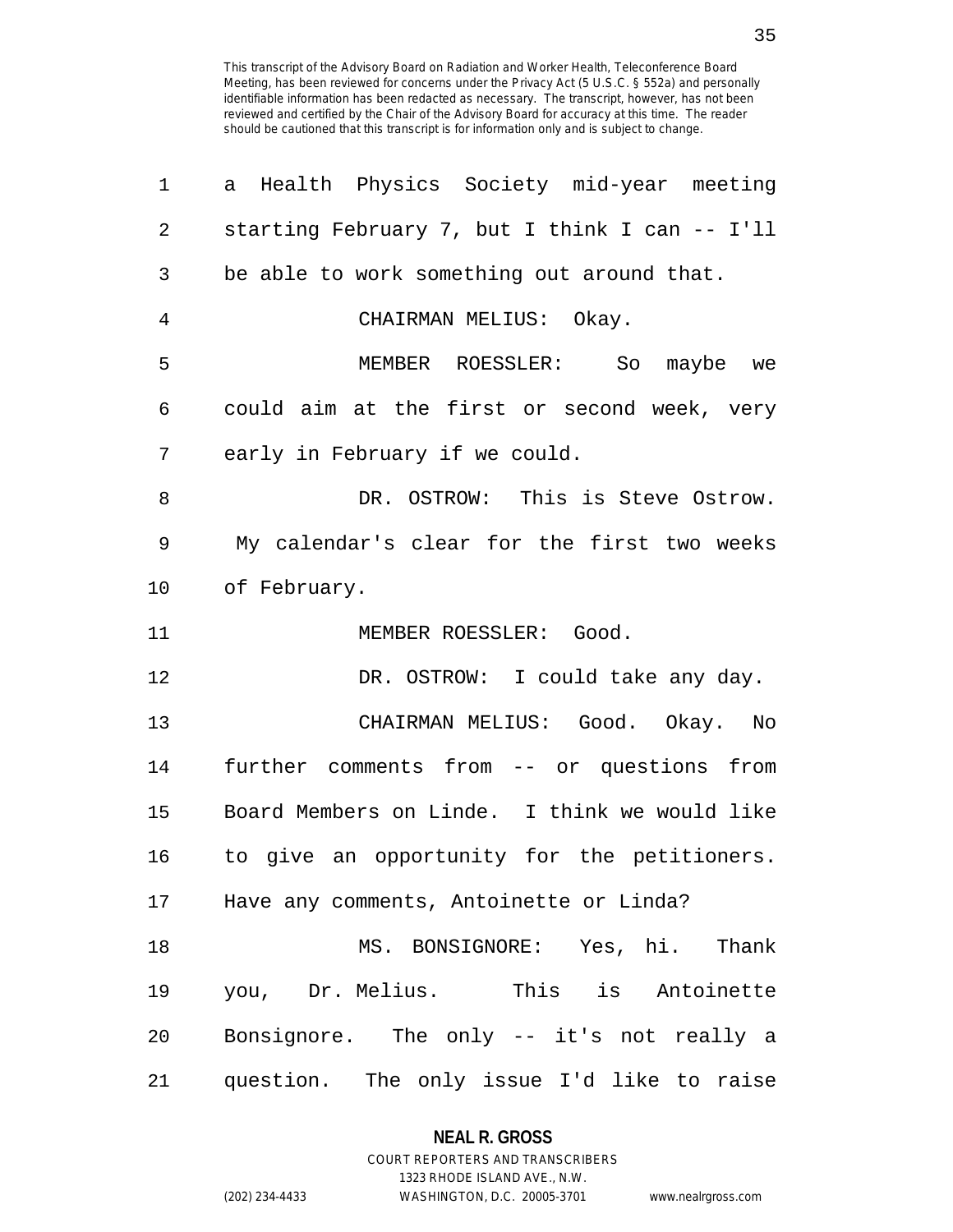| 1           | with the Board and with NIOSH at this point is |
|-------------|------------------------------------------------|
| 2           | my continuing problem with where NIOSH derives |
| 3           | the authority, the regulatory authority or the |
| 4           | statutory authority, to revise an Evaluation   |
| 5           | Report.                                        |
| 6           | I simply do not understand where               |
| 7           | in the regulations you are authorized to do    |
| 8           | that. The original Evaluation Report has been  |
| $\mathsf 9$ | materially changed. Therefore, you are now     |
| 10          | issuing a revised Evaluation Report. There is  |
| 11          | no regulatory authority to do that.            |
| 12          | This is not only an issue for the              |
| 13          | petitioners and the workers; this is an issue  |
| 14          | for Senator Schumer and Senator Gillibrand as  |
| 15          | they pointed out in their letter to the Board  |
| 16          | in November.                                   |
| 17          | I would like an answer to that.                |
| 18          | The petitioners and the workers would like an  |
| 19          | answer to that. Senator Schumer and Senator    |
| 20          | Gillibrand would like an answer to that, and I |
| 21          | think we deserve an answer to that because as  |

**NEAL R. GROSS**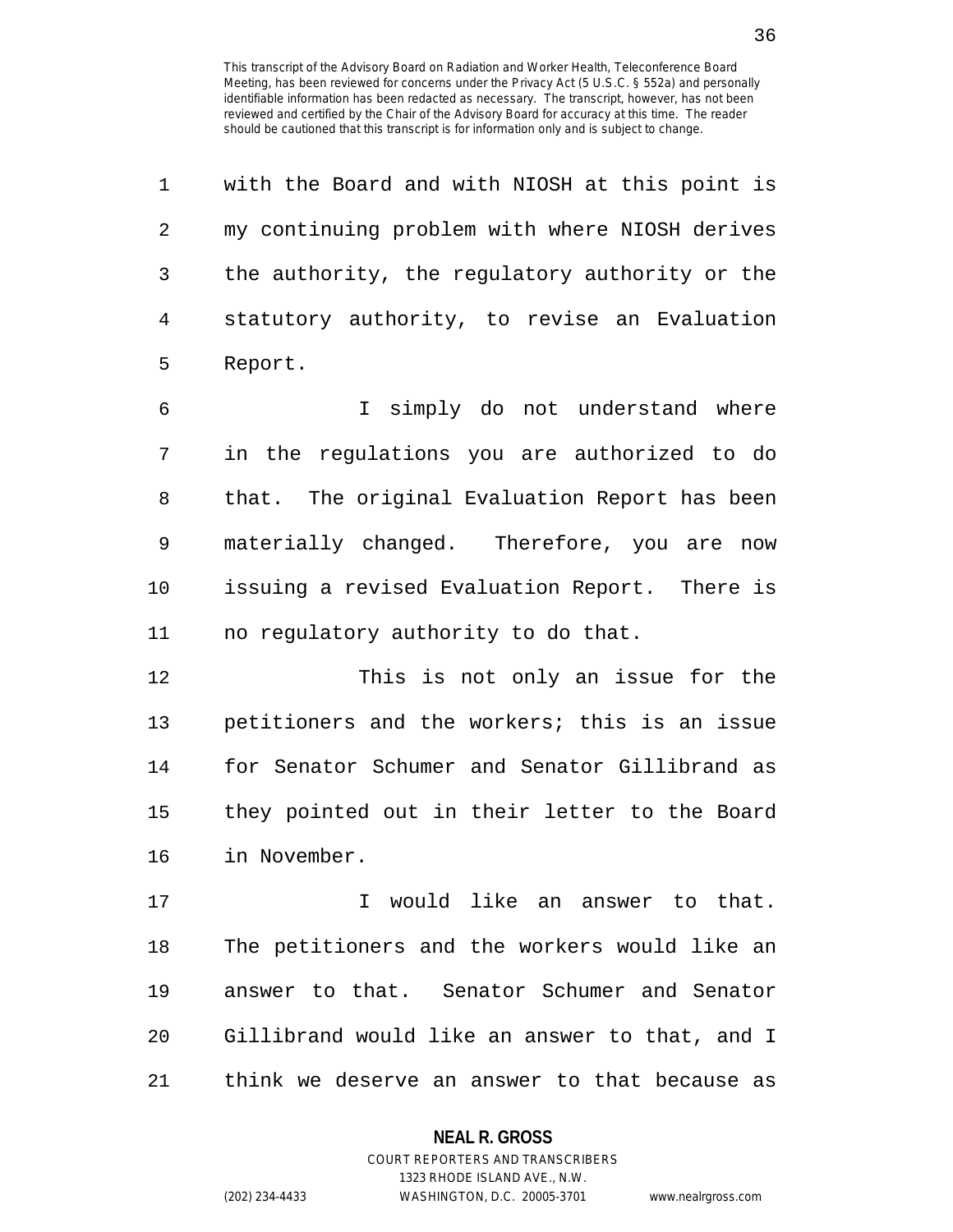1 far as my reading of the regulations, there is 2 no authority to do this.

3 I had this discussion with the 4 former director, Larry Elliott, about -- in 5 September of 2009, and I asked him whether the 6 Evaluation Report was going to be revised at 7 some point. He insisted to me that NIOSH does 8 not revise Evaluation Reports, that we don't 9 do that.

10 That's what he said to me, so in 11 that context, I really would like to have some 12 sort of official response from NIOSH or from 13 counsel's office sent to Senator Schumer and 14 Senator Gillibrand explaining why this is 15 legal, for lack of a better term.

16 CHAIRMAN MELIUS: Okay. Any 17 response, Stu or Emily?

18 MR. HINNEFELD: This is Stu 19 Hinnefeld, and I guess all I can commit to 20 today is we -- I've heard the request, and I 21 will be discussing it with others in the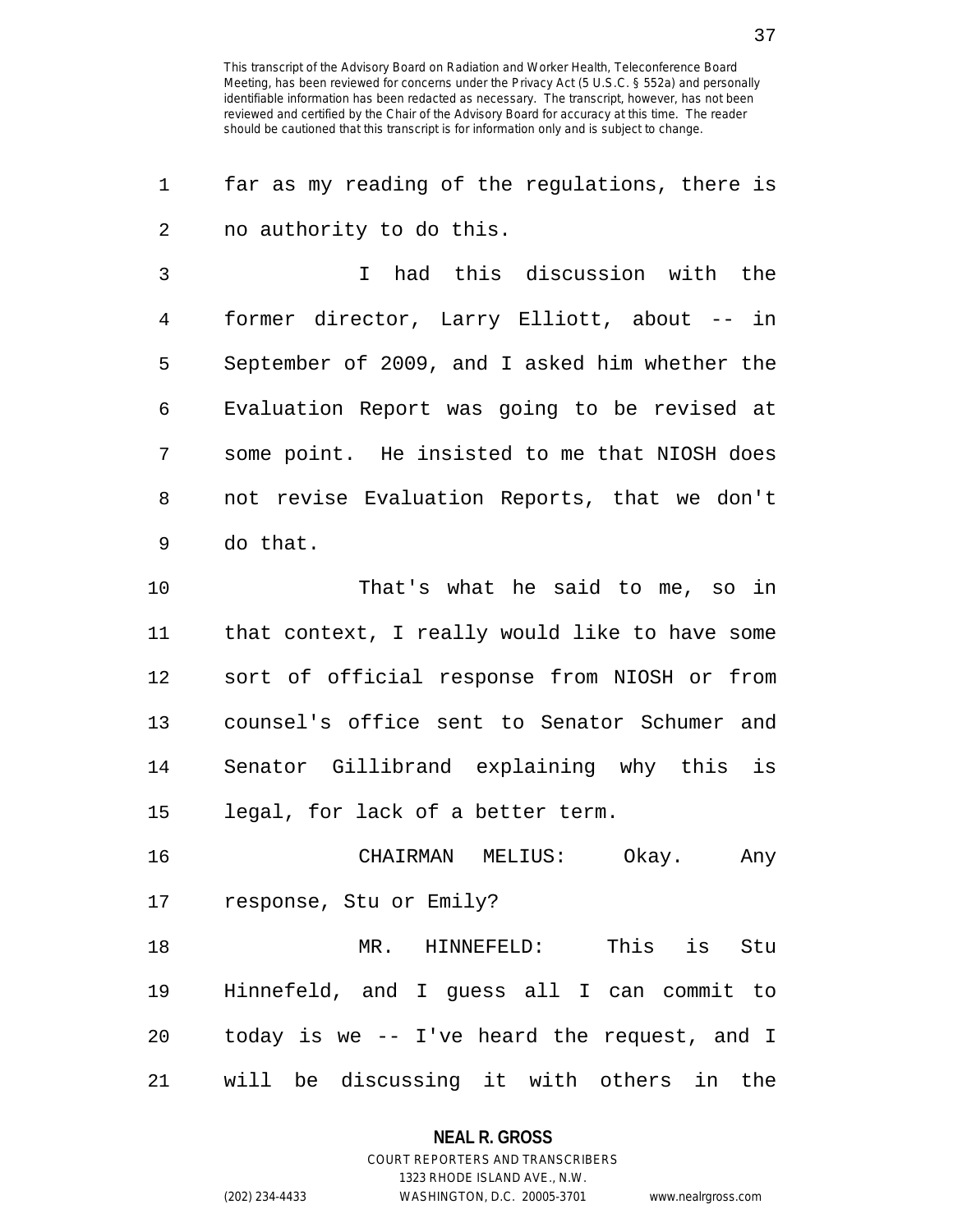1 agency. 2 CHAIRMAN MELIUS: Okay. 3 MS. BONSIGNORE: Thank you. 4 CHAIRMAN MELIUS: Linda, did you - 5 - Linda Lux, I think -- believe you're on the 6 phone also, if you have comments. 7 MS. LUX: I do. I don't have any 8 comments today. 9 CHAIRMAN MELIUS: Okay. 10 MS. LUX: Thank you. 11 CHAIRMAN MELIUS: Thank you. 12 Okay. Anyway, we will then look forward to an 13 updated report and -- further discussions on 14 Linde at our February Board meeting. 15 The next item on the agenda is a 16 science issues update. Jim Neton? 17 MEMBER MUNN: Jim, before we leave 18 that, this is Wanda. 19 CHAIRMAN MELIUS: I'm sorry, 20 Wanda. 21 MEMBER MUNN: I didn't want to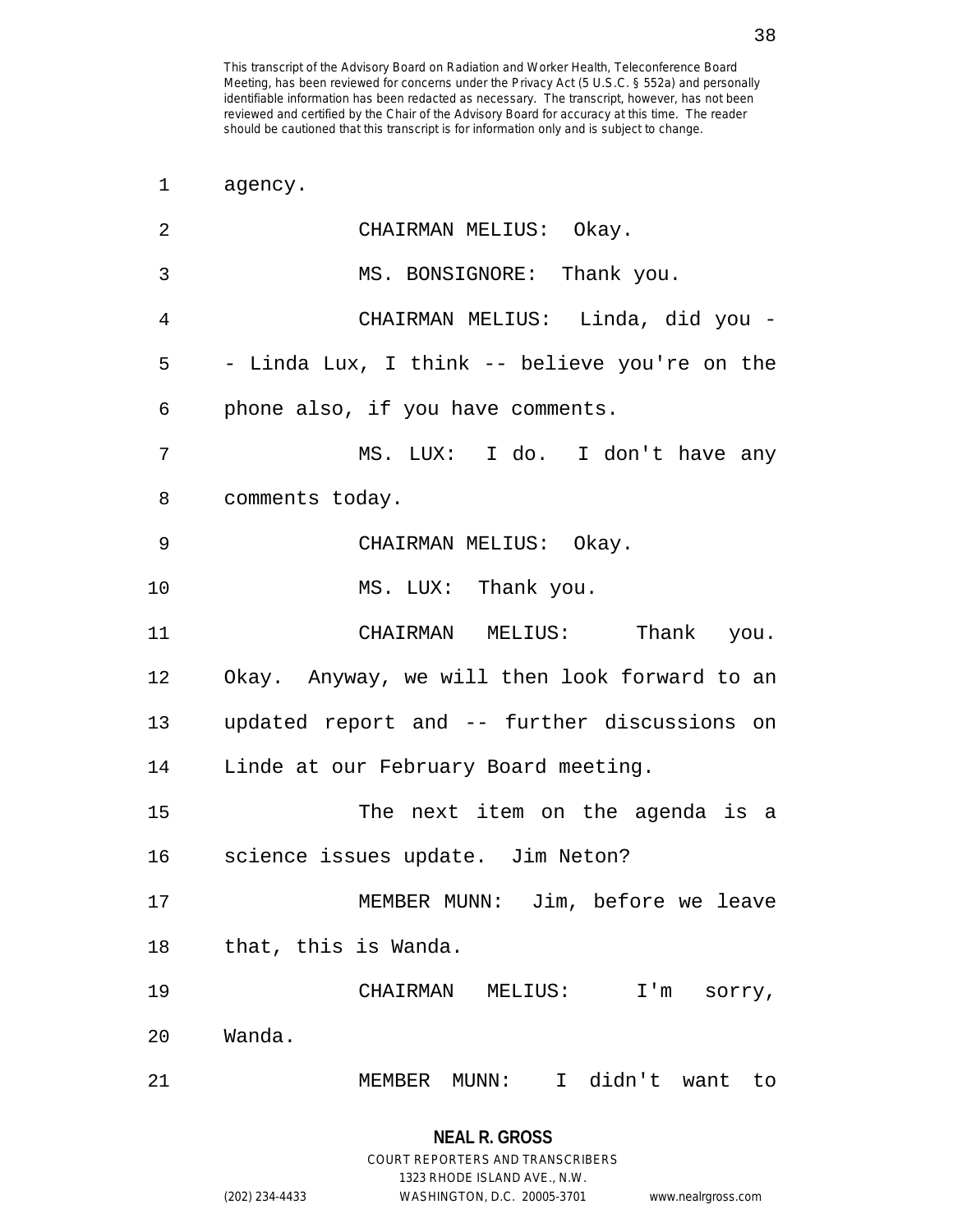| $\mathbf{1}$ | speak to Linde, but thought I would touch on  |
|--------------|-----------------------------------------------|
| 2            | the larger issue that you raise with respect  |
| 3            | to a home for White Papers and how accessible |
| 4            | they might be. We've had considerable         |
| 5            | discussion both about this very issue and     |
| 6            | procedures.                                   |

7 It appears based on our past 8 experience that so often the White Papers are 9 truly an internal document even though they 10 have considerable bearing on the discussions 11 in the Work Group or Subcommittee. They 12 nevertheless had not been through PA clearance 13 process which holds up the discussion of the 14 issue, whatever it might happen to be.

15 I just wanted you to know that you 16 are not alone in your concern with respect to 17 the often very important papers that bear on 18 almost each of the major sites that -

19 CHAIRMAN MELIUS: Wanda, I believe 20 Ted's going to talk about that a little bit 21 later on the call.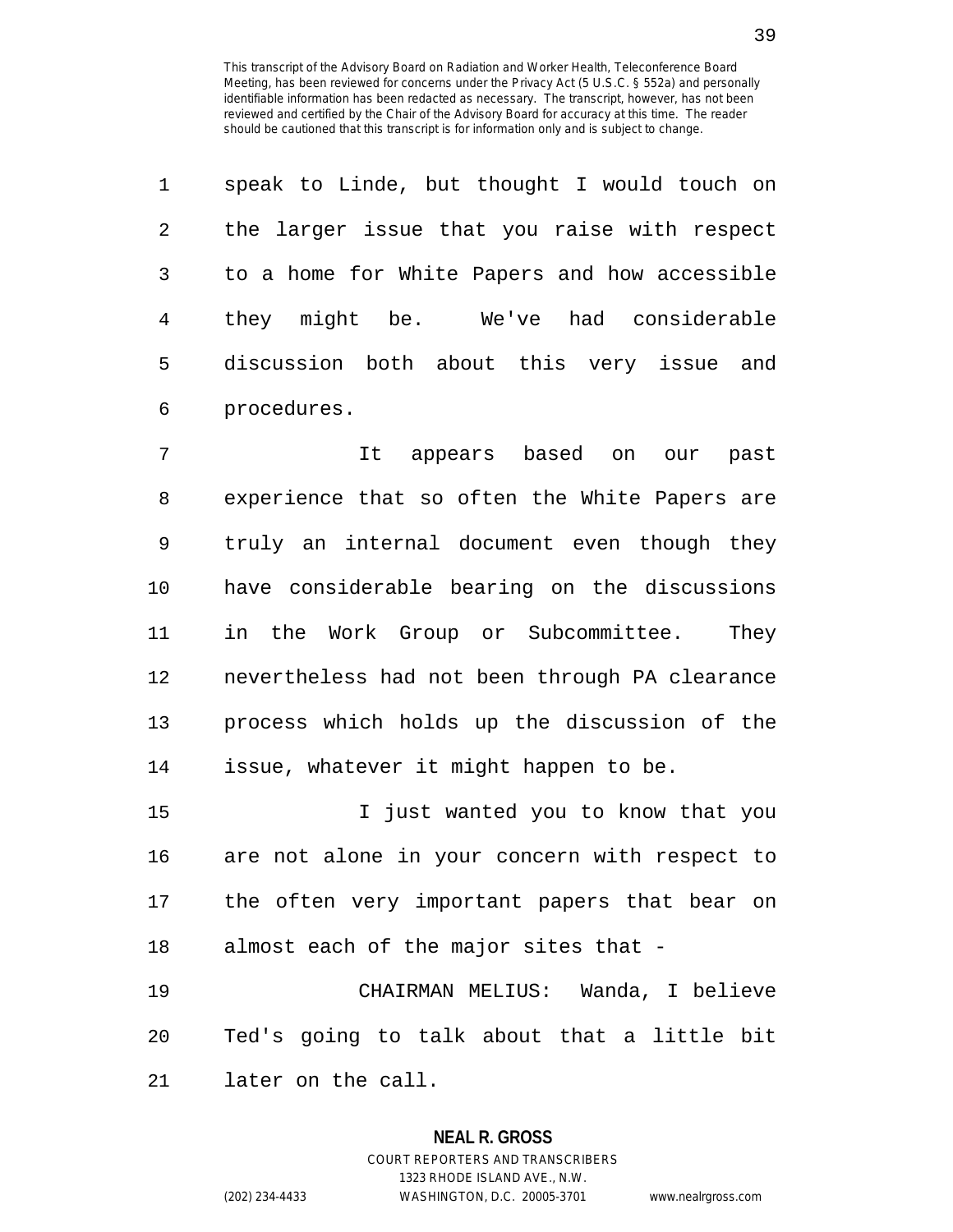| 1  | MEMBER MUNN: Good.                             |
|----|------------------------------------------------|
| 2  | CHAIRMAN MELIUS: Yes. Thanks.                  |
| 3  | MEMBER MUNN: Thank you.                        |
| 4  | CHAIRMAN MELIUS: Okay.<br>Jim                  |
| 5  | Neton, science update.                         |
| 6  | DR. NETON: Yes, thanks,                        |
| 7  | Dr. Melius. This is in response to a request   |
| 8  | at the last Santa Fe Board meeting to provide  |
| 9  | the Board an update on where we are with       |
| 10 | what's sort of been called over time the       |
| 11 | overarching science issues.                    |
| 12 | I believe I've reported on this in             |
| 13 | the past, but there are some new Board Members |
| 14 | that might not have been around the last time  |
| 15 | I discussed these issues. But, for your        |
| 16 | reference, I hope everyone received, I think   |
| 17 | Ted sent it out a couple days ago, two slides  |
| 18 | that I intend to be speaking from.             |
| 19 | One slide is labeled<br>dose                   |
| 20 | reconstruction issues identified as            |
| 21 | overarching, and the second slide is<br>risk   |

# **NEAL R. GROSS** COURT REPORTERS AND TRANSCRIBERS

1323 RHODE ISLAND AVE., N.W.

(202) 234-4433 WASHINGTON, D.C. 20005-3701 www.nealrgross.com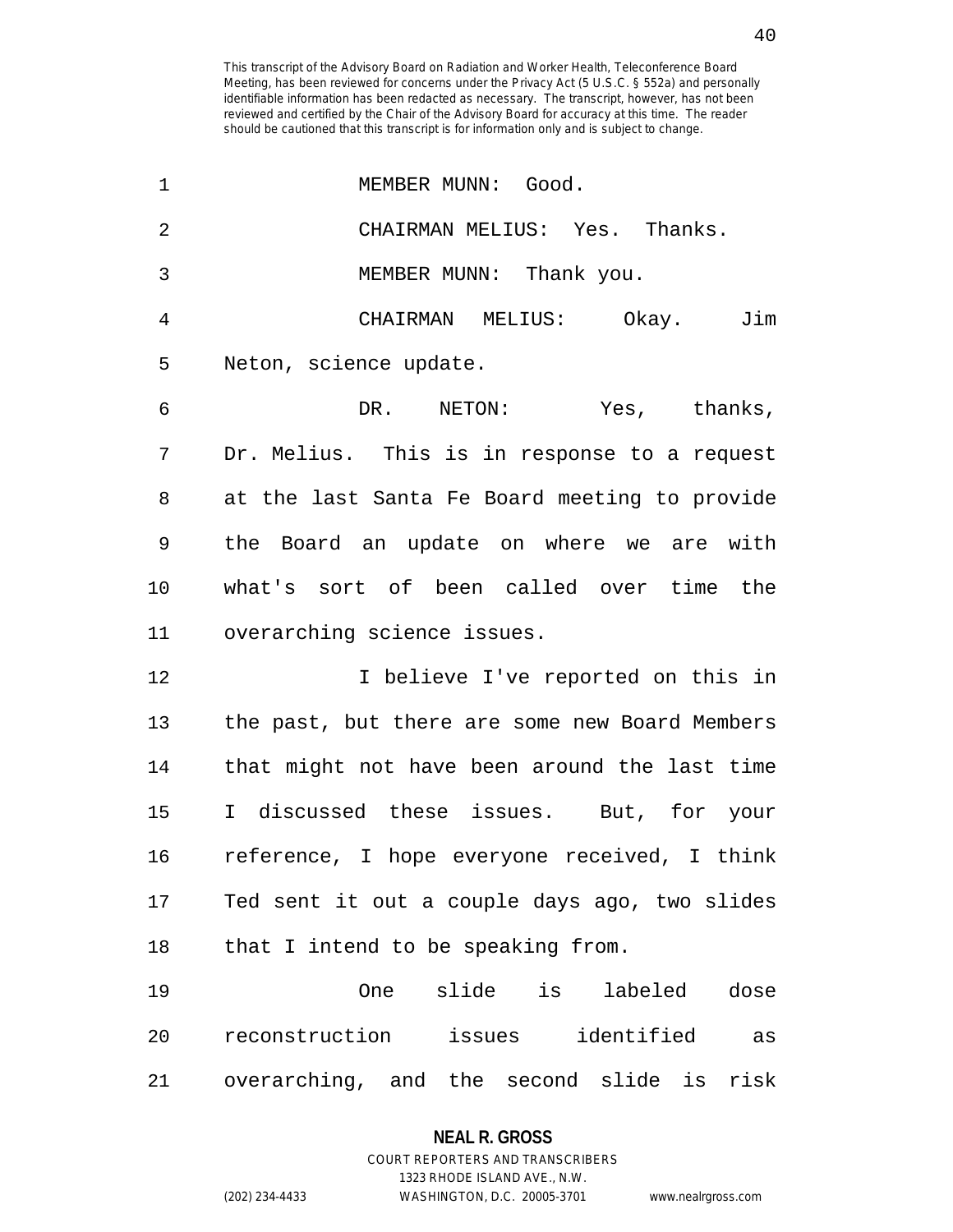| 1              | model issues under evaluation. While that is   |
|----------------|------------------------------------------------|
| $\overline{2}$ | not technically a -- well, they are science    |
| 3              | issues, the risk models, I thought I'd include |
| 4              | them for completeness because these are the    |
| 5              | two areas that at least I have been tracking   |
| 6              | since the inception of the program.            |
| 7              | If we<br>refer to the<br>dose                  |
| 8              | reconstruction issues handout, there are eight |
| 9              | issues that are listed here, and this has been |
| 10             | fairly static for some time now. I thought     |
| 11             | I'd start on the right-hand column where there |
| 12             | are there issues identified, the first being   |
| 13             | interpretation of unworn badges.               |
| 14             | should point out that these<br>$\mathbf I$     |
| 15             | issues have been collected through various     |
| 16             | They've either been identified<br>avenues.     |
| 17             | through procedure reviews or dose              |
| 18             | reconstruction reviews or in some cases added  |
| 19             | at the suggestion of Board Members.            |
| 20             | The interpretation of unworn badge             |
| 21             | issues arose in several cases where there were |

**NEAL R. GROSS** COURT REPORTERS AND TRANSCRIBERS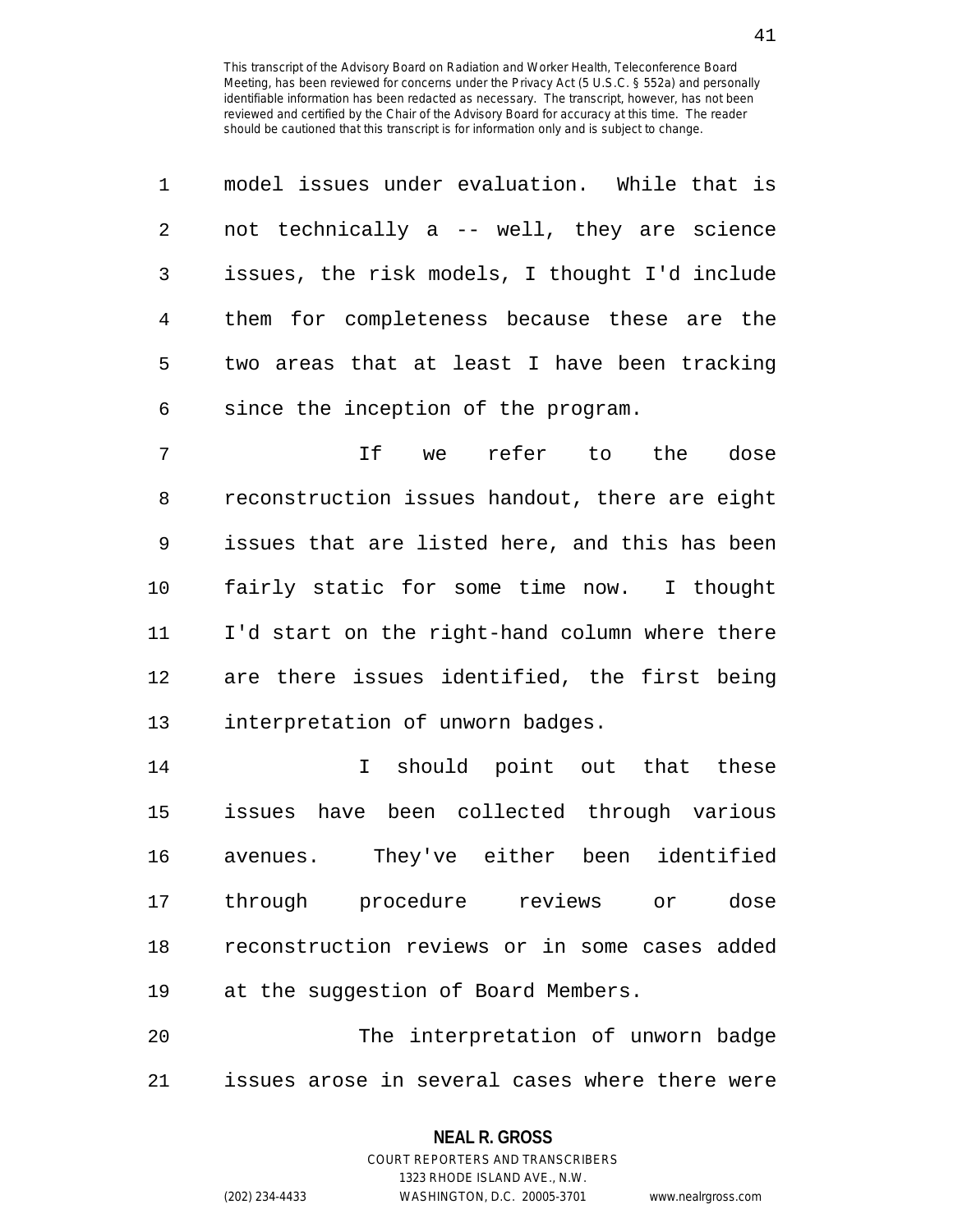| $\mathbf 1$ | site Evaluation Reports under review that      |
|-------------|------------------------------------------------|
| 2           | seemed to indicate that the workers did not    |
| 3           | always wear their badges. At the time, NIOSH   |
| 4           | felt that there may be some method that could  |
| 5           | be developed to account for that, namely,      |
| 6           | looking at the shape of the log-normal         |
| 7           | distribution of the data set for external, and |
| 8           | if it tended to curve over at the upper end of |
| 9           | the distribution, that might give us some      |
| 10          | indication that the badges were not being      |
| 11          | worn.                                          |

12 To make a long story short, at the 13 end of the day, that method did not prove to 14 be useful for us. It became apparent over 15 time that in this particular case, even though 16 it is an overarching issue, it really is 17 something that needs to be identified and 18 addressed on a site-specific basis.

19 That became very clear when we 20 went through and evaluated the issue at Nevada 21 Test Site. A lot of work went into the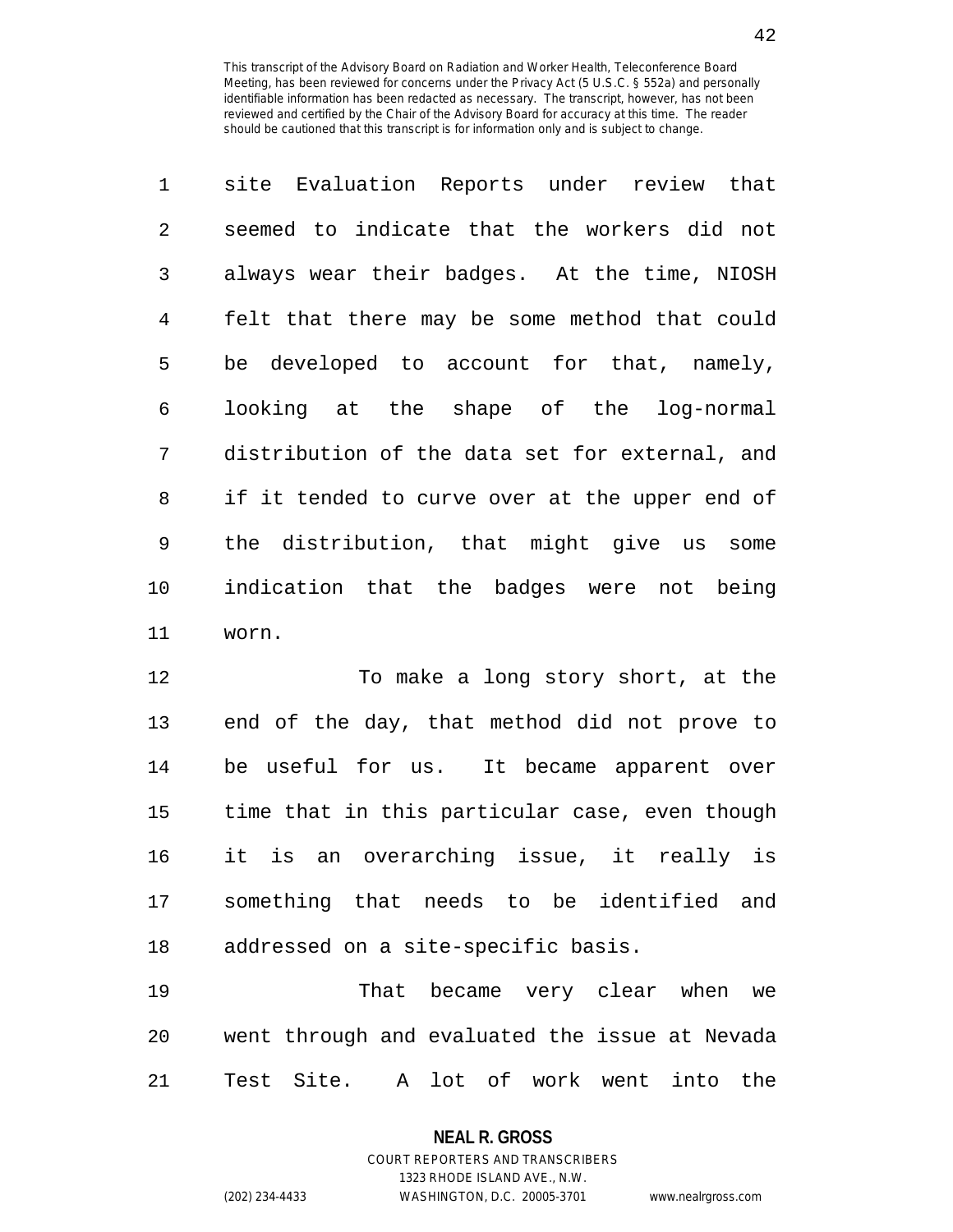| 1  | evaluation, and we ended up putting that issue |
|----|------------------------------------------------|
| 2  | to bed there through essentially a lot of      |
| 3  | grunt work going through the individual        |
| 4  | monitoring data.                               |
| 5  | So, again, even though this is an              |
| 6  | overarching issue, I don't think there's       |
| 7  | anything specific NIOSH can do other than to   |
| 8  | address it on a facility-specific basis.       |
| 9  | The material tracking piece was                |
| 10 | actually identified by a Board Member, and I   |
| 11 | believe it was Brad Clawson who brought this   |
| 12 | issue to the table, and that is what does      |
| 13 | NIOSH do when we identify, for instance,       |
| 14 | exotic radionuclides at one facility? Do we    |
| 15 | track them to ground?                          |
| 16 | mean, they must've come<br>from<br>I.          |
| 17 | someplace and maybe have been shipped          |
| 18 | somewhere else, so we needed to be cognizant   |
| 19 | of where these materials could be identified   |
| 20 | and exposure potentials exist at other         |
| 21 | facilities than where we first located them.   |

### **NEAL R. GROSS**

COURT REPORTERS AND TRANSCRIBERS 1323 RHODE ISLAND AVE., N.W. (202) 234-4433 WASHINGTON, D.C. 20005-3701 www.nealrgross.com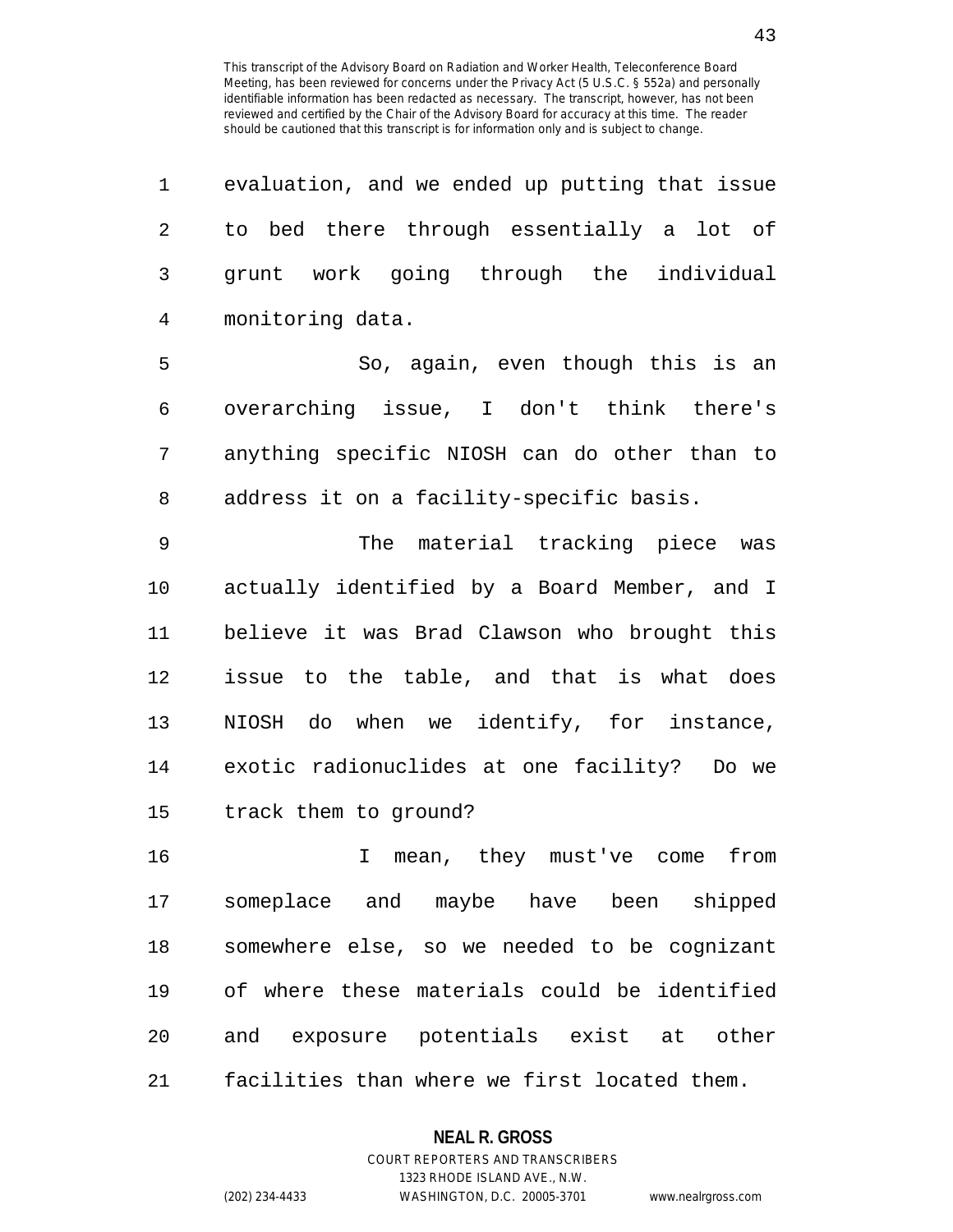| $\mathbf 1$    | That, again, I think<br>is<br>an               |
|----------------|------------------------------------------------|
| $\sqrt{2}$     | awareness issue. We certainly are aware of it  |
| 3              | now, and we do try to track these as we go on  |
| $\overline{4}$ | a case-by-case basis. Again, there's no -- I   |
| 5              | don't believe there's any procedure or such    |
| $\epsilon$     | that we could put in place that would aid us   |
| 7              | in addressing this issue.                      |
| 8              | The third issue, which is<br>the               |
| 9              | internal dose from Super S plutonium, had      |
| 10             | arose during the Rocky Flats SEC evaluation,   |
| 11             | and I believe the Board is pretty familiar     |
| 12             | with that case. We have issued a TIB-49 that   |
| 13             | provides our methodology for dealing with      |
| 14             | this, and that is now in place and used at any |
| 15             | facility where we have a potential for very    |
| 16             | insoluble plutonium. That's what Super S       |
| 17             | stands for; highly insoluble plutonium.        |
| 18             | Okay, moving over to the<br>left               |

18 Okay, moving over to the left 19 column, there are five issues over here, and 20 I'll start on the bottom with thoriated 21 welding rods. That issue was identified in a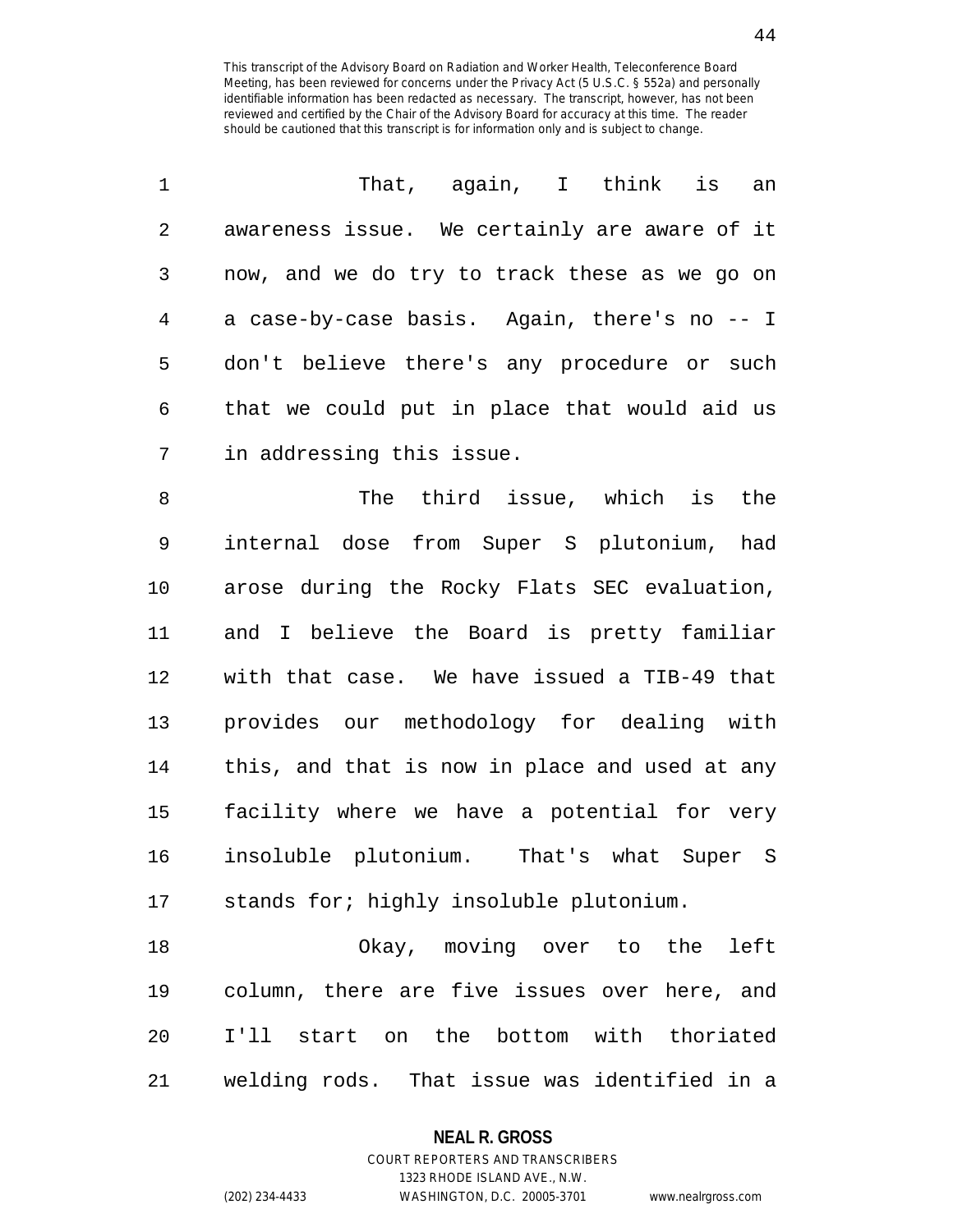| 1              | review. I think -- I forget which review it    |
|----------------|------------------------------------------------|
| $\overline{2}$ | was. It was a Site Profile, I believe, review  |
| 3              | where potentially thoriated welding rods were  |
| $\overline{4}$ | used.                                          |
| 5              | NIOSH did evaluate this.<br>There              |
| 6              | fair amount of analysis done,<br>was<br>a i    |
| 7              | particularly by the Nuclear Regulatory         |
| 8              | Commission. In fact, they exempt them from     |
| 9              | licensing. The bottom line is the exposures    |
| 10             | turn out to be fairly small in these cases;    |
| 11             | less than 10 millirem for any particular year. |
| 12             | For overestimating cases, the                  |
| 13             | increase in dose would be trivial. For best    |
| 14             | estimates, it would need to be considered even |
| 15             | though it's small, and we would address these  |
| 16             | exposures under specifically defined           |
| 17             | circumstances.                                 |
| 18             | The issue of non-standard external             |
| 19             | exposures arose from several Site Profile      |
| 20             | reviews. I think it originally came up at the  |

21 Mallinckrodt review where one might be exposed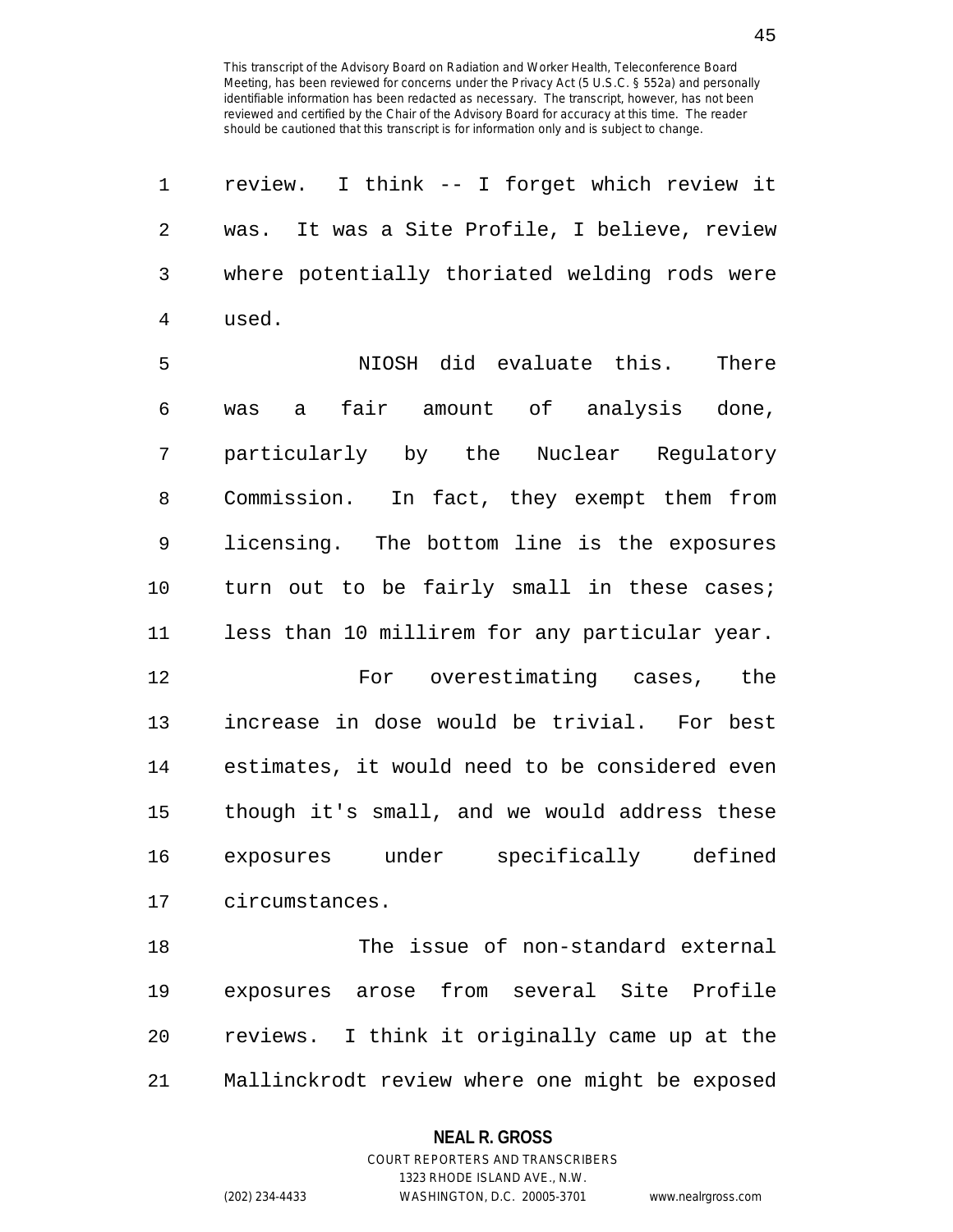| 1  | to a geometry. The orientation of the badge        |
|----|----------------------------------------------------|
| 2  | that the person is wearing might be different      |
| 3  | than a sort of an anterior/posterior parallel      |
| 4  | beam situation.                                    |
| 5  | The examples that were brought                     |
| 6  | forth were for someone working on a -- lathing     |
| 7  | a piece of uranium or possibly working in a        |
| 8  | glove box or cleaning up a material spilled on     |
| 9  | a floor. These are what we would consider          |
| 10 | non-standard geometries, and correction            |
| 11 | factors would need to be applied.                  |
| 12 | have addressed a<br>number of<br>We                |
| 13 | these in TIBs already. TIB-13 specifically         |
| 14 | deals with these issues, so the ones that          |
| 15 | we're aware of we've addressed and they've         |
| 16 | been dealt with using essentially Monte Carlo-     |
| 17 | type simulation techniques.                        |
| 18 | In fact, one of those, TIB-13, is                  |
| 19 | under review currently by the Subcommittee on      |
| 20 | Review.<br>Procedures<br>feel<br>So<br>we've<br>we |

21 identified the major ones, and any additional

# **NEAL R. GROSS** COURT REPORTERS AND TRANSCRIBERS

1323 RHODE ISLAND AVE., N.W.

(202) 234-4433 WASHINGTON, D.C. 20005-3701 www.nealrgross.com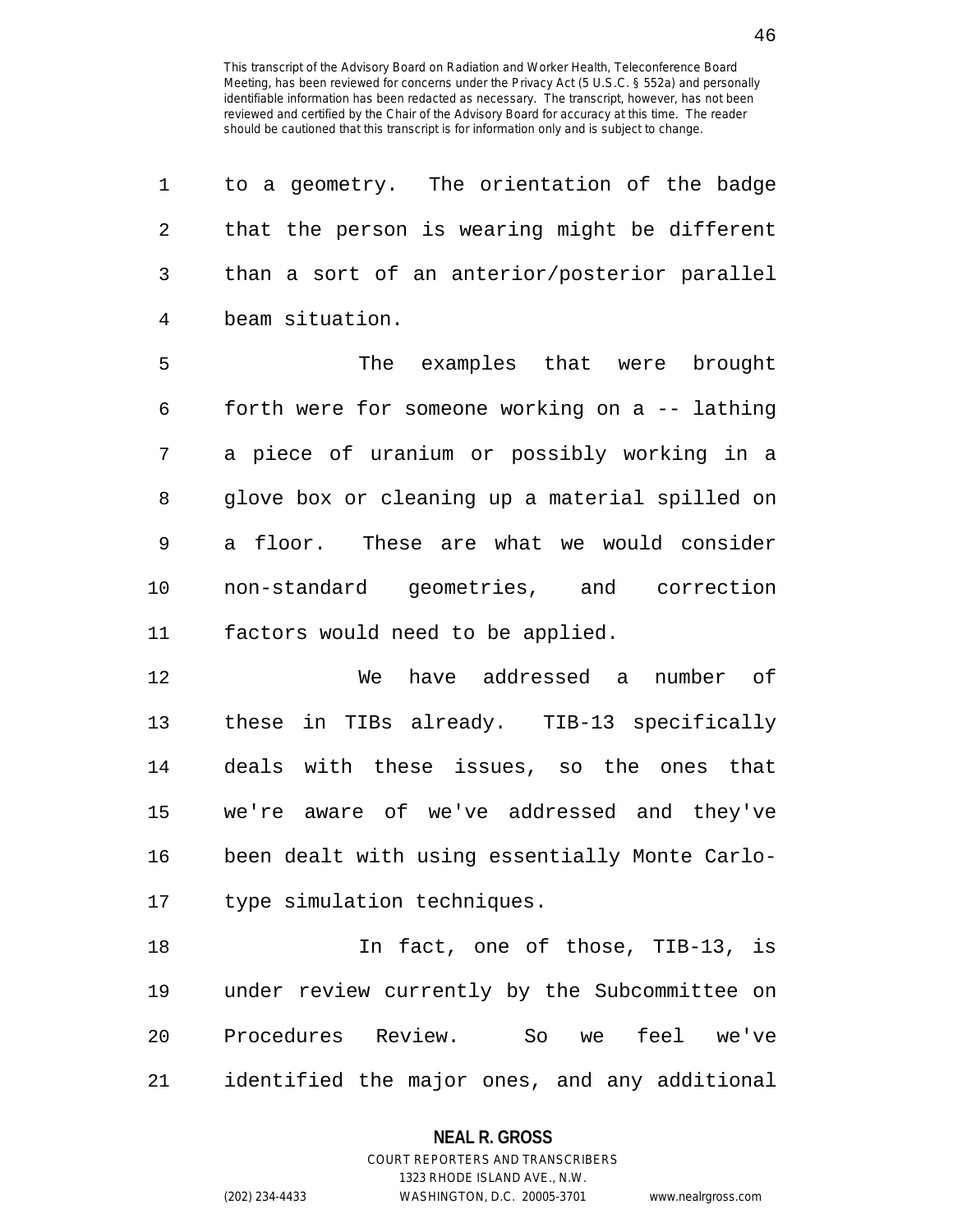1 ones that arise we would certainly deal with 2 on a case-by-case basis. 3 The hot particle issue dealt with 4 both inhalation of hot particle and the 5 present -- or the ingestion of hot particles 6 and the deposition of hot particles on the 7 skin. 8 We have methods in place for using

9 a VARSKIN model; it's a standard model 10 developed by, I believe, the Nuclear 11 Regulatory Commission, to deal with 12 calculation of dose on the skin from hot 13 particles.

14 The ingestion issue we evaluated, 15 and it turns out that as long as you know the 16 total magnitude of the intake, the dose to the 17 GI tract is about the same. The ICRP models 18 even thought about this and felt that there 19 was no way to account for the difference of 20 hot particle transversing the gastrointestinal 21 system versus a -- sort of a particle that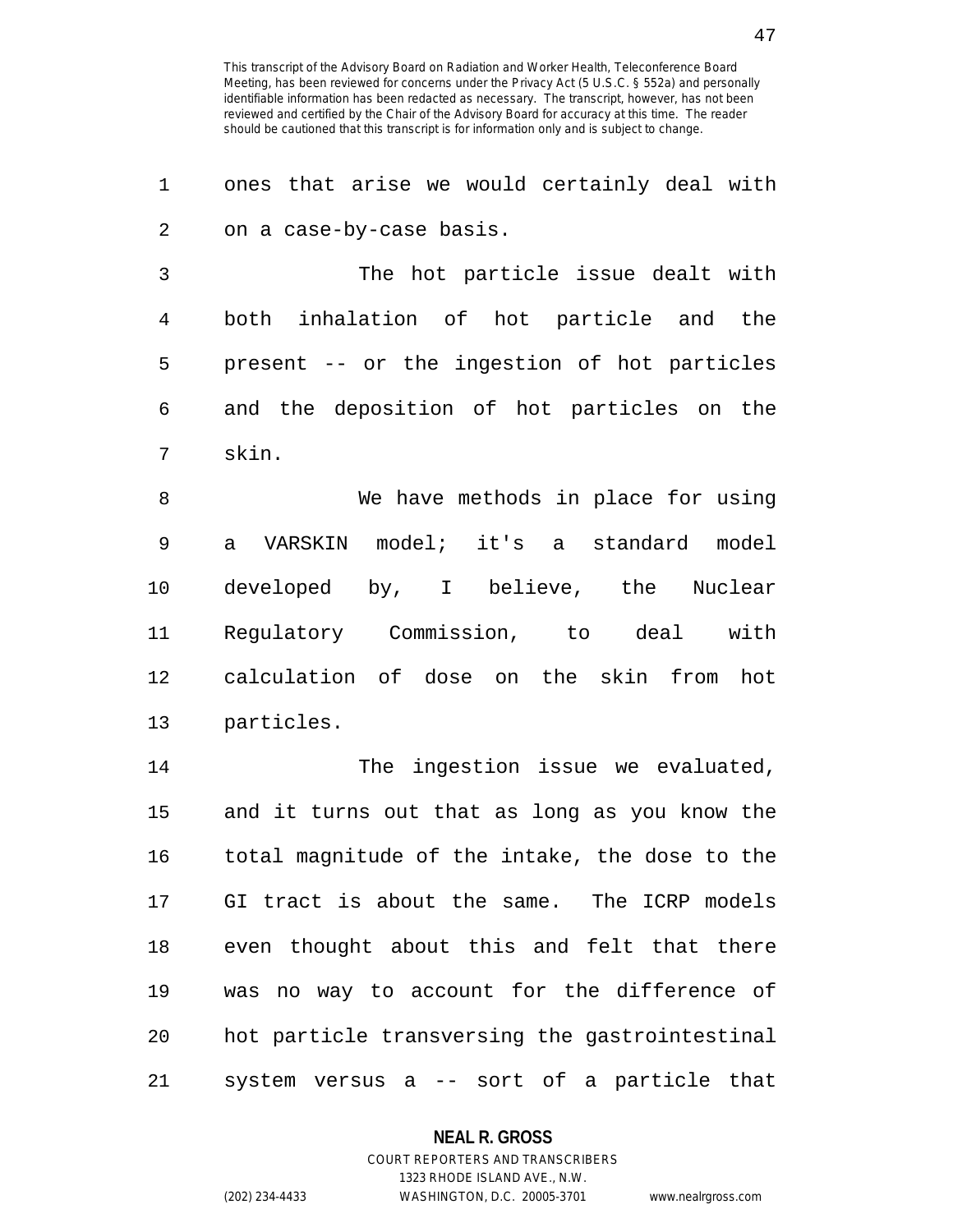| 1              | uniformly distributed throughout the system.   |
|----------------|------------------------------------------------|
| $\overline{2}$ | The top two issues, oronasal                   |
| 3              | breathing and workplace<br>ingestion, were     |
| 4              | probably the two biggest issues that affect    |
| 5              | the largest number of procedures and dose      |
| 6              | reconstructions. I'll start with workplace     |
| 7              | ingestion. There have been comments raised by  |
| 8              | SC&A early on that our ingestion model, that   |
| 9              | is how do we predict how much a person ingests |
| 10             | from this transfer of contamination on the     |
| 11             | surface to their mouth in the workplace, how   |
| 12             | do we do that?                                 |
| 13             | We have issued a TIB, TIB-9, that              |
| 14             | deals with this, and over time there has been  |
| 15             | a debate on several issues. I believe at this  |
| 16             | point, and SC&A would have to verify this,     |
| 17             | that we are in essential agreement with the    |
| 18             | ingestion approach or facilities that have     |
| 19             | been cleaned. That is, I think our approach    |
| 20             | would be considered acceptable by them as it's |
|                |                                                |

21 written.

# **NEAL R. GROSS**

COURT REPORTERS AND TRANSCRIBERS 1323 RHODE ISLAND AVE., N.W. (202) 234-4433 WASHINGTON, D.C. 20005-3701 www.nealrgross.com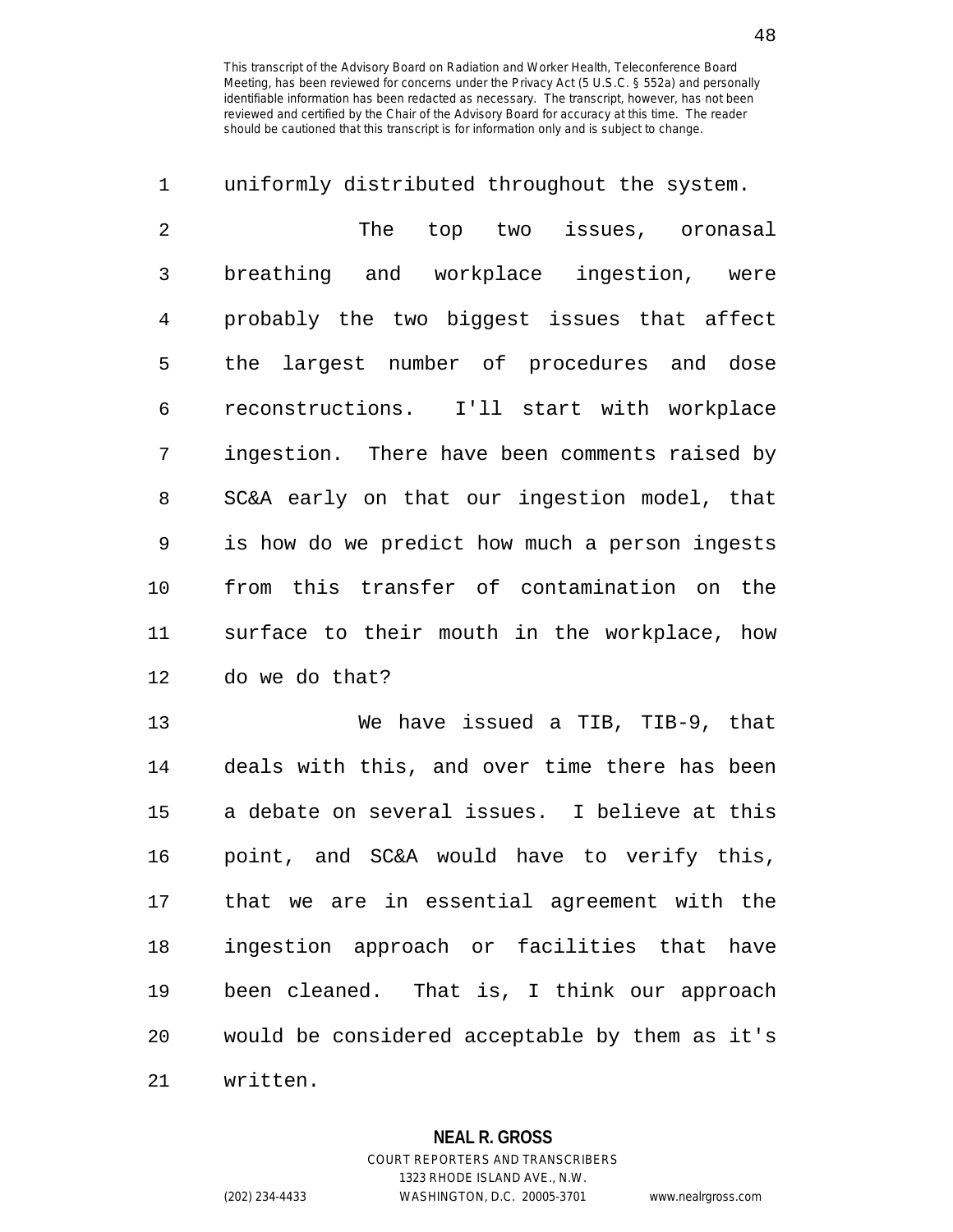| $\mathbf 1$ | The only outstanding issue on the              |
|-------------|------------------------------------------------|
| 2           | ingestion method, I believe, has to do with    |
| 3           | facilities that have a fair amount of loose    |
| 4           | contamination present, and it boils down to    |
| 5           | what percentage of that contamination is       |
| 6           | available for ingestion.                       |
| 7           | That issue is being tracked and                |
| 8           | reviewed by the Subcommittee on Procedures     |
| 9           | Review under both TIB-9 and a large part of    |
| 10          | TIB-70, which is reconstruction of residual    |
| 11          | contamination -- is being reviewed. So those   |
| 12          | two are being tracked.                         |
| 13          | The last issue is oronasal                     |
| 14          | breathing, and that essentially has to do with |
| 15          | mouth breathers. A certain percentage of the   |
| 16          | population are mouth breathers, and the issue  |
| 17          | was raised during the Bethlehem Steel Site     |
| 18          | Profile review is what -- how does that affect |
| 19          | your models?                                   |
| 20          | Well, we did an analysis of this,              |
|             |                                                |

**NEAL R. GROSS** COURT REPORTERS AND TRANSCRIBERS

21 and it turns out that this mouth breathers --

1323 RHODE ISLAND AVE., N.W.

(202) 234-4433 WASHINGTON, D.C. 20005-3701 www.nealrgross.com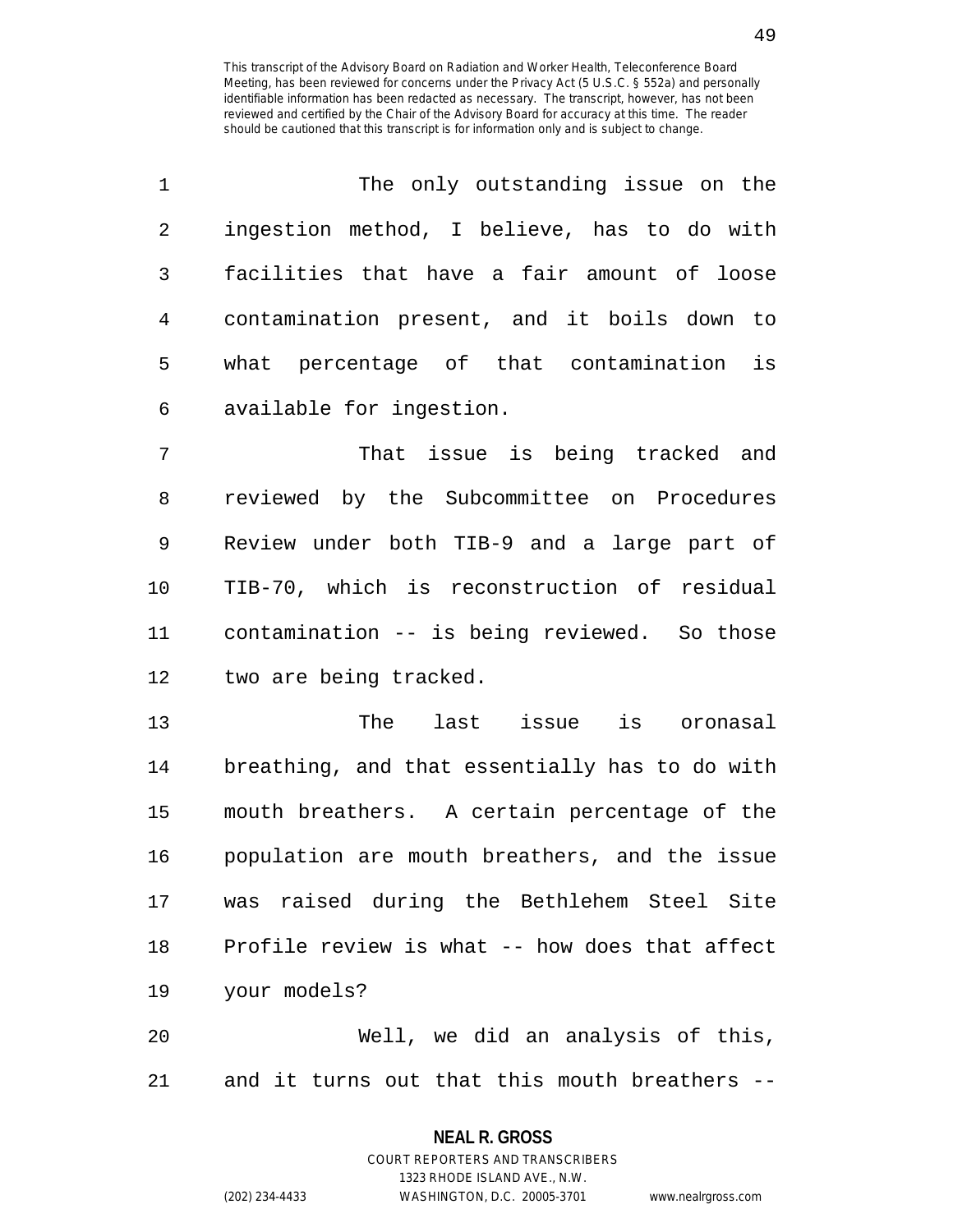| $\mathbf{1}$ | if you have bioassay data whether you're an    |
|--------------|------------------------------------------------|
| 2            | oronasal -- you're a mouth breather or a       |
| 3            | regular nasal augmenter, the biokinetics are   |
| 4            | such that the models do account for it, and it |
| 5            | makes almost, I think, no difference in the    |
| 6            | dose that would be calculated -- intake that   |
| 7            | would be calculated.                           |

8 The only place this comes into 9 effect is in the area where we use air 10 sampling data to establish intakes. Our 11 position is that we use the distribution of 12 the air samples in the workplace and pick 13 either the 50th or 95th percentile to 14 establish intake and assign the geometric 15 standard deviation.

16 If we use the 50th, we'd assign 17 the geometric standard deviation which is 18 fairly large. That uncertainty incorporates - 19 - is much, much, much larger than any 20 uncertainty that's associated with the 21 oronasal breathing portion.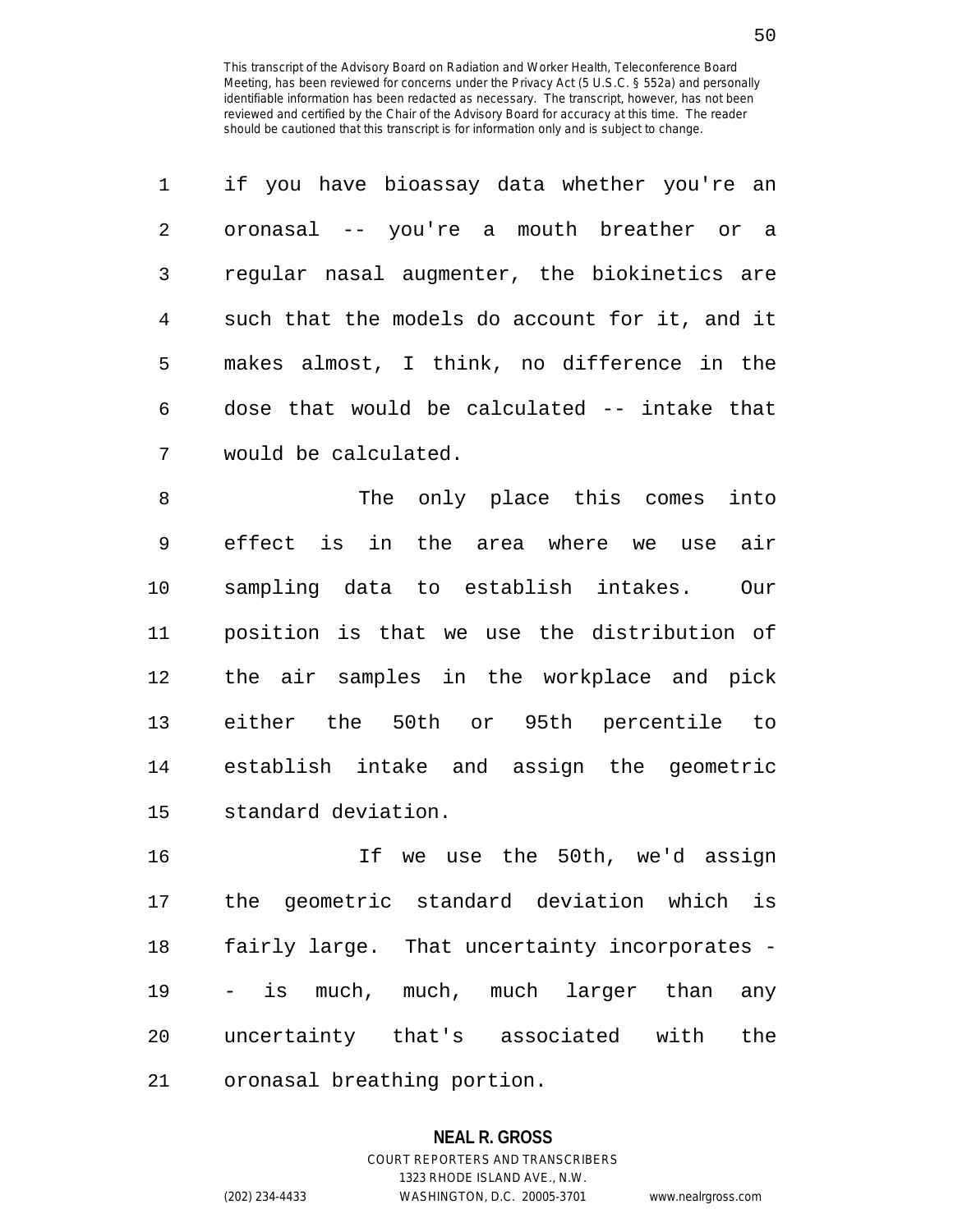| 1              | So that pretty much covers our                |
|----------------|-----------------------------------------------|
| $\overline{2}$ | position on these eight issues. I'd certainly |
| 3              | be happy to take any questions before I move  |
| 4              | on to the risk model issues.                  |
| 5              | CHAIRMAN MELIUS: Why don't we                 |
| 6              | break here and see if there are any questions |
| 7              | on these issues.                              |
| 8              | DR. NETON: All right.                         |
| 9              | CHAIRMAN MELIUS: Anybody -- any               |
| 10             | Board Members? My sense going through them, I |
| 11             | hope I captured this right, Jim, but -- is    |
| 12             | that all of these issues are either, I guess, |
| 13             | ones either settled or they are issues that   |
| 14             | have -- essentially deemed site-specific.     |
| 15             | DR. NETON: Correct.                           |
| 16             | It may be<br>CHAIRMAN MELIUS:                 |
| 17             | overarching, but the solution or the --       |
| 18             | resolution may be the better word -- is site- |
| 19             | specific or three, that they're currently     |
| 20             | under -- they're part of TIBs that are under  |
| 21             | review or whatever would be covered under the |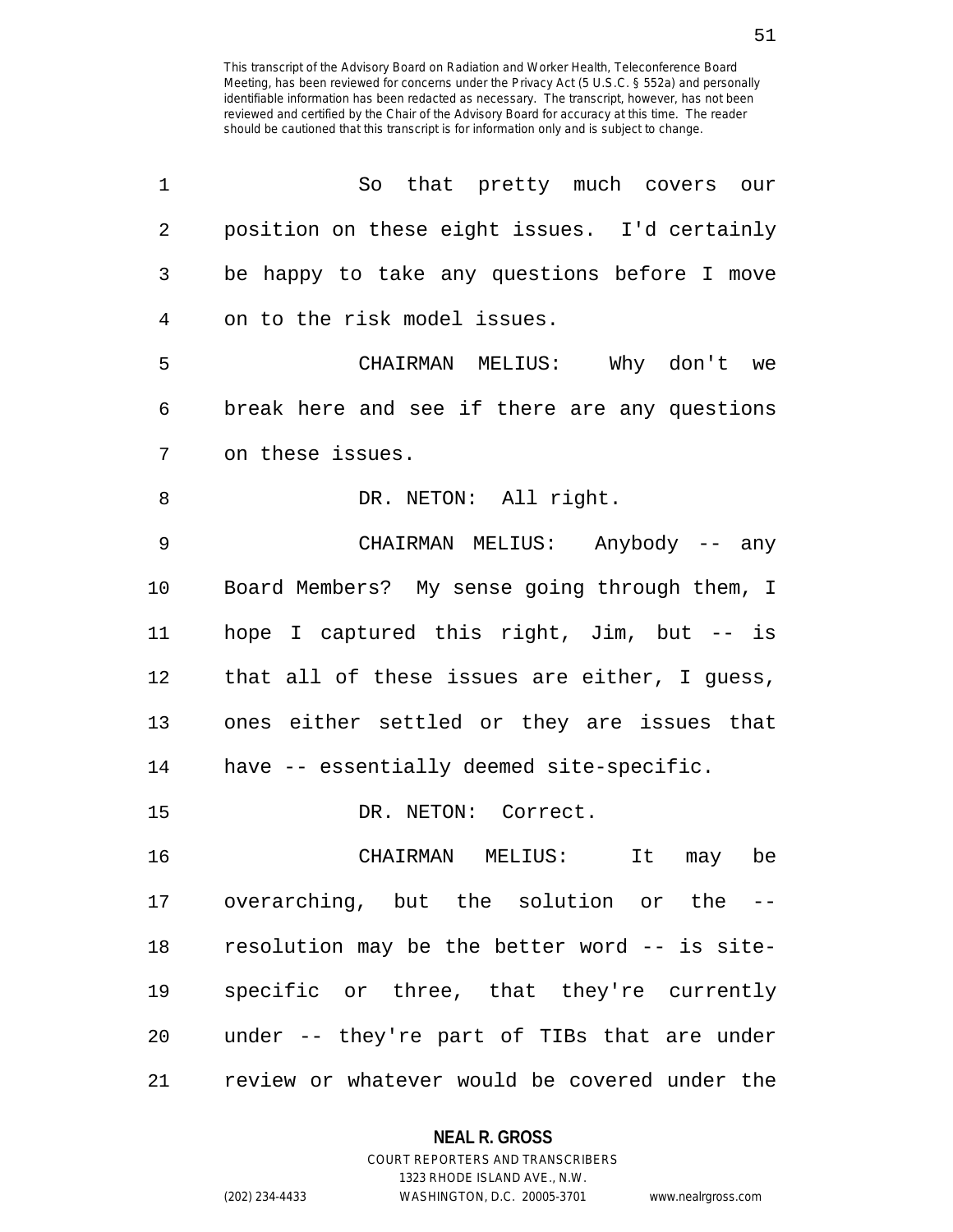| 1  | Procedures Work Group. Is that a<br>fair      |
|----|-----------------------------------------------|
| 2  | statement on these?                           |
| 3  | NETON: I believe that's<br>DR.                |
| 4  | correct, yes.                                 |
| 5  | CHAIRMAN MELIUS: Okay. Anybody -              |
| 6  | - any other Board Members have comments or    |
| 7  | questions?                                    |
| 8  | MEMBER ZIEMER: This is Ziemer. I              |
| 9  | have one question on that. Jim, on the        |
| 10 | workplace ingestion, I think the issue there  |
| 11 | was for the dirtier places was the            |
| 12 | resuspension factor. Isn't that correct?      |
| 13 | DR. NETON: Yes.                               |
| 14 | MEMBER ZIEMER: Are you saying                 |
| 15 | that rather than a generic approach to that   |
| 16 | you would have to handle that on a case-by-   |
| 17 | case basis also? Is that where we're going to |
| 18 | end up?                                       |
| 19 | DR. NETON: That's probably where              |
| 20 | we're going to end up.                        |
| 21 | think on<br>MEMBER ZIEMER:<br>Yes.<br>I.      |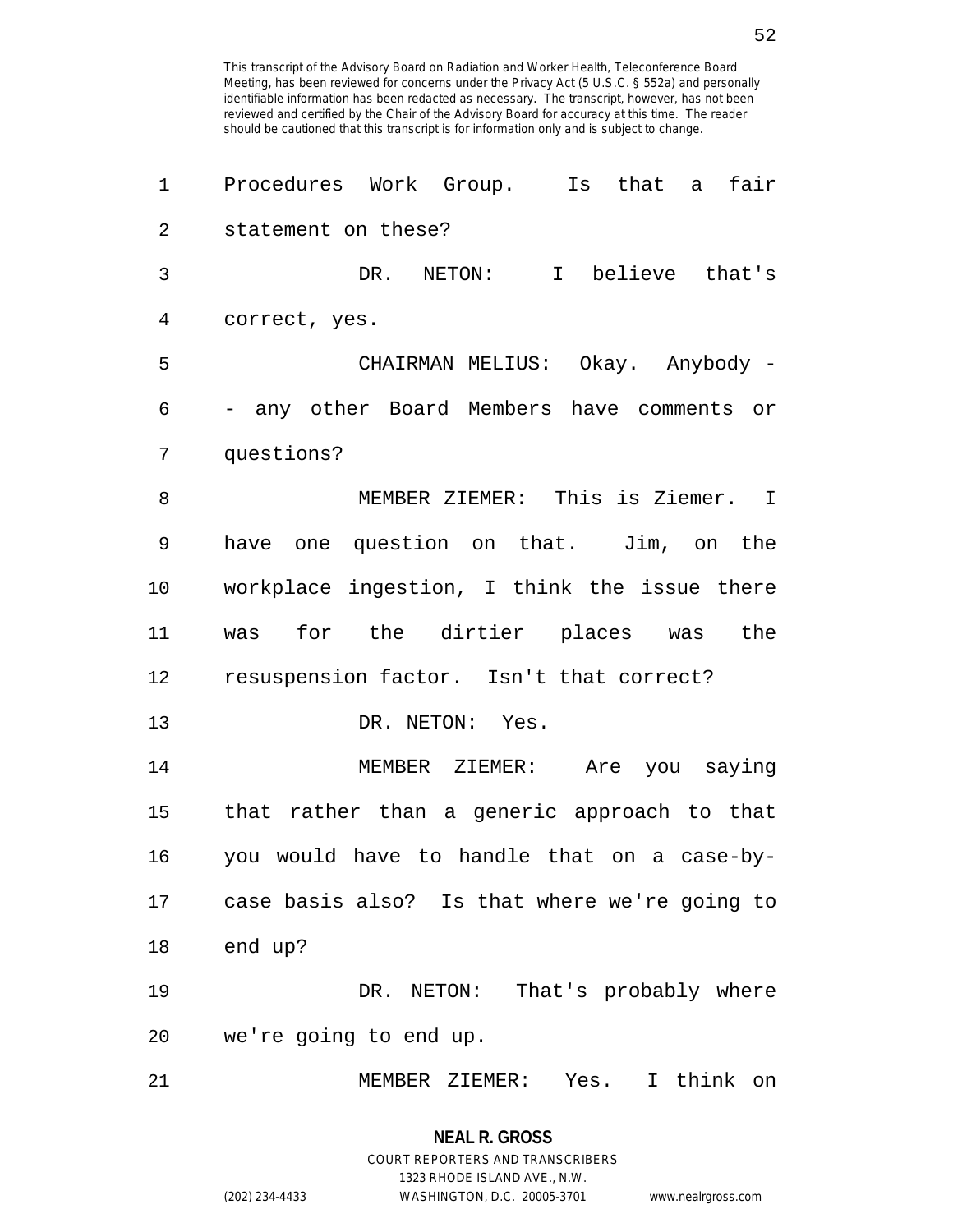| 1  | the clean ones you were -- both SC&A and NIOSH      |
|----|-----------------------------------------------------|
| 2  | were comfortable with a ten to the minus six        |
| 3  | resuspension factor or something in that            |
| 4  | range, but the issue was on these dirty             |
| 5  | workplaces and you would have to look at sort       |
| 6  | of the particle-size distribution and the work      |
| 7  | activities and so on a site-specific basis.         |
| 8  | Is that the approach?                               |
| 9  | DR. NETON: That's correct, and                      |
| 10 | that would be reflected in the modification of      |
| 11 | the TIB.                                            |
| 12 | MEMBER ZIEMER: Which might give                     |
| 13 | approach to handling it rather than<br>an<br>a      |
| 14 | specific number.                                    |
| 15 | DR. NETON: Exactly.                                 |
| 16 | MEMBER ZIEMER: Yes. Thank you.                      |
| 17 | CHAIRMAN MELIUS: Thank you. Any                     |
| 18 | other Board Members have questions<br>$\mathtt{or}$ |
| 19 | comments?                                           |
| 20 | MEMBER CLAWSON: Yes, Jim, this is                   |
| 21 | Brad.                                               |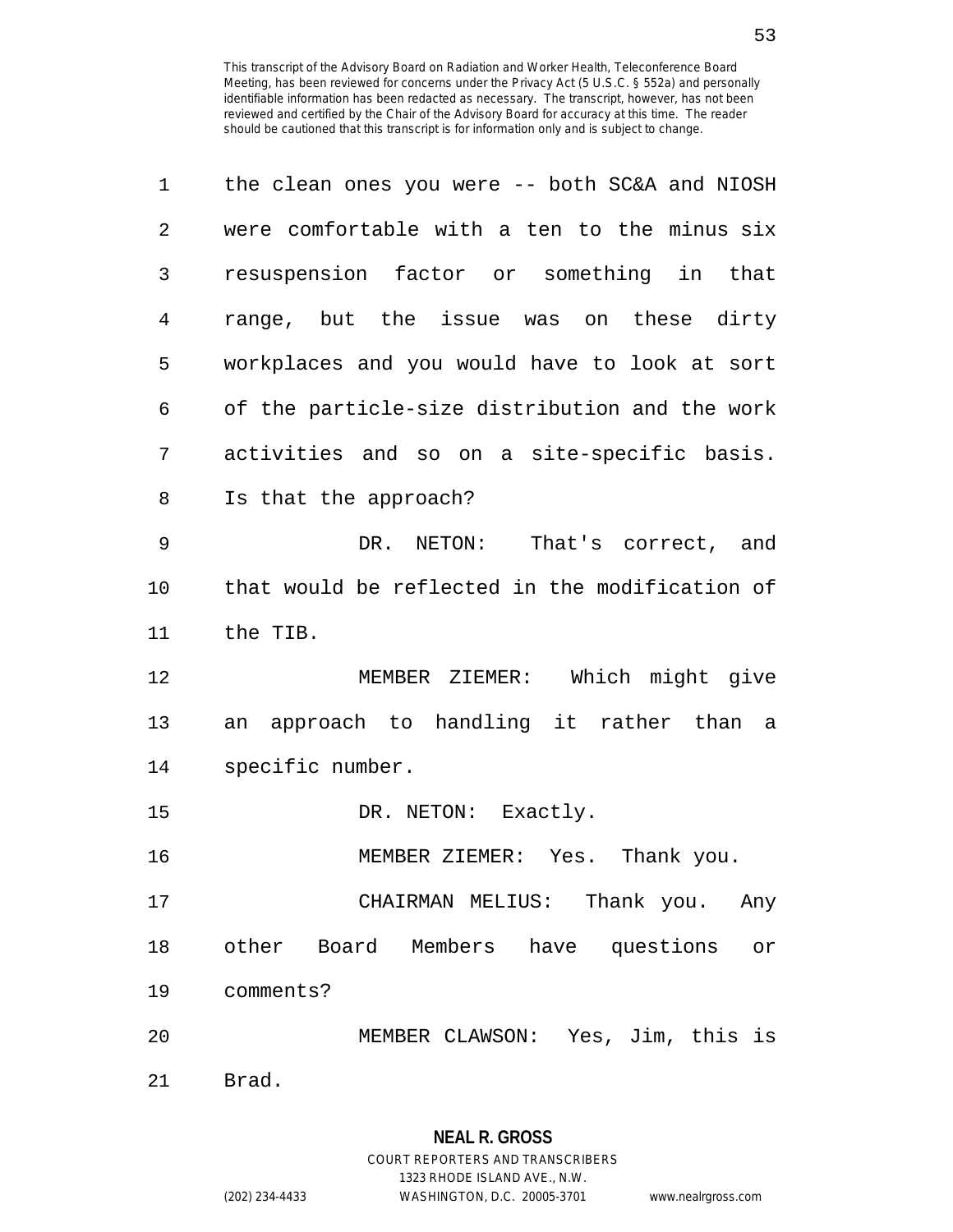| 1              | CHAIRMAN MELIUS: Yes.                          |
|----------------|------------------------------------------------|
| $\overline{2}$ | MEMBER CLAWSON:<br>know, Jim,<br>$\mathbf I$   |
| 3              | we've been around this numerous times about    |
| $\overline{4}$ | this material and transferring back and forth, |
| 5              | and I know that you've said that we're going   |
| 6              | to have to do this as a site-specific, but     |
| 7              | part of the things that we're getting into,    |
| 8              | and I've seen it at numerous facilities, is    |
| 9              | that the record keeping of these transfers     |
| 10             | aren't that good.                              |
| 11             | That's why I was $-$ you know, this            |
| 12             | is why it's kind of been -- come over<br>an    |
| 13             | overarching issue. We're dealing with this at  |
| 14             | Mound. We're dealing with this at Fernald.     |
| 15             | We're dealing with this at a lot of sites. I   |
| 16             | know we'll have to deal with it as the site-   |
| 17             | specific, but part of my thing is when we get  |

17 specific, but part of my thing is when we get 18 into these other sites and we see this 19 material being transported someplace else, 20 we've got to be able to track that in a little 21 bit of a way because a lot of this stuff never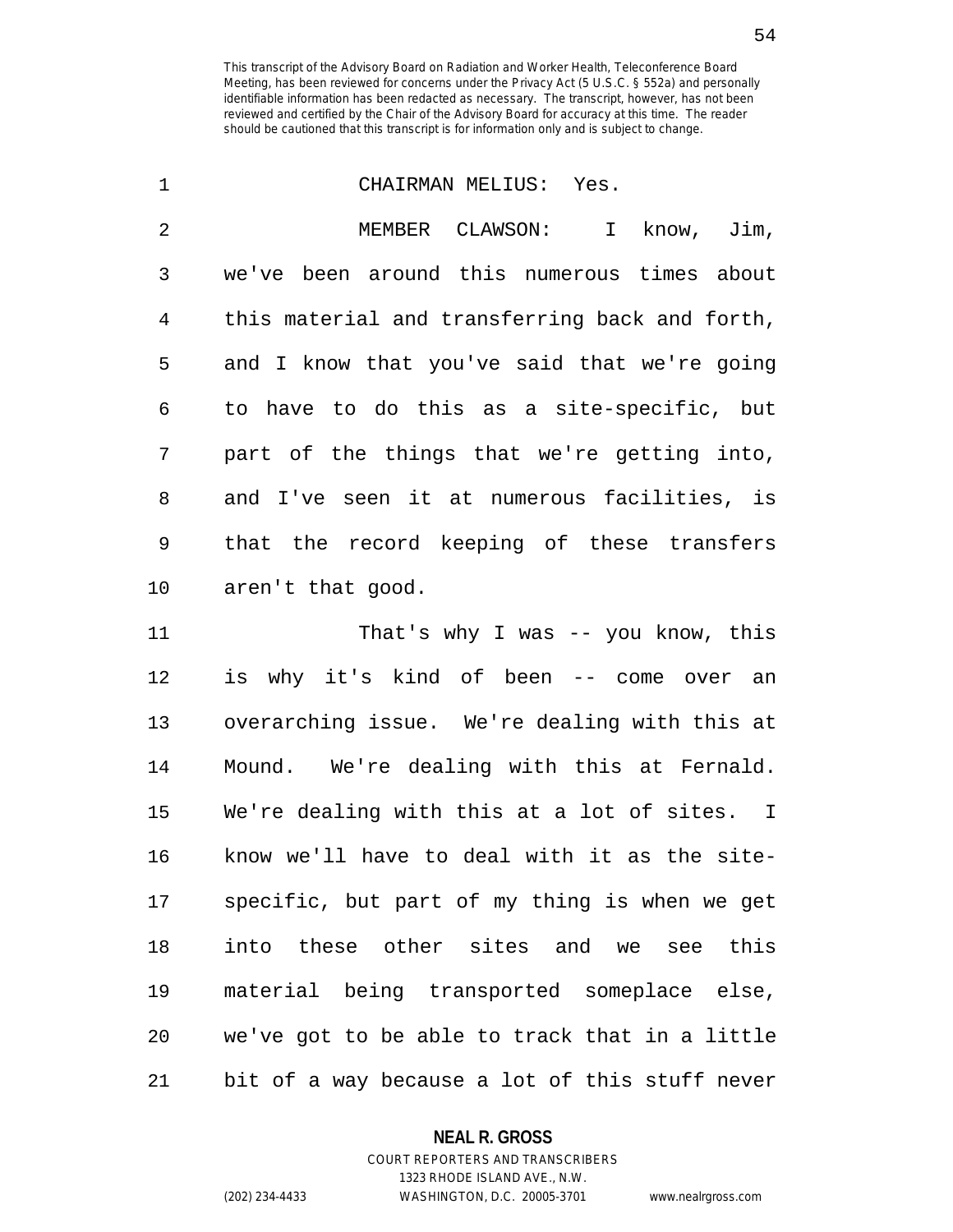1 showed up as on the site. 2 1'm thinking of Mound. They were 3 saying that they were using small amounts of 4 this certain material and so forth, but we 5 traced back to where it came from, and it's 6 much larger. 7 I just wanted to make sure we 8 don't lose -- part of what my comment was was 9 that we need to do -- we need to track this, 10 so we -- when we find these, we know where 11 they did go and the quantity because you may 12 only see it on the shipping end of it. 13 DR. NETON: Right. I totally 14 understand what you're saying, Brad, and 15 totally agree with it. 16 MEMBER CLAWSON: Okay. I just -- 17 yes, I just wanted to make sure that that 18 part of it was -- 19 DR. NETON: Yes. 20 MEMBER CLAWSON: -- and I know 21 we've got to do it site-by-site, and I

# **NEAL R. GROSS** COURT REPORTERS AND TRANSCRIBERS 1323 RHODE ISLAND AVE., N.W. (202) 234-4433 WASHINGTON, D.C. 20005-3701 www.nealrgross.com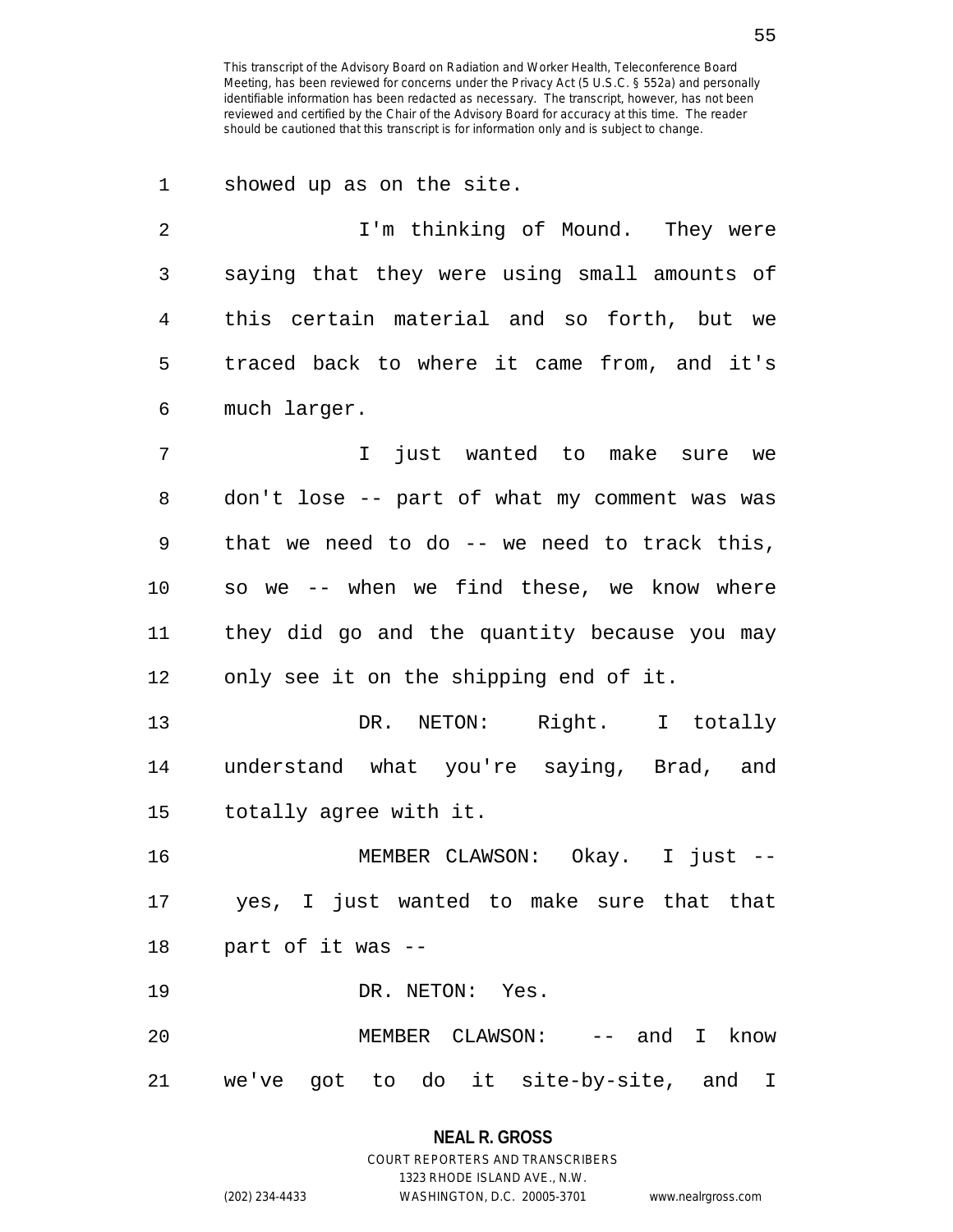1 appreciate your input into it.

2 DR. NETON: Yes, and I wasn't 3 trying to minimize the importance of the 4 issue. It seems to me, though, a lot of -- 5 we've learned a lot in the last few years 6 about a lot of these exotics and such and the 7 picture's become somewhat clearer, but there 8 are surprises that pop up still fairly 9 frequently. I fully understand what you're 10 saying.

11 MEMBER CLAWSON: Well, and part of 12 my thing was that as we're doing research, 13 this data retrieval and so forth, it may be 14 for a totally different site, but we've ended 15 up pulling up other data for different sites, 16 and I hope that when we pull this data that we 17 kind of collectively send this to the people 18 that need to know because as any of us that's 19 been doing data retrieval, we find all sorts 20 of stuff in these files. A lot of them don't 21 have anything to do with the site that we're

### **NEAL R. GROSS**

COURT REPORTERS AND TRANSCRIBERS 1323 RHODE ISLAND AVE., N.W. (202) 234-4433 WASHINGTON, D.C. 20005-3701 www.nealrgross.com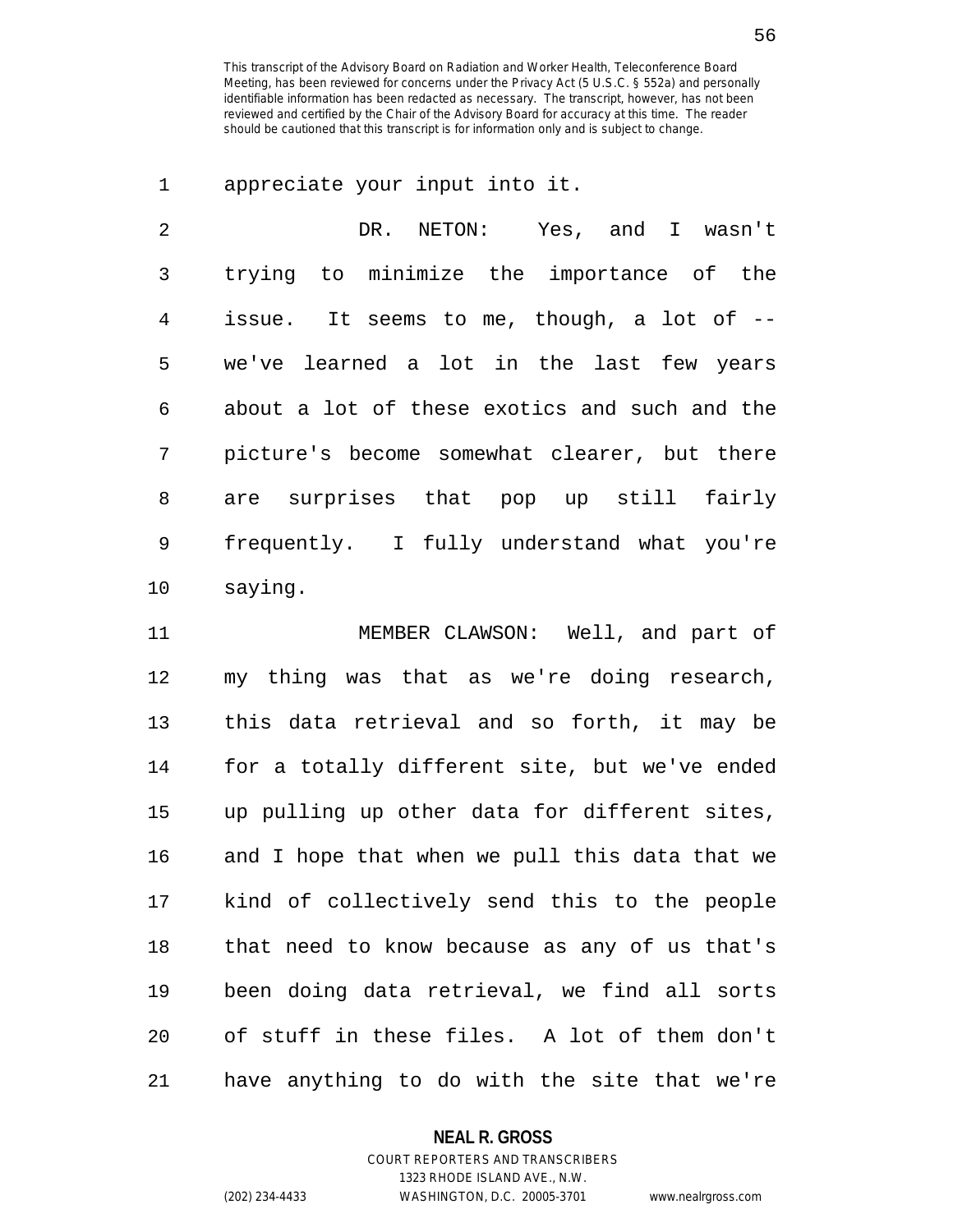| 1              | looking at, but they pertain to other sites.   |
|----------------|------------------------------------------------|
| $\overline{2}$ | DR. NETON: Yes, I totally                      |
| 3              | understand what you're saying.                 |
| $\overline{4}$ | CHAIRMAN MELIUS: Thanks, Brad.                 |
| 5              | Any other comments or questions? If not, Jim,  |
| 6              | do you want to do the risk model issues?       |
| 7              | DR. NETON: Yes, I will. These                  |
| 8              | are -- Risk Model Issues Under Evaluation, and |
| 9              | there are six of them on this handout. These   |
| 10             | issues were identified fairly early on in the  |
| 11             | program, and I think aside from chronic        |
| 12             | lymphocytic leukemia, I think the other five   |
| 13             | were actually brought up either during or      |
| 14             | shortly after the Probability of Causation     |
| 15             | rule was being written.                        |
| 16             | So I'll just go through these                  |
| 17             | briefly. The evaluation of chronic             |
| 18             | lymphocytic leukemia, I think the Board is     |
| 19             | pretty well aware of what's going on there.    |
| 20             | We have prepared our position on this after    |
| 21             | doing extensive reviews and model development. |

## **NEAL R. GROSS**

COURT REPORTERS AND TRANSCRIBERS 1323 RHODE ISLAND AVE., N.W. (202) 234-4433 WASHINGTON, D.C. 20005-3701 www.nealrgross.com

57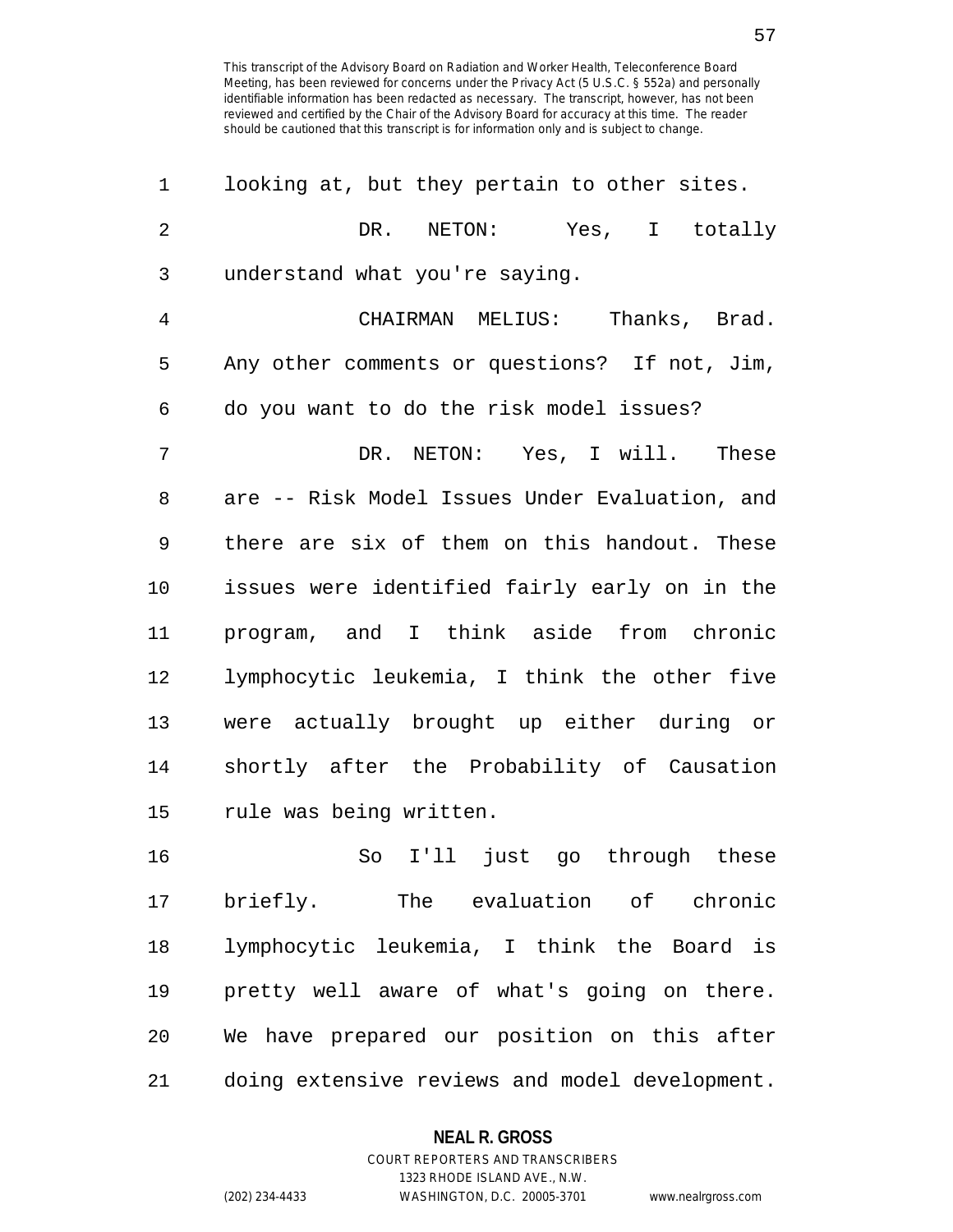| 1              | All I can say at this point is that we are     |
|----------------|------------------------------------------------|
| $\overline{2}$ | working it through the government review       |
| 3              | cycle. I don't think I can say any more than   |
| $\overline{4}$ | that at this time.                             |
| 5              | The<br>the<br>second<br>issue,                 |
| 6              | incorporation of nuclear worker epi studies in |
| 7              | the risk models is something that is certainly |
| 8              | a goal of ours. It's recognized that the       |
| $\mathsf 9$    | Hiroshima/Nagasaki data is the gold standard,  |
| 10             | but how does that differ when you<br>have      |
| 11             | exposures that are low dose rate exposures in  |
| 12             | the workplace.                                 |
| 13             | We've not done a lot on that, but              |
| 14             | there is a sister agency within NIOSH, the     |
| 15             | Occupational Energy Research Program, that has |
| 16             | been doing some work in that area, and in      |
| 17             | fact, they have just recently published a -- I |
| 18             | think it's a preprint -- a pre -- online       |
| 19             | available -- it hasn't been published yet, but |
| 20             | in the Occupational Environmental Medicine     |
| 21             | Journal, a meta-analysis of leukemia cases     |

**NEAL R. GROSS**

# COURT REPORTERS AND TRANSCRIBERS 1323 RHODE ISLAND AVE., N.W. (202) 234-4433 WASHINGTON, D.C. 20005-3701 www.nealrgross.com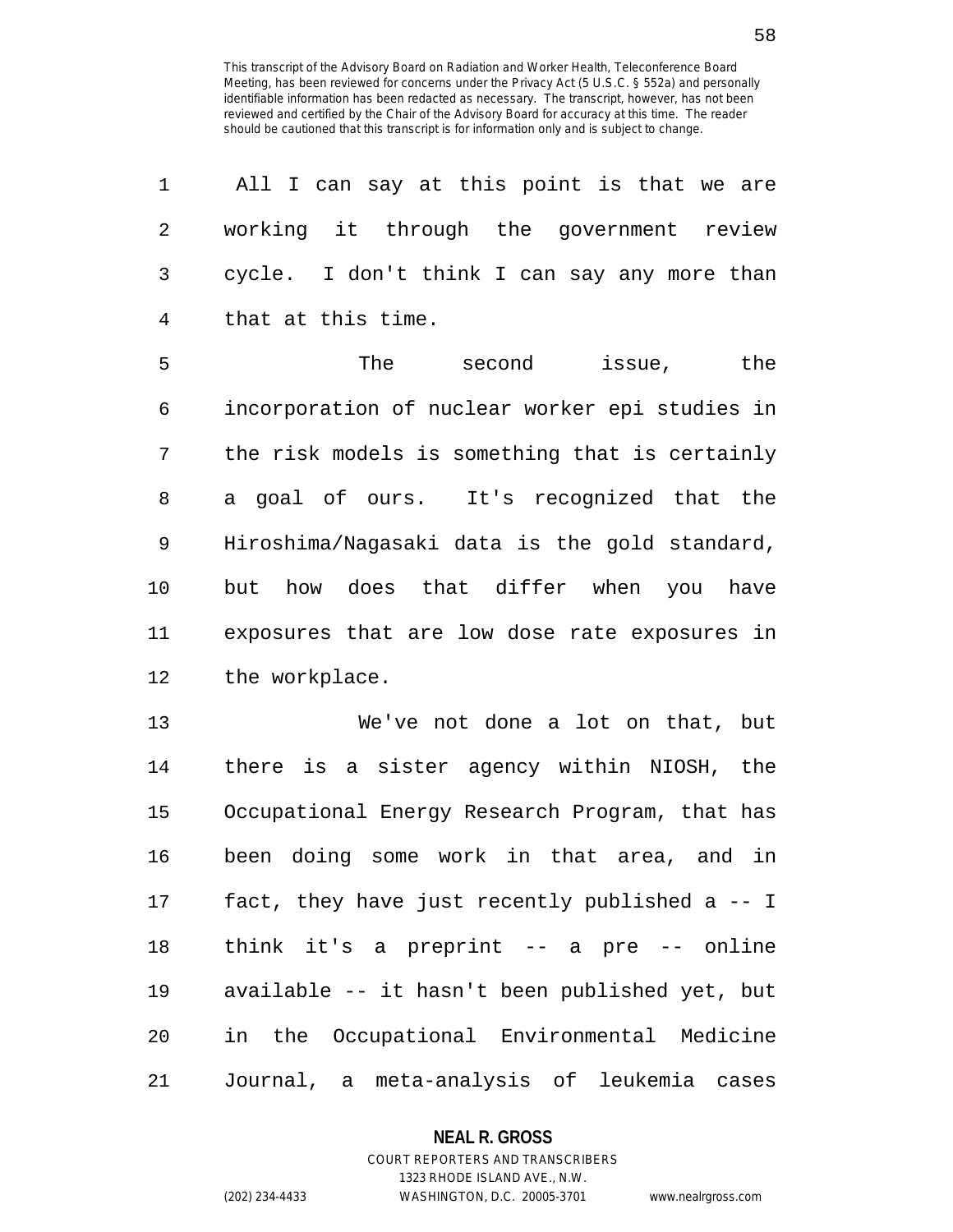1 using, I think, 23 separate occupational 2 cohorts that were out there.

3 The bottom line of their study was 4 that they were low-dose rate type facilities, 5 the risk coefficients that they derived from 6 their analysis were consistent with what that 7 was observed in the Hiroshima/Nagasaki 8 survivor set, so that was fairly interesting.

9 This is a NORA project within 10 NIOSH, and I'm actually listed as a 11 collaborator on that study, you know, part of 12 my time as author, I have to say that I did 13 not put much into it given my time 14 availability.

15 The third issue is dose and dose 16 rate effectiveness factors. That is how do 17 you adjust the dose, the risk to a person 18 based on the fact that you've got high 19 exposures, relatively high exposures in the 20 Hiroshima/Nagasaki survivors and now we're 21 rating people with very low dose rates. Is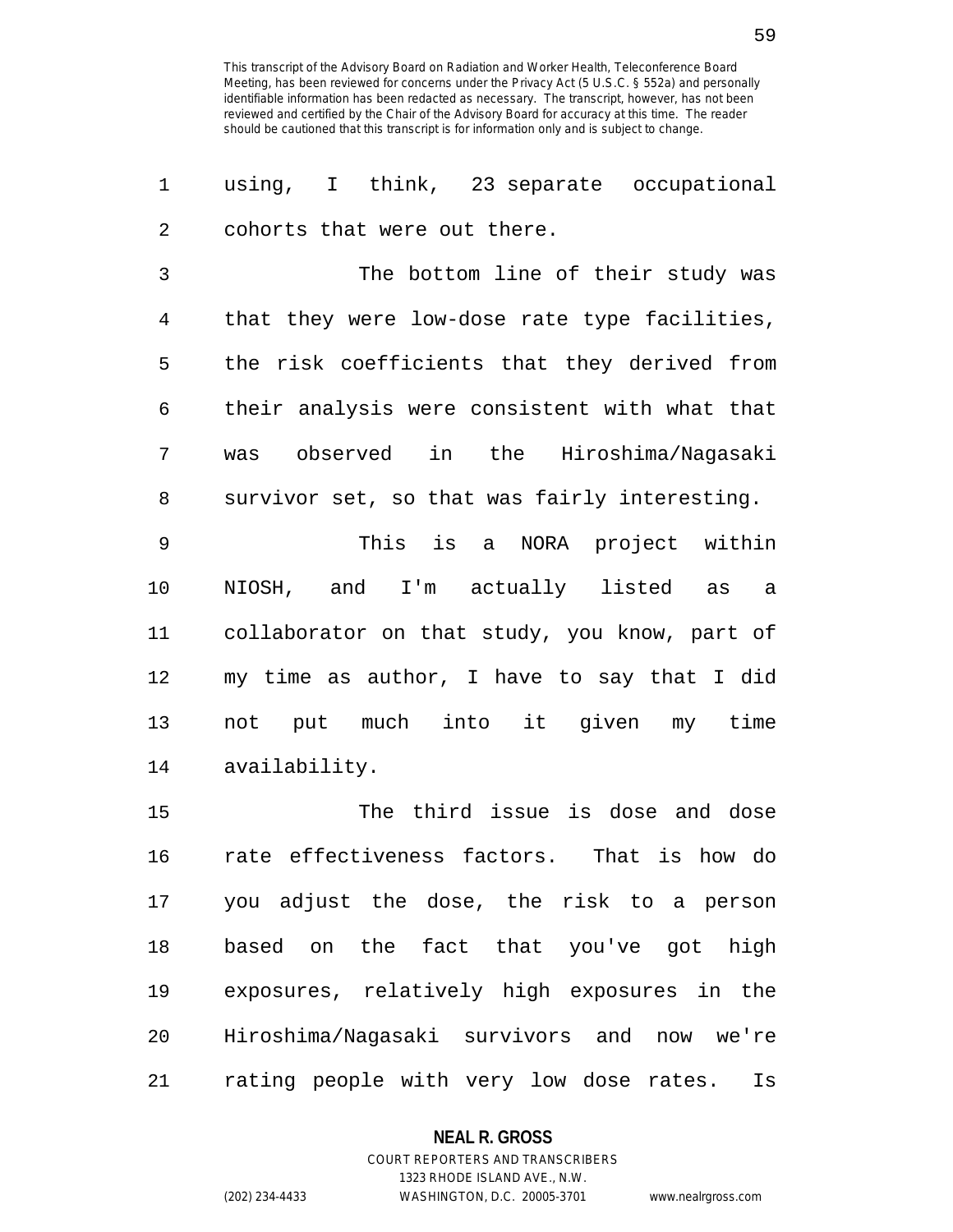1 the radiation less effective at inducing 2 cancer or not?

3 SENES Oak Ridge, our contractor, 4 has developed a full scientific review up 5 through, I believe, last year. There's a 6 200-page draft report that they have issued 7 that covers the waterfront on this, and we are 8 going to, once that's finalized, use it to 9 rethink our position -- what our position 10 should be on the DDREF.

11 There are a number of agencies --12 I can say right now looking at this, ICRP is 13 very interested in it, as well as -- I forget 14 who -- there's another agency out there. I 15 think it's the IAEA is also interested in it.

16 The issue of grouping of rare and 17 miscellaneous cancers has to do with the fact 18 that the -- when the models were developed, 19 especially for the Hiroshima/Nagasaki 20 survivors, risk models were only deemed to be 21 appropriate if they -- I think they had

**NEAL R. GROSS**

# COURT REPORTERS AND TRANSCRIBERS 1323 RHODE ISLAND AVE., N.W. (202) 234-4433 WASHINGTON, D.C. 20005-3701 www.nealrgross.com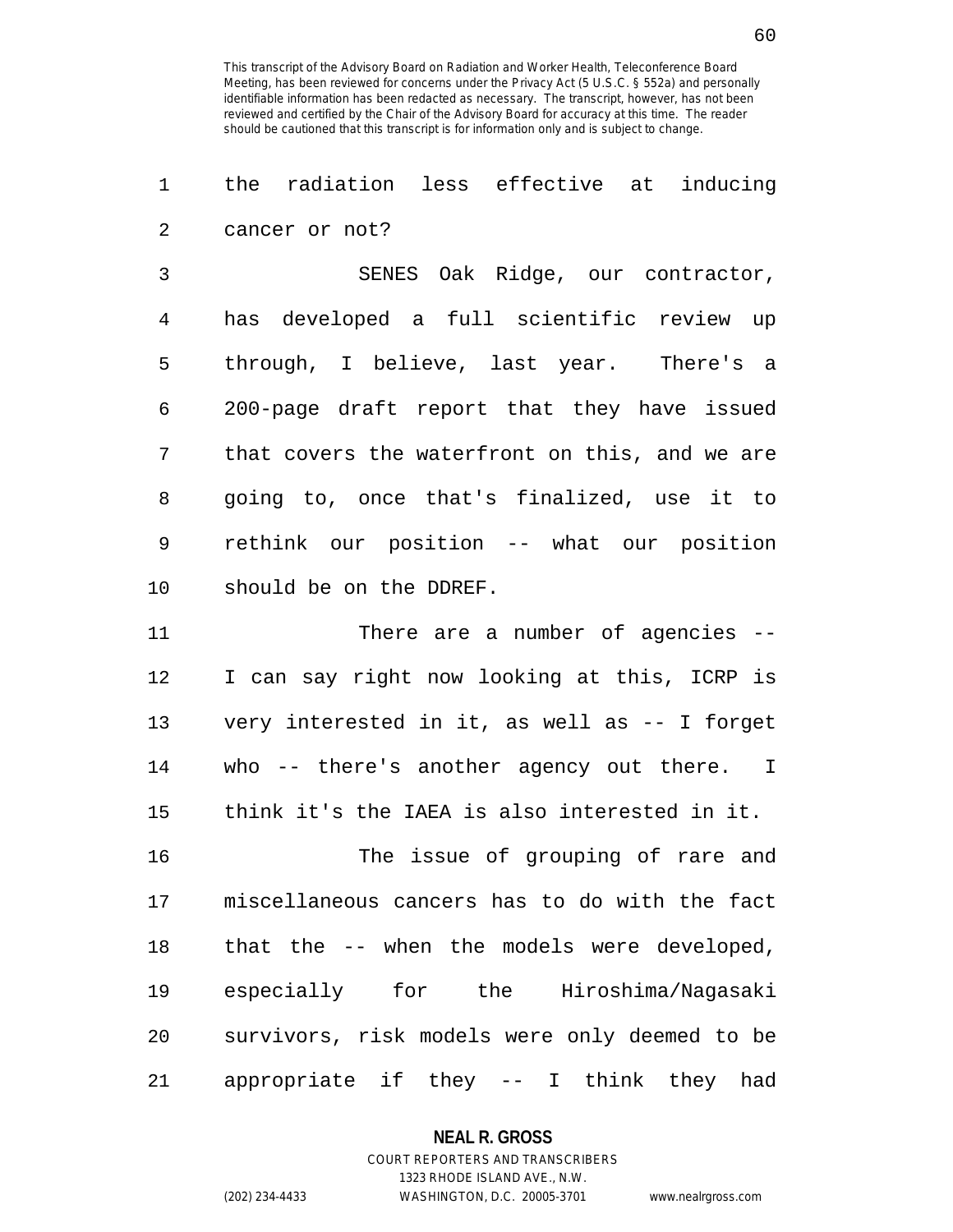| 1              | 50 cancers available for analysis, so the ones |
|----------------|------------------------------------------------|
| $\overline{2}$ | that were -- they didn't have sufficient       |
| 3              | numbers were grouped in the various            |
| $\overline{4}$ | categories.                                    |
| 5              | NIOSH was to look at how those                 |
| 6              | groupings might be changed or if<br>new        |
| 7              | information comes available how they might be  |
| 8              | moved around.                                  |
| $\mathsf 9$    | We haven't done a lot with this.               |
| 10             | SENES Oak Ridge, our contractor, has been      |
| 11             | paying attention to this. We did look at       |
| 12             | pulling out the prostate cancers out of the    |
| 13             | all male genitalia. We are in the early        |
| 14             | stages of that.                                |
| 15             | At the current time, it looks to               |
| 16             | us if you pull the prostate cancers out of the |
| 17             | all male genitalia, the risk model actually    |
| 18             | would go down. But we are looking at that      |
| 19             | issue.                                         |
| 20             | The age of exposure analysis,                  |
| 21             | there's nothing actively ongoing at this time  |

1323 RHODE ISLAND AVE., N.W.

(202) 234-4433 WASHINGTON, D.C. 20005-3701 www.nealrgross.com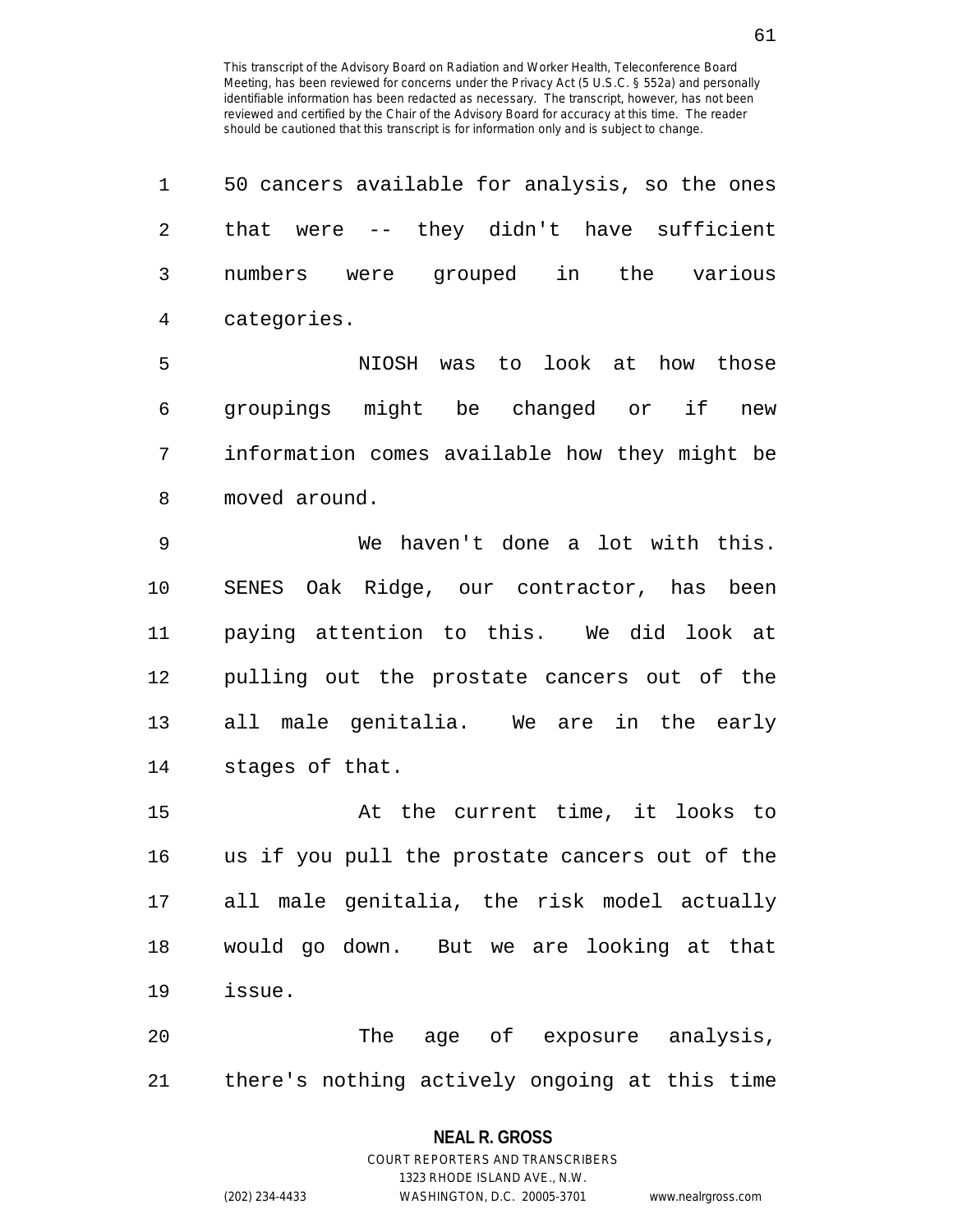|               | within the NIOSH. It's still on the list.    |
|---------------|----------------------------------------------|
| $\mathcal{L}$ | This has to do with the fact that people who |
| 3             | are exposed at older ages may be<br>more     |
| 4             | susceptible to cancer for various reasons.   |
| 5             | There are certainly some studies out in the  |
| 6             | literature that provide some substantiation  |
| 7             | for this argument.                           |

8 The final one, interaction with 9 other workplace exposures, we even committed 10 to this in the regulation that we would be 11 looking, at least in the preamble, looking at 12 other -- interaction of other agents such as 13 asbestos, benzene, or other solvents with 14 radiation to see if -- what effect that might 15 help potentiate the radiation. There might be 16 some synergistic effect going on.

17 We are keeping abreast of 18 literature on this, but at this time, in our 19 opinion, there's nothing out there that's 20 risen to the level where we believe a 21 quantitative analysis of this is possible.

## **NEAL R. GROSS** COURT REPORTERS AND TRANSCRIBERS

1323 RHODE ISLAND AVE., N.W. (202) 234-4433 WASHINGTON, D.C. 20005-3701 www.nealrgross.com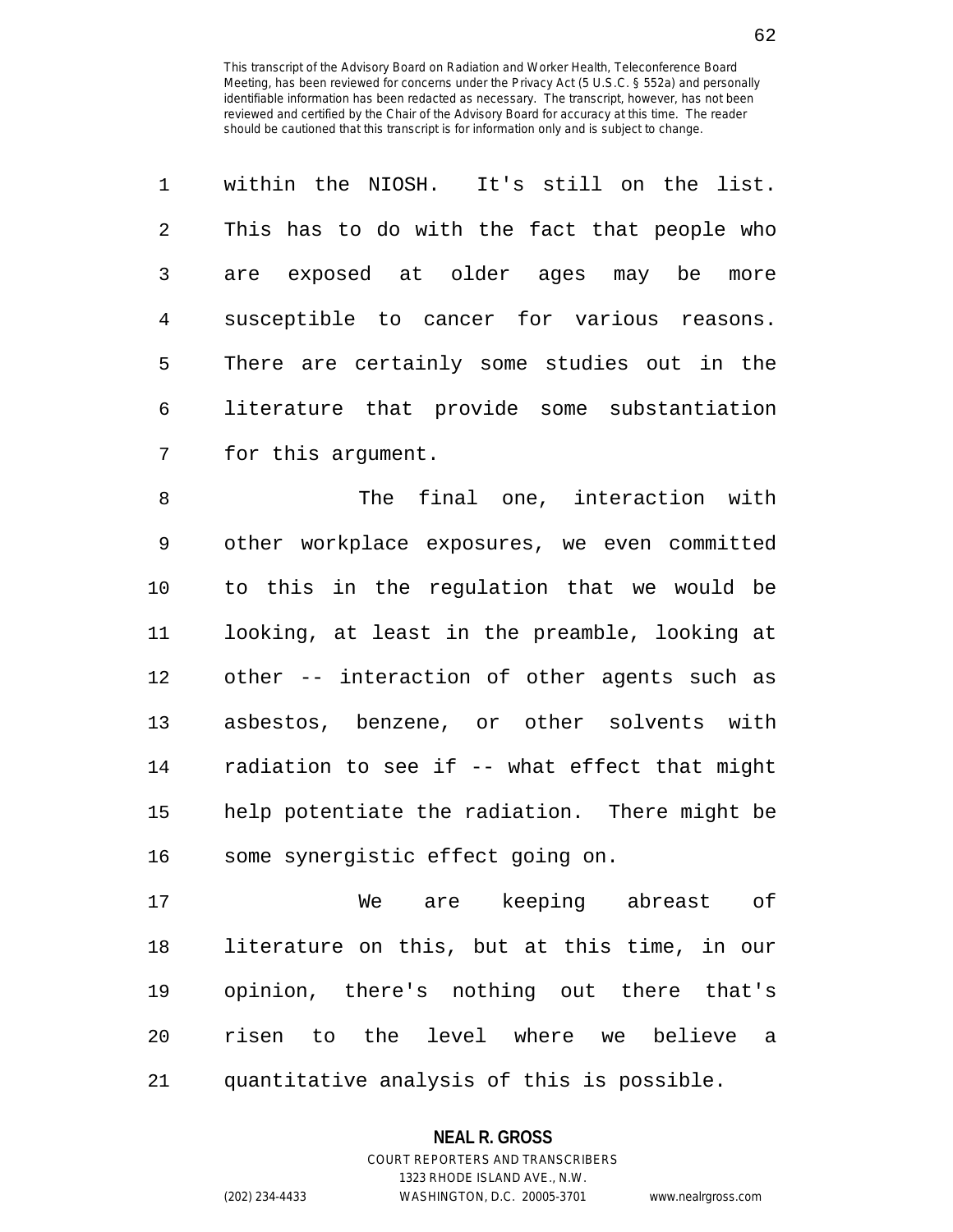| 1              | So that's the story on the risk                |
|----------------|------------------------------------------------|
| $\overline{2}$ | models. I'd be happy to answer any questions   |
| 3              | if there are any.                              |
| 4              | CHAIRMAN MELIUS: Okay. Thanks,                 |
| 5              | Jim. I actually think that last issue is       |
| 6              | included in the original legislation also.     |
| 7              | DR. NETON: I think you're right.               |
| 8              | CHAIRMAN MELIUS: Any Board                     |
| 9              | Members have questions for Jim? Comments?      |
| 10             | If not, I have a suggestion. If                |
| 11             | you recall or don't recall from -- at the last |
| 12             | Board meeting this issue came up. There was a  |
| 13             | suggestion that we form a Work Group on        |
| 14             | science issues, and I believe there was some   |
| 15             | discussion there.                              |
| 16             | believe Drs. Richardson<br>$\mathbf{I}$<br>and |
| 17             | Lemen were involved. I can't remember who      |
| 18             | else at the time, and we said, well, let's --  |
| 19             | before we do that, let's get an update from    |
| 20             | Jim on it -- Neton on it -- sort of an         |
| 21             | overview of the issues because not all of the  |

### **NEAL R. GROSS**

COURT REPORTERS AND TRANSCRIBERS 1323 RHODE ISLAND AVE., N.W. (202) 234-4433 WASHINGTON, D.C. 20005-3701 www.nealrgross.com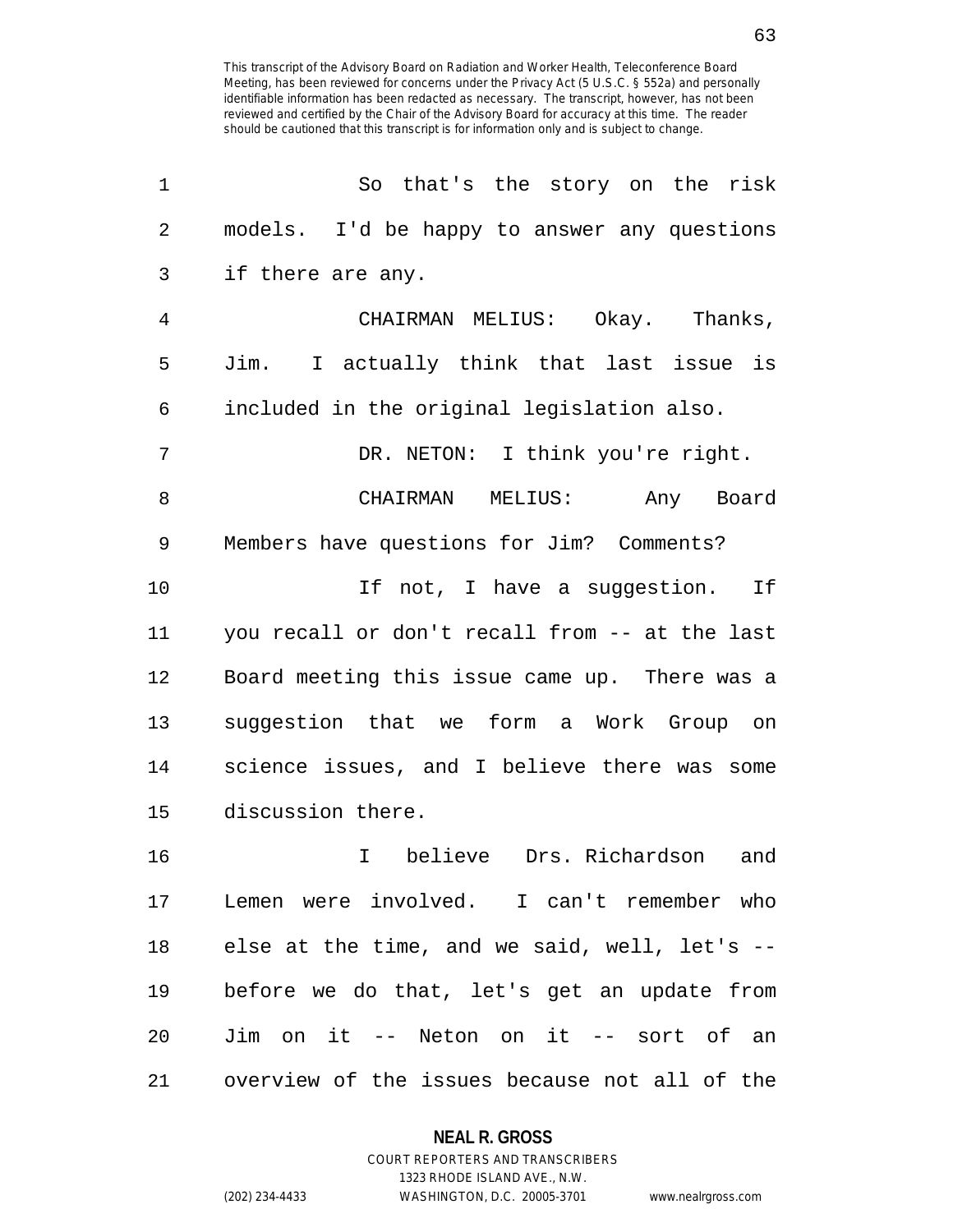1 newer Board Members had been -- were aware of 2 our earlier list.

3 I think you're right, Jim. This 4 list goes back to the early days of the 5 program when we were first talking about the 6 regulations and so forth. So the other issues 7 -- most of them came up quite early. Not all. 8 So I think the question is how do 9 people feel about charging a Work Group to 10 look into these issues, and as I recall the 11 conversation, I may be wrong, it was focused

12 more on the risk model side of issues, and I 13 was thinking it might be useful to have a Work 14 Group that would look at the issues currently 15 under consideration on this list.

16 I think with the exception of the 17 CLL issue, which is sort of out of our hands, 18 I think, at this point in time, and also 19 identify are there any new issues that we need 20 to be -- should be considered as relevant to 21 this program. Any comment on that thought?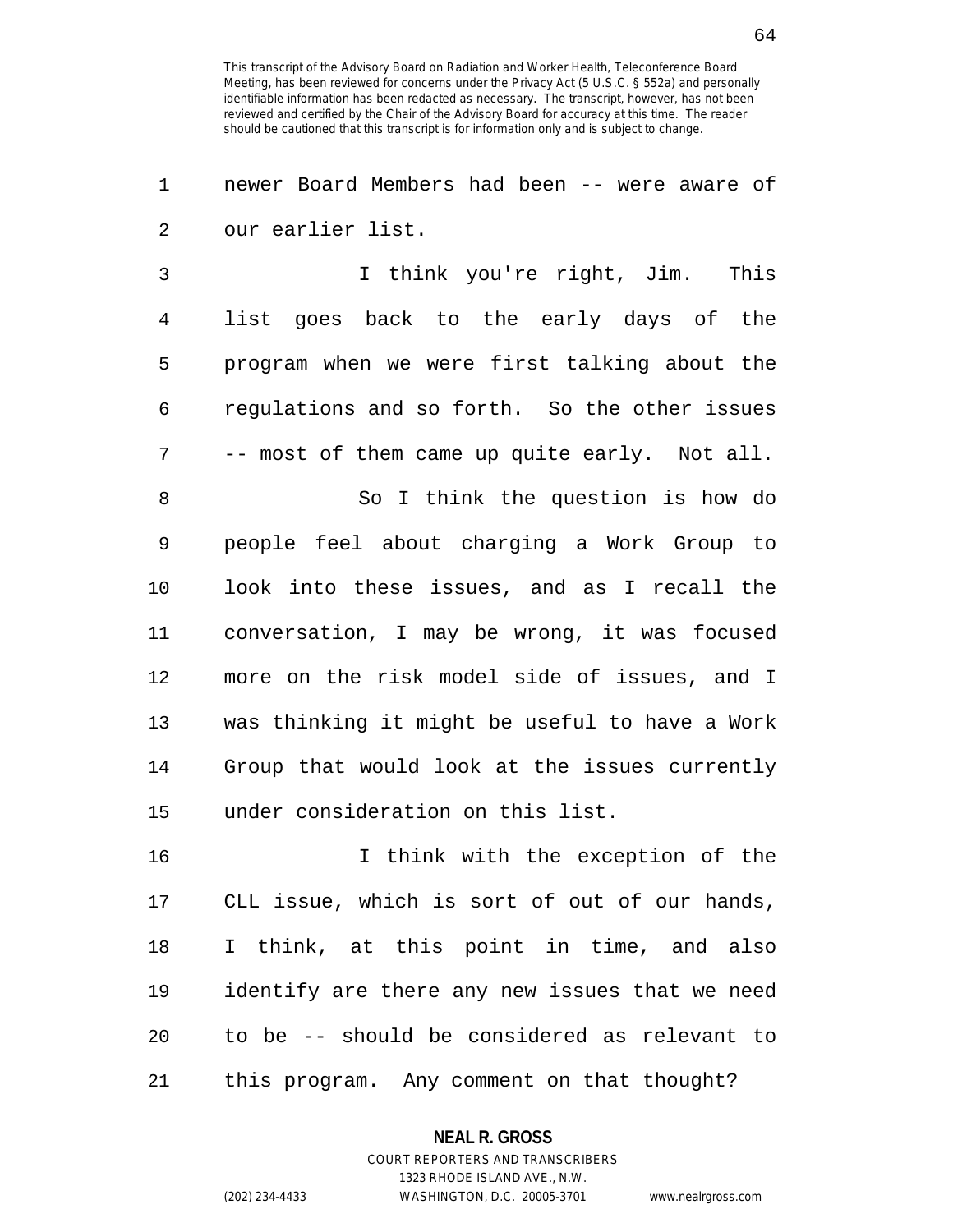| 1  | MEMBER MUNN: This is Wanda. I                  |
|----|------------------------------------------------|
| 2  | unsure at the time that this was under<br>was  |
| 3  | discussion at the Board meeting what real      |
| 4  | value a Work Group might bring to this that we |
| 5  | could not accomplish through simple review     |
| 6  | from time to time in the Board forum.          |
| 7  | It's not one of the types of                   |
| 8  | processes that a Work Group can by definition  |
| 9  | move forward very well. These are all          |
| 10 | technical issues, which require resolution by  |
| 11 | our technical contractor and NIOSH.            |
| 12 | So, I guess at the time we were                |
| 13 | discussing it, it wasn't really very clear to  |
| 14 | how a Work Group could bring any<br>me         |
| 15 | expeditious review or any added emphasis to    |
| 16 | the process we have. I'd be delighted to hear  |
|    | 17 some thoughts on that.                      |
| 18 | MEMBER LEMEN: This is Dick Lemen.              |
| 19 | I'd like to support, as I said in the Board    |
| 20 | meeting in the past, such a Work Group. I      |
| 21 | think there is a lot of areas that this type   |

## **NEAL R. GROSS**

COURT REPORTERS AND TRANSCRIBERS 1323 RHODE ISLAND AVE., N.W. (202) 234-4433 WASHINGTON, D.C. 20005-3701 www.nealrgross.com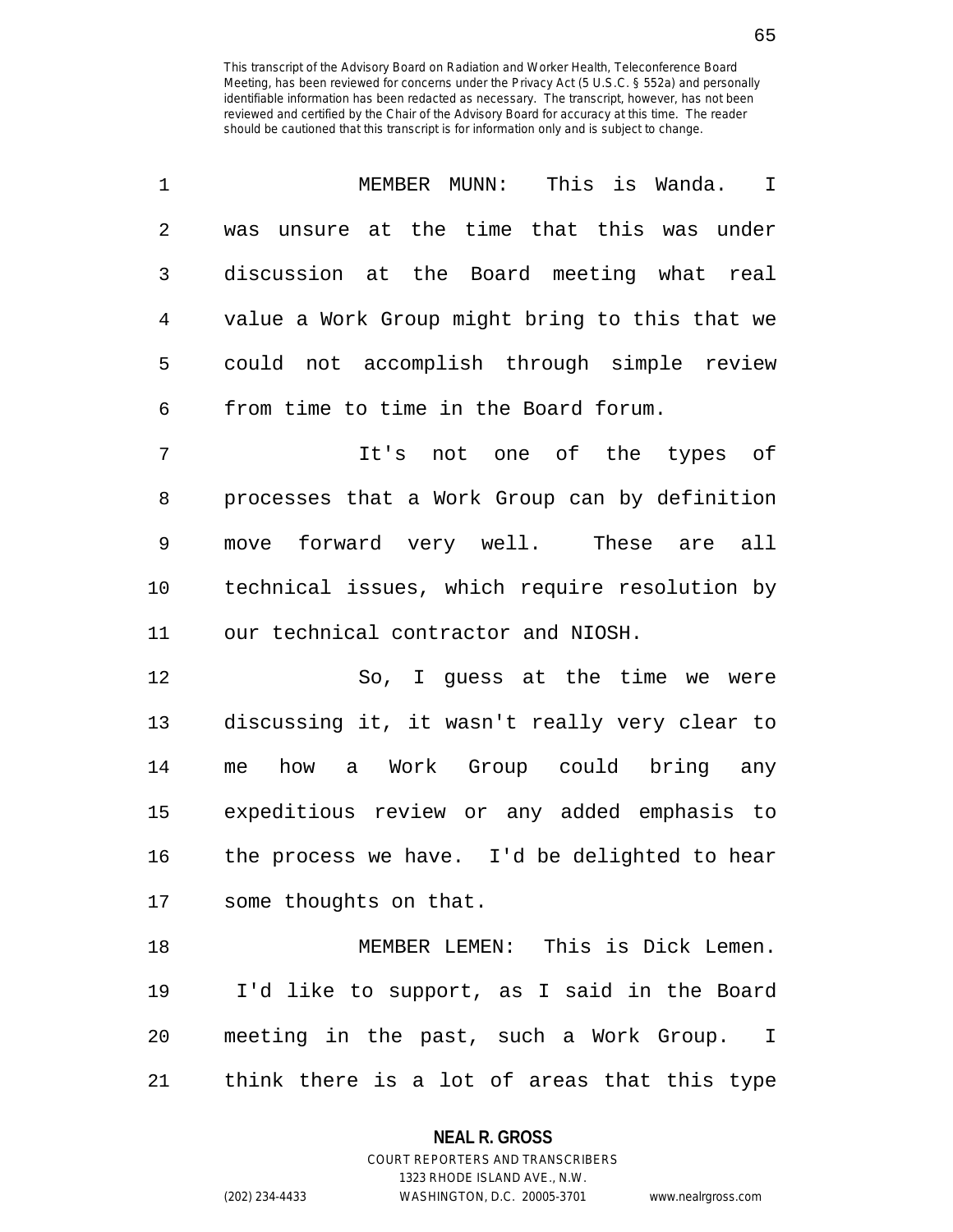| 1              | of Work Group could address that are not being |
|----------------|------------------------------------------------|
| $\overline{2}$ | addressed as a general issue in the Work       |
| 3              | Groups that exist already.                     |
| $\overline{4}$ | Therefore, I'd like to see such a              |
| 5              | Work Group put together. Obviously, if we do   |
| 6              | put together the Work Group and the time that  |
| 7              | there is not a need for it in some point in    |
| 8              | time, it can always be disbanded, but I think  |
| 9              | it's worth setting up initially to at least    |
| 10             | look at the issues we've just been talking     |
| 11             | about.                                         |
| 12             | As Dr. Melius said, I think there              |
| 13             | are probably other issues that could be        |
| 14             | identified that this group could also look at. |
| 15             | MEMBER MUNN: I think perhaps I                 |
| 16             | misunderstood earlier then. Your focus, Dick,  |
| 17             | would be to try to identify whether there are  |
| 18             | major issues of this nature that have not been |
| 19             | overlooked and are not included on the list.   |
| 20             | Is that your -- that's your real --            |
|                |                                                |

21 MEMBER LEMEN: Well, that would be

**NEAL R. GROSS**

COURT REPORTERS AND TRANSCRIBERS 1323 RHODE ISLAND AVE., N.W. (202) 234-4433 WASHINGTON, D.C. 20005-3701 www.nealrgross.com

66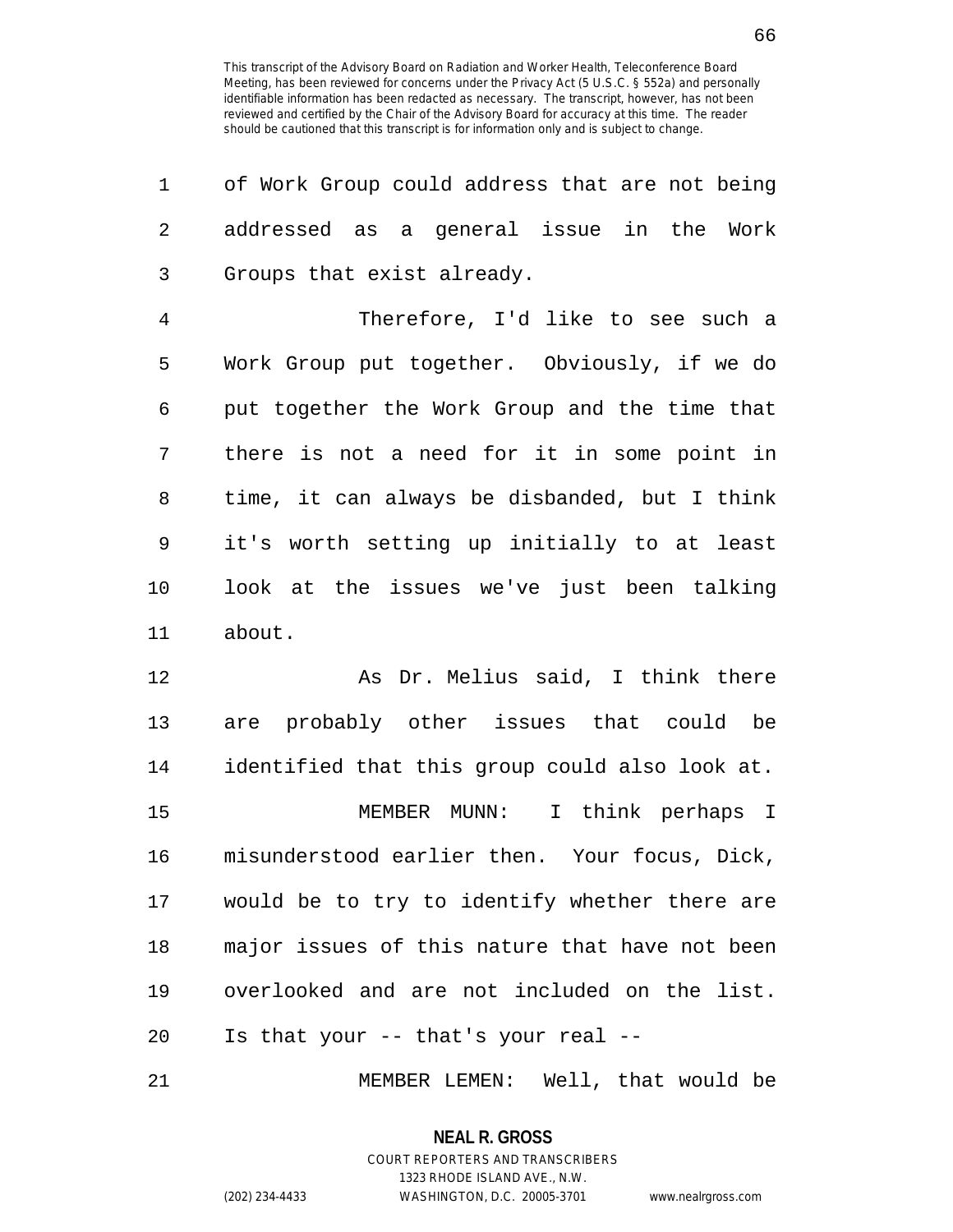| 1              | part of the issue and also address issues that  |
|----------------|-------------------------------------------------|
| 2              | are not being addressed by Work Groups that     |
| 3              | are already set up. This Work Group would be    |
| $\overline{4}$ | more of a general Work Group to address these   |
| 5              | general, more broad-sweeping issues.            |
| 6              | CHAIRMAN MELIUS:<br>This is Jim                 |
| 7              | Melius. I would be a little careful that Work   |
| 8              | Groups are supposed to be self-limited to some  |
| 9              | extent, and so they $-$ so what I was trying to |
| 10             | do -- and really, it's somewhat in response to  |
| 11             | what the concern Wanda raised was that we sort  |
| 12             | of give it a specific task or specific tasks    |
| 13             | and then ask it to report back on those tasks,  |
| 14             | which would be, again, on these risk model      |
| 15             | issues with the exception of the CLL issue to   |
| 16             | review the current status of those and then     |
|                | 17 also identify any new science risk based --  |
| 18             | risk model issues that would be -- could be     |
| 19             | relevant to this program and should be          |
| 20             | followed up on.                                 |

21 They would come back to the Board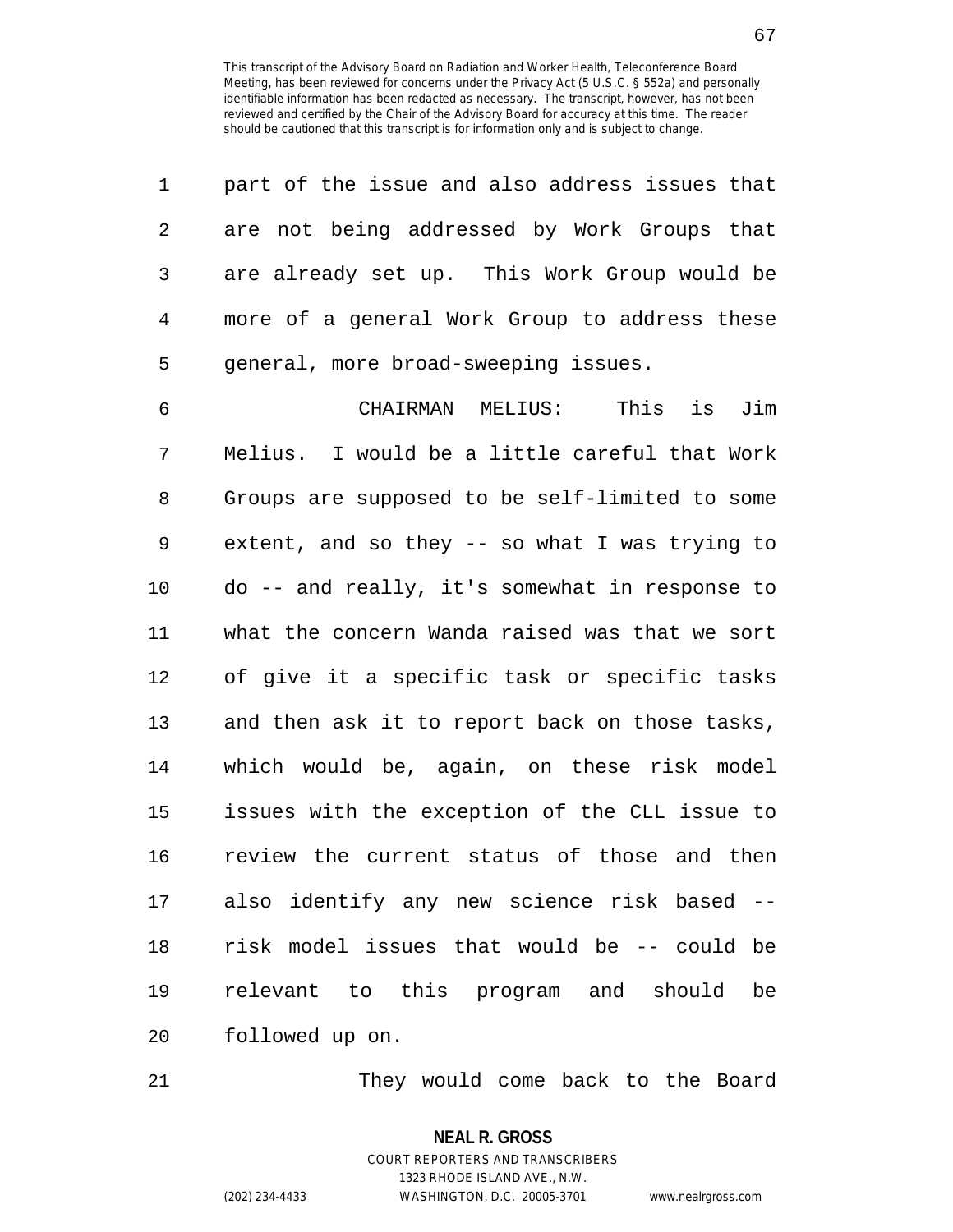| 1              | and report to the Board on that and we would   |
|----------------|------------------------------------------------|
| $\overline{2}$ | have discussion. I'd also say in response to   |
| 3              | Wanda, all these precludes the Board from      |
| 4              | receiving periodic updates from Jim Neton like |
| 5              | we've done, but frankly, I don't think we --   |
| 6              | our meeting agendas are tight and limited and  |
| 7              | I think we -- a Work Group could probably      |
| 8              | spend a little bit more time and more detail   |
| 9              | and I think there's a radio of interest in     |
| 10             | expertise from some of our new Board Members,  |
| 11             | as well as our current Board Members that      |
| 12             | would be helpful and useful to the Board in    |
| 13             | this kind of endeavor. So, that was what was   |
| 14             | my thoughts on it.                             |
| 15             | MEMBER LEMEN: This is Dick Lemen               |
| 16             | again. I would agree with you, Jim, that the   |
| 17             | Board should task the Work Group with specific |
| 18             | issues. I agree with that wholeheartedly.      |

19 MEMBER LOCKEY: Jim Lockey. Let 20 me ask you a question in relationship to the 21 legislation. For instance, if we start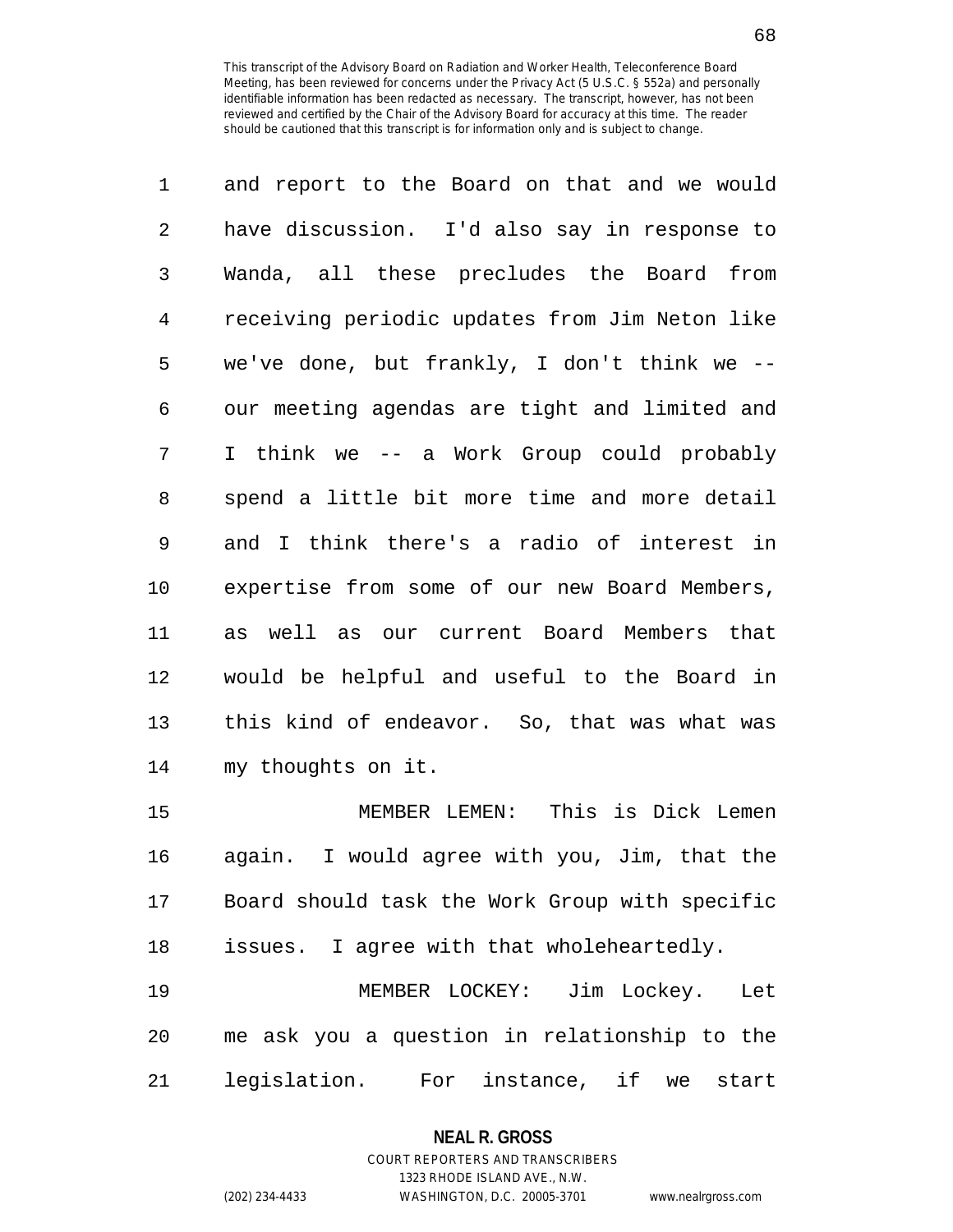| 1  | looking at epidemiology studies<br>in         |
|----|-----------------------------------------------|
| 2  | relationship to nuclear production workers,   |
| 3  | okay, I can't see how we would -- our Board   |
| 4  | would use that data in what our assignment is |
| 5  | and what our tasks are.                       |
| 6  | CHAIRMAN MELIUS: Well, the                    |
| 7  | legislation actually calls for NIOSH to do    |
| 8  | that.                                         |
| 9  | MEMBER LOCKEY: It does -                      |
| 10 | CHAIRMAN MELIUS: Yes, I mean, I               |
| 11 | don't have the language in front of me. It's  |
| 12 | qualified, but it was a specific part of the  |
| 13 | original act, and I think it's fair to say    |
| 14 | that, Jim Neton, you can correct me, that     |
| 15 | NIOSH's response is that they didn't think    |
| 16 | that current scientific literature provided   |
| 17 | enough information to do that in terms of     |
| 18 | incorporating such information into the risk  |
| 19 | models.                                       |
| 20 | That may very well still be the               |
| 21 | case, but I don't think this is going -- this |

**NEAL R. GROSS** COURT REPORTERS AND TRANSCRIBERS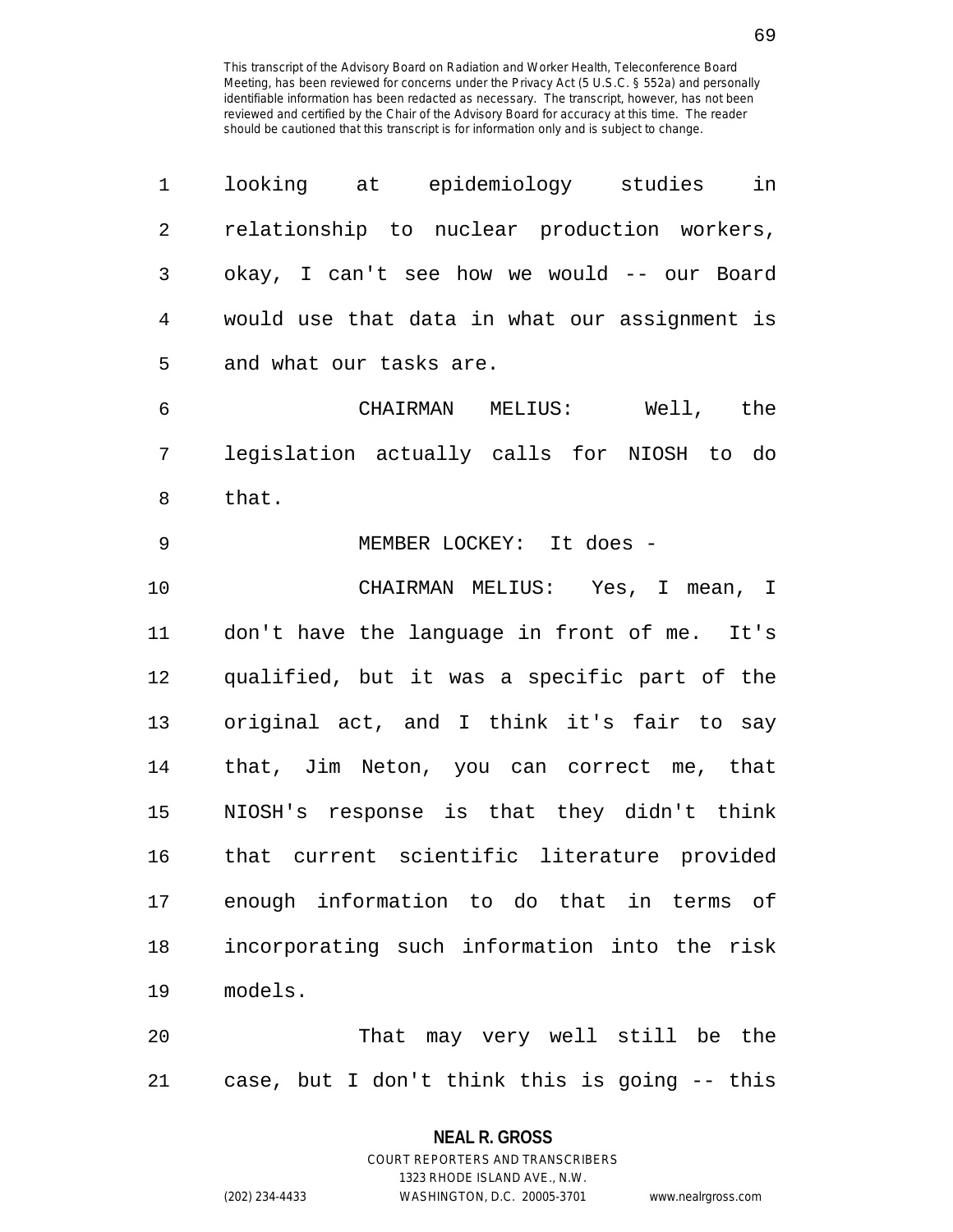| 1              | is a specific charge in the legislation.       |
|----------------|------------------------------------------------|
| $\overline{2}$ | MEMBER LOCKEY: That's right. I                 |
| 3              | didn't realize that. That's --                 |
| 4              | CHAIRMAN MELIUS: Yes, no --                    |
| 5              | MEMBER LOCKEY: So, if NIOSH comes              |
| 6              | back and says the epidemiology is adequate now |
| 7              | and we do need to modify the risk models, then |
| 8              | the legislation allows that? Is that what      |
| 9              | you're saying?                                 |
| 10             | CHAIRMAN MELIUS: Yes.                          |
| 11             | DR. NETON: Yes, that's true.                   |
| 12             | MEMBER LOCKEY: Yes.                            |
| 13             | MEMBER SCHOFIELD: This is Phil                 |
| 14             | Schofield. I'd be more than -- I think it's a  |
| 15             | very good idea given the expertise of the      |
| 16             | people we have on the Board that I think they  |
| 17             | have the knowledge and the skills to do these  |
| 18             | assessments.                                   |
| 19             | MEMBER MUNN: The incorporation of              |
| 20             | existing epidemiological data --               |
| 21             | That's<br>MEMBER<br>LOCKEY:<br>huge<br>a       |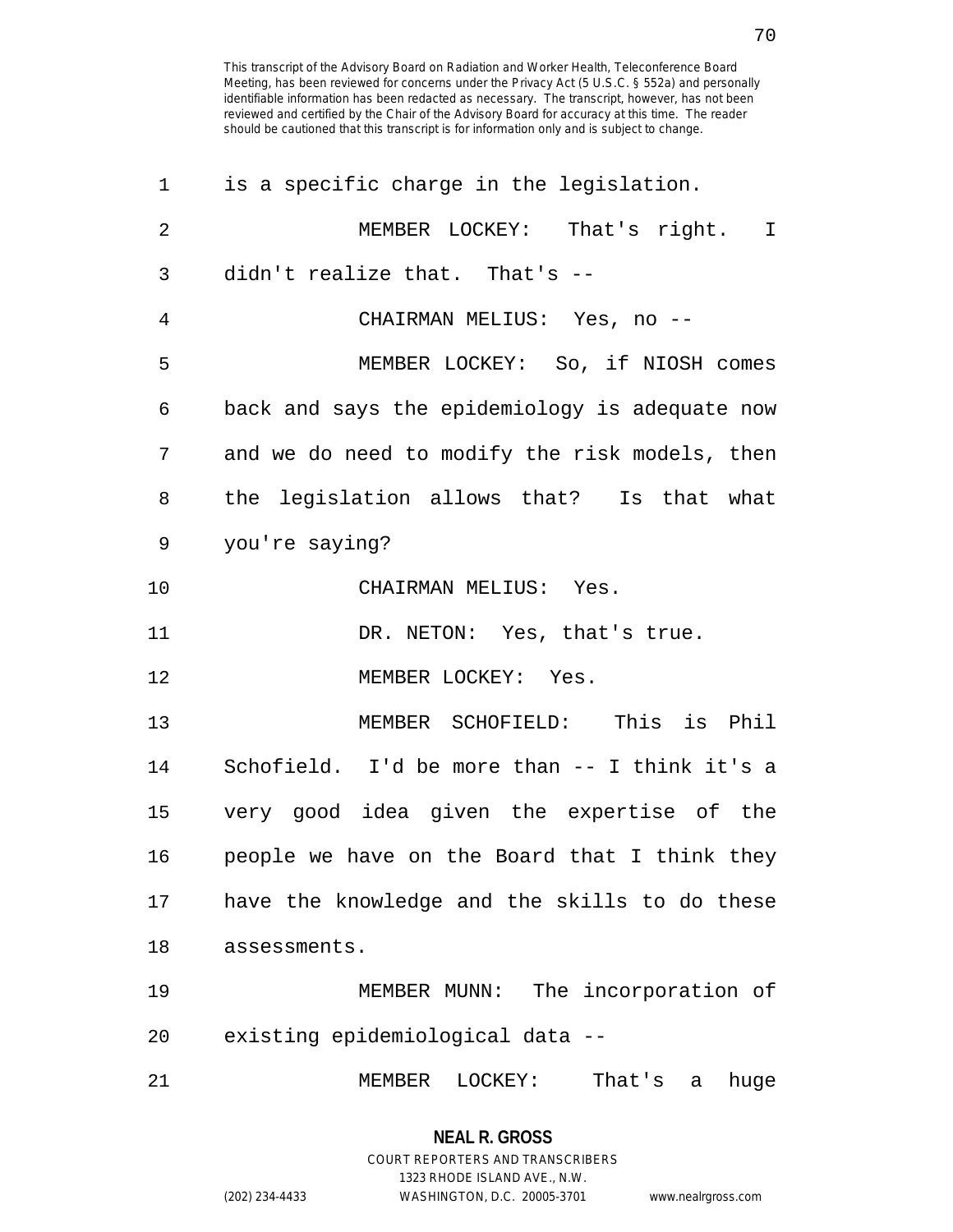| $\mathbf 1$    | task.                                          |
|----------------|------------------------------------------------|
| $\overline{2}$ | This is Ziemer.<br>MEMBER ZIEMER:              |
| 3              | Could I comment?                               |
| 4              | CHAIRMAN MELIUS: Yes.                          |
| 5              | MEMBER ZIEMER: Yes, I agree with               |
| 6              | Dr. Lemen on the idea of having a Work Group   |
| 7              | take a look at the issues broadly. I don't     |
| 8              | think any of us are saying that we would, for  |
| 9              | example -- the Board or the Work Groups,       |
| 10             | would, for example, figure out how to          |
| 11             | incorporate worker epidemiological studies     |
| 12             | into the IREP model. That would be a job for   |
| 13             | a group like SENES or even a larger group such |
| 14             | as the ICRP.                                   |
| 15             | But, it seems to me in terms of                |
| 16             | the Board, we need to be cognizant of what     |
| 17             | issues are out there, number one, and if they  |
| 18             | are being addressed and how and whether --     |
| 19             | what the timelines are, for example,           |
| 20             | interaction with other workplace exposure.     |
| 21             | that nothing significant<br>We<br>note         |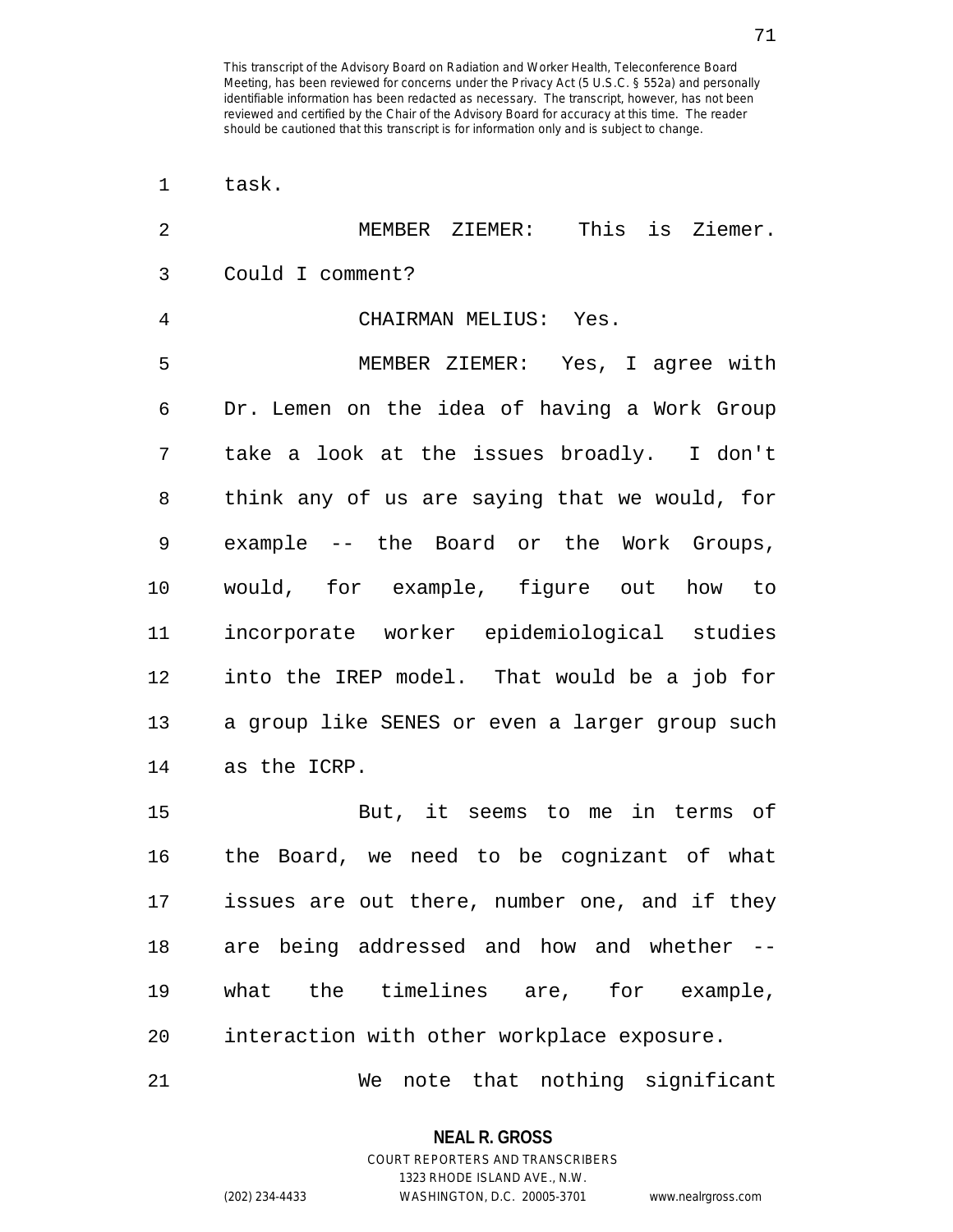| 1              | really is showing up in the literature. NIOSH  |
|----------------|------------------------------------------------|
| 2              | is doing a little bit on this in other parts   |
| 3              | of the agency, but for example, are there --   |
| $\overline{4}$ | can we identify things that could be done to   |
| 5              | implement that in a more active way?           |
| 6              | The same with age at exposure                  |
| 7              | analysis; nothing actively going on. Should    |
| 8              | there be and who would do it? So, I don't      |
| 9              | think we actually solved the problem so much   |
| 10             | as see what's out there, what needs to be      |
| 11             | done, and what we can do to stimulate the work |
| 12             | to go forward.                                 |
| 13             | It may be that such a group would              |
| 14             | meet only once or twice just to sort of get    |
| 15             | our hands around it and report back to the     |
| 16             | Board that it -- sort of the status of the     |
| 17             | issue.                                         |
| 18             | Obviously, Jim is keeping<br>us                |
| 19             | abreast of it, but we may want to take sort of |
| 20             | an additional in-depth look in terms of how it |
| 21             | appears to a number of different people on the |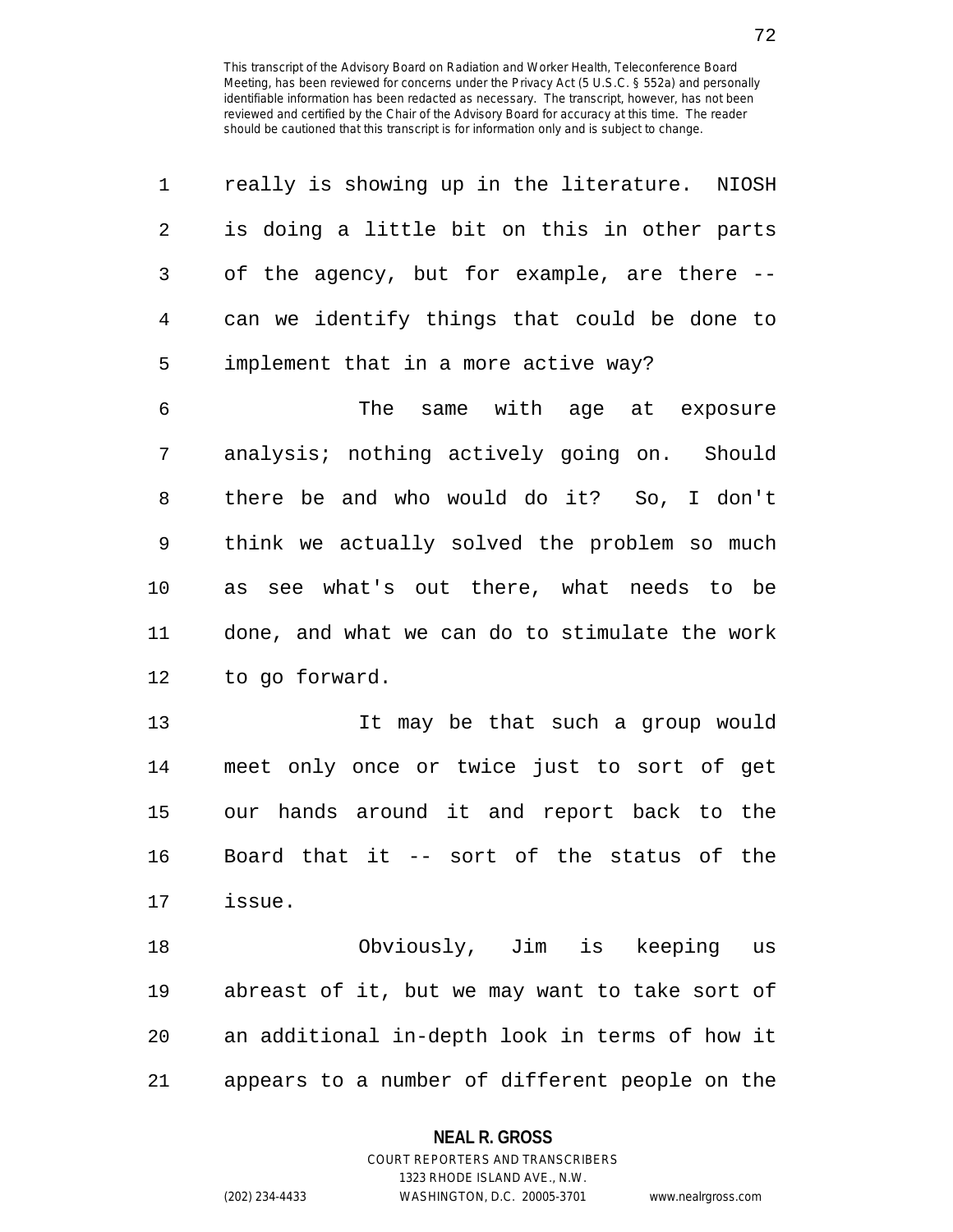1 Board that have different backgrounds.

| $\overline{2}$ | MEMBER LOCKEY: This is Jim                     |
|----------------|------------------------------------------------|
| 3              | Lockey. I would agree with that approach. I    |
| 4              | think that's a reasonable approach. These are  |
| 5              | upcoming issues. Somebody needs to look at     |
| 6              | these issues, but not for us to pull it apart  |
| 7              | because that's just too much of a task.        |
| 8              | CHAIRMAN MELIUS: No. Absolutely,               |
| 9              | yes.                                           |
| 10             | MEMBER CLAWSON: This is Brad, and              |
| 11             | I agree with what Dr. Ziemer just said. One    |
| 12             | of the things that I've been so impressed with |
| 13             | is many of the people on the Board looking at  |
| 14             | the backgrounds -- Jim, Paul, all the new      |
| 15             | Members that have come in. I think that we     |
| 16             | ought to utilize the talents that we have, and |
| 17             | we're not saying that we're going to tear it   |
| 18             | apart, but also, too, I think we've got to use |
| 19             | the best approaches we can out there.          |
| 20             | If they can use their talents to               |
|                |                                                |

21 help this, I think it's a wonderful thing.

# **NEAL R. GROSS** COURT REPORTERS AND TRANSCRIBERS

1323 RHODE ISLAND AVE., N.W.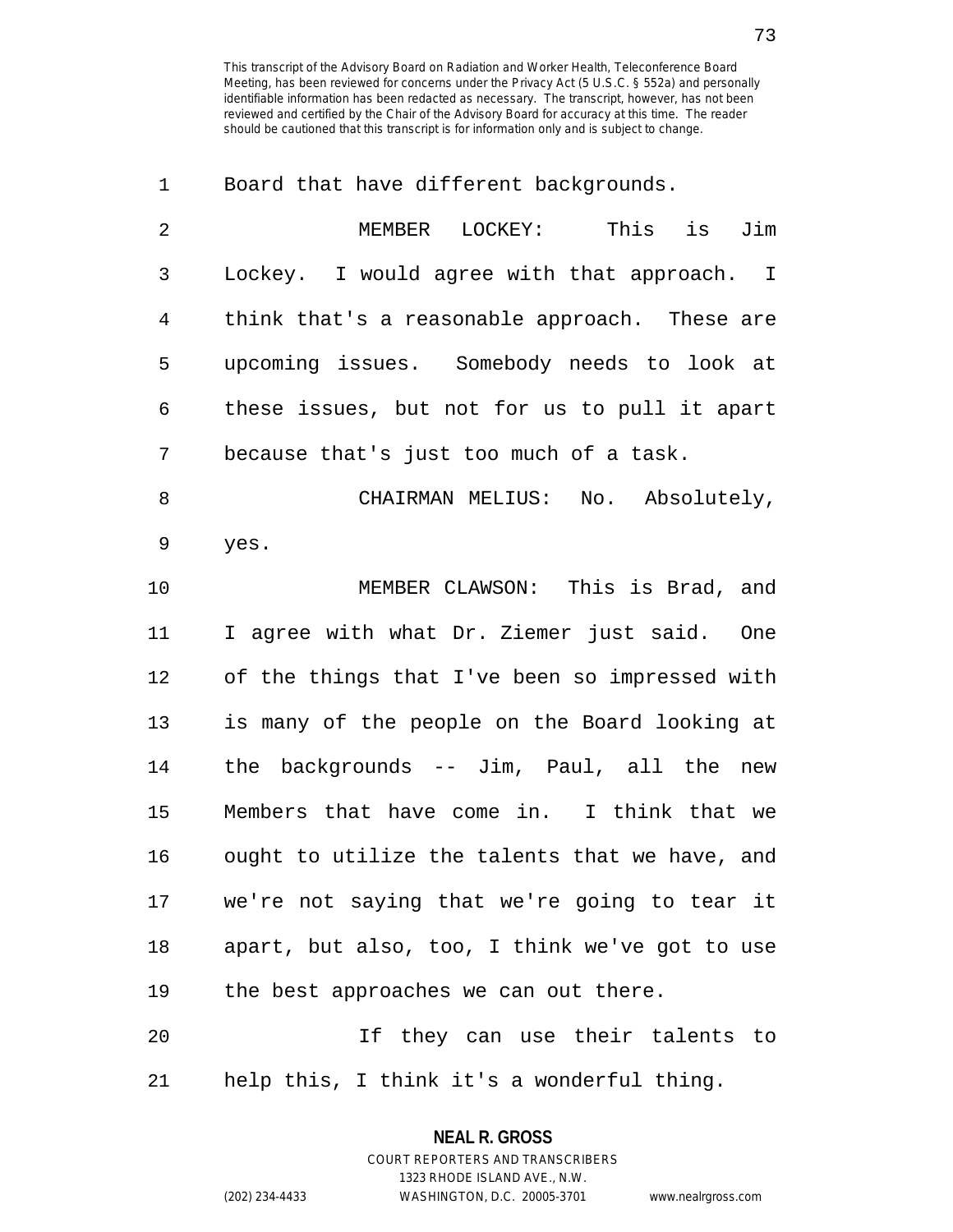| 1              | MELIUS: Any other<br>CHAIRMAN                  |
|----------------|------------------------------------------------|
| $\overline{2}$ | comments? Does -- it's just difficult because  |
| 3              | it's a conference call, but does anyone -- do  |
| 4              | we want to make a motion? Why don't we do it   |
| 5              | that way. Does anyone want to make a motion    |
| 6              | that we establish such a Work Group?           |
| 7              | MEMBER LOCKEY: I'll make that                  |
| 8              | motion. Jim Lockey, I move that we establish   |
| 9              | a -- what do you want to call it, a Scientific |
| 10             | Work Group?                                    |
| 11             | CHAIRMAN MELIUS: Right.                        |
| 12             | MEMBER LEMEN: I'm Dick Lemen.                  |
| 13             | I'll second that.                              |
| 14             | CHAIRMAN MELIUS:<br>Okay. Any                  |
| 15             | further discussion?                            |
| 16             | MEMBER MUNN: This is Wanda again.              |
| 17             | I'd be much happier if we identified clearly   |
| 18             | in our motion what the expectation was going   |
| 19             | to be for the Work Group. We've talked about   |
| 20             | it, but if it is clear in the motion it would  |
| 21             | be helpful for some of us.                     |

# **NEAL R. GROSS** COURT REPORTERS AND TRANSCRIBERS

1323 RHODE ISLAND AVE., N.W. (202) 234-4433 WASHINGTON, D.C. 20005-3701 www.nealrgross.com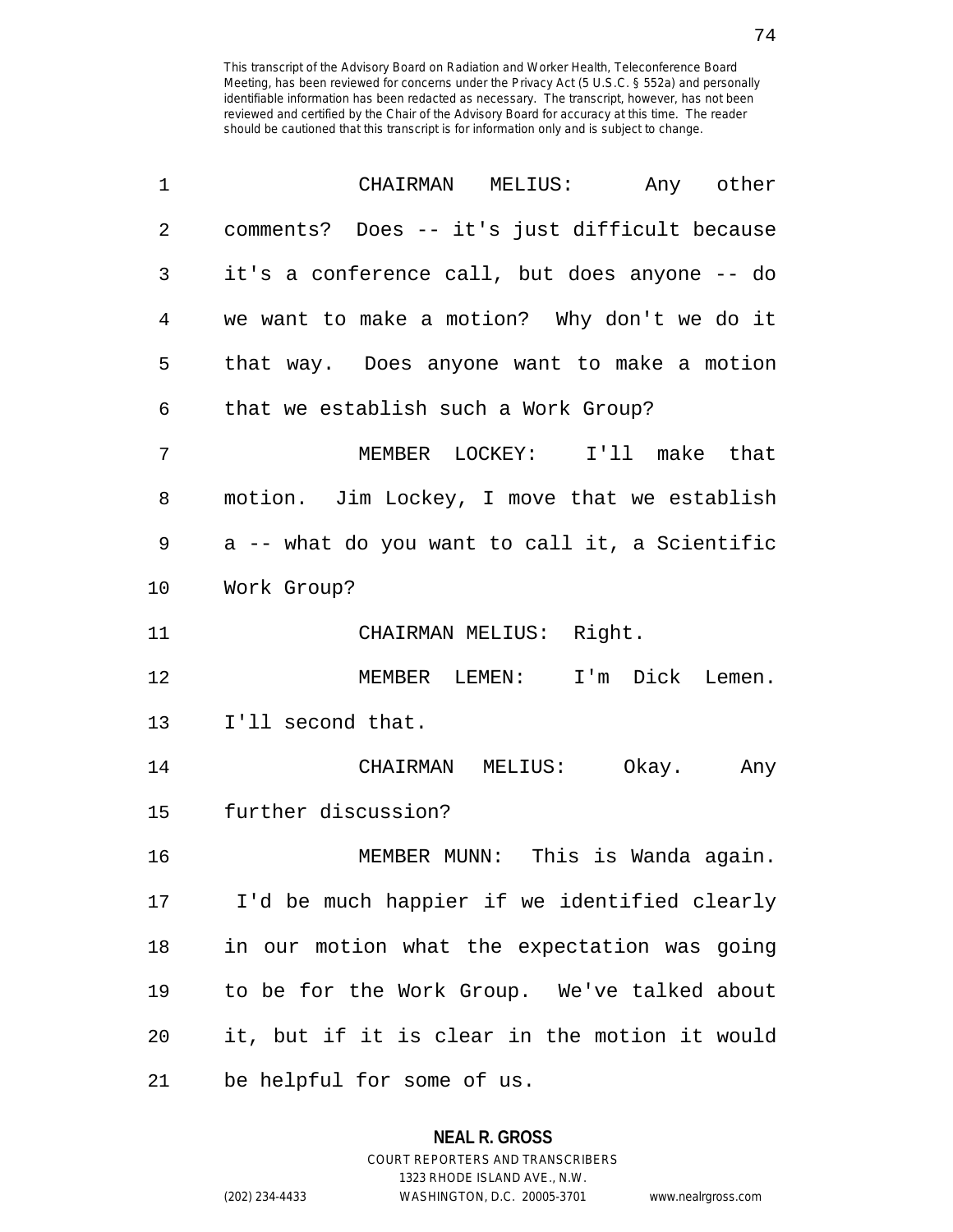| 1  | MEMBER ZIEMER:<br>This is Ziemer.              |
|----|------------------------------------------------|
| 2  | I'm wondering if it would be of value to       |
| 3  | actually spell out the scope of the            |
| 4  | responsibilities and maybe present that at the |
| 5  | full meeting, which is not really far off --   |
| 6  | MEMBER LOCKEY: Yes, yes. I think               |
| 7  | that's a good idea.                            |
| 8  | MEMBER ZIEMER:<br>I'm sure such a              |
| 9  | group is not going to be able to meet before   |
| 10 | the next -- the full Board meeting in any      |
| 11 | event because of other pressing things on the  |
| 12 | schedule such as Linde.                        |
| 13 | Would it be of value to postpone               |
| 14 | final action on the motion until we get sort   |
| 15 | of a specific charter and not a -- I mean, all |
| 16 | the<br>Work Groups are supposed to<br>have     |
| 17 | responsibilities and it's pretty easy on a     |
| 18 | standard Site Profile because we do those all  |
| 19 | kind of the same. Maybe we need sort of a      |
| 20 | more detailed outline of what should happen    |
| 21 | here.                                          |

1323 RHODE ISLAND AVE., N.W.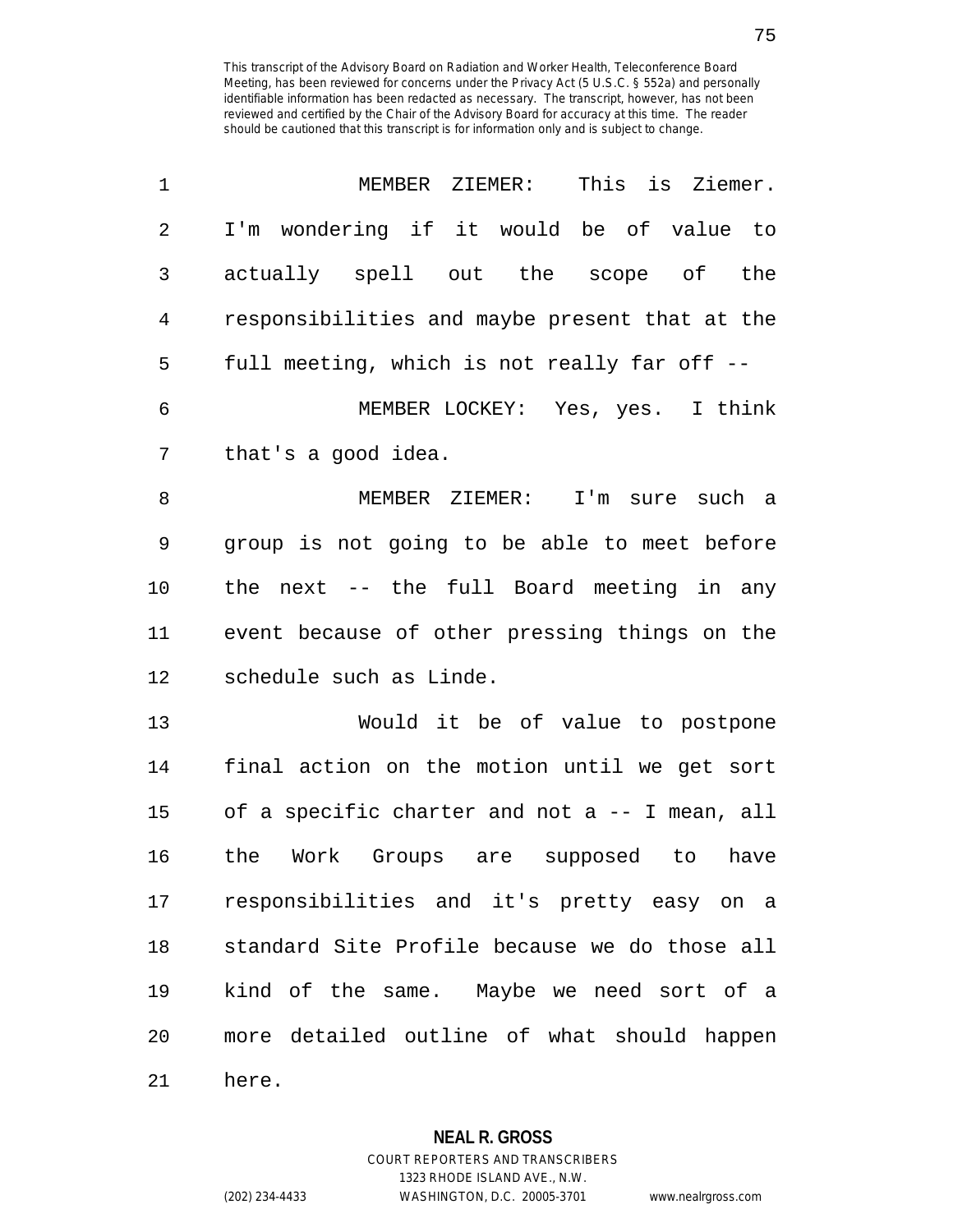| 1  | CHAIRMAN MELIUS: Yes. I'll take                |
|----|------------------------------------------------|
| 2  | that as a motion to postpone. Do I have a      |
| 3  | second for that?                               |
| 4  | MEMBER LOCKEY: Second.                         |
| 5  | CHAIRMAN MELIUS: Okay. Any                     |
| 6  | further discussion? If not, can we just by     |
| 7  | voice vote all in favor say aye?               |
| 8  | (Chorus of ayes.)                              |
| 9  | CHAIRMAN MELIUS: Anybody opposed?              |
| 10 | (No response.)                                 |
| 11 | CHAIRMAN MELIUS: Good. Okay.                   |
| 12 | What I will do is I will put together a draft  |
| 13 | charge to that Work Group, circulate that      |
| 14 | before the Augusta meeting, and we can discuss |
| 15 | it at the Augusta meeting. Is that fair?       |
| 16 | Meanwhile, it just may help to --              |
| 17 | I'm not -- if people that are interested in    |
| 18 | serving on such a Work Group could just email  |
| 19 | me their interest and maybe we can then get it |
| 20 | appointed at the -- after we've discussed the  |
| 21 | charge at the Augusta meeting. Thank you, Jim  |

**NEAL R. GROSS** COURT REPORTERS AND TRANSCRIBERS

1323 RHODE ISLAND AVE., N.W.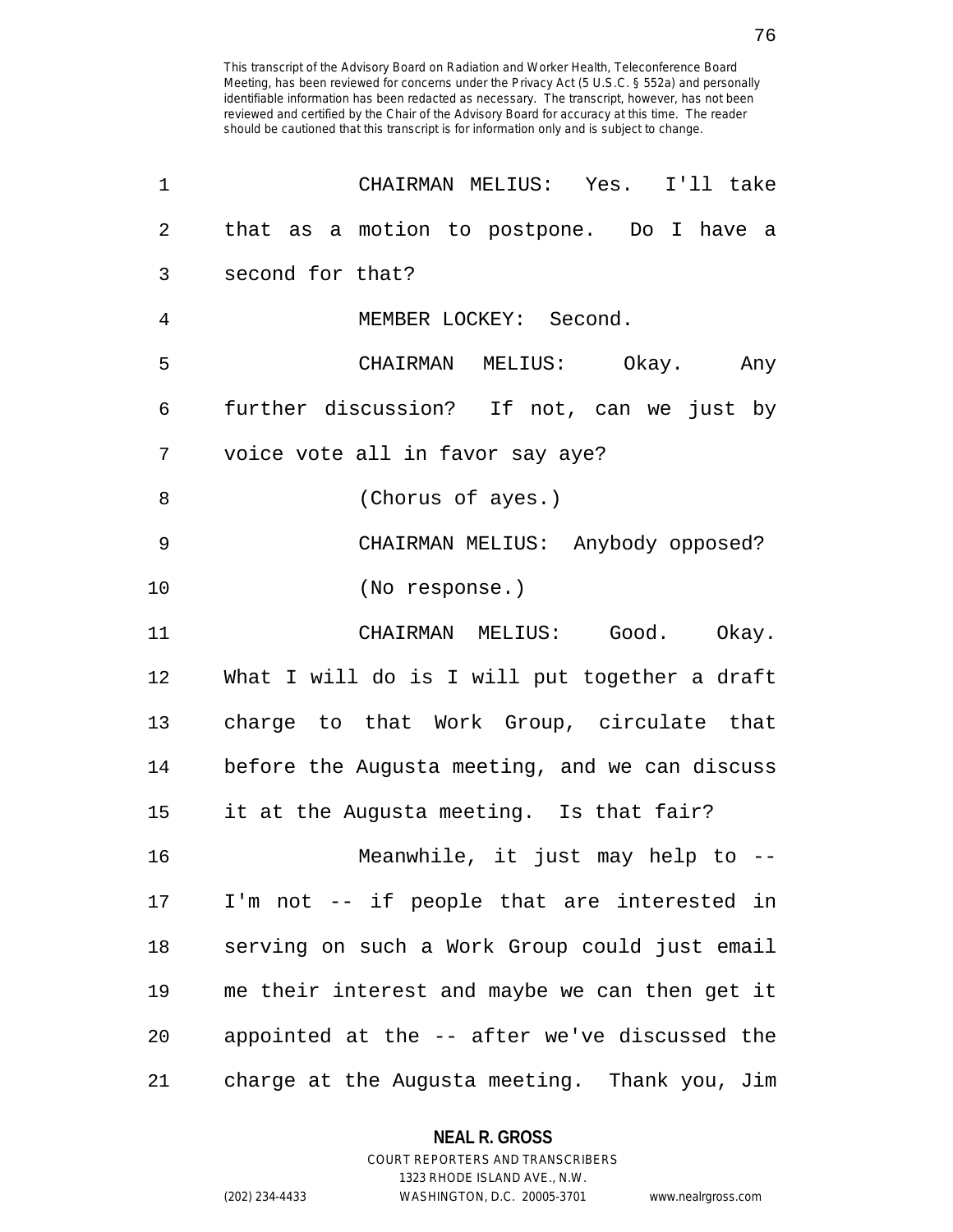| 1              | Neton, for the update.                         |
|----------------|------------------------------------------------|
| $\overline{2}$ | DR. NETON: My pleasure.                        |
| 3              | CHAIRMAN MELIUS: Next is -- we                 |
| 4              | hear from LaVon on SEC petition status update. |
| 5              | MR. RUTHERFORD: All right. Thank               |
| 6              | you, Dr. Ziemer -- or Dr. Melius.              |
| 7              | CHAIRMAN MELIUS: You can thank                 |
| 8              | all of us.                                     |
| 9              | MR. RUTHERFORD: From the past                  |
| 10             | there, you know? First, I want to bring to     |
| 11             | the Board's attention that Josh Kinman         |
| 12             | recently took the SEC petitioner counselor     |
| 13             | position that was held by Laurie Breyer.       |
| 14             | Josh has been working within the               |
| 15             | SEC group for quite a while so there will be   |
| 16             | little time needed getting him up-to-speed,    |
| 17             | and we hope he will be able to attend the      |
| 18             | February Board meeting so we can introduce him |
| 19             | to some of the -- to the Board Members.        |
| 20             | As for the February meeting, we                |
| 21             | anticipate presenting three SEC<br>petition    |

# **NEAL R. GROSS** COURT REPORTERS AND TRANSCRIBERS

1323 RHODE ISLAND AVE., N.W.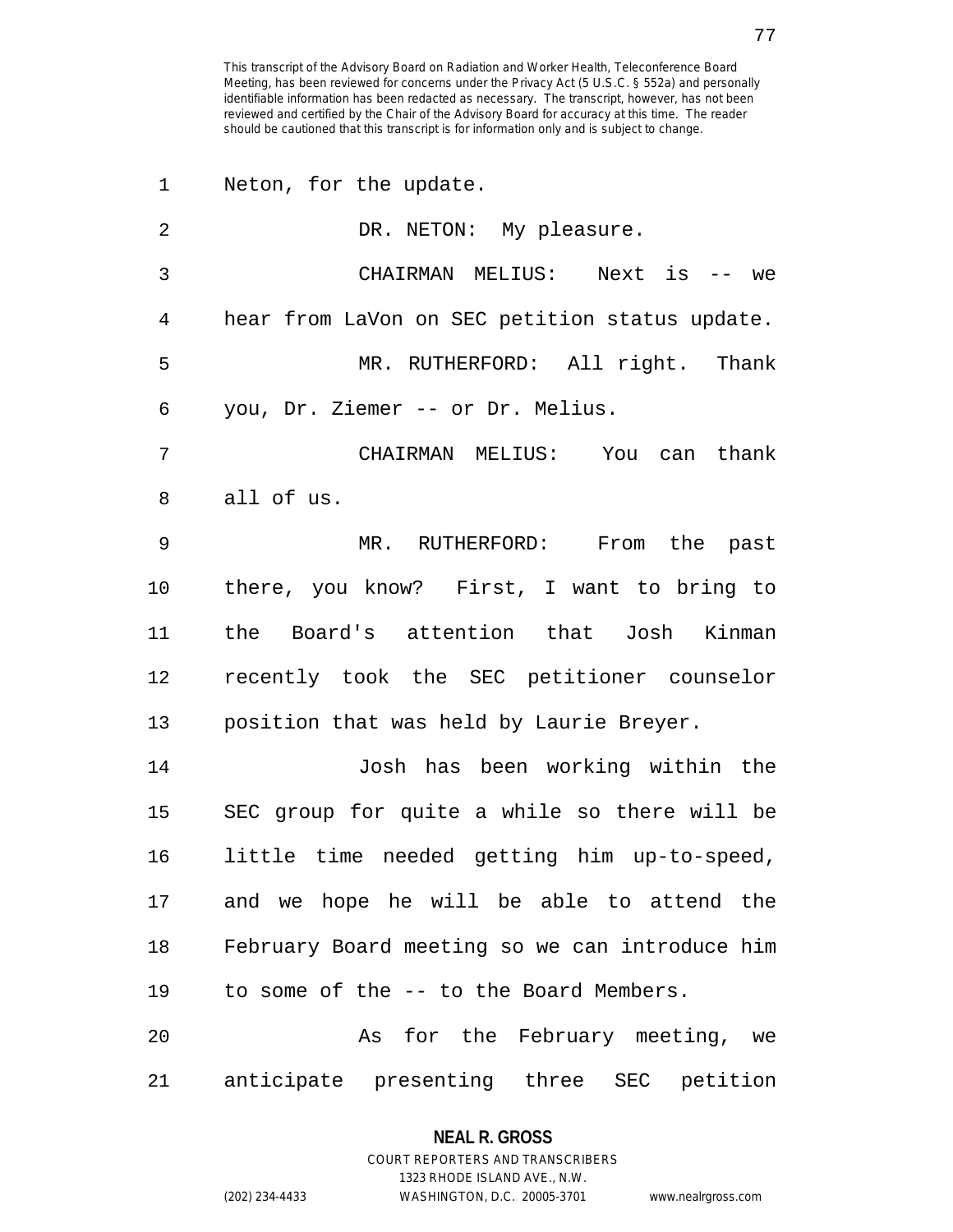| 1  | evaluations. They are for Wah Chang, Grand     |
|----|------------------------------------------------|
| 2  | Junction Operations Office, and the residual   |
| 3  | period at Norton.                              |
| 4  | Wah Chang petition evaluation was              |
| 5  | sent to the Advisory Board late last month,    |
| 6  | and we anticipate having Grand Junction to the |
| 7  | Advisory Board this week and Norton late next  |
| 8  | week.                                          |
| 9  | We also anticipate that we will                |
| 10 | provide an update to the Board concerning GE   |
| 11 | Evandale at the February meeting and possibly  |
| 12 | Hangar 481. That's just depending on whether   |
| 13 | we get some information back on the specific   |
| 14 | individual film badge readings from Landauer   |
| 15 | or not.                                        |
| 16 | LaVon, just to<br>CHAIRMAN MELIUS:             |
| 17 | interrupt briefly, the first three -- I know - |
| 18 | - I believe Norton is a -- was an 83.14, but   |
| 19 | the other two --                               |
| 20 | MR. RUTHERFORD: Actually, Norton               |
| 21 | was -- I'm sorry, all three of these are       |

1323 RHODE ISLAND AVE., N.W.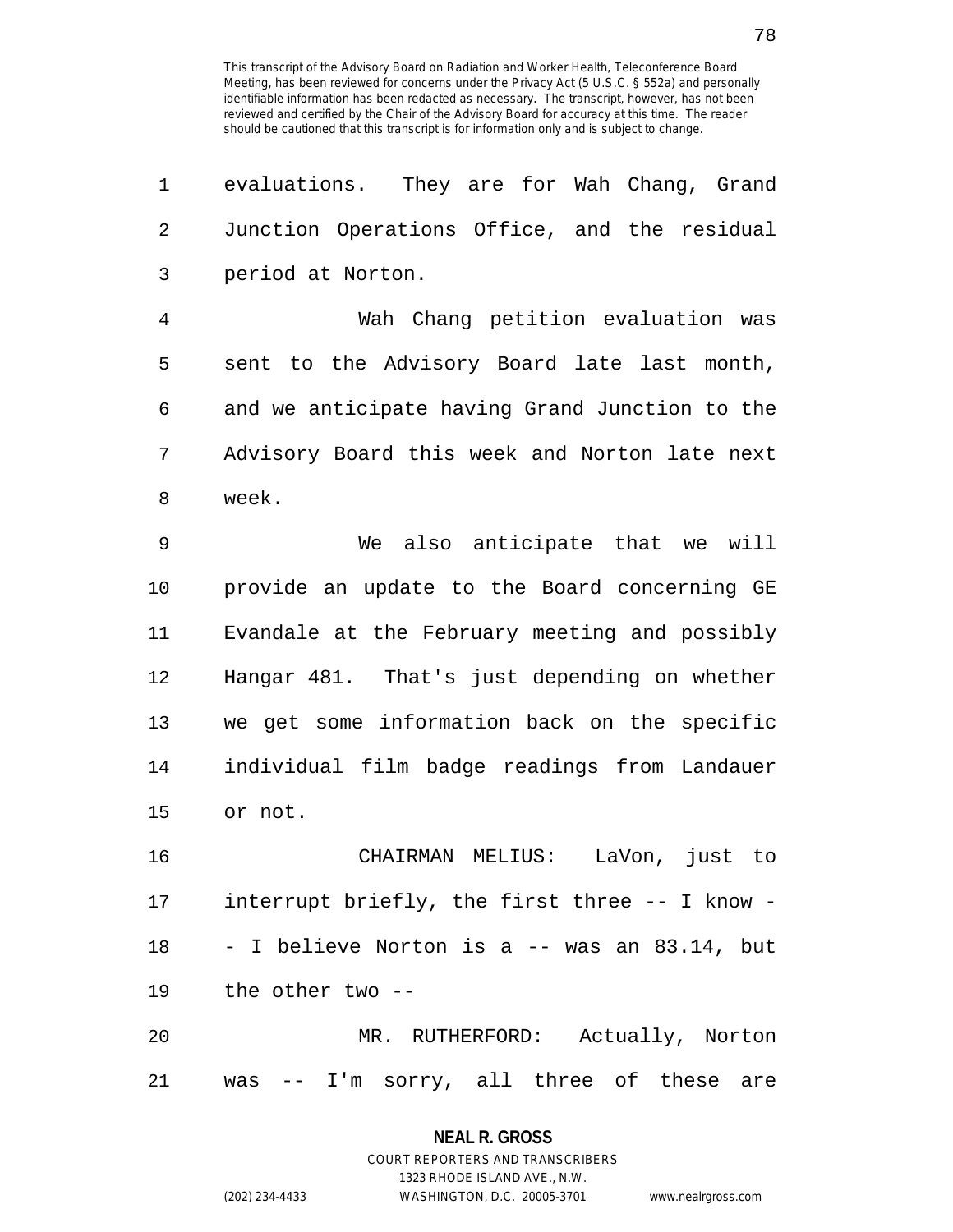| 1  | 83.13s.                                       |
|----|-----------------------------------------------|
| 2  | CHAIRMAN MELIUS: Okay.                        |
| 3  | MR. RUTHERFORD:<br>Norton                     |
| 4  | originally, if you remember --                |
| 5  | CHAIRMAN MELIUS: Okay.                        |
| 6  | MR. RUTHERFORD: We added a Class              |
| 7  | for Norton with an 83.14 for the operations   |
| 8  | period. This is specifically for the residual |
| 9  | period.                                       |
| 10 | CHAIRMAN MELIUS: Okay.                        |
| 11 | MR. RUTHERFORD: Again, Wah Chang              |
| 12 | and Grand Junction are also 83 -- that's      |
| 13 | pretty much it.                               |
| 14 | CHAIRMAN MELIUS: Okay. Any other              |
| 15 | questions for LaVon?                          |
| 16 | MEMBER ZIEMER: This is Ziemer. I              |
| 17 | have one issue or one comment on this topic   |
| 18 | and that is that Bliss & Laughlin, I believe, |
| 19 | the TBD-6000 Work Group basically is in a     |
| 20 | position to recommend action on that one.     |
| 21 | We were basically waiting for one             |

1323 RHODE ISLAND AVE., N.W.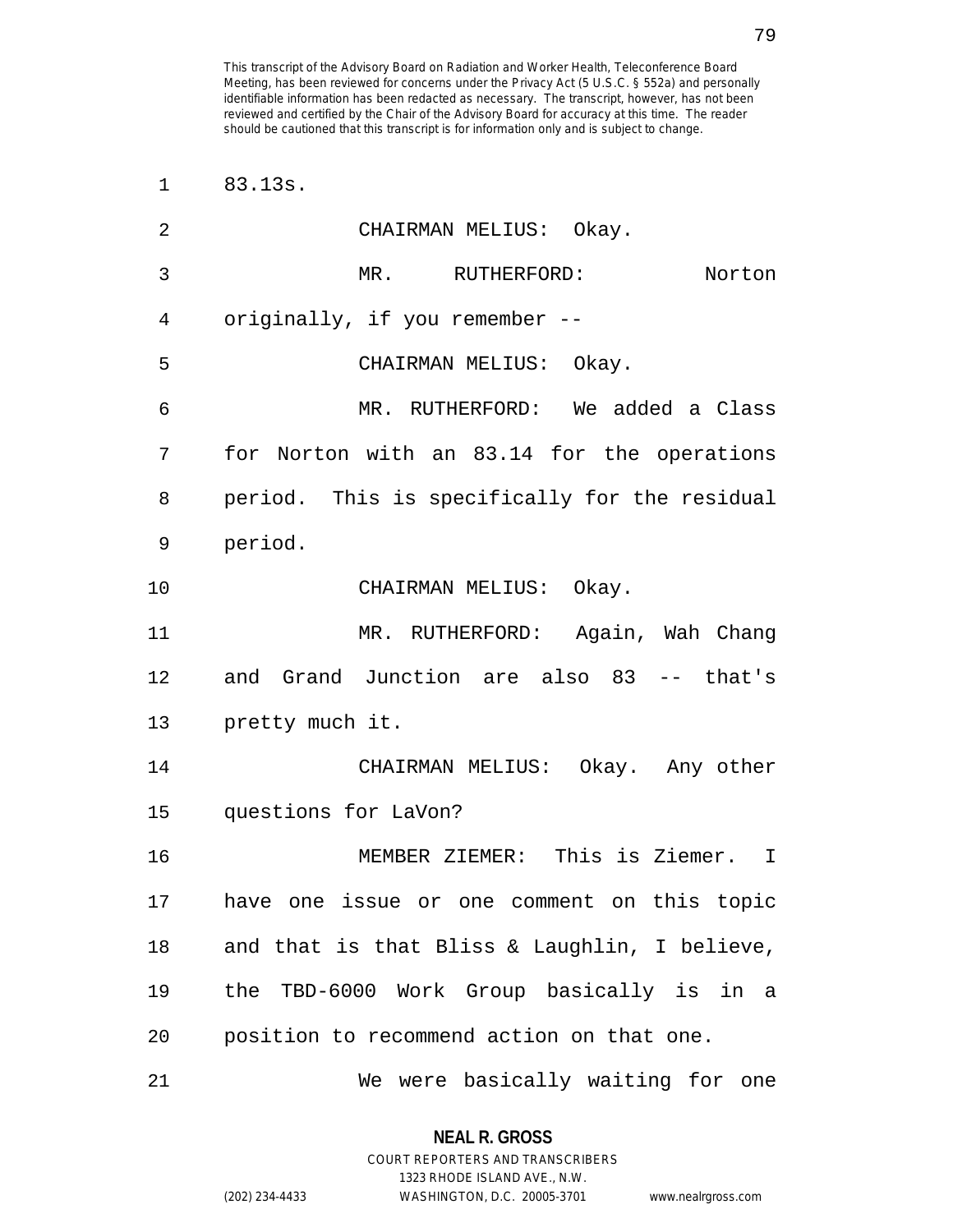| 1  | final vote of one Member who was not able to |
|----|----------------------------------------------|
| 2  | be at our Work Group meeting, but I believe  |
| 3  | the other vote -- other four votes were in   |
| 4  | favor of bringing this forward for action at |
| 5  | the next meeting.                            |
| 6  | So, $I$ -- I'm expecting that we             |
| 7  | would have Bliss & Laughlin on the schedule, |
| 8  | as well.                                     |
| 9  | CHAIRMAN MELIUS: Okay.                       |
| 10 | MEMBER ZIEMER: Ted, does that                |
| 11 | concur with your understanding? We're still  |
| 12 | waiting for one member's vote, I think.      |
| 13 | MR. KATZ: Yes, that's correct,               |
| 14 | Dr. Ziemer.                                  |
| 15 | MEMBER CLAWSON: Jim, this is                 |
| 16 | Brad.                                        |
| 17 | CHAIRMAN MELIUS: Yes, go ahead,              |
| 18 | Brad.                                        |
| 19 | MEMBER CLAWSON: I just wanted to             |
| 20 | let LaVon know that the individual that was  |
| 21 | doing the Grand Junction did contact me, and |

# **NEAL R. GROSS** COURT REPORTERS AND TRANSCRIBERS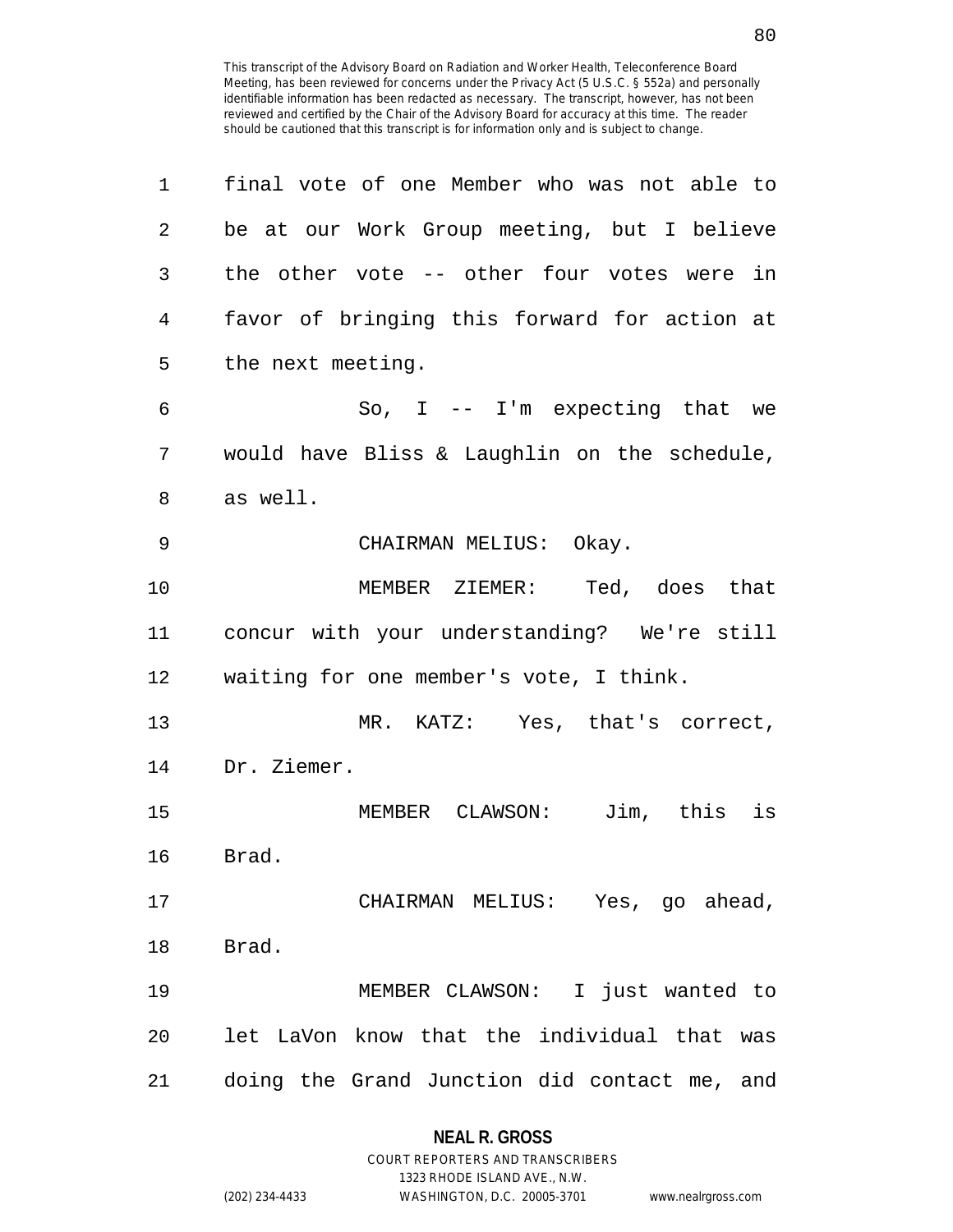| 1  | we had a conversation and discussed my issues, |
|----|------------------------------------------------|
| 2  | that he was going to look into them.           |
| 3  | LaVon just made the comment that               |
| 4  | he would have them get in touch with me, and I |
| 5  | just wanted him to know that he had.           |
| 6  | MR. RUTHERFORD: Yes, and he                    |
| 7  | actually -- thank you, Brad. He actually told  |
| 8  | me he had had the conversation with you and    |
| 9  | discussed the issues with me, and I think we   |
| 10 | had them addressed.                            |
| 11 | MEMBER CLAWSON: Okay. Sounds                   |
| 12 | good.                                          |
| 13 | MR. RUTHERFORD: All right.                     |
| 14 | MR. KATZ: If the Board Members                 |
| 15 | don't have any other questions, I have a       |
| 16 | couple questions to add.                       |
| 17 | CHAIRMAN MELIUS: Okay. Go ahead.               |
| 18 | MR. KATZ: This is along the lines              |
| 19 | of what petitions might be presented or        |
| 20 | discussed at the next Board meeting. At the    |
| 21 | last Board meeting face-to-face, there was     |

# **NEAL R. GROSS**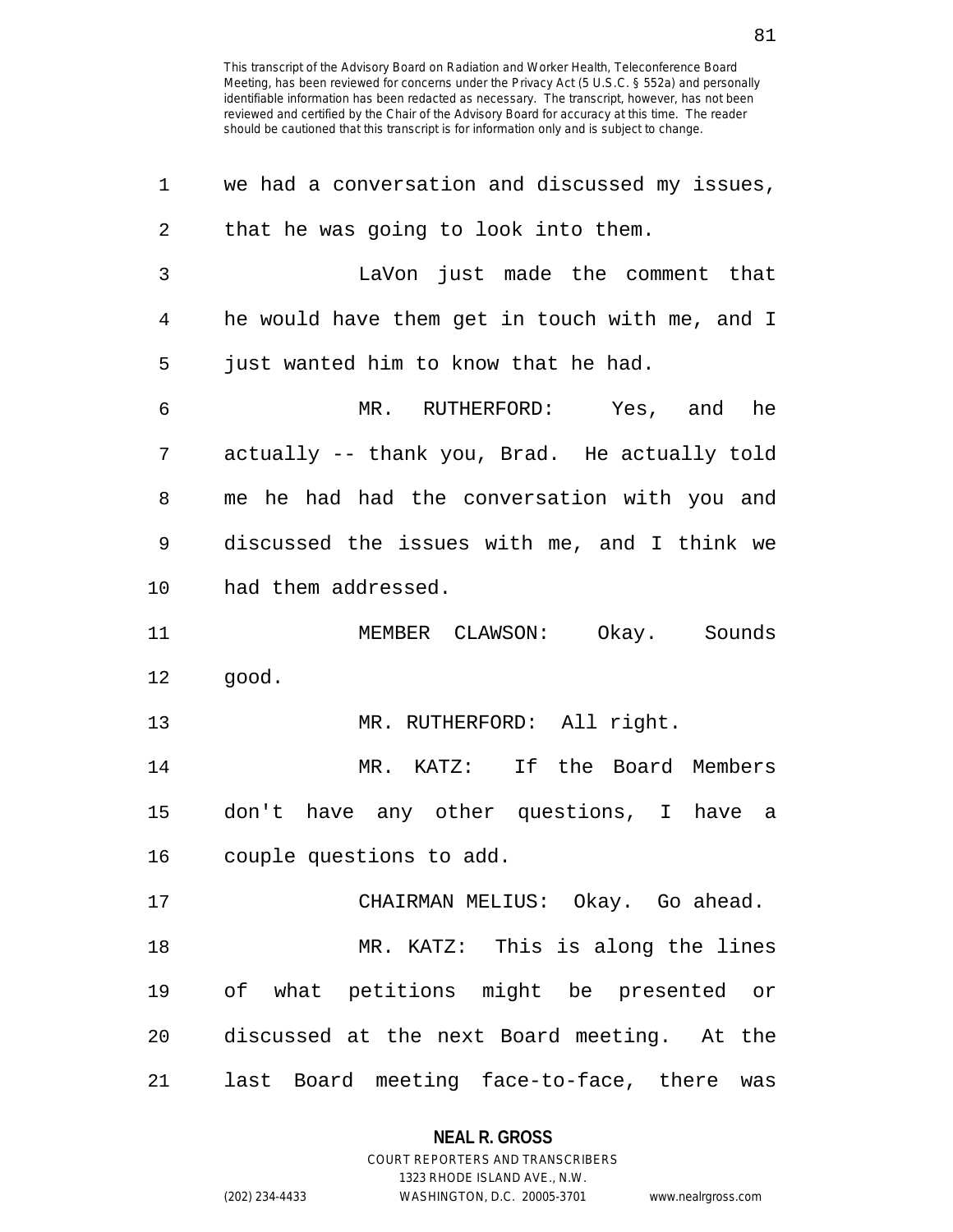| 1          | about some DCAS follow-up<br>discussion<br>on  |
|------------|------------------------------------------------|
| $\sqrt{2}$ | Chapman Valve and so I just wanted to check to |
| 3          | see where that stands.                         |
| 4          | MR. HINNEFELD: This is Stu. We -               |
| 5          | - I believe I can provide a sort of summary    |
| 6          | for what we've tried to learn and I said well, |
| 7          | to tell you -- tried to learn and didn't learn |
| 8          | anything, we -- the item we were pursuing were |
| 9          | a set of records that were still classified in |
| 10         | Oak Ridge at an organization called the        |
| 11         | Records Holding Task Group -- or I think that  |
| 12         | was the organization that gathered them at     |
| 13         | least. That's how they are referred to now.    |
| 14         | We made a data review down there,              |
| 15         | and one of the specific things we were looking |
| 16         | for was information from Chapman that would    |
| 17         | help us understand the sample, the enriched    |
| 18         | sample that was found at D&D.                  |
| 19         | I got a verbal report that we                  |
| 20         | didn't really learn anything. I'm getting a    |
| 21         | summary now of what exactly did we find down   |

**NEAL R. GROSS** COURT REPORTERS AND TRANSCRIBERS

1323 RHODE ISLAND AVE., N.W. (202) 234-4433 WASHINGTON, D.C. 20005-3701 www.nealrgross.com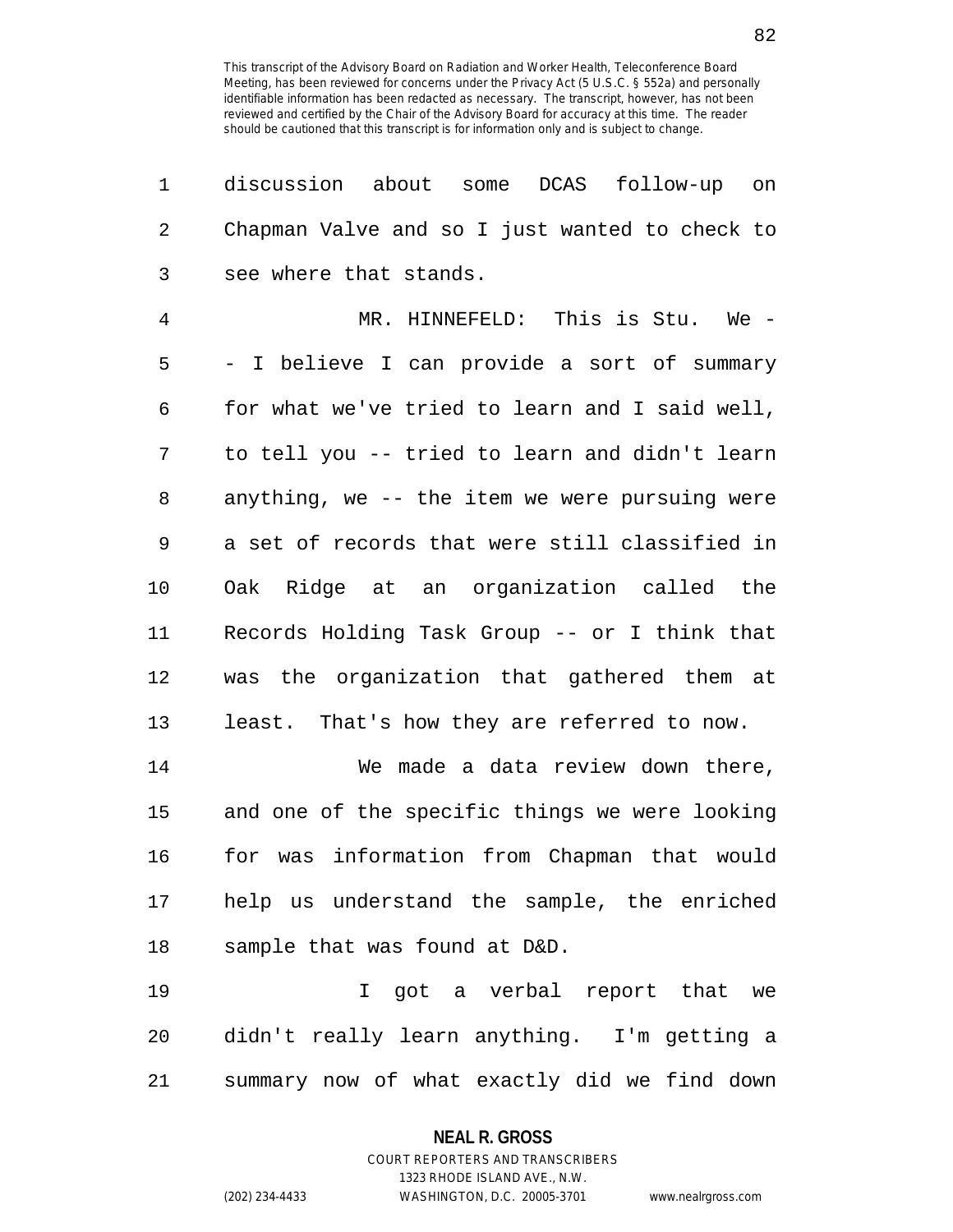| 1  | there. There was some Chapman information        |
|----|--------------------------------------------------|
| 2  | there, and how that doesn't help us out for      |
| 3  | the period where -- for the question we're       |
| 4  | interested in.                                   |
| 5  | I also at some time committed to                 |
| 6  | contacting the Navy about information.<br>This   |
| 7  | has been some time ago I contacted them.<br>They |
| 8  | -- our contact there assured me that they        |
| 9  | could not -- they would -- they did not have     |
| 10 | any information that would relate to the         |
| 11 | question we're asking at Chapman.                |
| 12 | There is also -- we received some                |
| 13 | information about a procurement database from    |
| 14 | the armed services, I'm not sure if it's the     |
| 15 | Navy or a consolidated armed services            |
| 16 | procurement database, that's available for       |
|    | 17 certain years.                                |
| 18 | I believe it might be the '70s or                |
| 19 | '80s when that starts. I intend to provide       |
| 20 | sort of a screen snapshot. I called it a         |
| 21 | database; it really is a data file. It's a       |

**NEAL R. GROSS**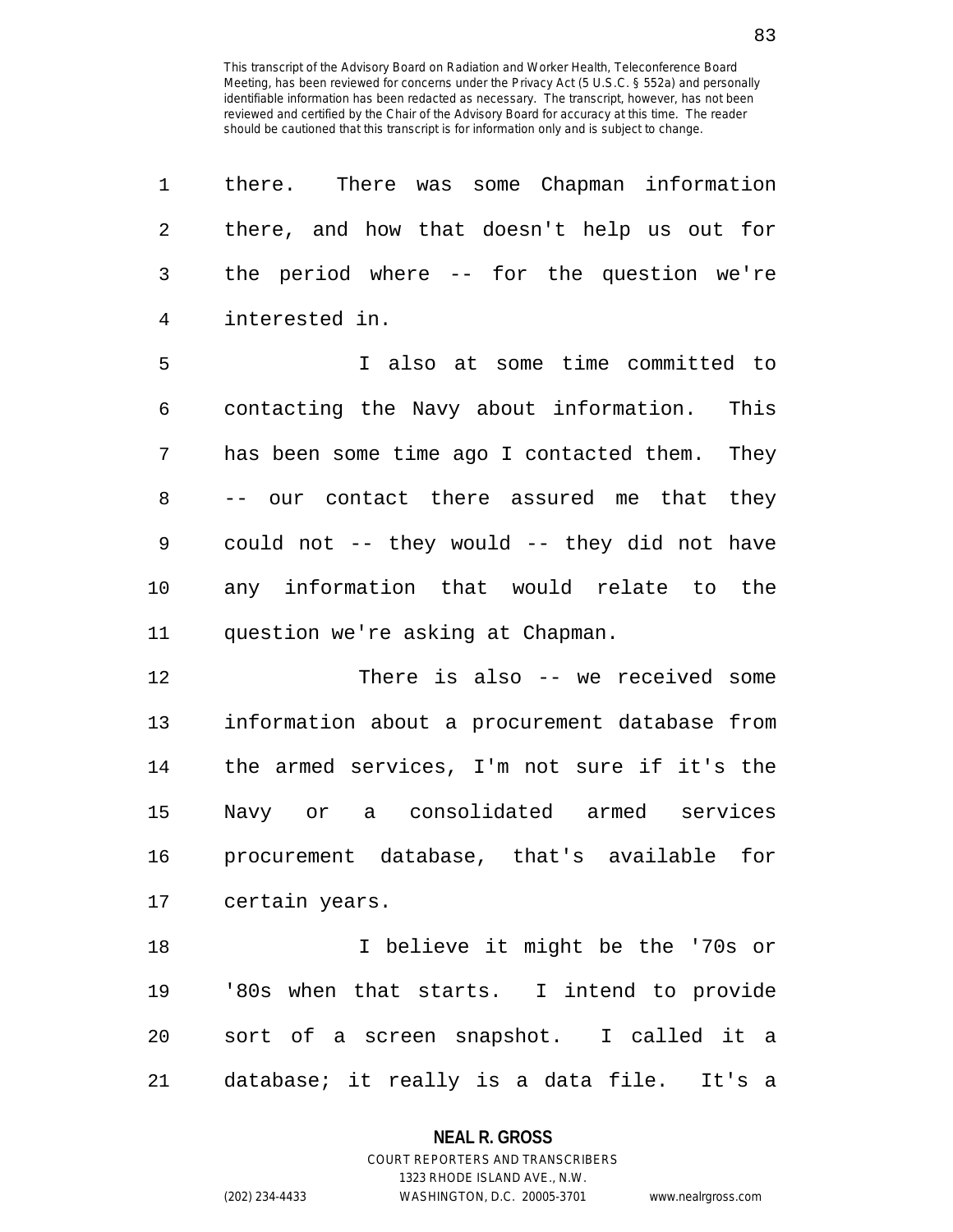| 1              | listing of suppliers to the military that --                   |
|----------------|----------------------------------------------------------------|
| $\overline{2}$ | and they're listed by company name, so you can                 |
| 3              | search, in this case, by the time this was                     |
| $\overline{4}$ | generated. You would search for Crane                          |
| 5              | Company, which was the successor to Chapman.                   |
| 6              | You can find Crane Company in --                               |
| 7              | was that, Orchard something,<br>where                          |
| 8              | Massachusetts. You can find the company on                     |
| 9              | there and there's a very brief description of                  |
| 10             | what the procurement was for and the ones we                   |
| 11             | have been able to see were valves. The                         |
| 12             | military bought valves from the Crane Company.                 |
| 13             | So, that's the extent of what                                  |
| 14             | we've been able to learn. I will prepare a                     |
| 15             | summary for that, and I expect I should be                     |
| 16             | able to get that out well in advance of the                    |
| 17             | Board meeting if the Board chooses to consider                 |
| 18             | that.                                                          |
| 19             | Just<br>Jim<br>CHAIRMAN<br>MELIUS:<br>$\qquad \qquad - \qquad$ |

20 Melius -- a follow-up on that then and I may - 21 - I'm sure where we stand with this, but would

#### **NEAL R. GROSS**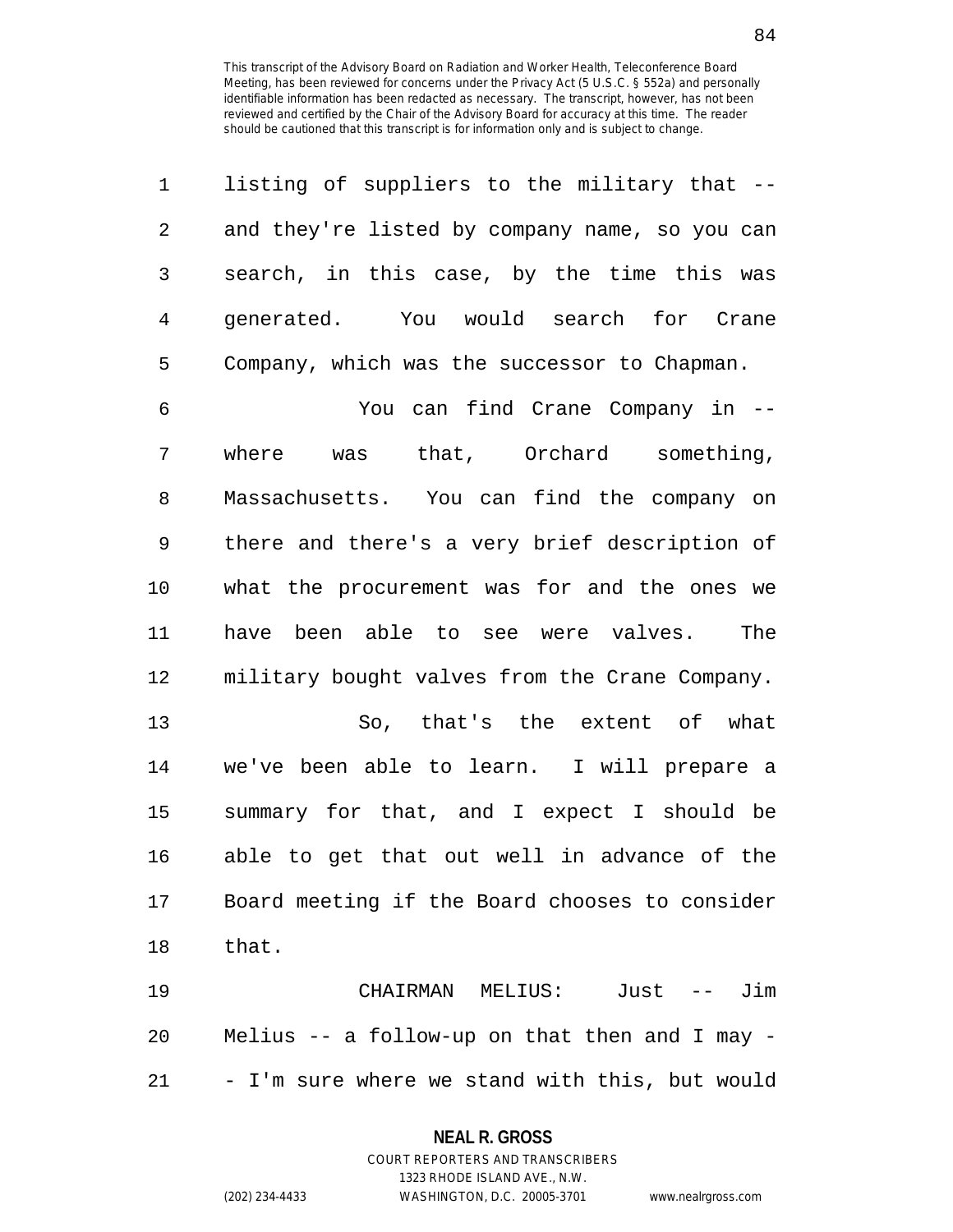| 1              | that then go out to the Work Group to $-$ -    |
|----------------|------------------------------------------------|
| $\overline{2}$ | MR. HINNEFELD: We can provide it               |
| 3              | to the Work Group --                           |
| 4              | CHAIRMAN MELIUS: Are we beyond                 |
| 5              | the Work Group stage? I think --               |
| 6              | MR. HINNEFELD: Well, there is a                |
| 7              | Chapman Work Group. I have to let the Chapman  |
| 8              | chairman --                                    |
| 9              | CHAIRMAN MELIUS: That is why I'm               |
| 10             | asking -- Dr. Poston, I believe you're the     |
| 11             | chair? Is that -- John, are you still on the   |
| 12             | call? Apparently not. Ted or I -- Ted, you     |
| 13             | and I -- one of us will follow up and we'll -- |
| 14             | MEMBER POSTON: Jim?                            |
| 15             | CHAIRMAN MELIUS: Oh, yes, there                |
| 16             | you are.                                       |
| 17             | MEMBER POSTON: I'm here.                       |
| 18             | CHAIRMAN MELIUS: Okay.                         |
| 19             | MEMBER POSTON: I'm sorry. What -               |
| 20             |                                                |
| 21             | CHAIRMAN MELIUS: My question was               |

**NEAL R. GROSS** COURT REPORTERS AND TRANSCRIBERS 1323 RHODE ISLAND AVE., N.W.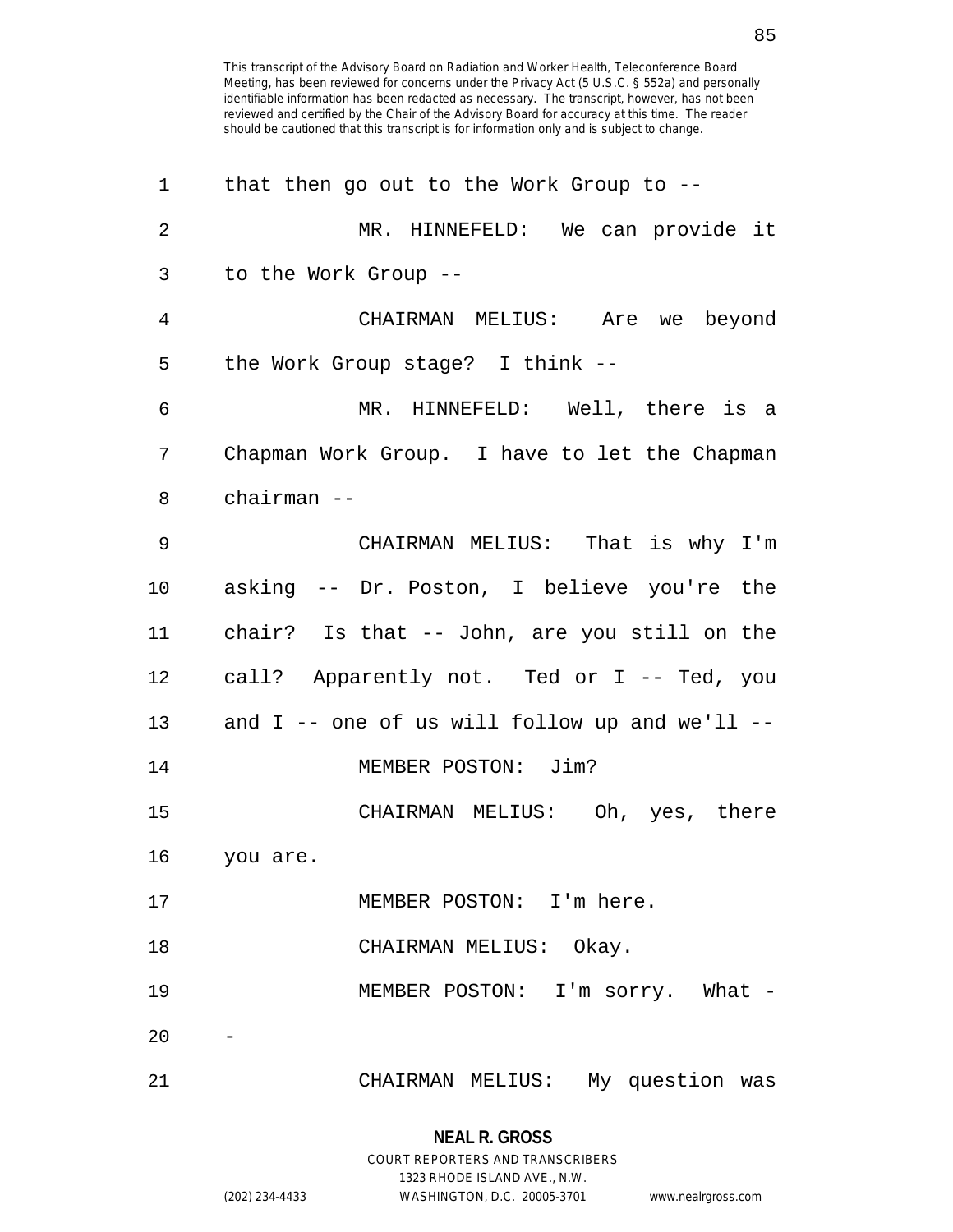| 1              | I didn't know where we stood with the Chapman  |
|----------------|------------------------------------------------|
| $\overline{2}$ | Work Group. I guess Stu's going to prepare an  |
| 3              | updated report on their attempts to find       |
| $\overline{4}$ | further information, and I didn't know whether |
| 5              | we'd be appropriated to have that come back    |
| 6              | through the Work Group with perhaps a quick    |
| 7              | conference call or just have it come directly  |
| 8              | back to the Board.                             |
| 9              | MEMBER POSTON: Well, I don't know              |
| 10             | the proper approach, but certainly if you came |
| 11             | back to the Work Group, we could have a        |
| 12             | telecon and bring a recommendation.<br>I mean, |
| 13             | the $--$ I don't remember exactly, but I think |
| 14             | the motion's been tabled.                      |
| 15             | We voted on it a couple times. We              |
| 16             | tried to take it off the table, and we've      |
| 17             | never been able to do that.                    |
| 18             | CHAIRMAN MELIUS: Why don't we, if              |
| 19             | you can -- let's see if we can set up a Work   |
| 20             | Group call just in case there are questions    |

21 about the information rather than -- if

## **NEAL R. GROSS**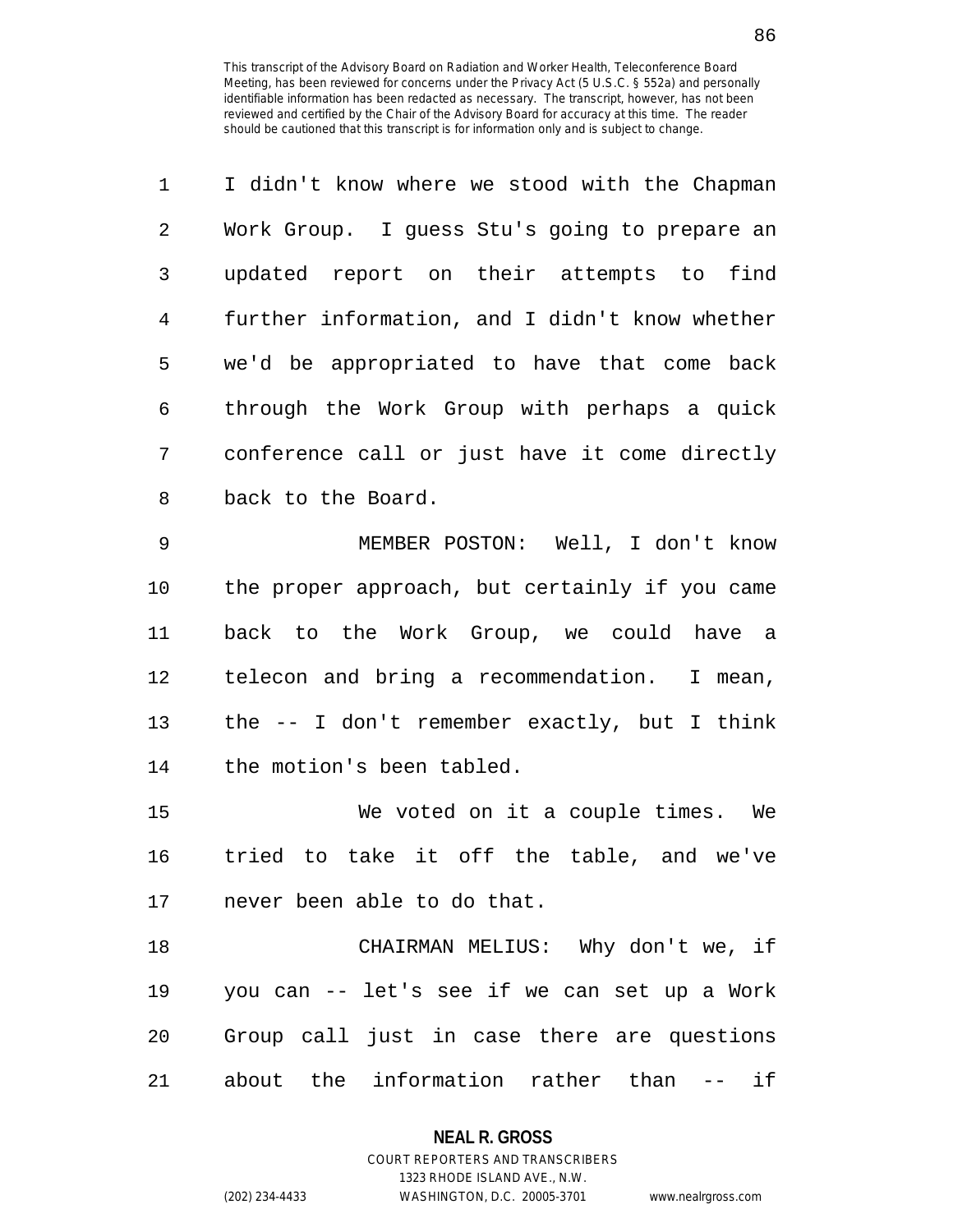| 1              | there's not, then we can put it on the agenda  |
|----------------|------------------------------------------------|
| 2              | for the February Board meeting.                |
| 3              | MEMBER POSTON: Sure, as soon as                |
| $\overline{4}$ | we get something from Stu, we can --           |
| 5              | CHAIRMAN MELIUS: Right. Okay.                  |
| 6              | MEMBER POSTON: Should be able to               |
| 7              | talk about it.                                 |
| 8              | CHAIRMAN MELIUS: Okay. Great.                  |
| 9              | Thanks.                                        |
| 10             | MR. KATZ: Okay. This is -- so                  |
| 11             | that was one of my items. Thank you,           |
| 12             | Dr. Poston, and I'll help you with setting up  |
| 13             | that meeting as soon as I get a sense from Stu |
| 14             | as to when you'll have final documentation.    |
| 15             | The last item I just want to check             |
| 16             | with is with Brad. Brad has scheduled a        |
| 17             | Fernald Work Group, and I think his hope or    |
| 18             | intention was to try to bring Work Group       |
| 19             | activities on the SEC to a close, but I want   |
| 20             | to confirm that.                               |
|                |                                                |

21 I'm not certain about that. Brad

**NEAL R. GROSS** COURT REPORTERS AND TRANSCRIBERS 1323 RHODE ISLAND AVE., N.W.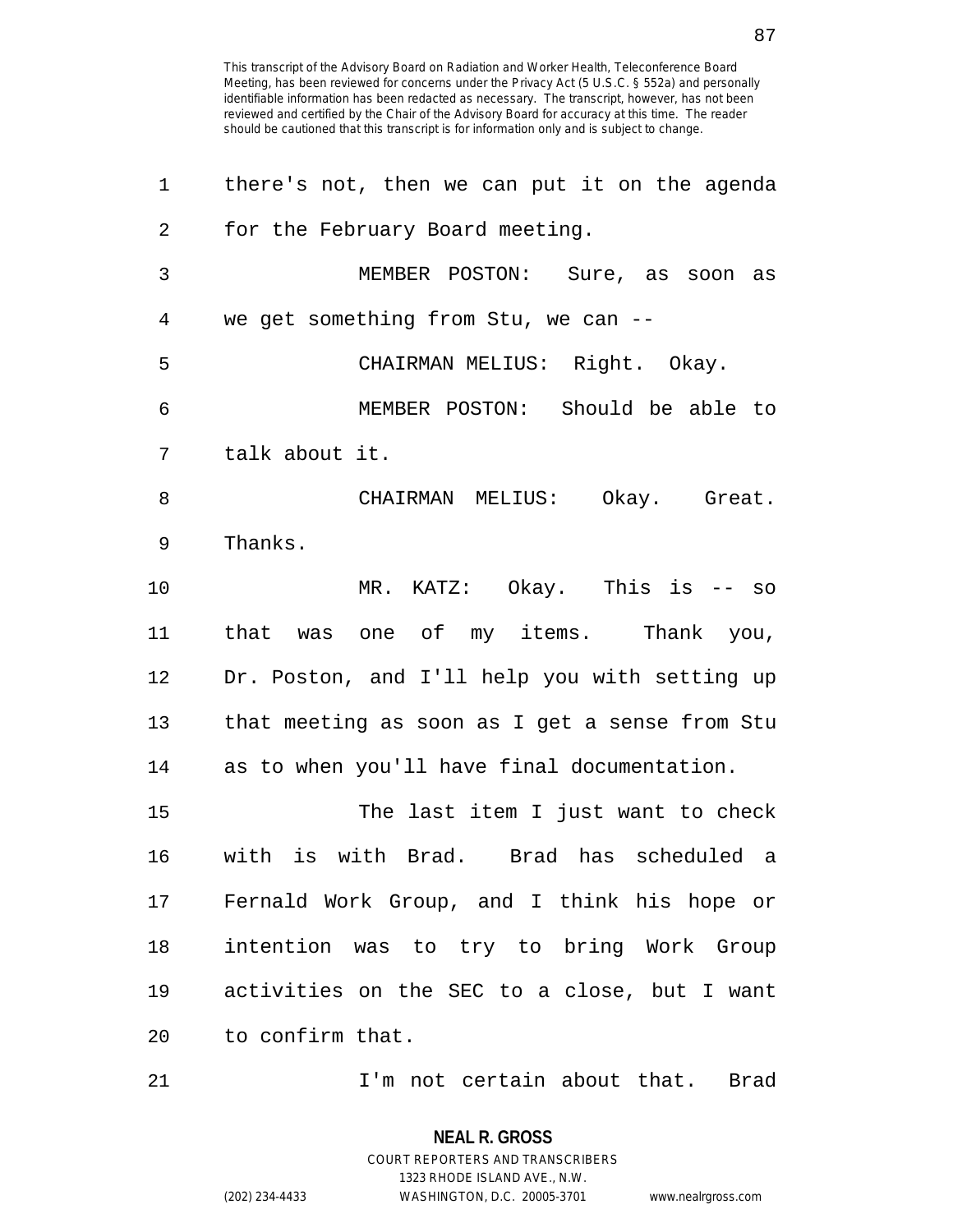1 may have done more work since then and know 2 more.

3 MEMBER CLAWSON: Yes, Ted, this is 4 Brad. I plan on -- we're finishing up the 5 last few items here, and I plan on bringing it 6 to the Board at the next full Board meeting. 7 MR. KATZ: Very good then, Brad.

8 So then Fernald will have a place on the 9 agenda, as well. Is that good with 10 Dr. Melius?

11 CHAIRMAN MELIUS: Yes.

12 MR. KATZ: That's it for me. 13 Thank you.

14 CHAIRMAN MELIUS: Okay. Thanks. 15 Any other Work Group -- it's time for Work 16 Group/Subcommittee updates. I'm -- this is 17 sort of a -- we do this on a volunteer basis. 18 Anybody that has anybody that has anything -- 19 MEMBER CLAWSON: Yes, this is Brad 20 again. What I'm talking about is Pantex, and 21 I just wanted to make sure that -- I've had

**NEAL R. GROSS**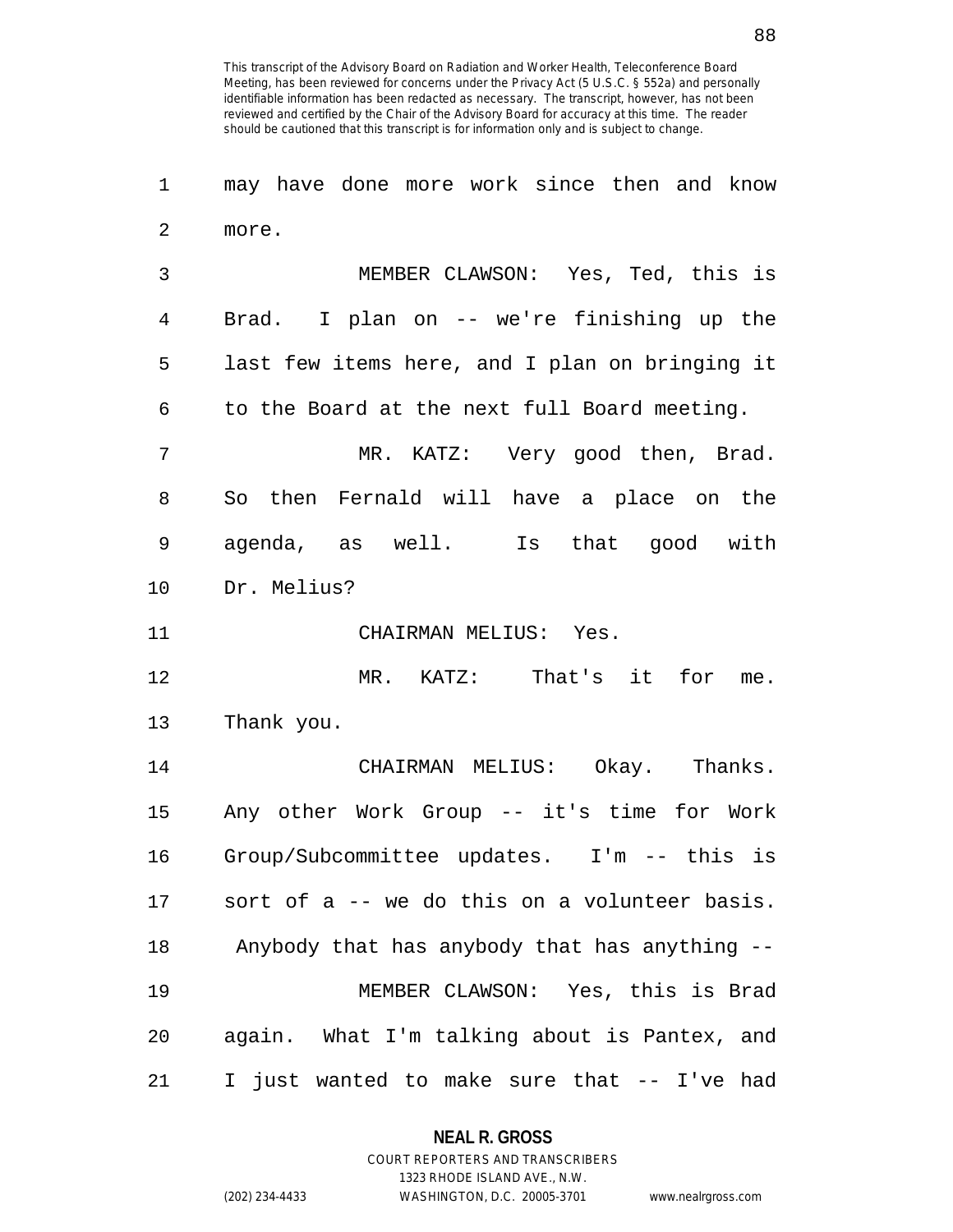| 1  | somewhat of a problem with my CDC account to   |
|----|------------------------------------------------|
| 2  | be able to send stuff out.                     |
| 3  | half of the<br>It sends out                    |
| 4  | addresses, not the other half, but I wanted to |
| 5  | make sure that all the Work Group Members,     |
| 6  | especially Stu and Jim, that they got this     |
| 7  | update that I sent out about a week ago on the |
| 8  | status of where we were at with Pantex.        |
| 9  | CHAIRMAN MELIUS: Which Jim?<br>Jim             |
| 10 | -- me or Jim Neton?                            |
| 11 | MEMBER CLAWSON: Well, actually,                |
| 12 | you were on the list, too. You sent me back    |
| 13 | and said yes, you had received it, so I wanted |
| 14 | to make sure that Jim Neton got it.            |
| 15 | DR. NETON: Yes, I got it, Brad.                |
| 16 | This is Jim Neton.                             |
| 17 | MEMBER CLAWSON: Okay. I just                   |
| 18 | wanted to make sure of that. We're working on  |
| 19 | several issues and we're processing through    |
| 20 | these things right now. I think we're making   |
| 21 | some head ways with the tour that we had and   |

**NEAL R. GROSS**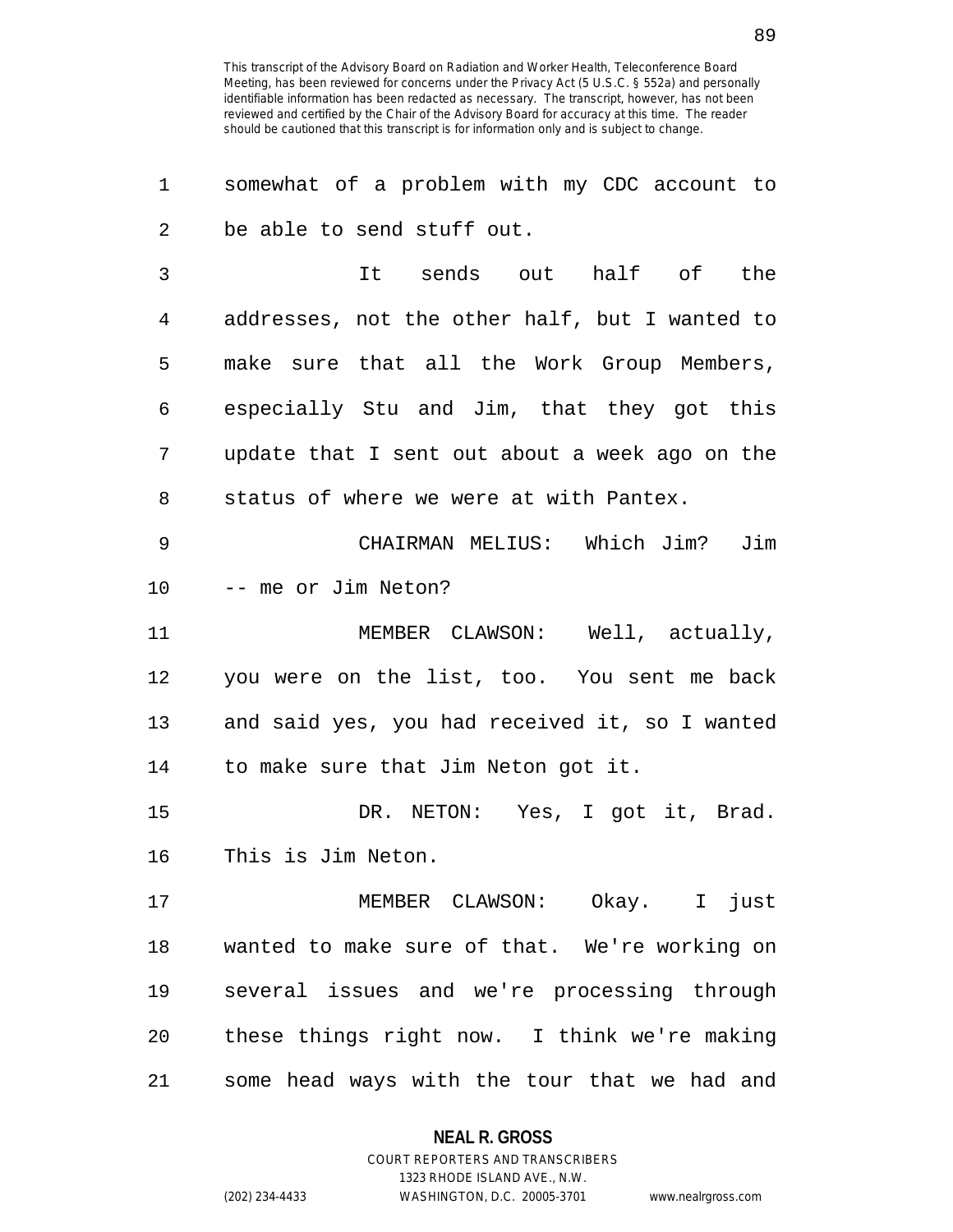| 1              | everything at Pantex. I think it really        |
|----------------|------------------------------------------------|
| $\overline{2}$ | helped out, but we're just proceeding forward  |
| 3              | at this time.                                  |
| $\overline{4}$ | CHAIRMAN MELIUS: Good. Anybody                 |
| 5              | else?                                          |
| 6              | MEMBER MUNN: Yes, this is Wanda.               |
| 7              | Subcommittee on Procedures is staying<br>The   |
| 8              | busy. We met on January 5 for a long full      |
| 9              | day. Covered a great deal of material, got a   |
| 10             | great deal done.                               |
| 11             | were able to close<br>We<br>a a                |
| 12             | significant number of entries that existed on  |
| 13             | the database and look forward to being able at |
| 14             | our next meeting to close quite a few more.    |
| 15             | One of the things that we're very              |
| 16             | pleased to know is that the lead personnel for |
| 17             | our contractor is going to be meeting with the |
| 18             | IT designers for the database that we use to   |
| 19             | try to tweak what we have just a little more.  |
| 20             | We've had numerous improvements                |
| 21             | over the last few months to how that database  |

**NEAL R. GROSS**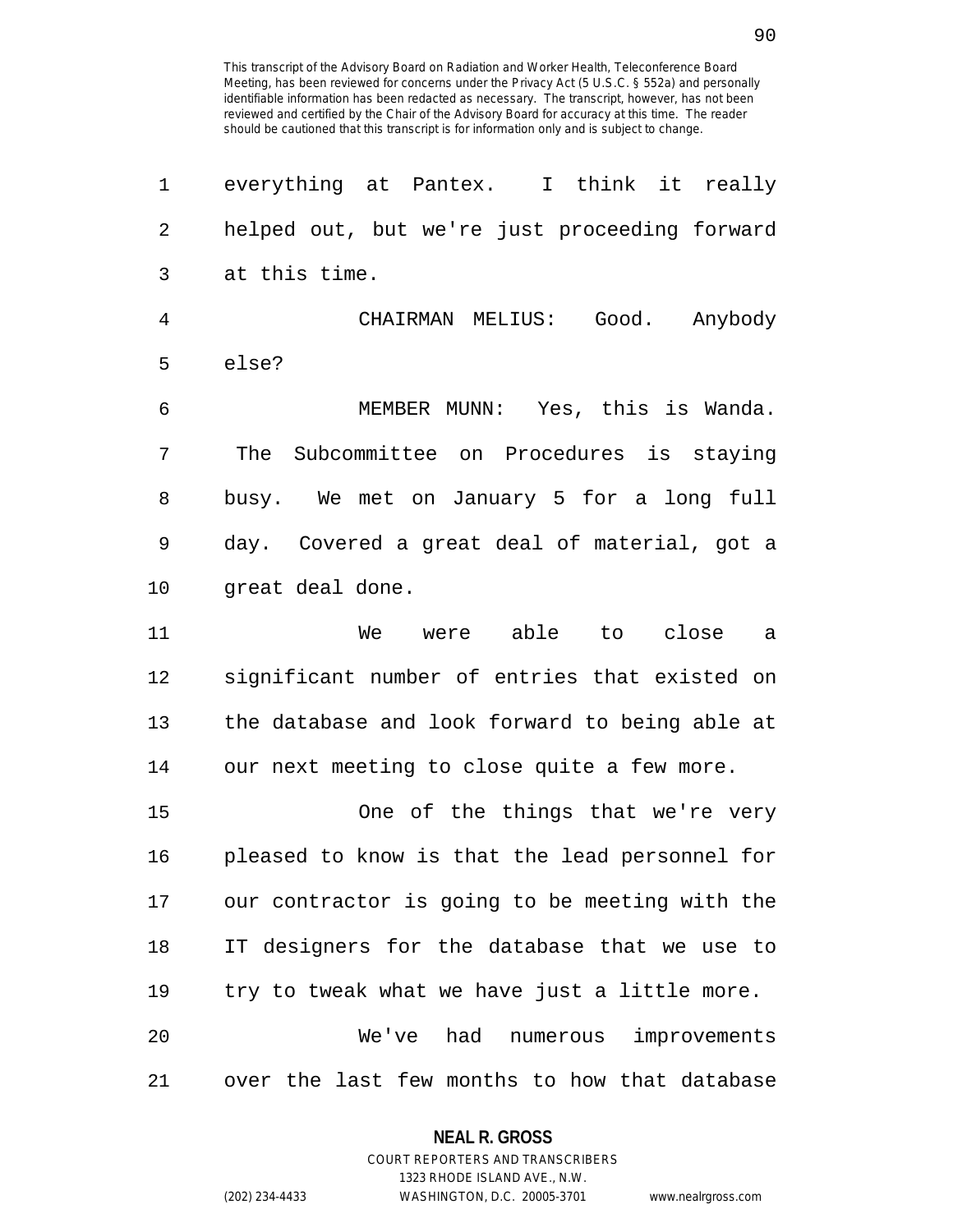| 1              | operates, but in adding some new functions, we |
|----------------|------------------------------------------------|
| $\overline{2}$ | have lost one or two key items that we need to |
| 3              | obtain our overall availability of information |
| 4              | when we work with the database.                |
| 5              | So, it's my understanding that                 |
| 6              | that meeting is going to take place with the   |
| 7              | programmers and designers for the database     |
| 8              | probably next week, and so we're looking       |
| 9              | forward eagerly to the new, again, improved    |
| 10             | look and availability of information for next  |
| 11             | time.                                          |
| 12             | At this precise moment, we've been             |
| 13             | focusing on the two-page summaries of the      |
| 14             | final program reviews that SC&A has been doing |
| 15             | for us. We had four on our plate this last     |
| 16             | time, and up to this point we've undertaken a  |
| 17             | very tedious process in order to try to get    |

18 these right.

19 We went through this with the 20 first pilot attempt and we've diminished the 21 amount of attention by some degree but still

# **NEAL R. GROSS**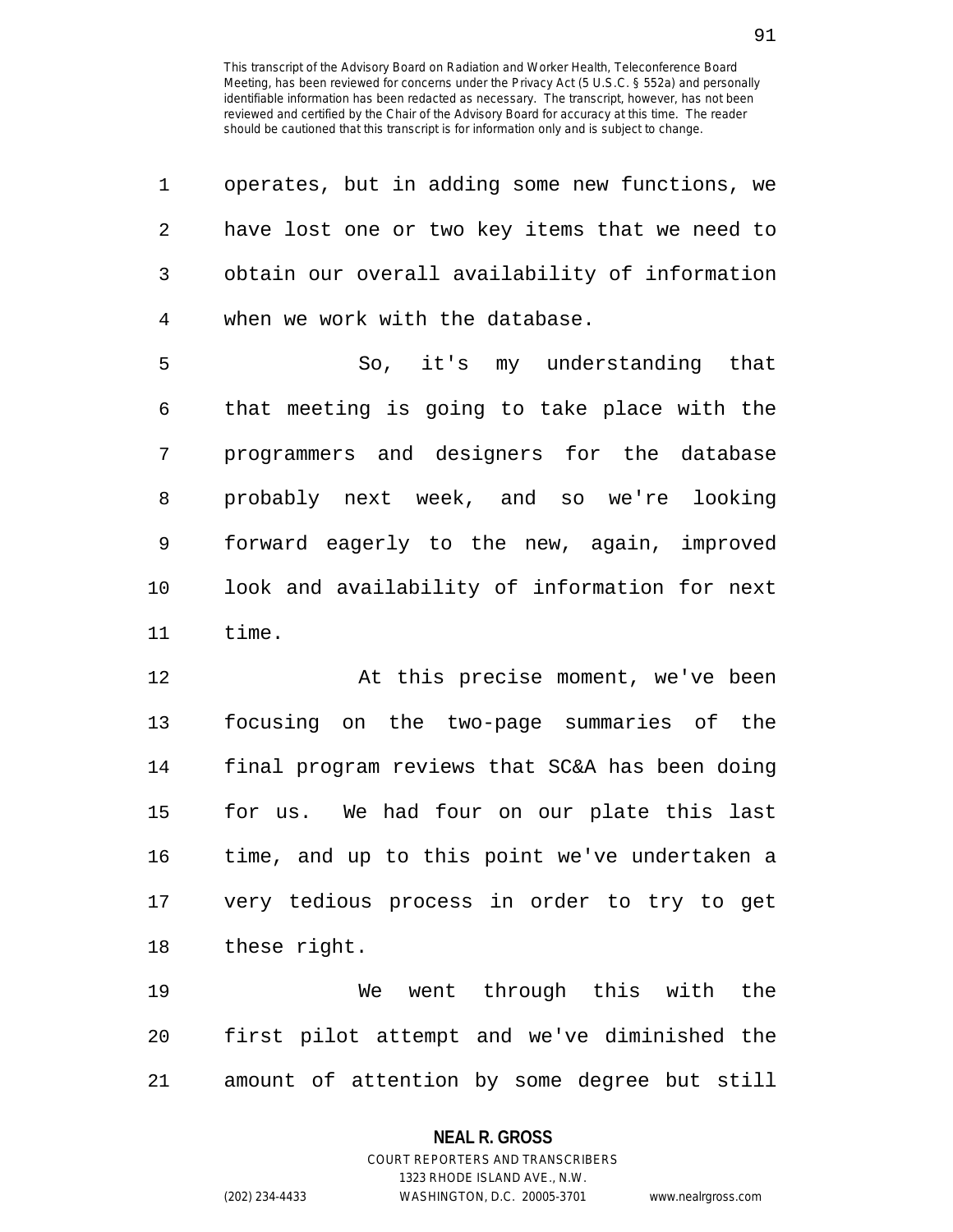| 1              | are spending far too much time how we do this. |
|----------------|------------------------------------------------|
| $\overline{2}$ | We had a little discussion about that, and I   |
| 3              | think it's generally agreed that we will       |
| $\overline{4}$ | attempt to streamline that process markedly.   |
| 5              | Necessary that we do that actually             |
| 6              | in view of the fact that our contractor has    |
| 7              | just presented us with another 12 two-pagers   |
| 8              | to be working on. I've been in communication   |
| 9              | with the lead personnel who are putting        |
| 10             | together those summaries for us based on the   |
| 11             | actions that we took at our last meeting of    |
| 12             | January 5.                                     |
| 13             | They've requested an opportunity               |
| 14             | to rework those 12 that have been forwarded to |
| 15             | us, and we look forward to seeing those        |
| 16             | reworks in the expectation that they'll be     |
| 17             | simplified and come closer to following some   |
| 18             | of the rules we have established and what we   |
| 19             | expect to do there.                            |
| 20             | We are planning our next meeting               |
| 21             | to be in early March -- rather, late March,    |

**NEAL R. GROSS** COURT REPORTERS AND TRANSCRIBERS

1323 RHODE ISLAND AVE., N.W.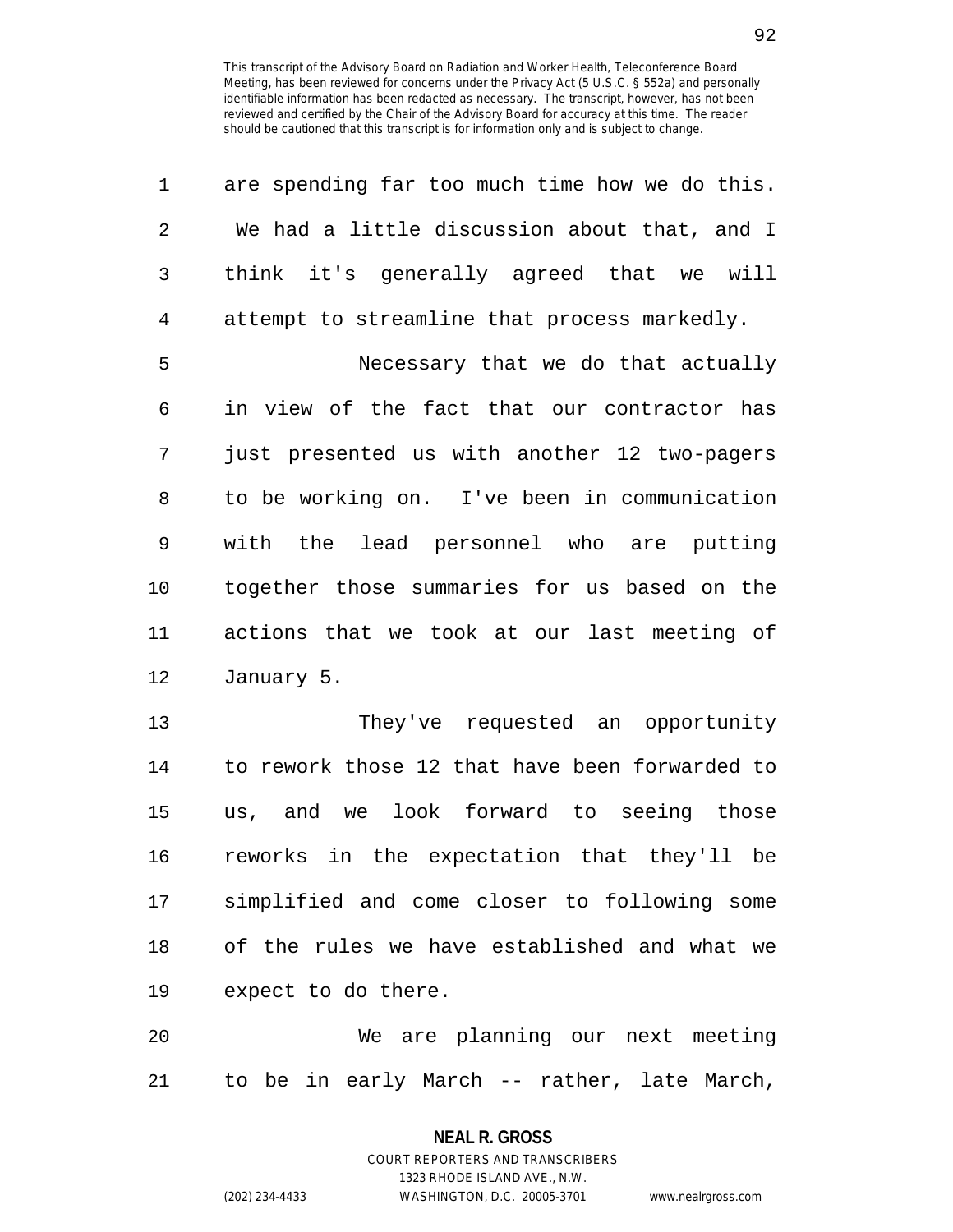| 1              | and at that time given the information that we |
|----------------|------------------------------------------------|
| 2              | have now, we probably will have every bit as   |
| 3              | heavy a load as we have had up to this point.  |
| $\overline{4}$ | We feel like we're making progress             |
| 5              | and are going to need to make some decisions   |
| 6              | about how we approach an upcoming report to    |
| 7              | the Secretary, which should be coming up on    |
| 8              | our agenda in another two or three meetings.   |
| 9              | I think that's it.                             |
| 10             | CHAIRMAN MELIUS: Okay. Thank                   |
| 11             | you, Wanda. Anybody else have anything to --   |
| 12             | Work Group chairs have anything to report?     |
| 13             | Mark Griffon had to leave the call. He did     |
| 14             | send me an email updating. I just --           |
| 15             | basically that his Work Groups there are --    |
| 16             | meetings scheduled or being scheduled for      |
| 17             | them, so -- and I know from the schedule that  |
| 18             | a number of the other Work Groups are meeting  |
| 19             | or have meetings scheduled coming up.          |
| 20             | MEMBER CLAWSON: Hey, Jim, this is              |
|                |                                                |

21 Brad. This is more of a question for

# **NEAL R. GROSS** COURT REPORTERS AND TRANSCRIBERS

1323 RHODE ISLAND AVE., N.W. (202) 234-4433 WASHINGTON, D.C. 20005-3701 www.nealrgross.com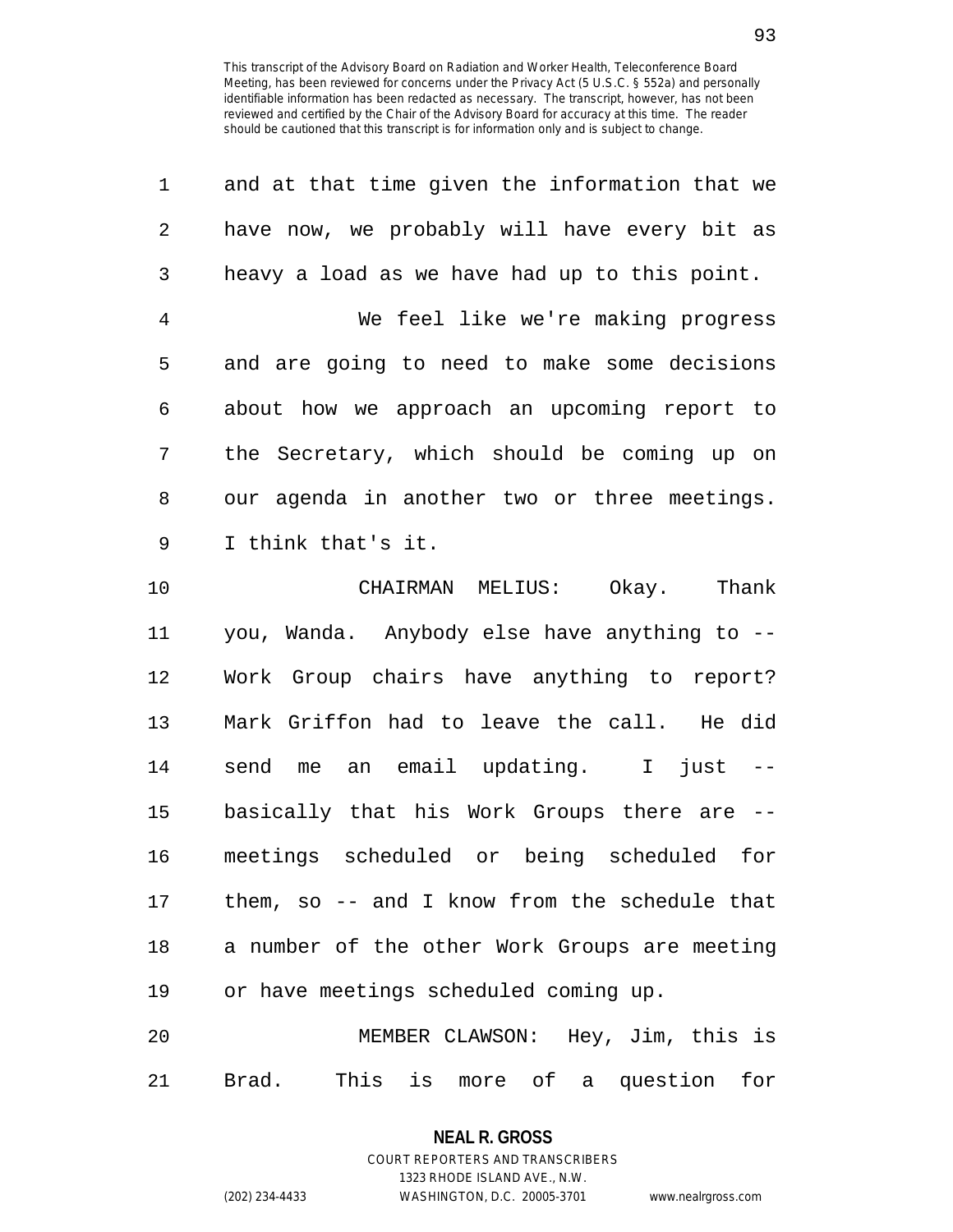| 1  | Genevieve, especially where we were dealing    |
|----|------------------------------------------------|
| 2  | with Linde. She spoke of some earlier          |
| 3  | documents that she sent to us.                 |
| 4  | I've gone through all of my email              |
| 5  | accounts, and I can't find those. I was        |
| 6  | wondering if, Genevieve, if you could send me  |
| 7  | those earlier two reports that you were        |
| 8  | speaking of.                                   |
| 9  | MEMBER ANDERSON: Those were back,              |
| 10 | I think, in November, weren't they?            |
| 11 | MEMBER CLAWSON: Yes. They were -               |
| 12 |                                                |
| 13 | MEMBER ANDERSON: It was a<br>long              |
| 14 | time ago, yes.                                 |
| 15 | MEMBER CLAWSON: Right. I went                  |
| 16 | through all my files and stuff, and I couldn't |
| 17 | find those. After that last Board meeting, I   |
| 18 | was trying to figure out quite a few things,   |
| 19 | but I was just wondering if I could have Jim   |
| 20 | send those to me. I would appreciate it.       |
| 21 | Brad, this is Ted.<br>MR. KATZ:<br>I           |

**NEAL R. GROSS** COURT REPORTERS AND TRANSCRIBERS

1323 RHODE ISLAND AVE., N.W.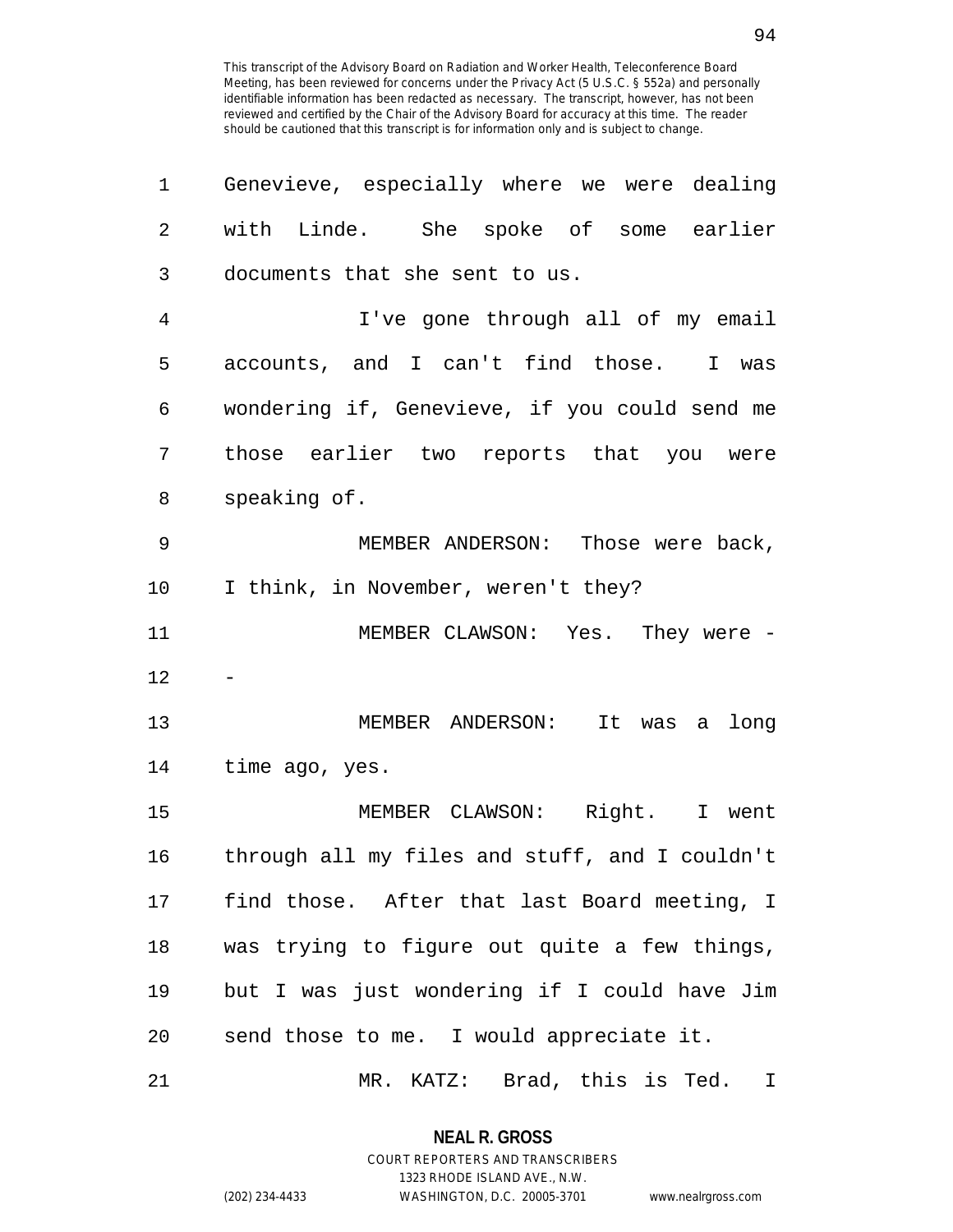1 have them, too. I'm happy to send that to 2 you. 3 MEMBER CLAWSON: Okay. Yes, if 4 any -- just so I could be onboard and 5 understand what they're talking about. I'd 6 appreciate it. Thank you. 7 MR. KATZ: Absolutely. 8 CHAIRMAN MELIUS: Ted, do you want 9 to give the update on -- you had some other 10 updates you wanted to give. 11 MR. KATZ: Yes. Yes, thank you, 12 Jim. Do you want to address Board 13 correspondence first, or do you want me to do 14 this? 15 CHAIRMAN MELIUS: I was going to 16 have you go first, but it doesn't matter. Why 17 don't you go ahead. 18 MR. KATZ: No, that's fine. Let 19 me -- so, I have a number of things to talk 20 about about the upcoming February Board

21 meeting. One, I left -- we were talking about

## **NEAL R. GROSS**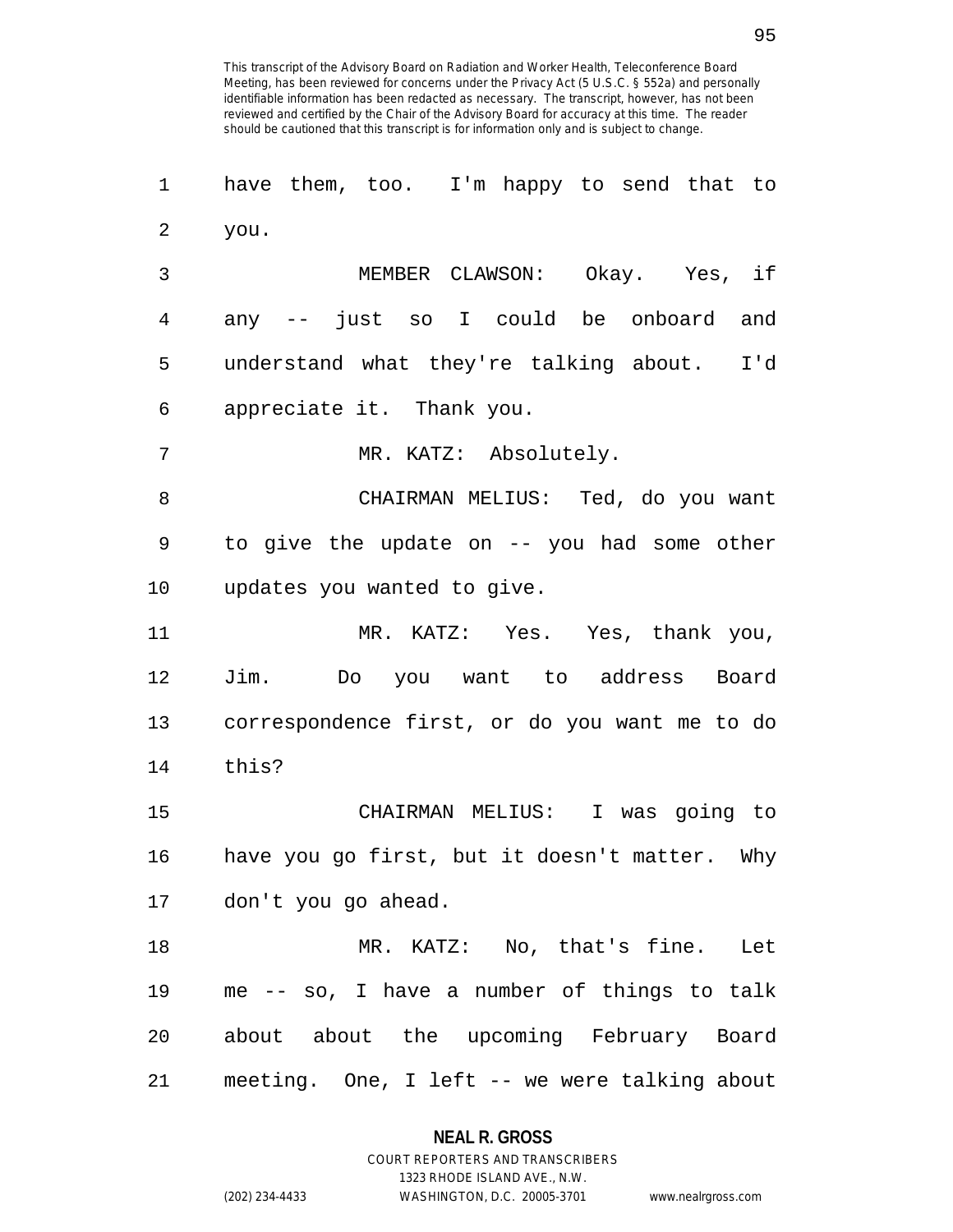|               | petitions and I probably should've also      |
|---------------|----------------------------------------------|
| $\mathcal{L}$ | mentioned we discussed in the November Board |
| 3             | meeting Dow Madison, very extensively, and   |
| 4             | Board Members wanted some additional time so |
| 5             | postponed any action on that until<br>we     |
| 6             | February, but that would be on our agenda,   |
|               | too.                                         |

8 I have an action item for that, 9 which was to send the last two transcripts -- 10 both the transcript of the Board meeting -- 11 the November Board meeting itself, as well as 12 the last meeting of the Work Group -- the SEC 13 Work Group, which discussed Dow Madison to 14 Board Members in preparation for the February 15 Board meeting. So, I'll take care of that 16 closer to time so that you have it when you 17 need it.

18 Then I have a number of those 19 other things. We'd also discussed for the 20 upcoming Board meeting strategies for maybe 21 coming back on the NIOSH program update, and I

#### **NEAL R. GROSS**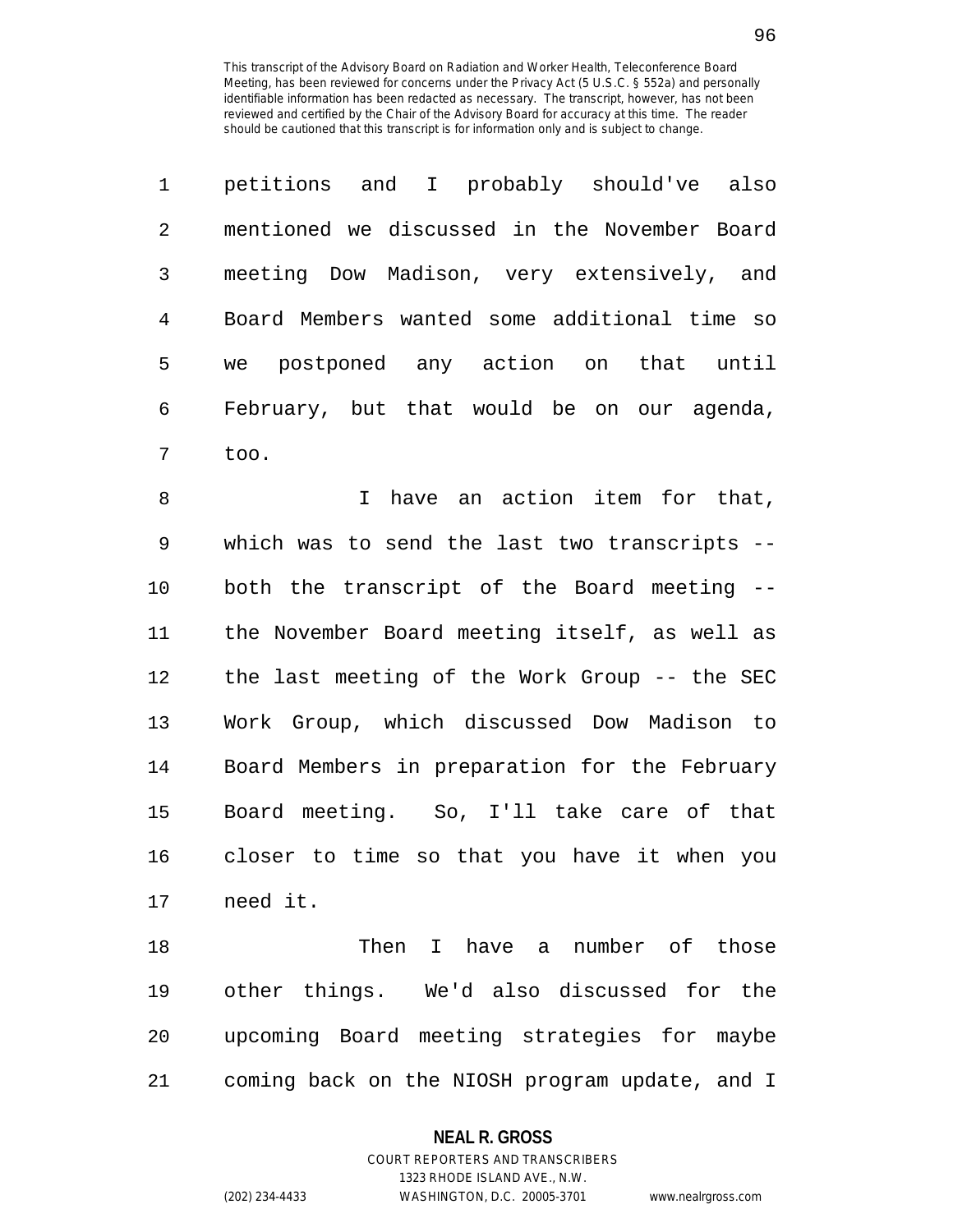| $\mathbf{1}$ | talked to Stu about some of this, and so one   |
|--------------|------------------------------------------------|
| 2            | thought is to shorten the NIOSH program        |
| 3            | update, at the head of the meeting, to         |
| 4            | 15 minutes where really I think what DCAS --   |
| 5            | what Stu would do is send you the usual full   |
| 6            | information sort of presentation in advance of |
| 7            | the Board meeting, but rather than present     |
| 8            | that, spend the time at the front end of the   |
| 9            | meeting presenting that, you would take        |
| 10           | questions at that point.                       |

11 Then I had another thought, which 12 I haven't had a chance to discuss with Stu, 13 but we can discuss it right here on the line, 14 which is perhaps -- we had a conversation 15 during the Board meeting about what would be 16 most useful to the public and, for example, 17 David Richardson suggested maybe a poster 18 presentation in the hallways or what have you. 19 What I thought might be perhaps a 20 little easier for the public -- because poster 21 presentations are very sort of familiar to

## **NEAL R. GROSS**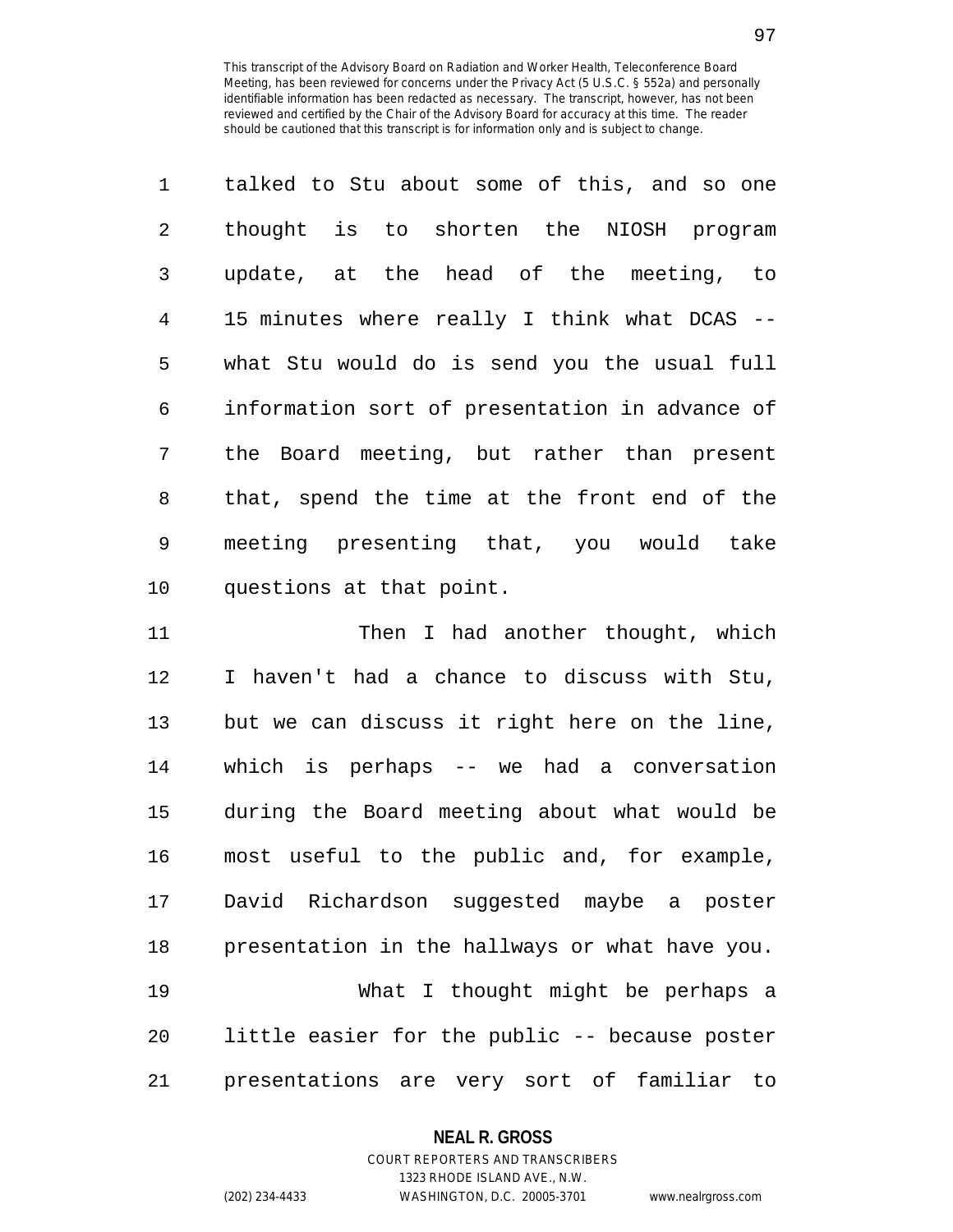| 1  | people in public health and research in       |
|----|-----------------------------------------------|
| 2  | general, but maybe less the public, maybe Stu |
| 3  | could take that -- just that portion of the   |
| 4  | update that covers local sites and just do a  |
| 5  | very brief oral presentation at the head of   |
| 6  | the public comment session so that -- and     |
| 7  | that's when we have most of the public there  |
| 8  | to sort of bring them up-to-date with issues  |
| 9  | that are of direct concern to them locally.   |
| 10 | But, so that's a suggestion for               |
| 11 | the Board and for Stu. We haven't discussed   |
| 12 | it.                                           |
| 13 | CHAIRMAN MELIUS: Ted, you were                |
| 14 | also going to update us on the White Paper    |
| 15 | issue?                                        |
| 16 | MR. KATZ: Yes. So I have others,              |
| 17 | I just wanted to raise that because I'm going |
| 18 | to have to start planning for this. So, Stu,  |
| 19 | I mean, does that seem agreeable to you? The  |
| 20 | Board, does that seem agreeable to you?       |
| 21 | Ted, this is Stu.<br>MR. HINNEFELD:           |

**NEAL R. GROSS** COURT REPORTERS AND TRANSCRIBERS

1323 RHODE ISLAND AVE., N.W.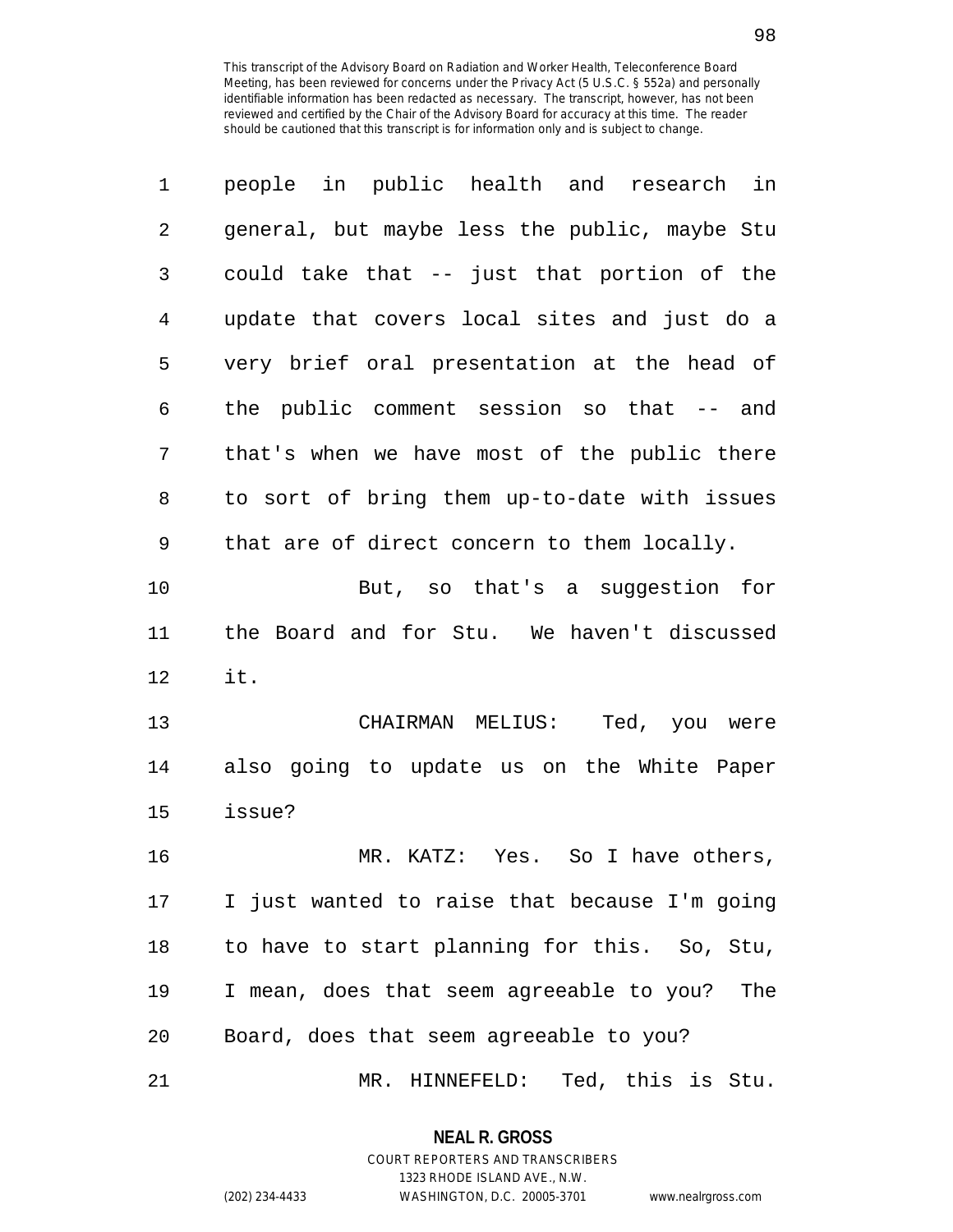| 1              | The local information presentation you're      |
|----------------|------------------------------------------------|
| 2              | proposing, I do at the start of public         |
| 3              | comments.                                      |
| $\overline{4}$ | MR. KATZ: Yes, that's what I was               |
| 5              | suggesting.                                    |
| 6              | MR. HINNEFELD: Okay. So, it's                  |
| 7              | essentially -- the status for the local site.  |
| 8              | MR. KATZ: Yes.                                 |
| 9              | MR. HINNEFELD: Okay. I can do                  |
| 10             | what the Board requests. That sounds fine to   |
| 11             | me. I think there's some merit in removing     |
| 12             | the overall statistics presentation part.      |
| 13             | We'll still provide that. We'll still provide  |
| 14             | the same information probably in much the same |
| 15             | format in advance to all the Advisory Board    |
| 16             | Members, and then if they have questions about |
|                | 17 the package, they can ask.                  |
| 18             | Then I'd maybe make a comment or               |
| 19             | two about any particular news items or newly   |
| 20             | breaking items that -- to talk about.          |
| 21             | MR. KATZ: Right, Stu. So that's                |

**NEAL R. GROSS** COURT REPORTERS AND TRANSCRIBERS

1323 RHODE ISLAND AVE., N.W.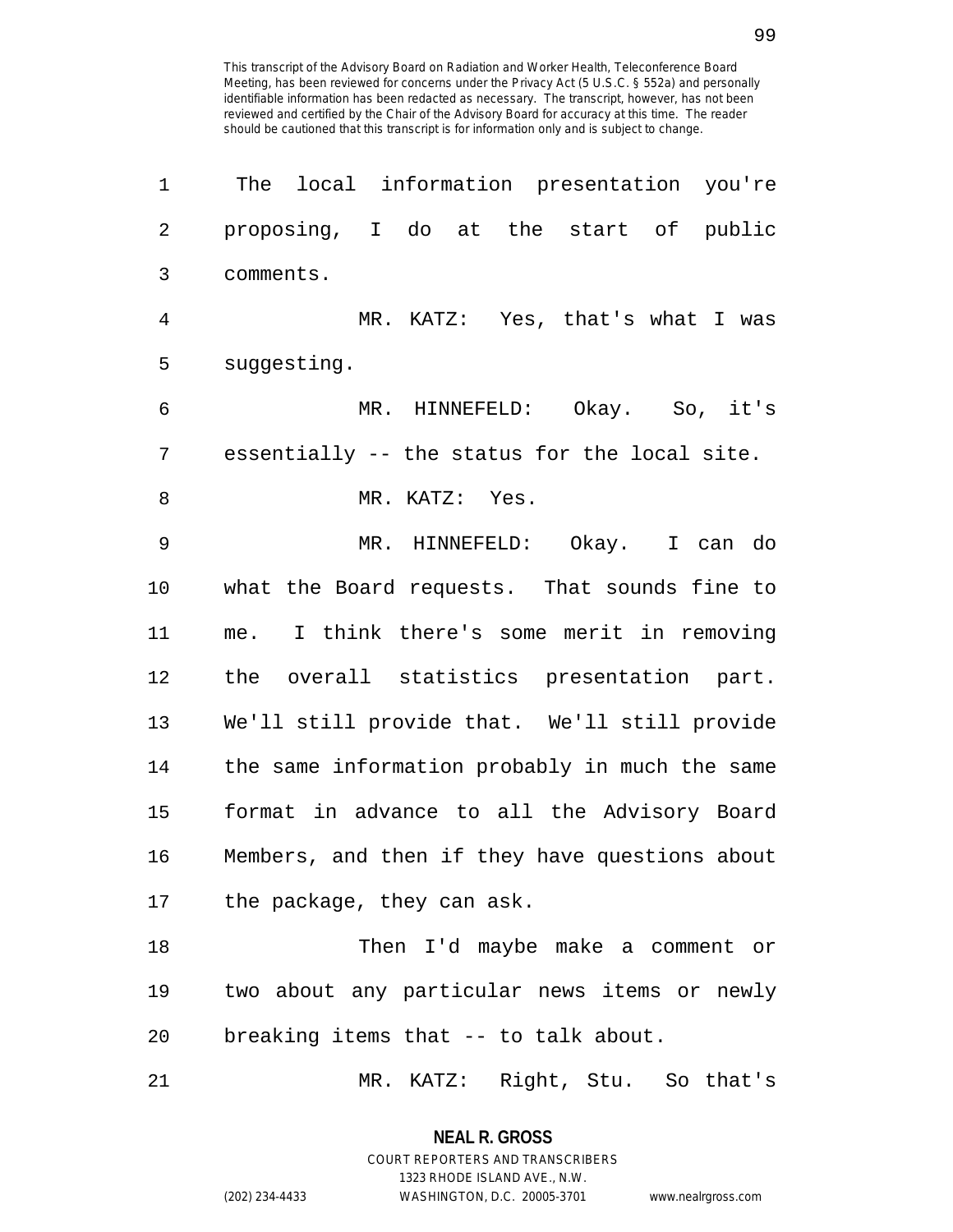| 1              | what I was suggesting, the questions about the |
|----------------|------------------------------------------------|
| 2              | full presentation. We still have 15 minutes    |
| 3              | at the front of the meeting to take those.     |
| $\overline{4}$ | MR. HINNEFELD: Right. Right.                   |
| 5              | That part I think we had discussed, and that   |
| 6              | part I thought we --                           |
| 7              | MR. KATZ: Right.                               |
| 8              | MR. HINNEFELD: I'm certainly                   |
| 9              | agreeable with, and as for the rest, for the   |
| 10             | local information presenting that at public    |
| 11             | comment, I'll do whatever the Board wishes.    |
| 12             | CHAIRMAN MELIUS: Yes, I mean --                |
| 13             | this is Jim Melius. Why don't we try that and  |
| 14             | see. I think in Augusta where it's basically   |
| 15             | one-sided, it works. I think it's -- some of   |
| 16             | these locations where you have several sites,  |
| 17             | it gets -- I'm not -- it just may take a while |
| 18             | or something. But, let's try it in Augusta,    |
| 19             | see how it works, and --                       |
| 20             | MR. KATZ: Okay.                                |
| 21             | CHAIRMAN MELIUS: I think we can                |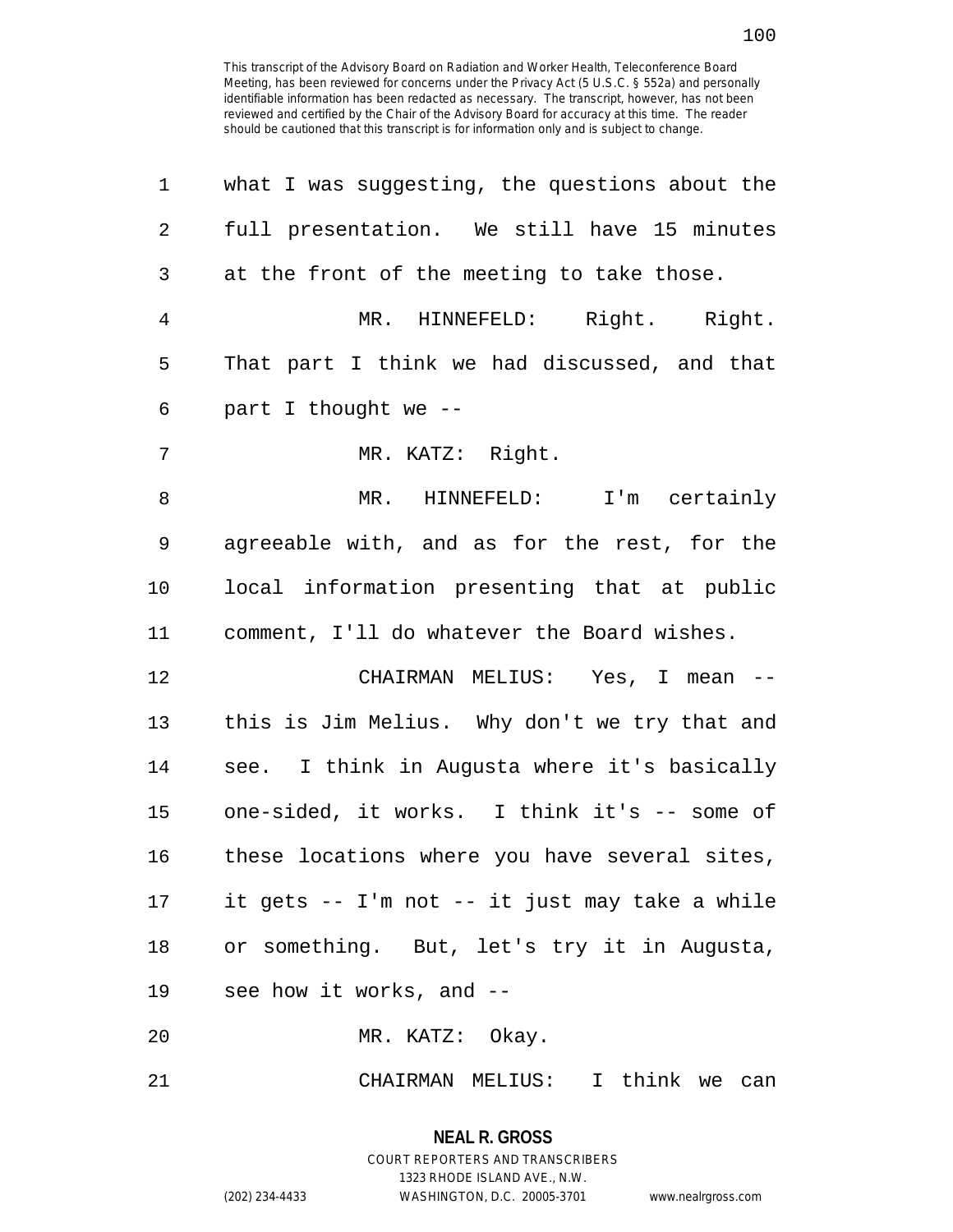1 always modify it as we try to fit the location 2 and circumstances where we are.

3 MR. KATZ: Okay. Thank you. Then 4 some other items for the meeting. We have 5 annual -- I know you've done it online, but 6 we'll get it out of the way for the next year, 7 too -- our annual ethics training and we're 8 planning to handle that in the later afternoon 9 of the first day for the Board.

10 Then, another item, public 11 comments. The public is dealing with 12 responding to public comments. The Privacy 13 Act clearance process is backed up in part 14 because of the holidays, and I'm sure it's not 15 helped by this snow event in Atlanta, but for 16 the comments that were provided by the public 17 at the November Board meeting, so I'm a little 18 uncertain as to whether we will have them. I 19 need them Privacy Act cleared before DCAS can 20 do its piece in addressing responses to them 21 and then get that to the Board.

#### **NEAL R. GROSS**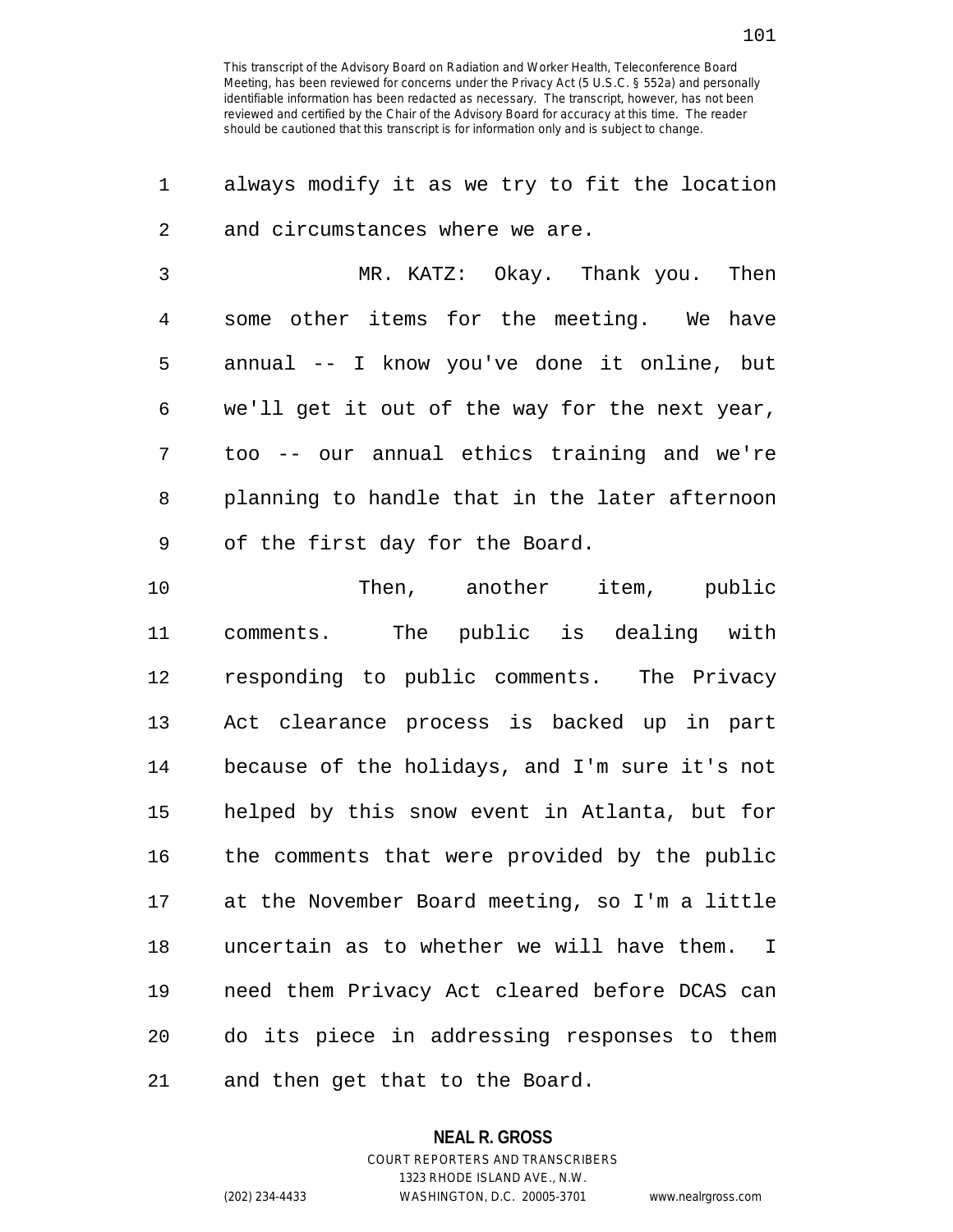| 1  | So, I'm quite uncertain as to                    |
|----|--------------------------------------------------|
| 2  | whether that will be ready for the February      |
| 3  | Board meeting. If it's not, I will plan on we    |
| 4  | having that session during the<br>next           |
| 5  | teleconference, which is in April, if that       |
| 6  | seems acceptable to the Board.                   |
| 7  | CHAIRMAN MELIUS: Yes, I think                    |
| 8  | that's fine, Ted. You have to do the best you    |
| 9  | can given the -- I think going through those     |
| 10 | on a call is -- well, we tried it once; it was   |
| 11 | difficult. Now we've changed the approach, so    |
| 12 | it might be easier next time. So --              |
| 13 | MR. KATZ: Well, I'll give that                   |
| 14 | some thought. If it looks like it would be       |
| 15 | difficult to get in the way, we have things      |
| 16 | and we can always -- we have a meeting then in   |
|    | 17 May, as well, a face-to-face. So however that |
| 18 | works out.                                       |
| 19 | CHAIRMAN MELIUS: Okay.                           |
| 20 | MR. KATZ: All right. Then, let's                 |
| 21 | see. An administrative matter about the          |

1323 RHODE ISLAND AVE., N.W.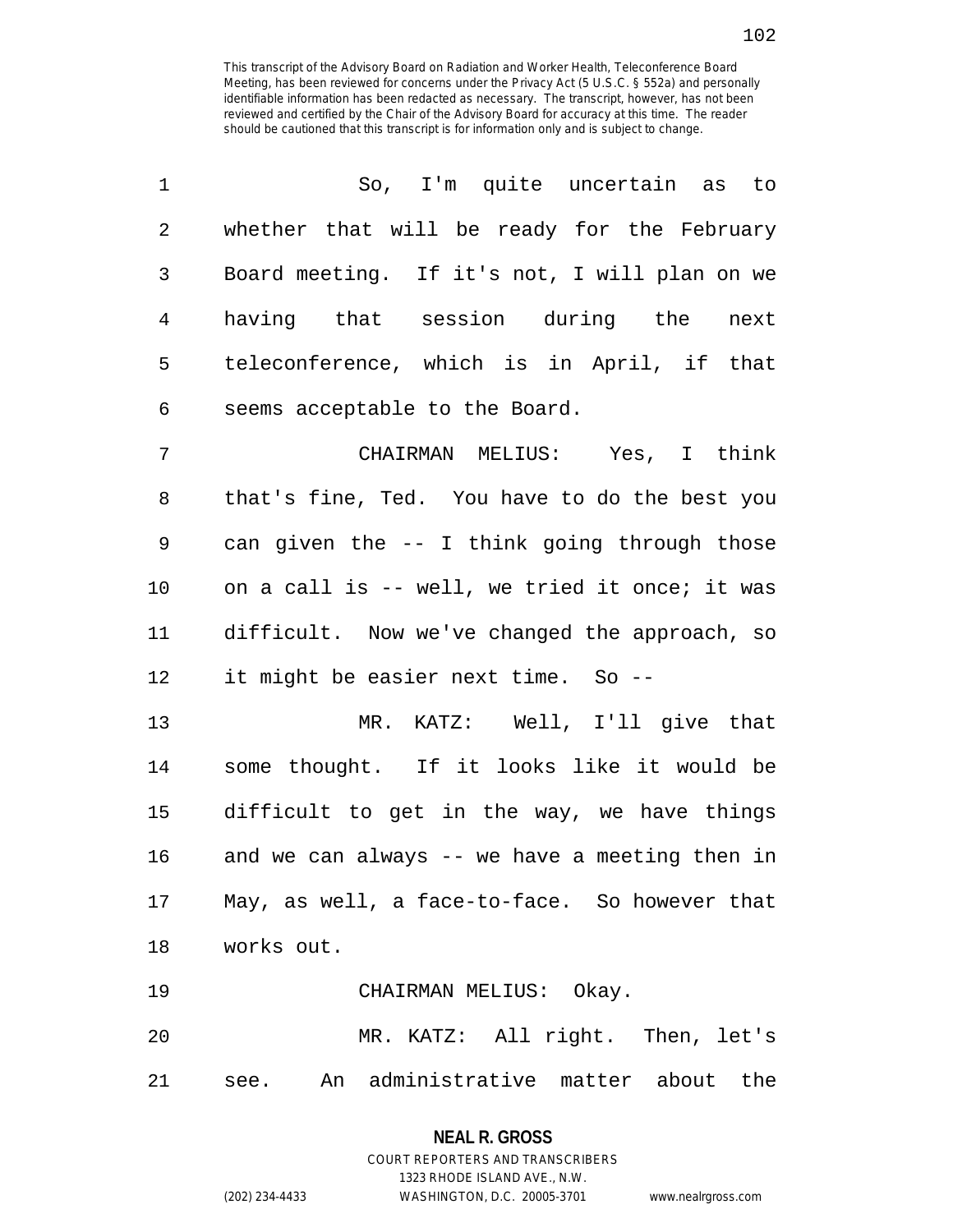| 1              | upcoming Board meeting in Augusta I just want  |
|----------------|------------------------------------------------|
| $\overline{2}$ | to speak with you about. We're going to --     |
| 3              | Zaida is going to try to coordinate your       |
| $\overline{4}$ | travel.                                        |
| 5              | A lot of you -- some of you may be             |
| 6              | flying directly into Augusta, and that's easy, |
| 7              | but for many of you who may be flying into     |
| 8              | Atlanta, we're going to try to coordinate so   |
| 9              | that we have some of you sharing rental cars   |
| 10             | and you don't have to have a fleet of them to  |
| 11             | get you all to that.                           |
| 12             | I'd also,<br>just<br>on<br>an                  |
| 13             | administrative note, encourage you to keep in  |
| 14             | mind when you're doing your 450s and mandatory |
| 15             | annual trainings, clearances, and so on, these |
| 16             | requests that you get from CDC, I know these   |
| 17             | are noisome in a sense -- I mean, it's -- you  |
| 18             | guys are all very busy, and I fully appreciate |

19 that. I find them noisome myself, having to 20 comply with all these things, as well, but 21 they're very important, and so I just want to

#### **NEAL R. GROSS**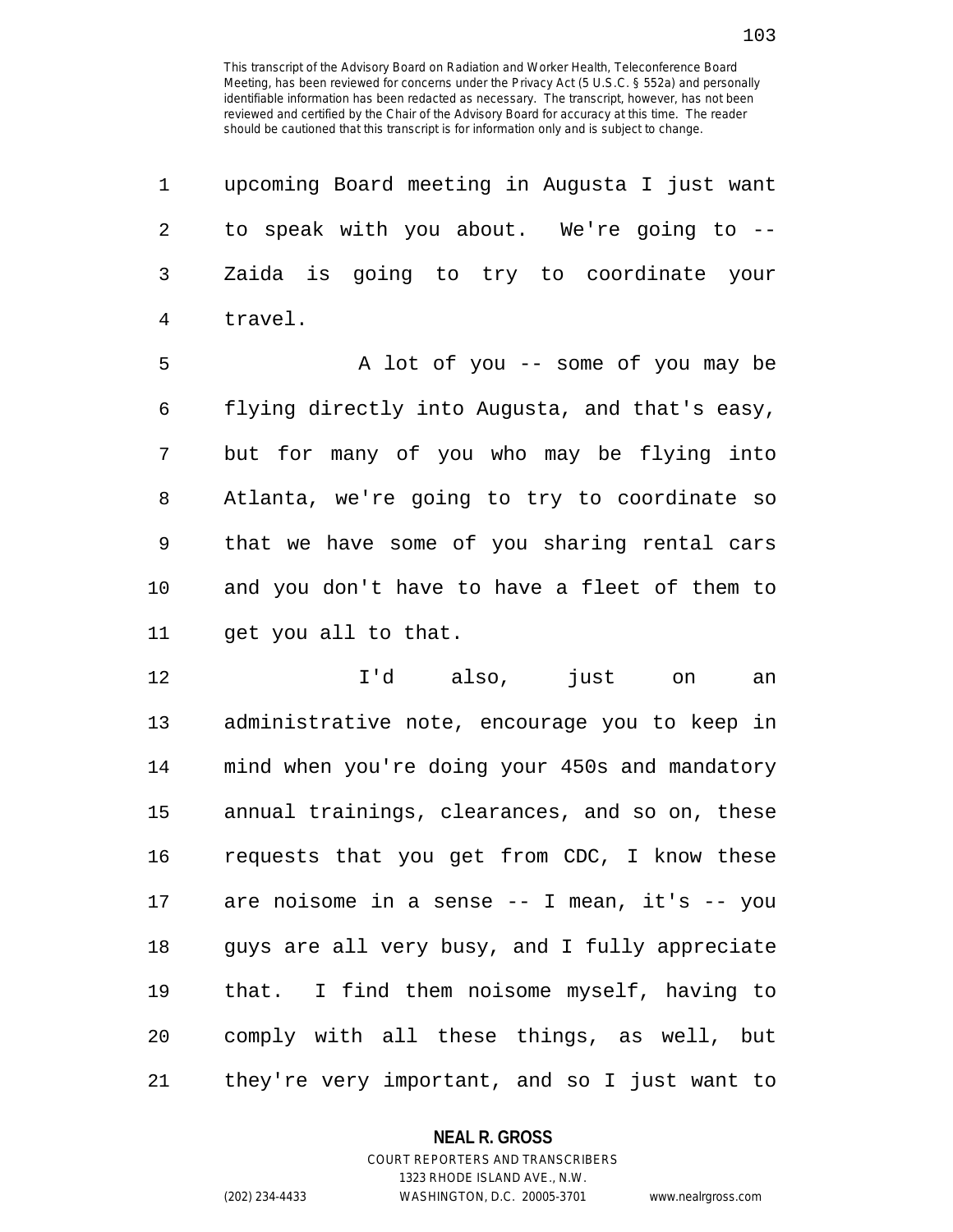| 1  | encourage you to keep that in mind and try to, |
|----|------------------------------------------------|
| 2  | on a timely basis, respond to these requests   |
| 3  | you get from CDC.                              |
| 4  | The CDC folks, I think, work very              |
| 5  | hard to try to minimize the burden on you to   |
| 6  | the extent they can in what they ask from you  |
| 7  | -- being responsive to your questions and so   |
| 8  | on.                                            |
| 9  | Okay, then the last matter is what             |
| 10 | we discussed about earlier -- is the           |
| 11 | difficulty -- well, two issues really.<br>Two  |
| 12 | sides to this. You as Board Members need       |
| 13 | access to all of the SC&A reviews and memos,   |
| 14 | et cetera, particularly for the full Board     |
| 15 | because the Work Group gets these things and   |
| 16 | they all file these things away in their own   |
| 17 | personal computers or they know where to find  |
| 18 | them, but then when these -- particularly with |
| 19 | SEC petitions when they come to the<br>full    |
| 20 | Board, of course, everyone else doesn't have   |
| 21 | the same advantage, and Jim spoke to this in   |

**NEAL R. GROSS**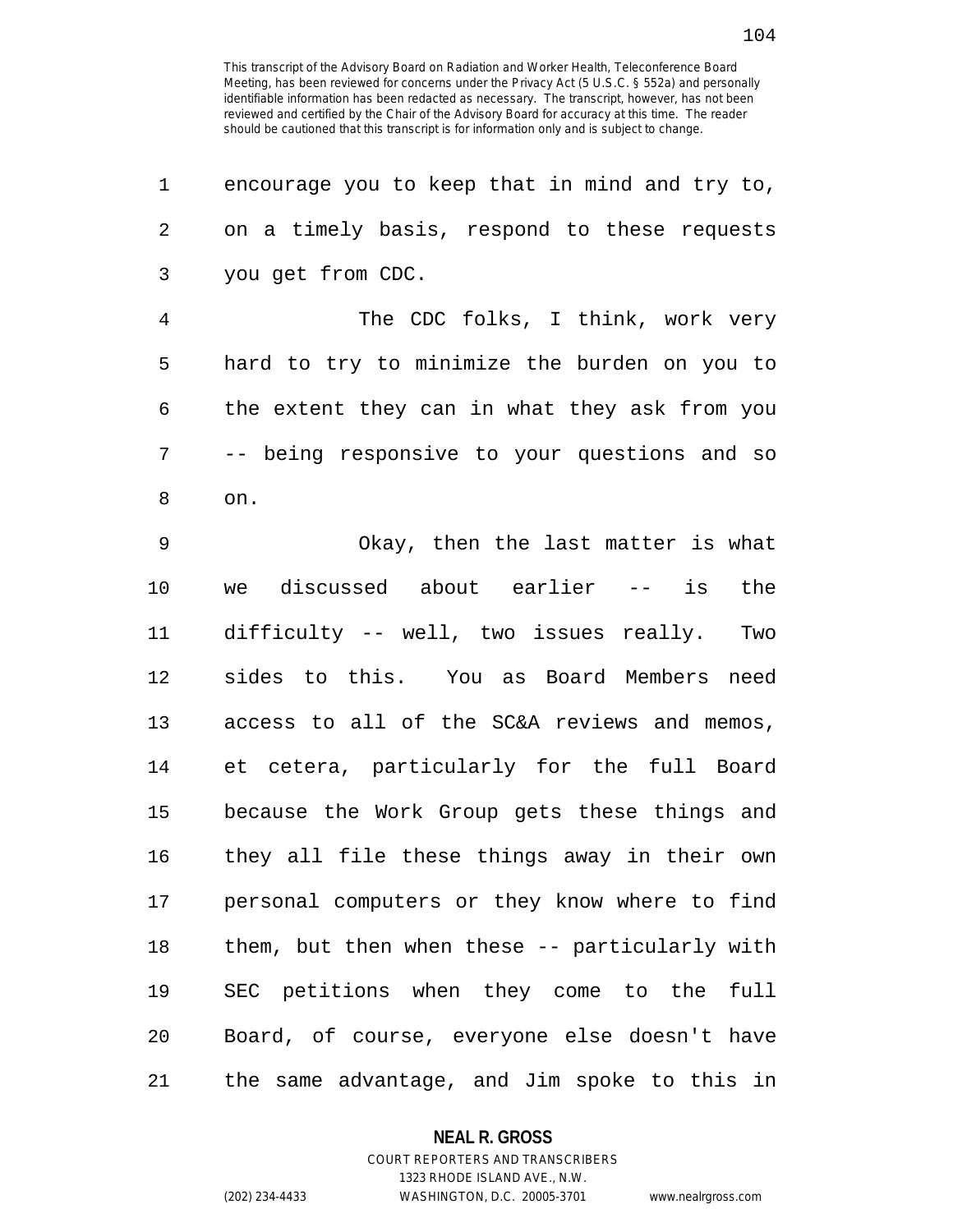1 doing his work in preparing on the Linde 2 matter.

3 So, I am -- I've had conversations 4 with folks at DCAS and with folks at SC&A and 5 we are working to do a number of things. One, 6 the quickest and sort of easiest thing to do 7 is we're getting a complete inventory of all 8 these materials and we'll have those available 9 on the K: drive, including memos, including 10 White Papers.

11 Some of these items would never 12 show up on the web anyway, but -- so that's a 13 first order of business, to get an easily 14 searchable place on your O: drive, what you 15 refer to as your O: drive, so that for any 16 given site you can find everything that SC&A 17 has said, everything the DCAS has said in 18 response to support you in reviewing one of 19 these petitions or TBD, whatever it might be 20 that comes before the full Board.

21 Then we have the issue of trying

**NEAL R. GROSS** COURT REPORTERS AND TRANSCRIBERS

1323 RHODE ISLAND AVE., N.W.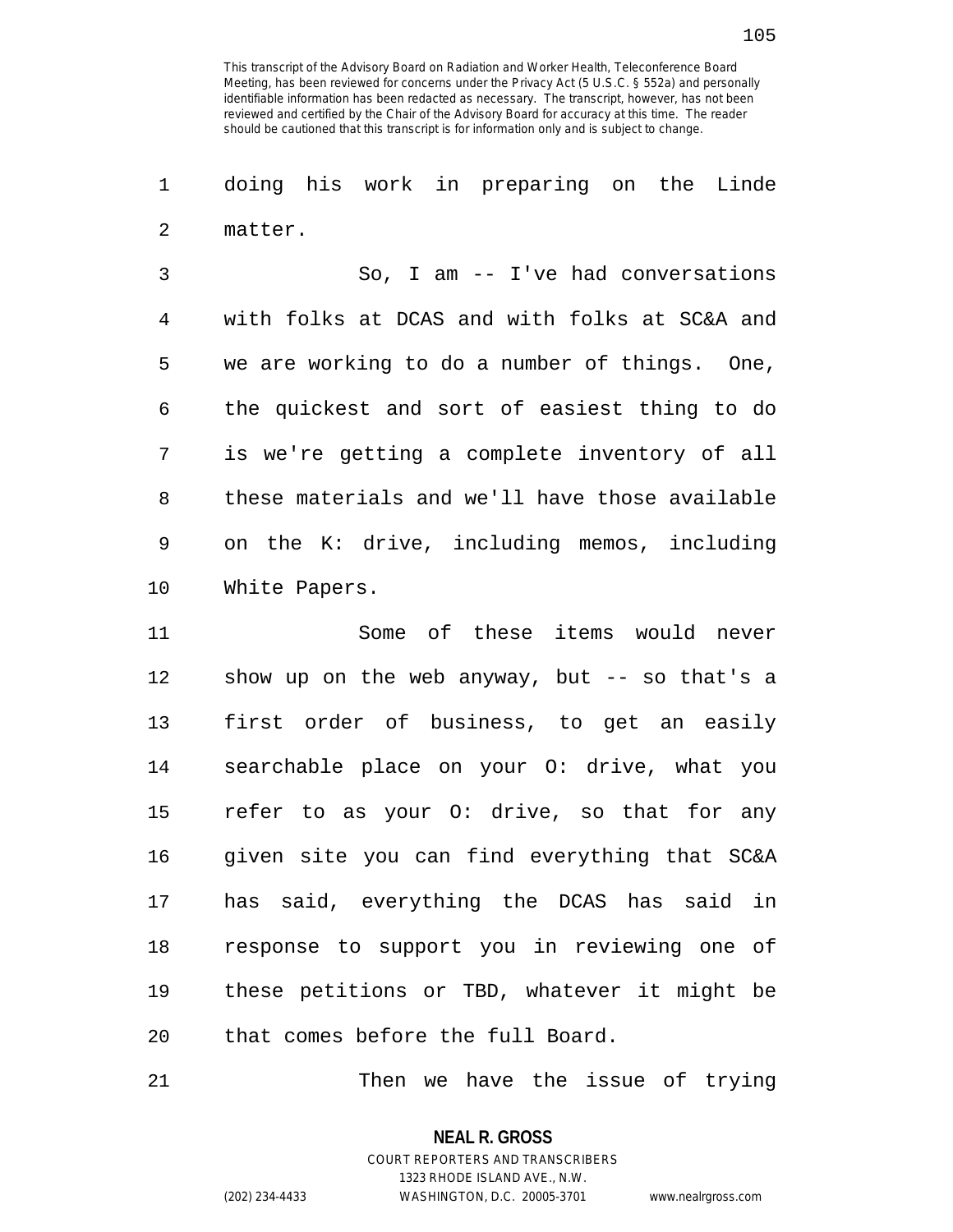| $\mathbf 1$ | to get more material up on the public website. |
|-------------|------------------------------------------------|
| 2           | Right now the public website is very good in   |
| 3           | terms of the TBD review, Site Profiles, the    |
| 4           | SEC Petition Evaluation, the major reports for |
| 5           | SC&A responding to those Petition Evaluations, |
| 6           | so much of that site-specific material is up   |
| 7           | there and available for the public, but we     |
| 8           | have a lot of SC&A procedure reviews that      |
| 9           | aren't specific to a site and some procedure   |
| 10          | reviews that are more or less specific to a    |
| 11          | specific site.                                 |

12 Those all have not been 13 automatically PA cleared, and they're sort of 14 dispersed. SC&A has them themselves and then 15 the Work Groups that have been involved with 16 those procedure reviews have them, but they're 17 not in one place. Then they're certainly not 18 in one place on the web for the public.

19 So, we're working through that. 20 What I'm having done is PA clearing the site-21 specific material that hasn't been cleared and

#### **NEAL R. GROSS**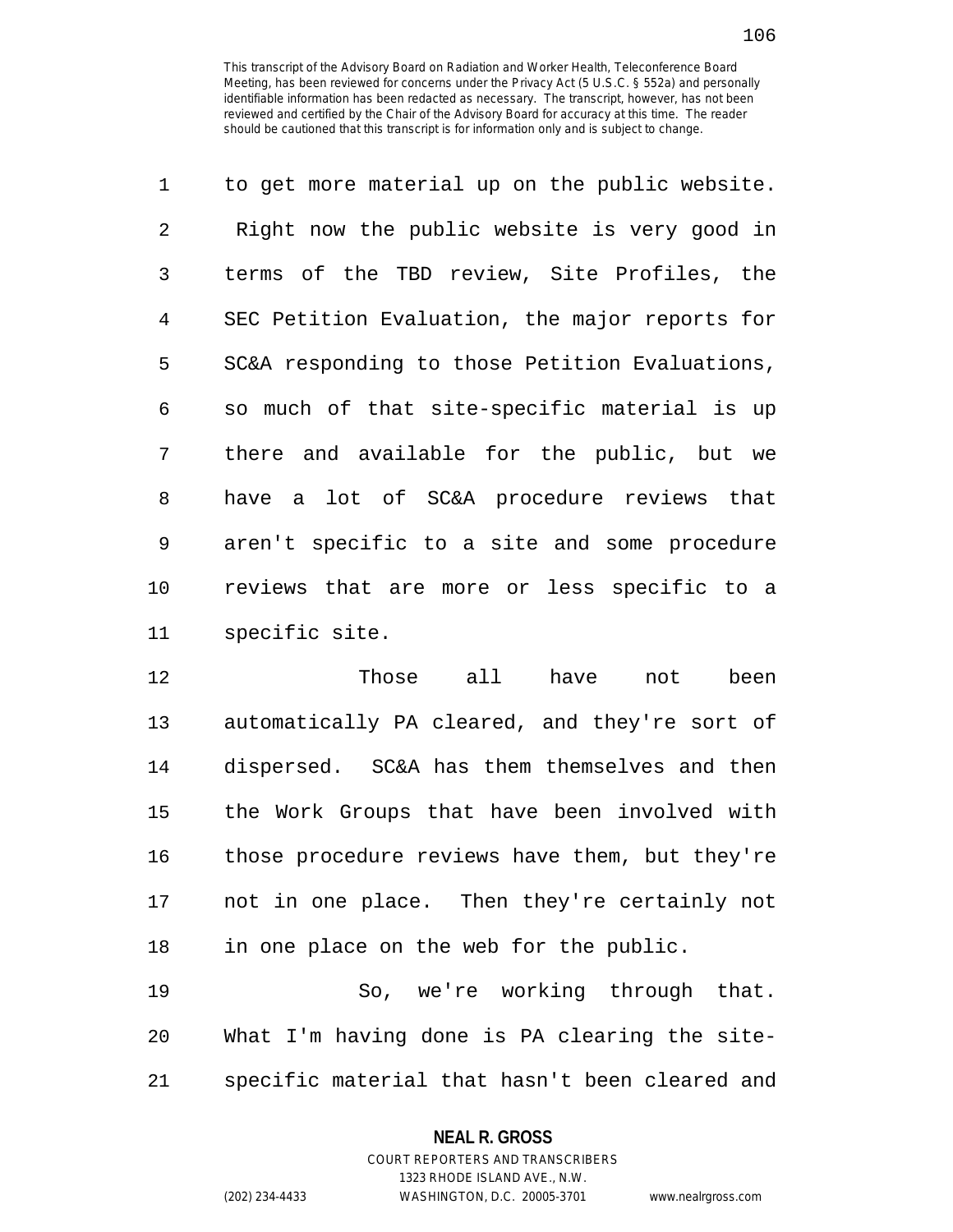1 there's very little of it that hasn't been 2 cleared.

3 First, that we can get that up on 4 the website, and I think those would be 5 logically put onto the site as other material 6 is already. Then after that we will go 7 through and make sure we PA cleared all the 8 major procedure reviews and get those also up 9 on the website so that the public can see all 10 of this major work that SC&A has done in doing 11 DCAS' work.

12 Any questions about my path 13 forward or suggestions?

14 CHAIRMAN MELIUS: I think that 15 would be, I think, useful. As I said in the 16 Linde case, when -- again, I believe the 17 petitioners were given access to this because 18 they were active participants, but there were 19 a number of items and it also included one of 20 the general procedure OTIBs that I went to -- 21 you sort of try to pull the string if you're

#### **NEAL R. GROSS**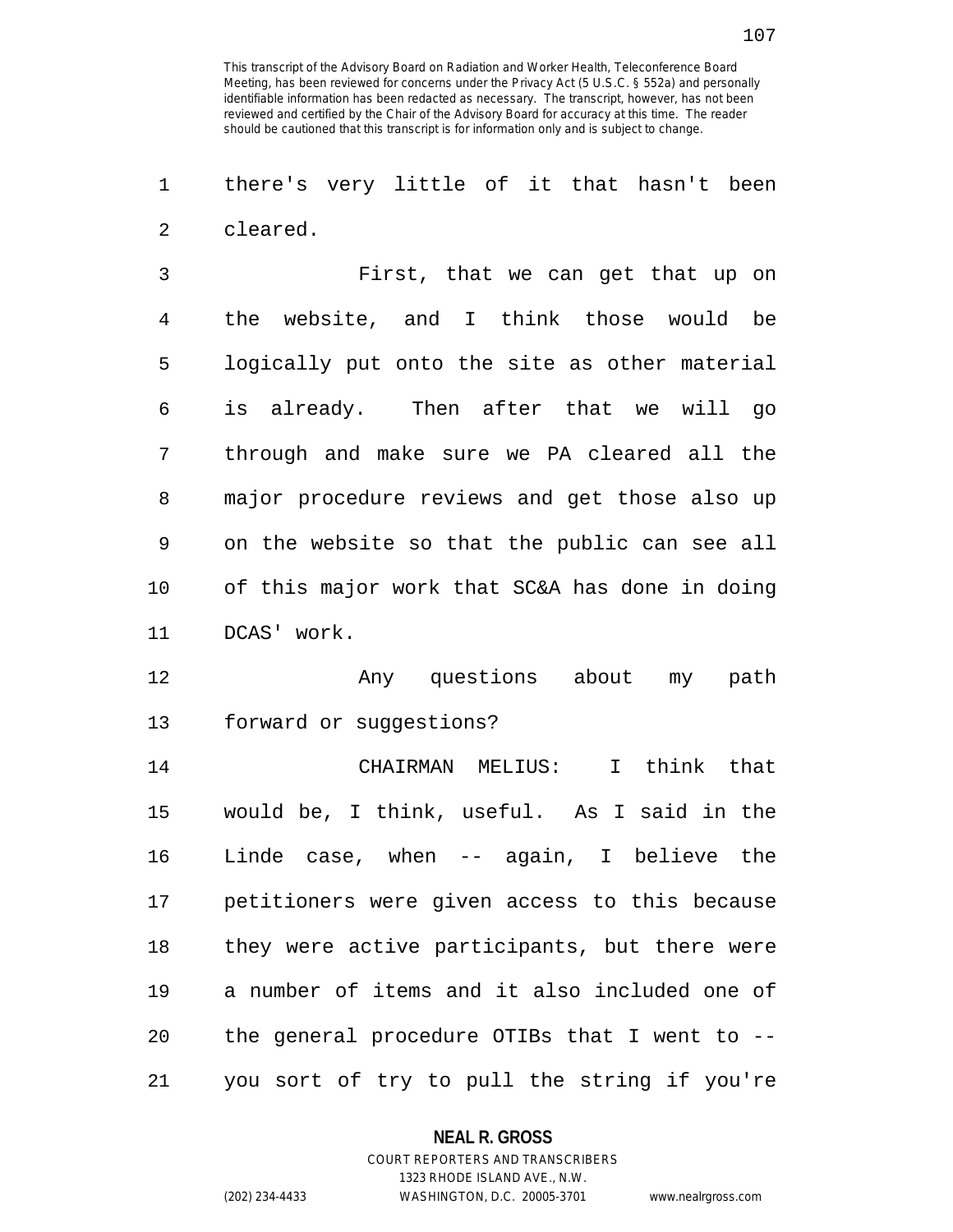| 1  | looking at something referred to<br>in<br>a    |
|----|------------------------------------------------|
| 2  | transcript, and it wasn't there to find, so I  |
| 3  | think this will be helpful, and I think it's   |
| 4  | useful.                                        |
| 5  | Any other comments or questions on             |
| 6  | that or for Ted or I guess -- so we're talking |
| 7  | about the Board meeting. Any other comments    |
| 8  | or questions regarding the Augusta Board       |
| 9  | meeting?                                       |
| 10 | I think you already know, if<br>As             |
| 11 | you counted the SEC petitions, we have a busy  |
| 12 | Board meeting coming up with lots of petitions |
| 13 | to go through.                                 |
| 14 | last item --<br>The<br>sort of<br>we           |
| 15 | skipped over for Ted -- correspondence.<br>The |
| 16 | only correspondence we've received, in the     |
| 17 | interim, at least I'm aware of to the Board is |
| 18 | the letter from Senators Schumer<br>and        |
| 19 | Gillibrand regarding the Linde Site.           |
| 20 | Ted circulated the letter and a                |
| 21 | draft response to you yesterday.<br>I've       |

1323 RHODE ISLAND AVE., N.W.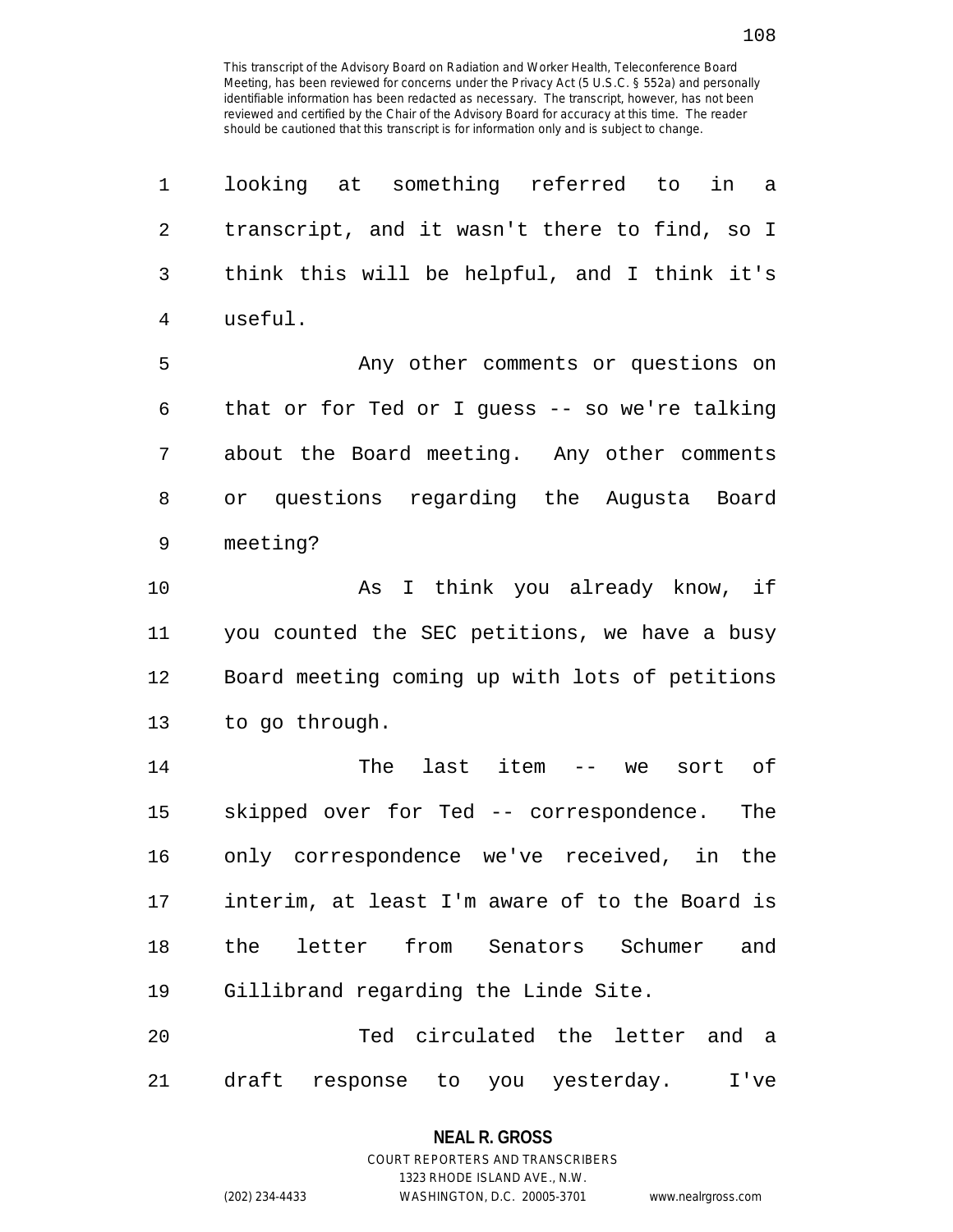| 1              | received comments from editor-in-chief Wanda   |
|----------------|------------------------------------------------|
| 2              | Munn already, which -- or editorial comments.  |
| 3              | As Ted indicated, the email we are going to    |
| $\overline{4}$ | add just sort of a brief update that the Linde |
| 5              | petition will be discussed at the next Board   |
| 6              | meeting and we're expecting closure at that    |
| 7              | Board meeting.                                 |
| 8              | But anybody have questions or                  |
| 9              | comments on the letter?                        |
| 10             | MEMBER ZIEMER: This is --                      |
| 11             | CHAIRMAN MELIUS: Go ahead, Paul.               |
| 12             | MEMBER ZIEMER: Ziemer. I was                   |
| 13             | just going to ask, were the editorials that    |
| 14             | Wanda made change anything substantive?        |
| 15             | CHAIRMAN MELIUS: No.<br>They                   |
| 16             | clarify. Particularly in the third paragraph,  |
|                | 17 she clarified some issues --                |
| 18             | MEMBER ZIEMER: Thank you.                      |
| 19             | CHAIRMAN MELIUS: In that. I'm                  |
| 20             | just going to briefly summary. There are two   |
| 21             | issues that were raised in the letter. First,  |

# **NEAL R. GROSS**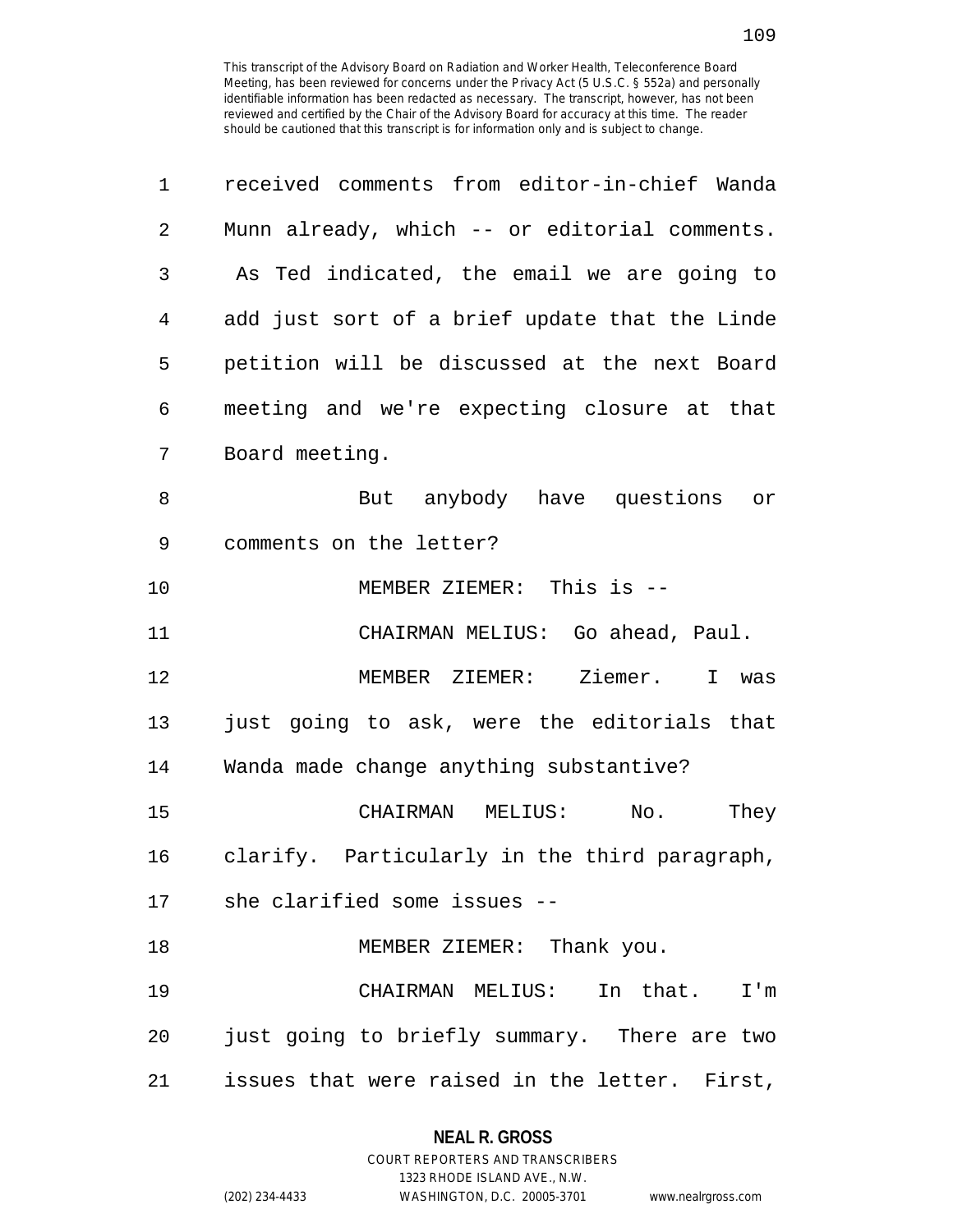| $\mathbf{1}$  | was this whole timeliness of the initial      |
|---------------|-----------------------------------------------|
| $\mathcal{L}$ | evaluation process, and the response to that  |
| 3             | was basically that NIOSH and the Board are    |
| 4             | working together to address this and NIOSH is |
| 5             | doing this program review and we hope to be   |
| 6             | able to reduce the amount of time that's      |
| 7             | involved in the overall process.              |

8 The second issue is -- I think is 9 a more difficult issue to address. It's the 10 issue of when a Site Profile, or I guess it 11 would come up under an SEC evaluation also, 12 when there's an agreement that there's a 13 problem with one of the individual dose 14 reconstruction methods for a particular site, 15 sort of the timeliness of that then getting -- 16 of the review and sort of the working with 17 NIOSH's process for working with a DOL to 18 reopen those cases where necessary and I think 19 that's a knottier issue just because it's 20 complicated by the review process and NIOSH to 21 some extent waiting for closure particularly

#### **NEAL R. GROSS**

## COURT REPORTERS AND TRANSCRIBERS 1323 RHODE ISLAND AVE., N.W. (202) 234-4433 WASHINGTON, D.C. 20005-3701 www.nealrgross.com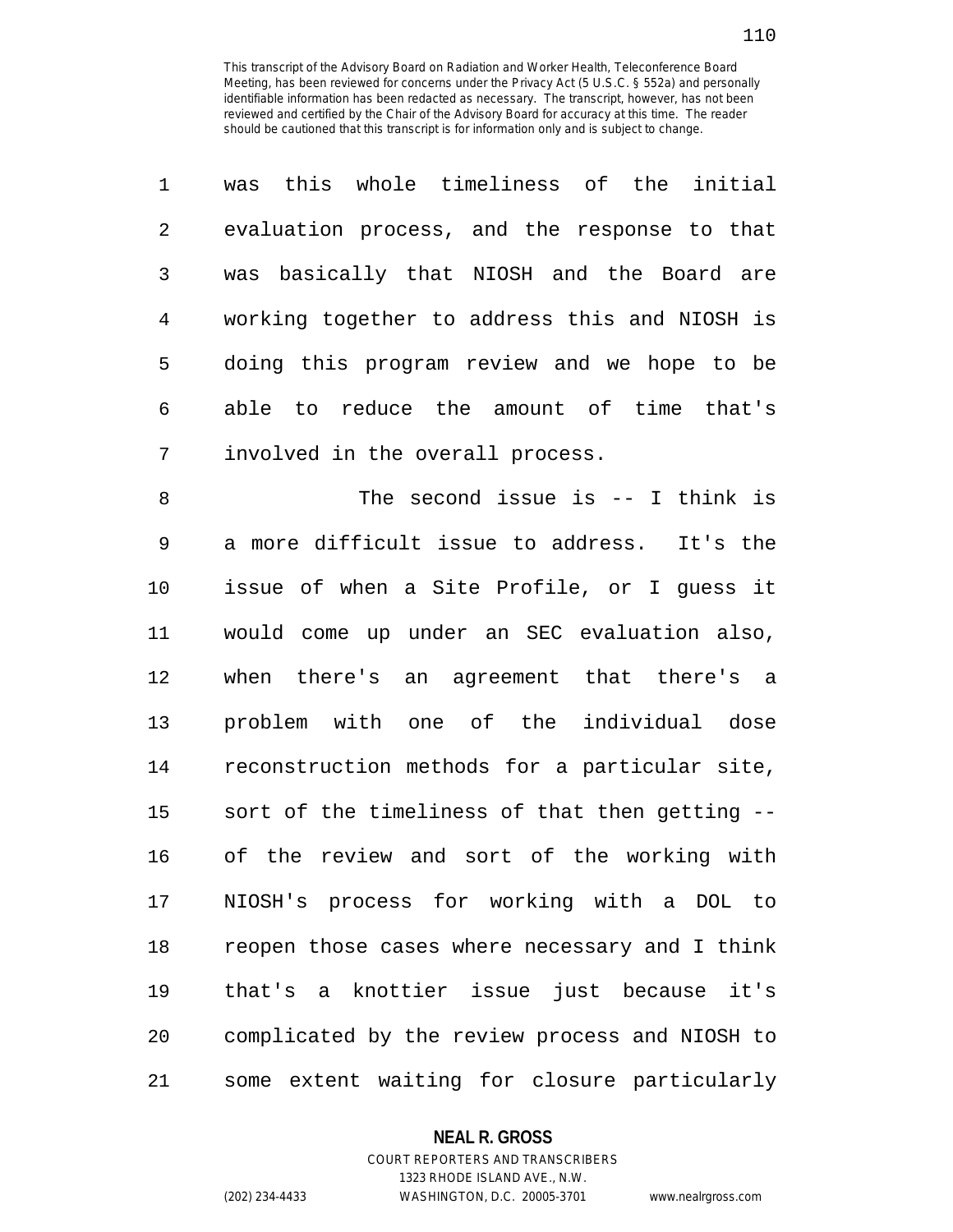1 on an SEC petition as to what's going to 2 happen to the site overall.

3 I think it's difficult and I think 4 it's something that we can work with NIOSH on 5 to be more cognizant of. If not the next 6 Board meeting, the following Board meeting, I 7 thought it might be useful to have -- get a 8 little presentation from Stu about what the 9 NIOSH process is with DOL.

10 10 I think at the last meeting Stu 11 addressed it -- we asked him some questions, 12 but I think it may be helpful to get a little 13 bit more organized -- for Stu to have time to 14 get a little more organized response to that 15 and see if there are things that we can do to 16 address that.

17 We don't want to delay claimants 18 getting a review where it would assist them in 19 their claims because the method is changed. 20 At the same time, there needs to be some 21 certainty that that is going to be sort of the

### **NEAL R. GROSS**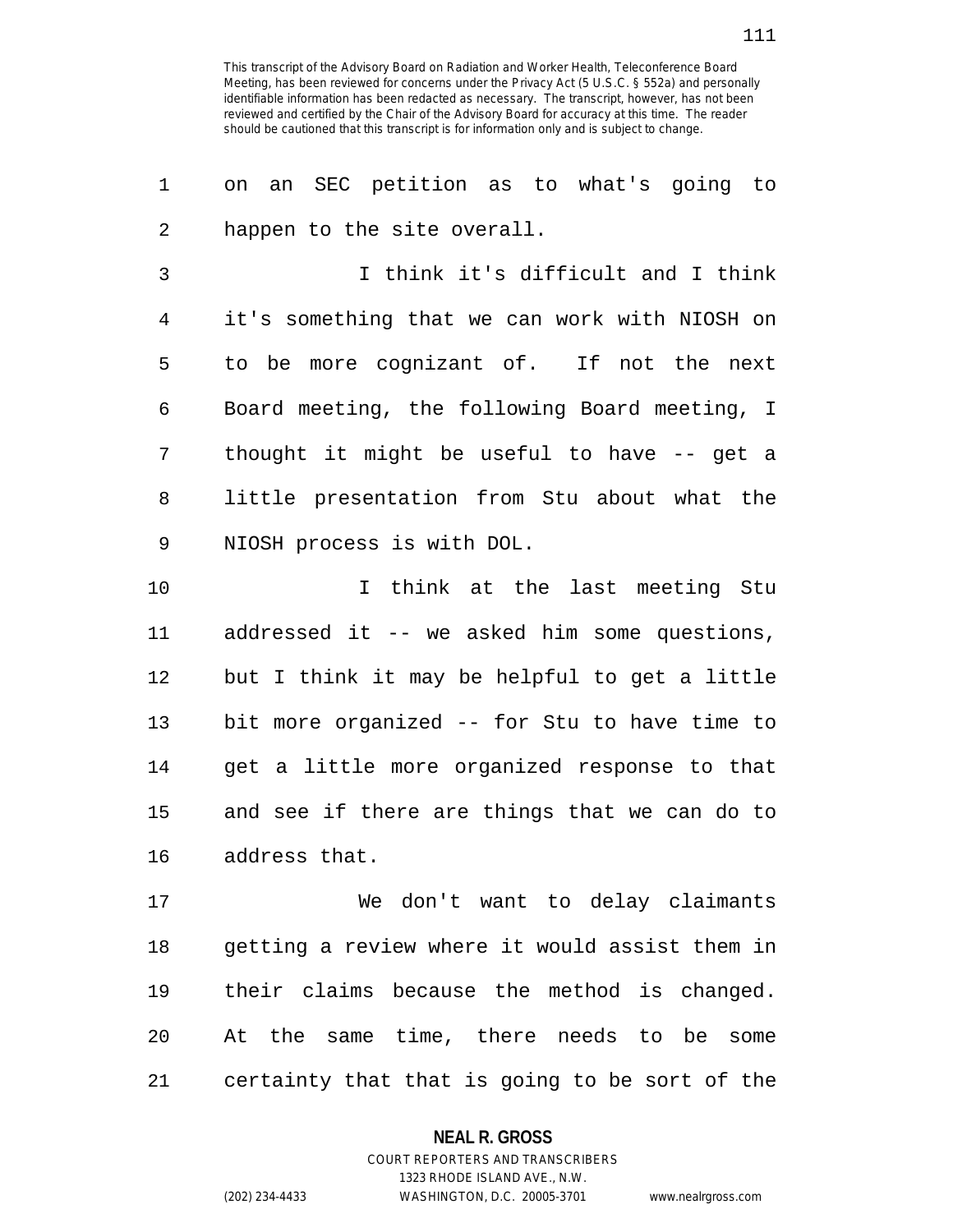1 final word on that, at least for some 2 significant period of time doing that. 3 So, her response is basically 4 saying, "Yes, it's something we're -- that the 5 Board is working with NIOSH on." 6 Anybody -- any other comments or 7 questions? I'll say it, people did not have 8 much time to review this and if people have 9 additional wording changes, whatever, please 10 get them to me. 11 If you can try to do it by the end 12 of the week, we'll wait till then till we 13 finalize. 14 MEMBER ZIEMER: Jim, this is 15 Ziemer, and I know we have a policy that 16 requires that the Board authorized letters to 17 the congressional people, and I think the 18 nature of your response is fine. 19 There may be minor editorials, but 20 I think -- I certainly the Board ought to 21 authorize this to be sent and not wait for the

#### **NEAL R. GROSS**

COURT REPORTERS AND TRANSCRIBERS 1323 RHODE ISLAND AVE., N.W. (202) 234-4433 WASHINGTON, D.C. 20005-3701 www.nealrgross.com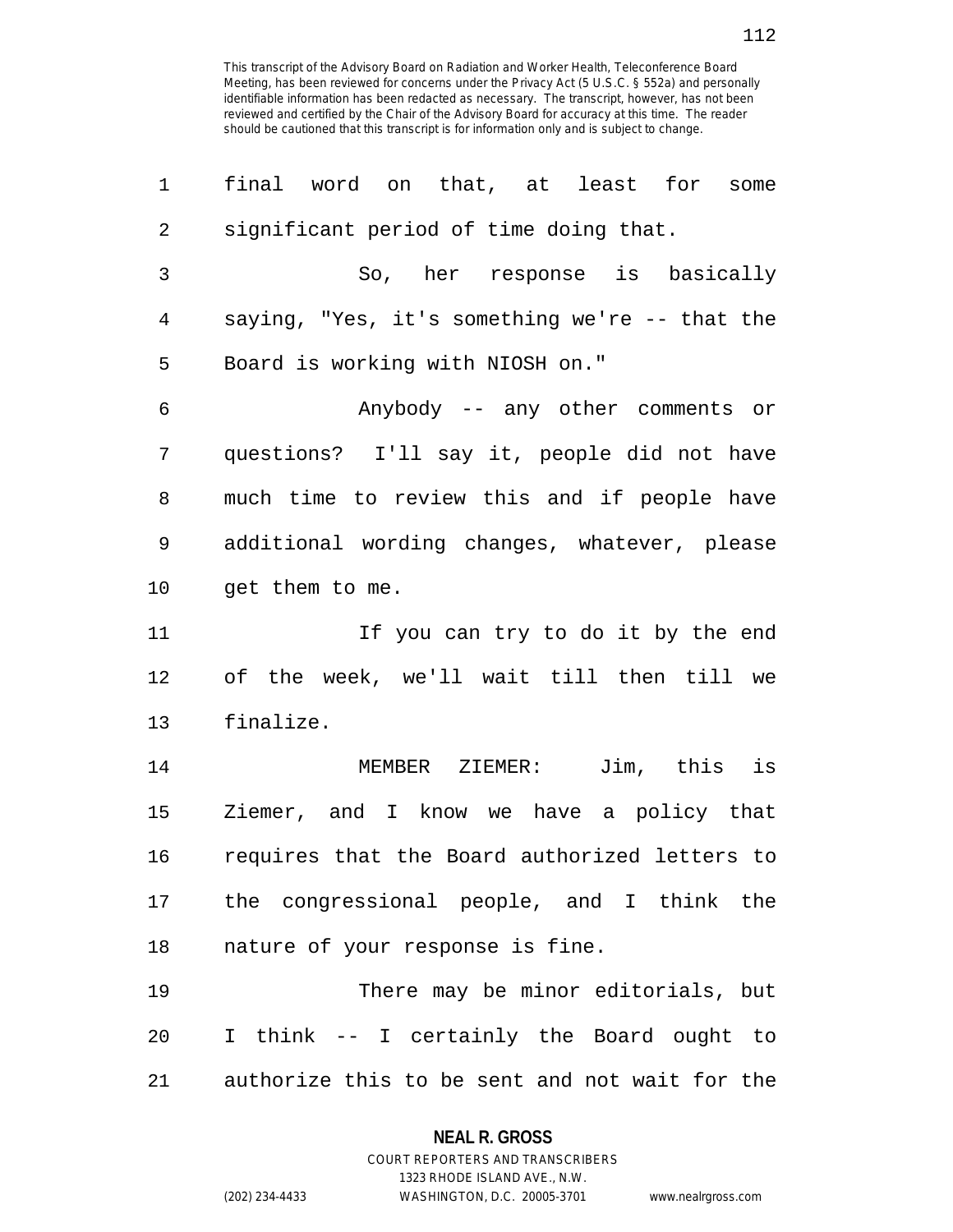| 1  | next meeting or something --                   |
|----|------------------------------------------------|
| 2  | CHAIRMAN MELIUS: Right.                        |
| 3  | MEMBER ZIEMER: There's<br>a                    |
| 4  | timeliness issue even on the responses and I   |
| 5  | think in terms of the general thrust of what   |
| 6  | you've said, I certainly agree that we should  |
| 7  | authorize you to send it.                      |
| 8  | I don't know if you need a motion              |
| 9  | on that, but --                                |
| 10 | CHAIRMAN MELIUS: I guess maybe                 |
| 11 | try to go through that. Anybody have any       |
| 12 | objections to the letter?                      |
| 13 | (No response.)                                 |
| 14 | CHAIRMAN MELIUS: Hearing none, I               |
| 15 | guess $--$                                     |
| 16 | MEMBER MUNN: I'll be glad to send              |
| 17 | the edits out to the whole Board if you'd like |
| 18 | that.                                          |
| 19 | MEMBER ZIEMER: Well, I assume,                 |
| 20 | Jim, you'll send us the final copy and --      |
| 21 | CHAIRMAN<br>MELIUS:<br>I' 11<br>send           |

1323 RHODE ISLAND AVE., N.W.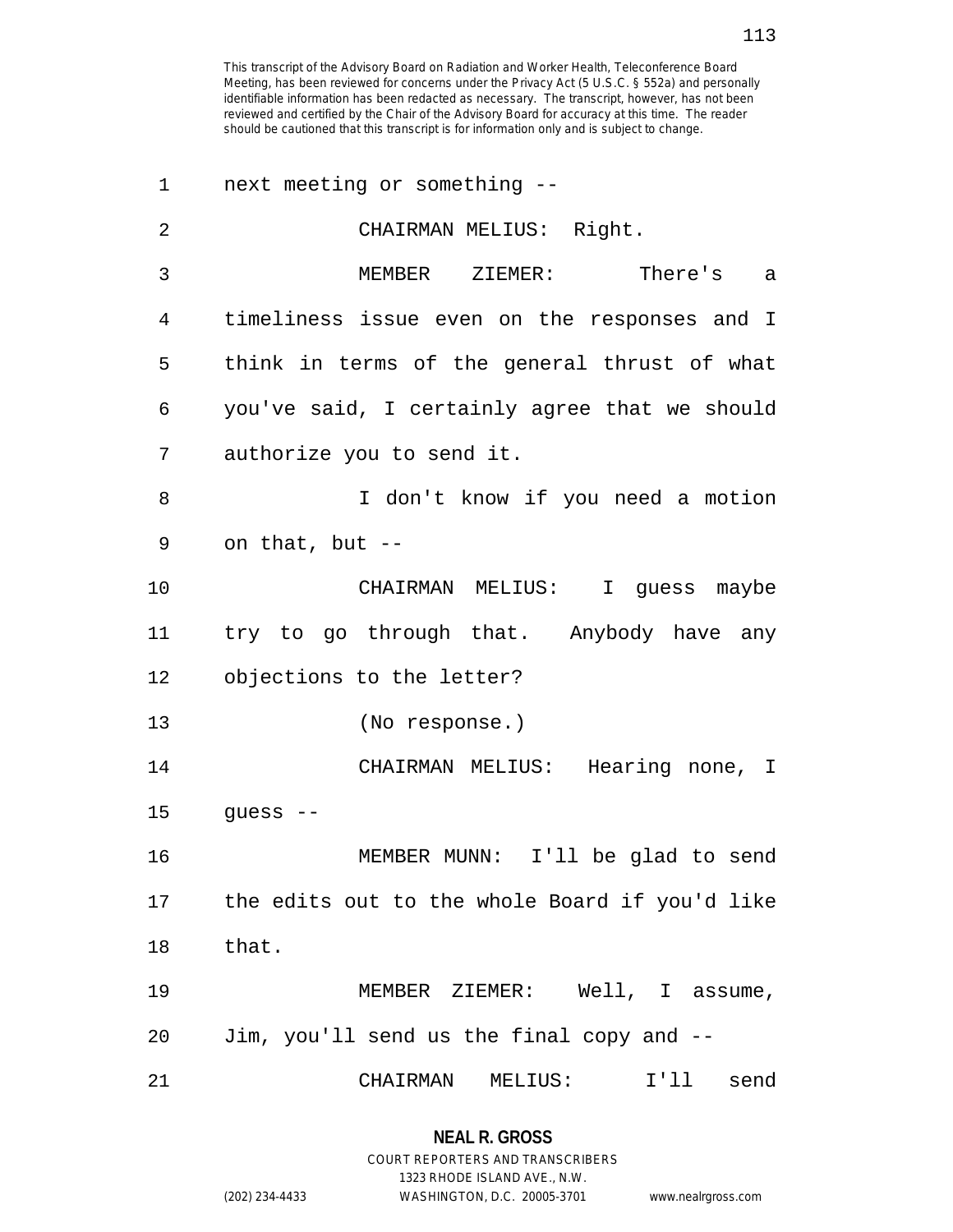1 everybody a final. 2 Nancy Adams also. They're -- they 3 needed to go into a federal government 4 congressional correspondence formatting also. 5 MEMBER ZIEMER: Right. 6 CHAIRMAN MELIUS: Good. Any other 7 business that people would like to bring up 8 for this meeting? 9 MEMBER PRESLEY: Hey, Jim, this is 10 Bob Presley. 11 CHAIRMAN MELIUS: Yes, Bob. 12 MEMBER PRESLEY: Would it be too 13 much trouble to have NIOSH, Ted Katz put out a 14 revised list of when our Working Group 15 meetings are going to be? We've had so many 16 cancellations and additions to Working Groups, 17 it's hard to keep up with that anymore. 18 CHAIRMAN MELIUS: Yes, I believe 19 Ted did one about two or three weeks ago, I 20 think, Ted? 21 MR. KATZ: Actually, I think I did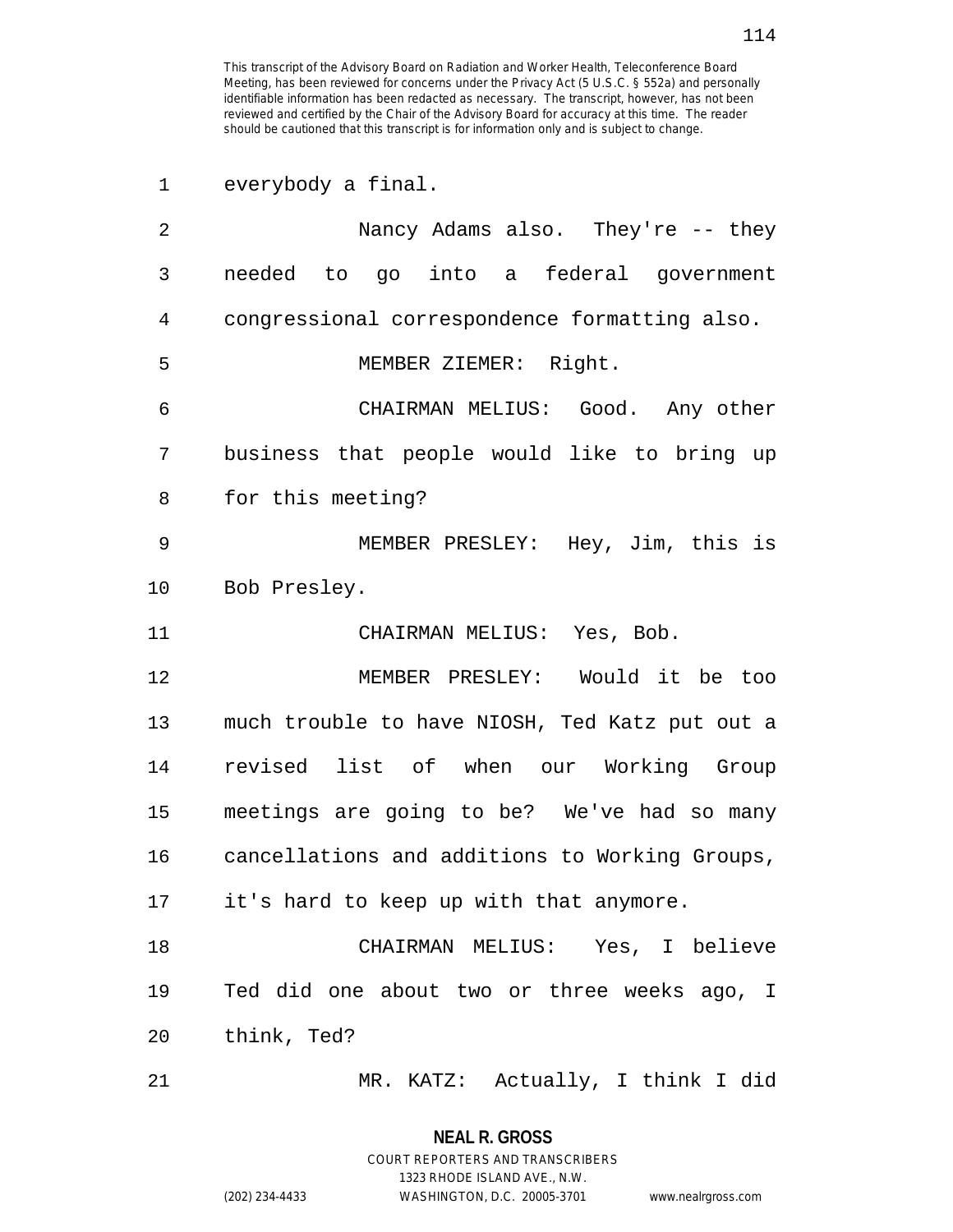| 1              | one less than a week ago, Bob, so you should   |
|----------------|------------------------------------------------|
| $\overline{2}$ | have it in one of your email accounts.         |
| 3              | MEMBER PRESLEY: Okay. If you                   |
| 4              | would, send that to my home account, would you |
| 5              | please?                                        |
| 6              | MR. KATZ: I'd be happy to do                   |
| 7              | that.                                          |
| 8              | MEMBER PRESLEY: Thank you.                     |
| 9              | CHAIRMAN MELIUS: Okay. Any other               |
| $10 \,$        | changes? Comments? Questions? Okay. If         |
| 11             | not, I guess we have a motion to adjourn.      |
| 12             | MEMBER ZIEMER: So moved.                       |
| 13             | CHAIRMAN MELIUS: Second?                       |
| 14             | MEMBER BEACH: Second. Seconded.                |
| 15             | CHAIRMAN MELIUS: Okay. All in                  |
| 16             | favor -- click your phone. Hang up, and we'll  |
| 17             | see you all in Augusta if not sooner. Thanks   |
| 18             | very much.                                     |
| 19             | (Whereupon, the above-entitled                 |
| 20             | matter went off the record at 12:51 p.m.)      |
| 21             |                                                |

1323 RHODE ISLAND AVE., N.W.

(202) 234-4433 WASHINGTON, D.C. 20005-3701 www.nealrgross.com